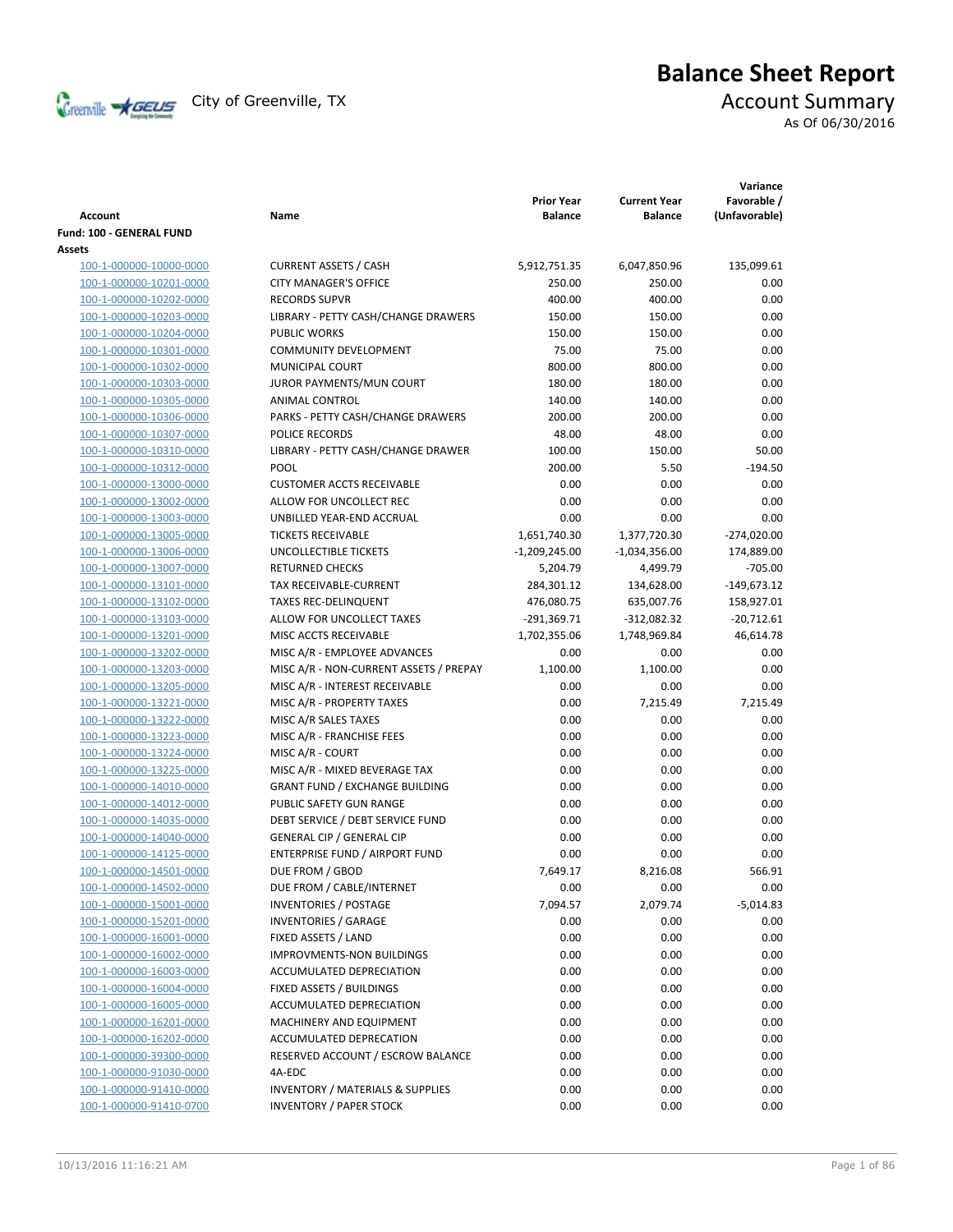|                                                    |                                               | <b>Prior Year</b> | <b>Current Year</b> | Variance<br>Favorable / |
|----------------------------------------------------|-----------------------------------------------|-------------------|---------------------|-------------------------|
| <b>Account</b>                                     | Name                                          | <b>Balance</b>    | <b>Balance</b>      | (Unfavorable)           |
| 100-1-000000-91430-0000                            | NON-CURRENT ASSETS / PREPAYMENTS              | 0.00              | 0.00                | 0.00                    |
|                                                    | <b>Total Assets:</b>                          | 8,550,355.40      | 8,623,398.14        | 73,042.74               |
| Liability                                          |                                               |                   |                     |                         |
| 100-1-000000-20101-0000                            | <b>ACCOUNTS PAYABLE</b>                       | $-18,715.19$      | 13,637.66           | $-32,352.85$            |
| 100-1-000000-20102-0000                            | <b>CREDIT CARD PAYABLE</b>                    | 0.00              | 0.00                | 0.00                    |
| 100-1-000000-20103-0000                            | ACCRUED ACCOUNTS PAYABLE                      | 11,560.60         | 11,560.60           | 0.00                    |
| 100-1-000000-20114-0000                            | <b>INVESTMENT ADVISORY FEES</b>               | 0.00              | 0.00                | 0.00                    |
| 100-1-000000-20115-0000                            | PD EMP COMMISSION                             | 248.87            | 776.32              | $-527.45$               |
| 100-1-000000-20116-0000                            | POLICE DONATIONS                              | 13,740.25         | 10,482.06           | 3,258.19                |
| 100-1-000000-20117-0000                            | <b>FIRE DONATIONS</b>                         | 2,498.75          | 10,102.12           | $-7,603.37$             |
| 100-1-000000-20118-0000                            | <b>COMBAT CHALLENGE</b>                       | 6,361.27          | 6,361.27            | 0.00                    |
| 100-1-000000-20119-0000                            | <b>CEMETERIES DONATIONS</b>                   | 61.79             | 61.79               | 0.00                    |
| 100-1-000000-20120-0000                            | <b>LIBRARY DONATIONS</b>                      | 12,870.80         | 13,554.56           | $-683.76$               |
| 100-1-000000-20121-0000                            | ANIMAL SHELTER DONATIONS                      | 584.91            | 1,095.85            | $-510.94$               |
| 100-1-000000-20122-0000                            | <b>PARKS DONATIONS</b>                        | 0.00              | 2,000.00            | $-2,000.00$             |
| 100-1-000000-20125-0000                            | SALES TAX PAYABLE / IN THE CITY               | 1.82              | 17.33               | $-15.51$                |
| 100-1-000000-20127-0000                            | STATE COURT COST/FEE PAYB                     | 46,470.27         | 47,107.68           | $-637.41$               |
| 100-1-000000-20128-0000                            | SEATBELT&CHILD RESTRAINT                      | 3,752.25          | 6,180.47            | $-2,428.22$             |
| 100-1-000000-20129-0000                            | MUNICIPAL COURT CLEARING                      | 2,266.05          | 394.00              | 1,872.05                |
| 100-1-000000-20130-0000                            | <b>3RD PARTY FTA FEE PAYABLE</b>              | 1,085.78          | 777.31              | 308.47                  |
| 100-1-000000-20131-0000                            | REFUNDS / OVERPAYMENTS                        | $-100.00$         | $-100.00$           | 0.00                    |
| 100-1-000000-20132-0000                            | <b>COURT COLL AGENCY FEES</b>                 | 801.52            | 242.51              | 559.01                  |
| 100-1-000000-20136-0000                            | <b>ATTORNEY COLLECTION FEES</b>               | 0.00              | 0.00                | 0.00                    |
| 100-1-000000-20137-0000                            | PLAT FILING FEES PAYABLE                      | 8,419.95          | 18,866.74           | $-10,446.79$            |
| 100-1-000000-20138-0000                            | COMMUNITY DEV TRUST ACCT                      | 1,803.50          | 2,083.50            | $-280.00$               |
| 100-1-000000-20139-0000                            | RETAINAGES PAYABLE                            | 0.00              | 0.00                | 0.00                    |
| 100-1-000000-20141-0000                            | <b>TELEPHONE CLEARING</b>                     | 15,426.09         | $-12,379.84$        | 27,805.93               |
| 100-1-000000-20143-0000                            | POLICE PROPERTY ROOM CLEARING                 | 10,775.99         | 10,775.99           | 0.00                    |
| 100-1-000000-20146-0000                            | MAIN ST / FARMERS MRKT RESALE                 | 442.12            | 140.12              | 302.00                  |
| 100-1-000000-20155-0000                            | MAIN ST / FARMERS MARKET DONATIONS            | 0.00              | 195.97              | $-195.97$               |
| 100-1-000000-20160-0000                            | UNAPPLIED CREDIT                              | 0.00              | 0.00                | 0.00                    |
| 100-1-000000-20201-0000                            | <b>DEFERRED REVENUE</b>                       | 0.00              | 0.00                | 0.00                    |
| 100-1-000000-20203-0000                            | DEFERRED TAX REVENUE                          | 488,476.88        | 446,084.24          | 42,392.64               |
| 100-1-000000-20204-0000                            | DEFERRED TICKET REVENUE                       | 368,746.30        | 286,137.30          | 82,609.00               |
| 100-1-000000-21040-0000                            | DUE TO / GENERAL CIP FUND                     | 0.00              | 0.00                | 0.00                    |
| 100-1-000000-21201-0000                            | DUE TO / CENTRAL SERVICE FUND                 | 0.00              | 0.00                | 0.00                    |
| 100-1-000000-21401-0000                            | DUE TO / ELECTRIC OPERATING FUND              | 0.00              | 0.00                | 0.00                    |
| 100-1-000000-21506-0000                            | DUE TO / 4A-EDC                               | 1,751.47          | 0.06                | 1,751.41                |
| 100-1-000000-21507-0000                            | DUE TO / BOARD OF DEVELOPMENT                 | 113,414.36        | 115,549.82          | $-2,135.46$             |
| 100-1-000000-22001-0000                            | SALARIES PAYABLE                              | 386,095.86        | 532,230.43          | -146,134.57             |
| 100-1-000000-23001-0000                            | CAPITAL LEASE PAYABLE                         | 0.00              | 0.00                | 0.00                    |
| 100-1-000000-23101-0000                            | CAPITAL LEASE PAYABLE                         | 0.00              | 0.00                | 0.00                    |
| 100-1-000000-24001-0000<br>100-1-000000-24004-0000 | O/S CHECKS PAYABLE<br>INTEREST PAYABLE ON DEP | 3,605.08<br>0.00  | 3,366.41<br>0.00    | 238.67<br>0.00          |
| 100-1-000000-24007-0000                            | <b>BILLED DEPOSITS SUSPENSE</b>               | 0.00              | 0.00                | 0.00                    |
| 100-1-000000-24008-0000                            | <b>CUSTOMER DEPOSITS / ANIMAL SHELTER</b>     | 0.00              | 0.00                | 0.00                    |
| 100-1-000000-24009-0000                            | LIBRARY MEETING ROOM DEPOSITS                 | 501.20            | 501.20              | 0.00                    |
| 100-1-000000-24010-0000                            | <b>CIVIC CENTER DEPOSITS</b>                  | 0.00              | 0.00                | 0.00                    |
| 100-1-000000-24011-0000                            | <b>AUDITORIUM DEPOSITS</b>                    | 0.00              | 0.00                | 0.00                    |
| 100-1-000000-26001-0000                            | <b>COMPENSATED ABSENCES PAY</b>               | 0.00              | 0.00                | 0.00                    |
| 100-1-000000-29000-0000                            | MISC LIABILITY - GREENVILLE ENERGY LLC        | 0.00              | 0.00                | 0.00                    |
| 100-1-000000-29001-0000                            | RESALE                                        | 0.00              | 0.00                | 0.00                    |
| 100-1-000000-29300-0000                            | <b>ENCUMBRANCE SUMMARY</b>                    | 0.00              | 0.00                | 0.00                    |
| 100-1-000000-29400-0000                            | RESERVED ACCOUNT / ENCUMBRANCES               | 0.00              | 0.00                | 0.00                    |
| 100-1-000000-29400-0900                            | RESERVED ACCOUNT / ENCUMBRANCES               | 0.00              | 0.00                | 0.00                    |
| 100-1-000000-92190-1202                            | LABORATORY CLEARING                           | 0.00              | 0.00                | 0.00                    |
| 100-1-000000-92191-0000                            | <b>SPONSORS - PARKS</b>                       | 0.00              | 0.00                | 0.00                    |
| 100-1-000000-92200-0000                            | MISCELLANEOUS LIABILITIES                     | 0.00              | 0.00                | 0.00                    |
|                                                    |                                               |                   |                     |                         |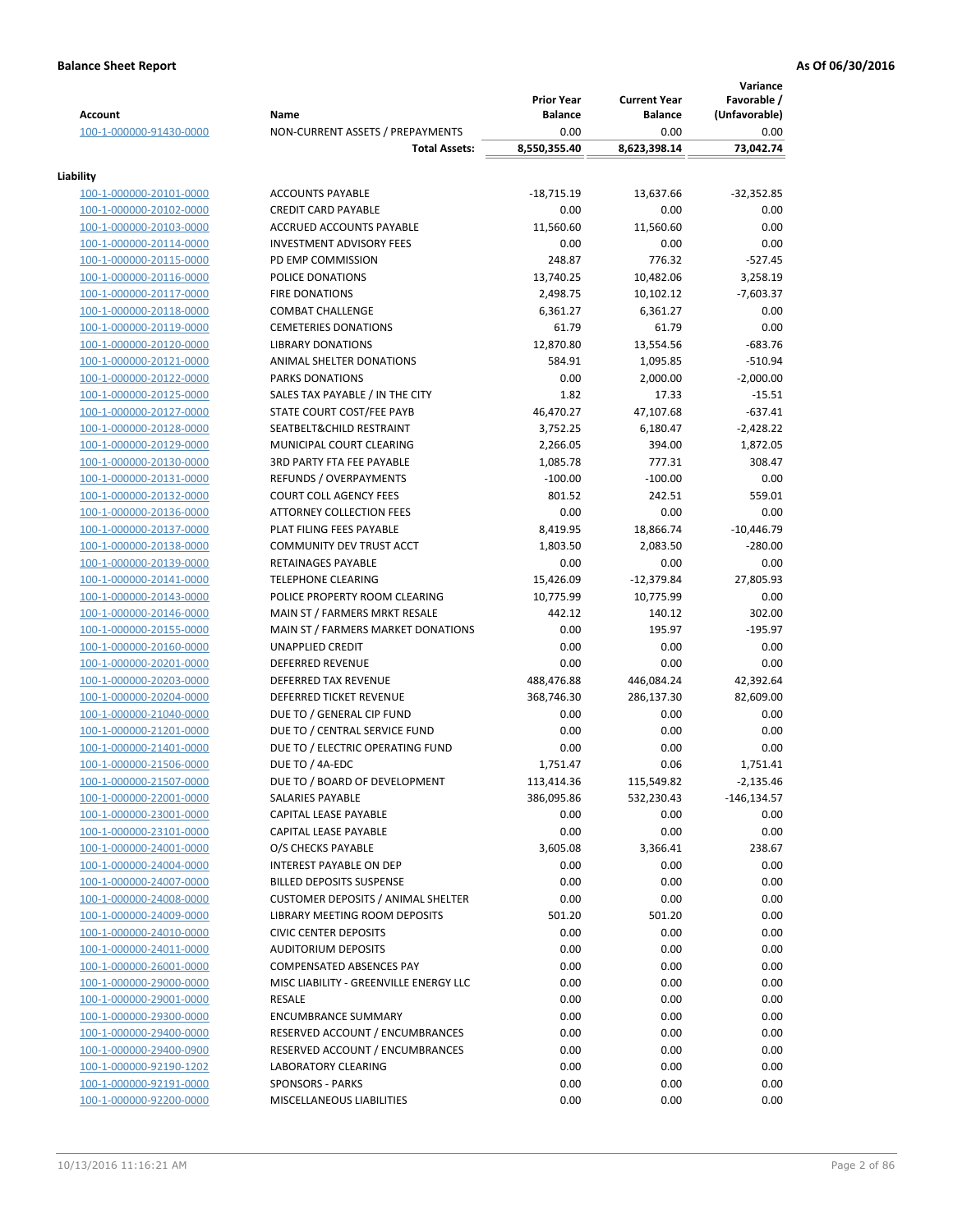| Account                               | Name                                                     | <b>Prior Year</b><br><b>Balance</b> | <b>Current Year</b><br><b>Balance</b> | Variance<br>Favorable /<br>(Unfavorable) |
|---------------------------------------|----------------------------------------------------------|-------------------------------------|---------------------------------------|------------------------------------------|
| 100-1-000000-92270-1600               | <b>CREDIT CARD FEES PAYABLE</b>                          | 0.00                                | 0.00                                  | 0.00                                     |
|                                       | <b>Total Liability:</b>                                  | 1,482,948.54                        | 1,527,803.47                          | -44,854.93                               |
| Equity                                |                                                          |                                     |                                       |                                          |
| 100-1-000000-39000-0000               | UNRESERVED-FUND BALANCE                                  | 4,623,342.64                        | 5,954,215.54                          | 1,330,872.90                             |
|                                       | <b>Total Beginning Equity:</b>                           | 4,623,342.64                        | 5,954,215.54                          | 1,330,872.90                             |
| <b>Total Revenue</b>                  |                                                          | 18,810,982.40                       | 17,895,834.22                         | $-915,148.18$                            |
| <b>Total Expense</b>                  |                                                          | 16,366,918.18                       | 16,754,455.08                         | -387,536.90                              |
| <b>Revenues Over/(Under) Expenses</b> |                                                          | 2,444,064.22                        | 1,141,379.14                          | $-1,302,685.08$                          |
|                                       | <b>Total Equity and Current Surplus (Deficit):</b>       | 7,067,406.86                        | 7,095,594.68                          | 28,187.82                                |
|                                       | Total Liabilities, Equity and Current Surplus (Deficit): | 8,550,355.40                        | 8,623,398.15                          | 73,042.75                                |

**\*\*\*Warning: Account Authorization is turned on. Please run the Unauthorized Account Listing Report to see if you are out of balance due to missing accounts \*\*\***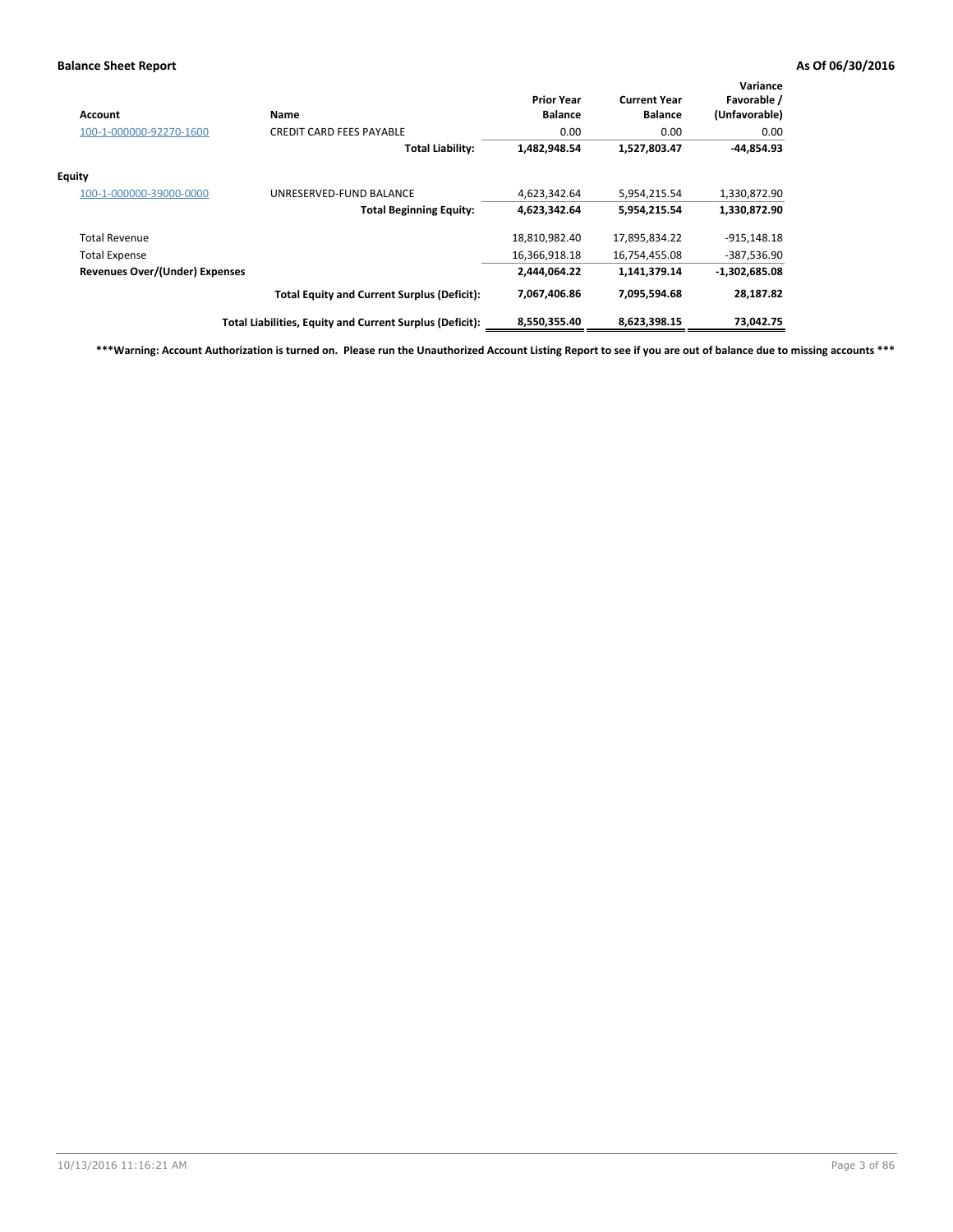| Account                                                   | Name                                                     | <b>Prior Year</b><br><b>Balance</b> | <b>Current Year</b><br><b>Balance</b> | Variance<br>Favorable /<br>(Unfavorable) |
|-----------------------------------------------------------|----------------------------------------------------------|-------------------------------------|---------------------------------------|------------------------------------------|
| <b>Fund: 101 - MUNICIPAL COURT BUILDING SECURITY FEES</b> |                                                          |                                     |                                       |                                          |
| <b>Assets</b>                                             |                                                          |                                     |                                       |                                          |
| 101-1-000000-10000-0000                                   | <b>CURRENT ASSETS / CASH</b>                             | 31,140.36                           | 38,195.85                             | 7,055.49                                 |
| 101-1-000000-13201-0000                                   | MISC ACCTS RECEIVABLE                                    | 0.00                                | 0.00                                  | 0.00                                     |
| 101-1-000000-13203-0000                                   | NON-CURRENT ASSETS / PREPAYMENTS                         | 0.00                                | 0.00                                  | 0.00                                     |
| 101-1-000000-13205-0000                                   | <b>INTEREST RECEIVABLE</b>                               | 0.00                                | 0.00                                  | 0.00                                     |
|                                                           | <b>Total Assets:</b>                                     | 31,140.36                           | 38,195.85                             | 7,055.49                                 |
| Liability                                                 |                                                          |                                     |                                       |                                          |
| 101-1-000000-20101-0000                                   | <b>ACCOUNTS PAYABLE</b>                                  | 0.00                                | 0.00                                  | 0.00                                     |
| 101-1-000000-20102-0000                                   | <b>CREDIT CARD PAYABLE</b>                               | 0.00                                | 0.00                                  | 0.00                                     |
| 101-1-000000-20103-0000                                   | <b>ACCRUED ACCOUNTS PAYABLE</b>                          | 0.00                                | 0.00                                  | 0.00                                     |
| 101-1-000000-29300-0000                                   | <b>ENCUMBRANCE SUMMARY</b>                               | 0.00                                | 0.00                                  | 0.00                                     |
| 101-1-000000-29400-0000                                   | RESERVED ACCOUNT / ENCUMBRANCES                          | 0.00                                | 0.00                                  | 0.00                                     |
|                                                           | <b>Total Liability:</b>                                  | 0.00                                | 0.00                                  | 0.00                                     |
| <b>Equity</b>                                             |                                                          |                                     |                                       |                                          |
| 101-1-000000-39000-0000                                   | UNRESERVED-FUND BALANCE                                  | 26,589.87                           | 32,257.51                             | 5,667.64                                 |
|                                                           | <b>Total Beginning Equity:</b>                           | 26,589.87                           | 32,257.51                             | 5,667.64                                 |
| <b>Total Revenue</b>                                      |                                                          | 4,561.20                            | 5,976.54                              | 1,415.34                                 |
| <b>Total Expense</b>                                      |                                                          | 10.71                               | 38.20                                 | $-27.49$                                 |
| <b>Revenues Over/(Under) Expenses</b>                     |                                                          | 4,550.49                            | 5,938.34                              | 1,387.85                                 |
|                                                           | <b>Total Equity and Current Surplus (Deficit):</b>       | 31,140.36                           | 38,195.85                             | 7,055.49                                 |
|                                                           | Total Liabilities, Equity and Current Surplus (Deficit): | 31,140.36                           | 38,195.85                             | 7,055.49                                 |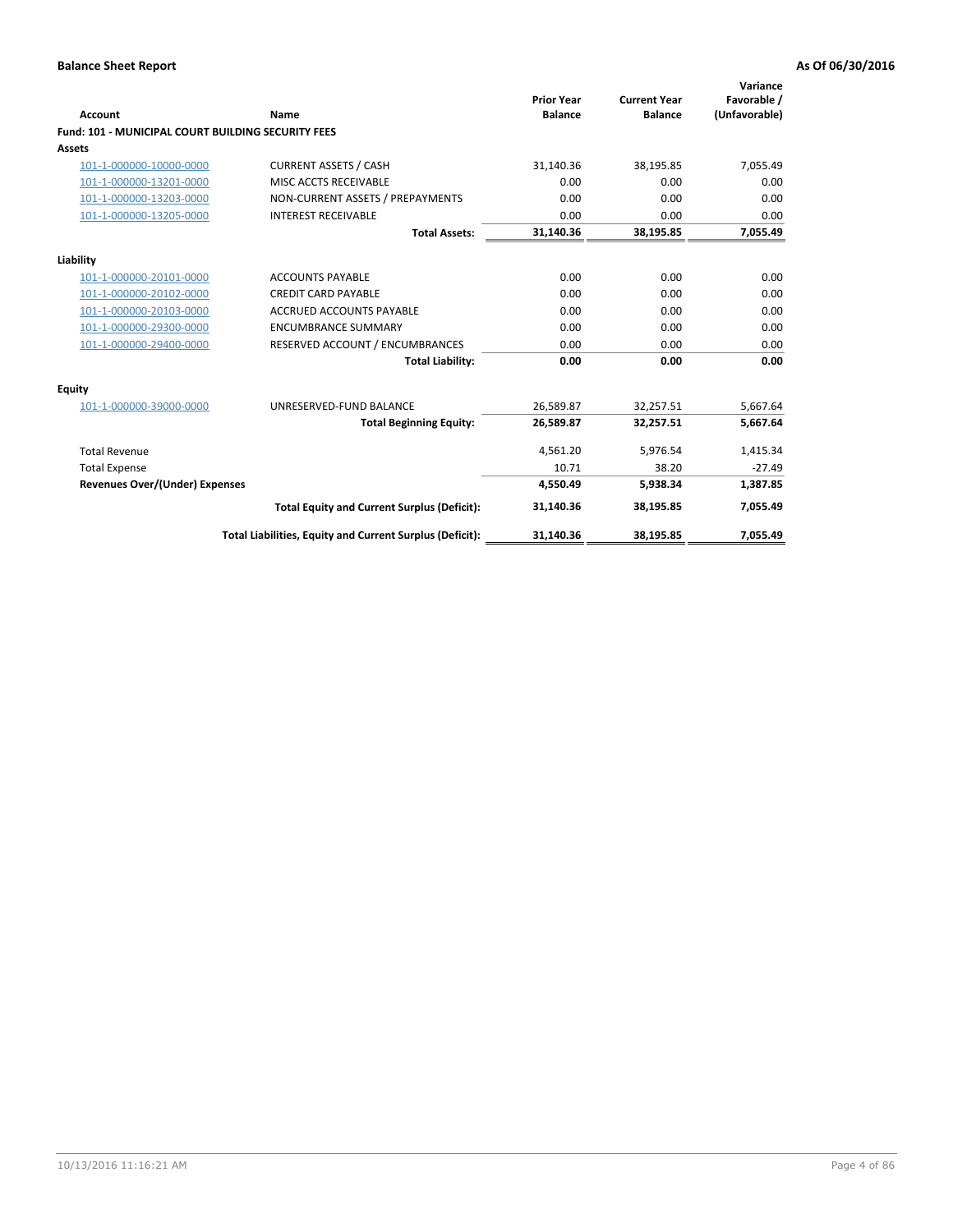|                                              |                                                          |                                     |                                       | Variance                     |
|----------------------------------------------|----------------------------------------------------------|-------------------------------------|---------------------------------------|------------------------------|
| <b>Account</b>                               | <b>Name</b>                                              | <b>Prior Year</b><br><b>Balance</b> | <b>Current Year</b><br><b>Balance</b> | Favorable /<br>(Unfavorable) |
| <b>Fund: 102 - MUNICIPAL COURT TECH FUND</b> |                                                          |                                     |                                       |                              |
| <b>Assets</b>                                |                                                          |                                     |                                       |                              |
| 102-1-000000-10000-0000                      | <b>CURRENT ASSETS / CASH</b>                             | 8,945.09                            | 7,998.64                              | $-946.45$                    |
| 102-1-000000-13201-0000                      | MISC ACCTS RECEIVABLE                                    | 0.00                                | 0.00                                  | 0.00                         |
|                                              | <b>Total Assets:</b>                                     | 8,945.09                            | 7,998.64                              | $-946.45$                    |
| Liability                                    |                                                          |                                     |                                       |                              |
| 102-1-000000-20101-0000                      | <b>ACCOUNTS PAYABLE</b>                                  | 0.00                                | 0.00                                  | 0.00                         |
| 102-1-000000-20102-0000                      | <b>CREDIT CARD PAYABLE</b>                               | 0.00                                | 0.00                                  | 0.00                         |
| 102-1-000000-20103-0000                      | <b>ACCRUED ACCOUNTS PAYABLE</b>                          | 0.00                                | 0.00                                  | 0.00                         |
| 102-1-000000-23001-0000                      | <b>CAPITAL LEASE PAYABLE</b>                             | 0.00                                | 0.00                                  | 0.00                         |
| 102-1-000000-23101-0000                      | CAPITAL LEASE PAYABLE                                    | 0.00                                | 0.00                                  | 0.00                         |
| 102-1-000000-29300-0000                      | <b>ENCUMBRANCE SUMMARY</b>                               | 0.00                                | 0.00                                  | 0.00                         |
| 102-1-000000-29400-0000                      | RESERVED ACCOUNT / ENCUMBRANCES                          | 0.00                                | 0.00                                  | 0.00                         |
|                                              | <b>Total Liability:</b>                                  | 0.00                                | 0.00                                  | 0.00                         |
| Equity                                       |                                                          |                                     |                                       |                              |
| 102-1-000000-39000-0000                      | UNRESERVED-FUND BALANCE                                  | 16,394.38                           | 6,761.69                              | $-9,632.69$                  |
|                                              | <b>Total Beginning Equity:</b>                           | 16,394.38                           | 6,761.69                              | $-9,632.69$                  |
| <b>Total Revenue</b>                         |                                                          | 5,981.83                            | 7,865.47                              | 1,883.64                     |
| <b>Total Expense</b>                         |                                                          | 13,431.12                           | 6,628.52                              | 6,802.60                     |
| Revenues Over/(Under) Expenses               |                                                          | $-7,449.29$                         | 1,236.95                              | 8,686.24                     |
|                                              | <b>Total Equity and Current Surplus (Deficit):</b>       | 8,945.09                            | 7,998.64                              | $-946.45$                    |
|                                              | Total Liabilities, Equity and Current Surplus (Deficit): | 8,945.09                            | 7,998.64                              | $-946.45$                    |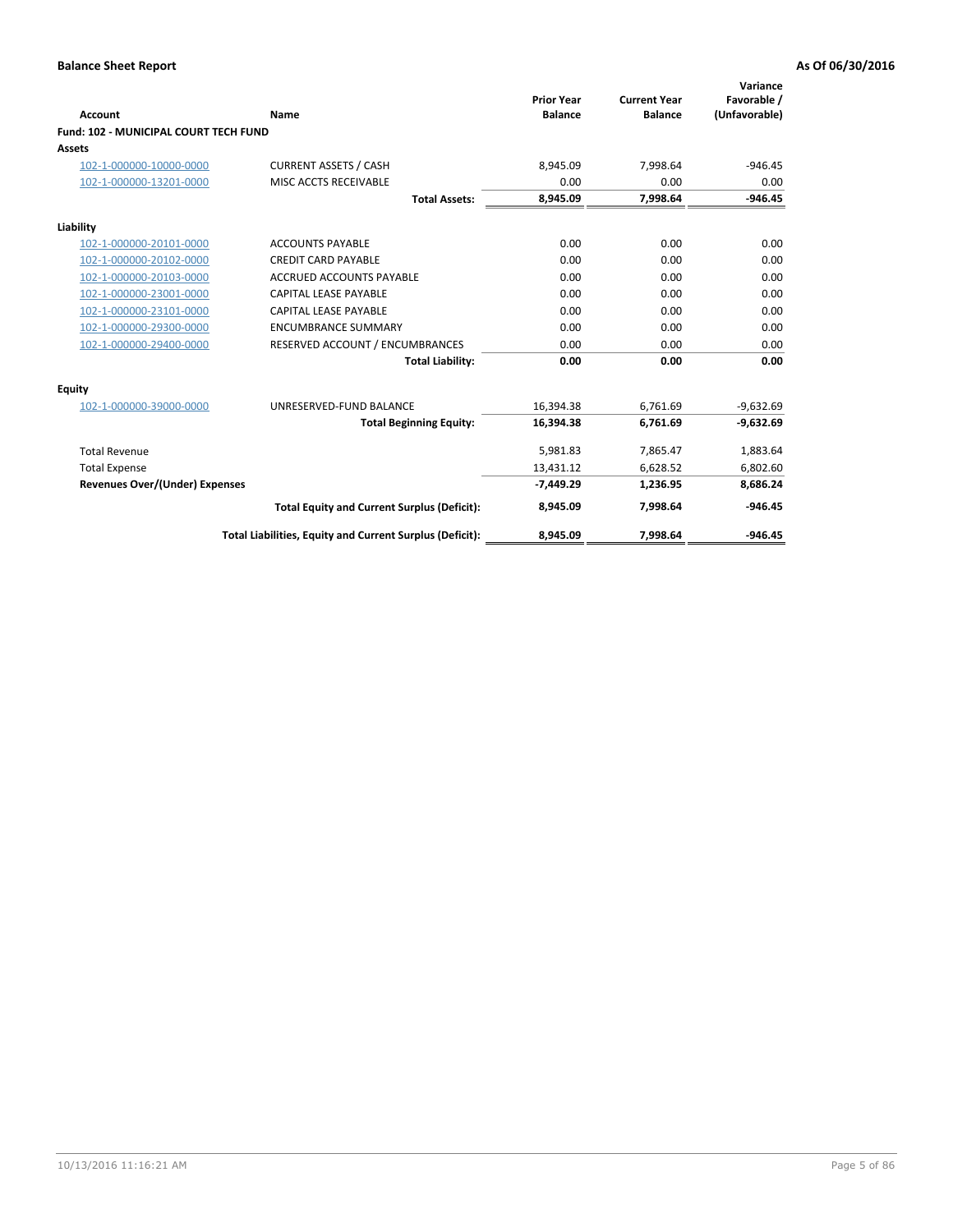| <b>Account</b>                                       | Name                                                     | <b>Prior Year</b><br><b>Balance</b> | <b>Current Year</b><br><b>Balance</b> | Variance<br>Favorable /<br>(Unfavorable) |
|------------------------------------------------------|----------------------------------------------------------|-------------------------------------|---------------------------------------|------------------------------------------|
| <b>Fund: 103 - MUNICIPAL COURT CHILD SAFETY FUND</b> |                                                          |                                     |                                       |                                          |
| <b>Assets</b>                                        |                                                          |                                     |                                       |                                          |
| 103-1-000000-10000-0000                              | <b>CURRENT ASSETS / CASH</b>                             | 12,992.46                           | 9,595.04                              | $-3,397.42$                              |
| 103-1-000000-13201-0000                              | MISC ACCTS RECEIVABLE                                    | 0.00                                | 0.00                                  | 0.00                                     |
| 103-1-000000-13203-0000                              | NON-CURRENT ASSETS / PREPAYMENTS                         | 0.00                                | 0.00                                  | 0.00                                     |
| 103-1-000000-13205-0000                              | <b>INTEREST RECEIVABLE</b>                               | 0.00                                | 0.00                                  | 0.00                                     |
|                                                      | <b>Total Assets:</b>                                     | 12,992.46                           | 9,595.04                              | $-3,397.42$                              |
| Liability                                            |                                                          |                                     |                                       |                                          |
| 103-1-000000-20101-0000                              | <b>ACCOUNTS PAYABLE</b>                                  | 0.00                                | 0.00                                  | 0.00                                     |
| 103-1-000000-20103-0000                              | <b>ACCRUED ACCOUNTS PAYABLE</b>                          | 0.00                                | 0.00                                  | 0.00                                     |
|                                                      | <b>Total Liability:</b>                                  | 0.00                                | 0.00                                  | 0.00                                     |
| Equity                                               |                                                          |                                     |                                       |                                          |
| 103-1-000000-39000-0000                              | UNRESERVED-FUND BALANCE                                  | 12,106.69                           | 6,984.63                              | $-5,122.06$                              |
|                                                      | <b>Total Beginning Equity:</b>                           | 12,106.69                           | 6.984.63                              | $-5,122.06$                              |
| <b>Total Revenue</b>                                 |                                                          | 12,892.34                           | 15,226.72                             | 2,334.38                                 |
| <b>Total Expense</b>                                 |                                                          | 12,006.57                           | 12,616.31                             | $-609.74$                                |
| <b>Revenues Over/(Under) Expenses</b>                |                                                          | 885.77                              | 2,610.41                              | 1,724.64                                 |
|                                                      | <b>Total Equity and Current Surplus (Deficit):</b>       | 12,992.46                           | 9,595.04                              | $-3,397.42$                              |
|                                                      | Total Liabilities, Equity and Current Surplus (Deficit): | 12,992.46                           | 9,595.04                              | $-3,397.42$                              |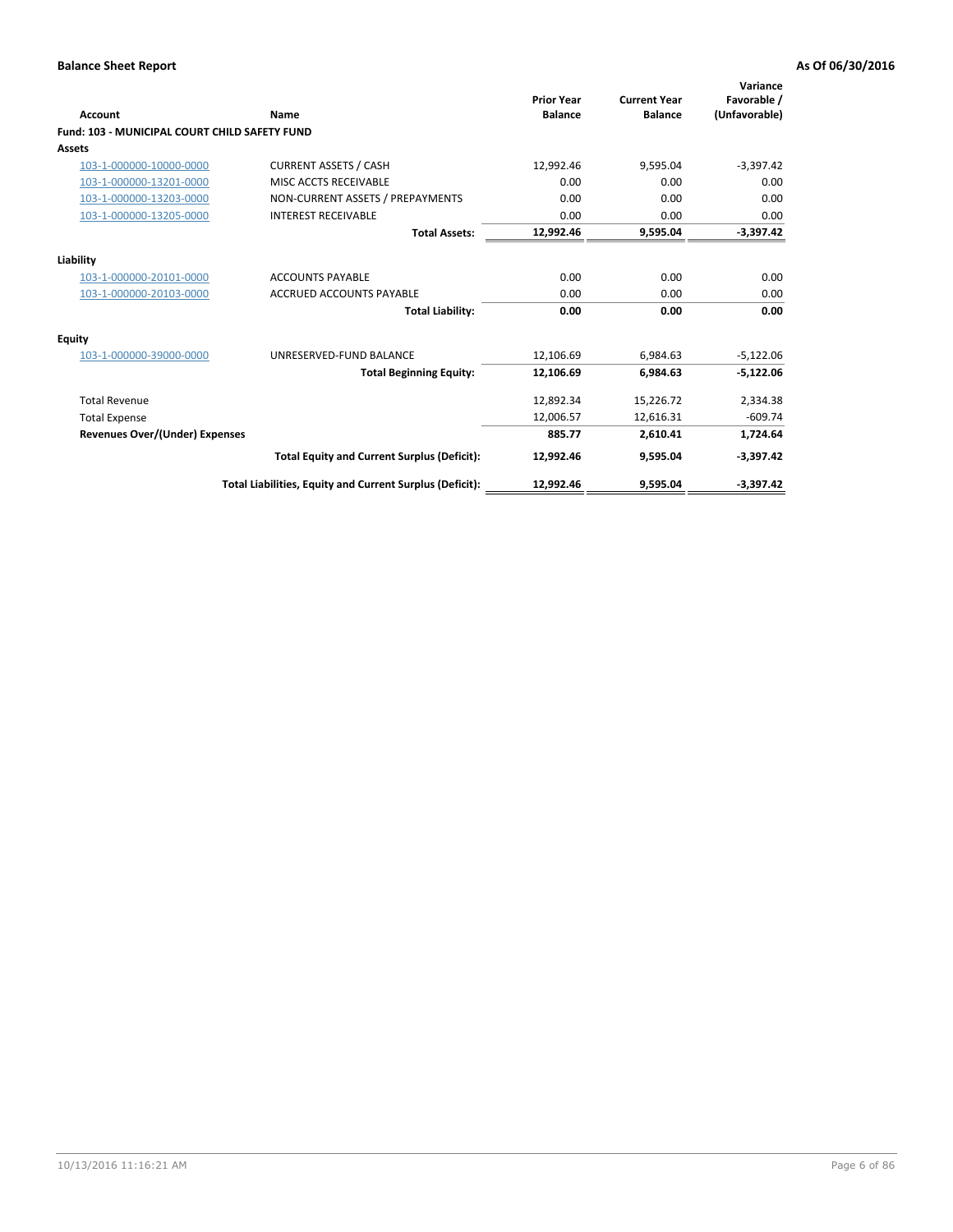|                                           |                                                                     | <b>Prior Year</b>     | <b>Current Year</b> | Variance<br>Favorable / |
|-------------------------------------------|---------------------------------------------------------------------|-----------------------|---------------------|-------------------------|
| <b>Account</b>                            | Name                                                                | <b>Balance</b>        | <b>Balance</b>      | (Unfavorable)           |
| <b>Fund: 110 - EXCHANGE BUILDING FUND</b> |                                                                     |                       |                     |                         |
| Assets                                    |                                                                     |                       |                     |                         |
| 110-1-000000-10000-0000                   | <b>CURRENT ASSETS / CASH</b>                                        | $-161,518.79$         | -439,952.68         | -278,433.89             |
| 110-1-000000-13201-0000                   | MISC ACCTS RECEIVABLE                                               | 0.00                  | 0.00                | 0.00                    |
| 110-1-000000-13203-0000                   | NON-CURRENT ASSETS / PREPAYMENTS                                    | 0.00                  | 0.00                | 0.00                    |
| 110-1-000000-13205-0000                   | <b>INTEREST RECEIVABLE</b>                                          | 0.00                  | 0.00                | 0.00                    |
| 110-1-000000-16001-0000                   | FIXED ASSETS / LAND                                                 | 0.00                  | 0.00                | 0.00                    |
| 110-1-000000-16002-0000                   | <b>IMPROVMENTS-NON BUILDINGS</b><br><b>ACCUMULATED DEPRECIATION</b> | 0.00                  | 0.00                | 0.00                    |
| 110-1-000000-16003-0000                   |                                                                     | 0.00                  | 0.00                | 0.00                    |
| 110-1-000000-16004-0000                   | FIXED ASSETS / BUILDINGS                                            | 0.00                  | 0.00                | 0.00                    |
| 110-1-000000-16005-0000                   | ACCUMULATED DEPRECIATION                                            | 0.00<br>0.00          | 0.00<br>0.00        | 0.00<br>0.00            |
| 110-1-000000-16201-0000                   | MACHINERY AND EQUIPMENT                                             |                       |                     |                         |
| 110-1-000000-16202-0000                   | ACCUMULATED DEPRECATION                                             | 0.00                  | 0.00                | 0.00                    |
| 110-1-000000-16301-0000                   | FIXED ASSETS / C W I P                                              | 0.00<br>$-161,518.79$ | 0.00                | 0.00<br>$-278,433.89$   |
|                                           | Total Assets:                                                       |                       | -439,952.68         |                         |
| Liability                                 |                                                                     |                       |                     |                         |
| 110-1-000000-20101-0000                   | <b>ACCOUNTS PAYABLE</b>                                             | 0.00                  | 0.00                | 0.00                    |
| 110-1-000000-20102-0000                   | <b>CREDIT CARD PAYABLE</b>                                          | 0.00                  | 0.00                | 0.00                    |
| 110-1-000000-20103-0000                   | ACCRUED ACCOUNTS PAYABLE                                            | 0.00                  | 0.00                | 0.00                    |
| 110-1-000000-20109-0000                   | MISCELLANEOUS LIABILITIES                                           | 0.00                  | 0.00                | 0.00                    |
| 110-1-000000-20110-0000                   | <b>REVENUE BONDS PAYABLE</b>                                        | 0.00                  | 0.00                | 0.00                    |
| 110-1-000000-20112-0000                   | ACCRUED INTEREST PAYABLE                                            | 0.00                  | 0.00                | 0.00                    |
| 110-1-000000-20141-0000                   | <b>TELEPHONE CLEARING</b>                                           | 0.00                  | 0.00                | 0.00                    |
| 110-1-000000-20160-0000                   | <b>UNAPPLIED CREDIT</b>                                             | 0.00                  | 0.00                | 0.00                    |
| 110-1-000000-20201-0000                   | <b>DEFERRED REVENUE</b>                                             | 0.00                  | 0.00                | 0.00                    |
| 110-1-000000-21001-0000                   | <b>GENERAL FUND / GENERAL FUND</b>                                  | 0.00                  | 0.00                | 0.00                    |
| 110-1-000000-22001-0000                   | <b>SALARIES PAYABLE</b>                                             | 907.09                | 1,025.56            | $-118.47$               |
| 110-1-000000-22002-0000                   | <b>VACATION/SICK PAYABLE</b>                                        | 0.00                  | 0.00                | 0.00                    |
| 110-1-000000-26001-0000                   | <b>OBLIG FOR COMP ABSENCES</b>                                      | 0.00                  | 0.00                | 0.00                    |
| 110-1-000000-26102-0000                   | REVENUE BONDS PAYABLE                                               | 0.00                  | 0.00                | 0.00                    |
| 110-1-000000-27001-0000                   | <b>CONTRIBUTED CAPITAL</b>                                          | 0.00                  | 0.00                | 0.00                    |
| 110-1-000000-29300-0000                   | <b>ENCUMBRANCE SUMMARY</b>                                          | 0.00                  | 0.00                | 0.00                    |
| 110-1-000000-29400-0100                   | RESERVED ACCOUNT / ENCUMBRANCES                                     | 0.00                  | 0.00                | 0.00                    |
|                                           | <b>Total Liability:</b>                                             | 907.09                | 1,025.56            | $-118.47$               |
|                                           |                                                                     |                       |                     |                         |
| Fquity                                    |                                                                     |                       |                     |                         |
| 110-1-000000-39000-0000                   | UNRESERVED-FUND BALANCE                                             | 0.00                  | 0.00                | 0.00                    |
| 110-1-000000-39100-0000                   | UNRESERVED-RET. EARNINGS                                            | $-189,820.91$         | $-202,154.21$       | $-12,333.30$            |
|                                           | <b>Total Beginning Equity:</b>                                      | -189,820.91           | -202,154.21         | -12,333.30              |
| <b>Total Revenue</b>                      |                                                                     | 461,578.87            | 95,539.76           | $-366,039.11$           |
| <b>Total Expense</b>                      |                                                                     | 434,183.84            | 334,363.79          | 99,820.05               |
| <b>Revenues Over/(Under) Expenses</b>     |                                                                     | 27,395.03             | -238,824.03         | -266,219.06             |
|                                           | <b>Total Equity and Current Surplus (Deficit):</b>                  | $-162,425.88$         | -440,978.24         | -278,552.36             |
|                                           | Total Liabilities, Equity and Current Surplus (Deficit):            | $-161,518.79$         | -439,952.68         | $-278,433.89$           |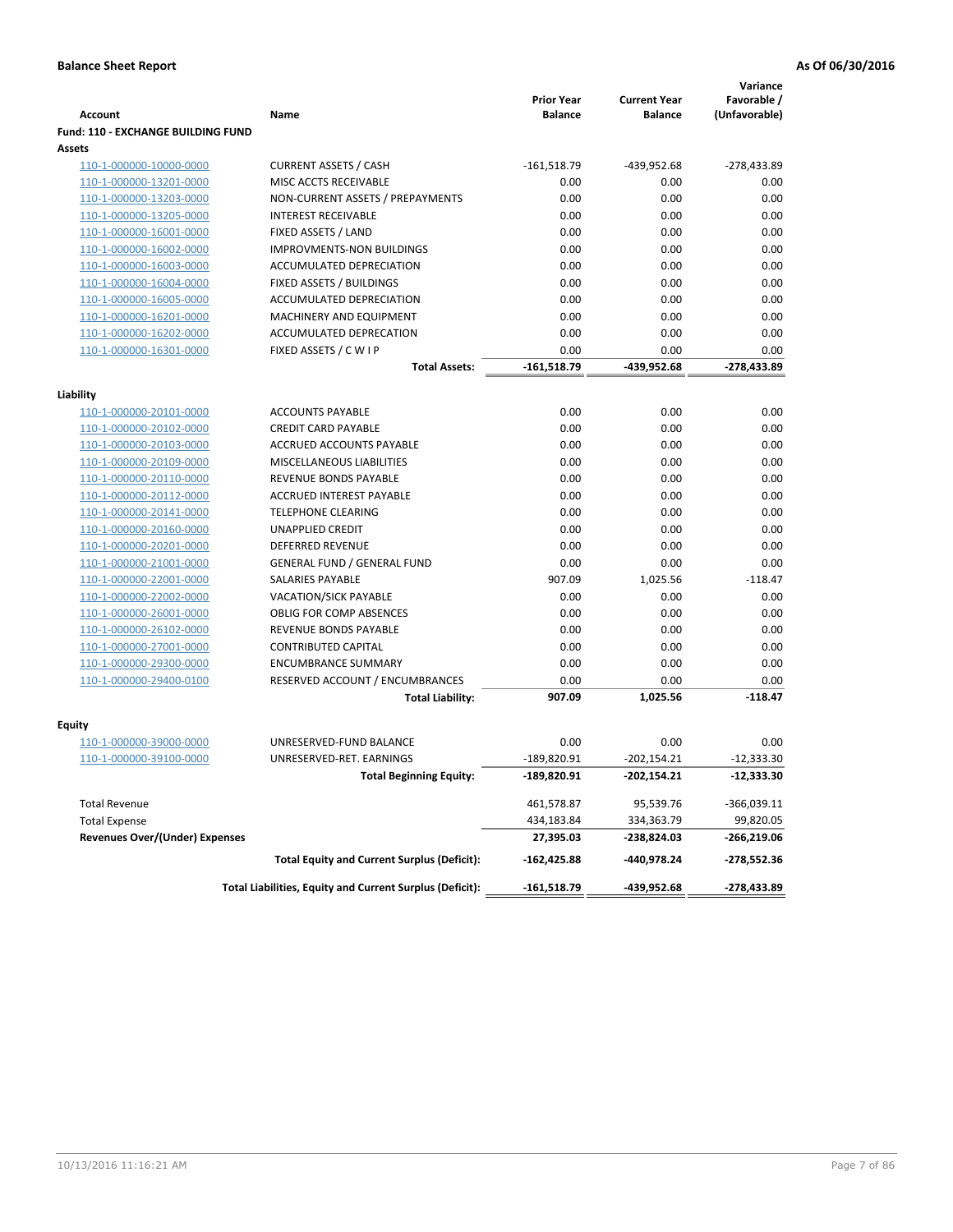| <b>Account</b>                                | Name                                                     | <b>Prior Year</b><br><b>Balance</b> | <b>Current Year</b><br><b>Balance</b> | Variance<br>Favorable /<br>(Unfavorable) |
|-----------------------------------------------|----------------------------------------------------------|-------------------------------------|---------------------------------------|------------------------------------------|
| <b>Fund: 111 - RECREATION ACTIVITIES FUND</b> |                                                          |                                     |                                       |                                          |
| <b>Assets</b>                                 |                                                          |                                     |                                       |                                          |
| 111-1-000000-10000-0000                       | <b>CURRENT ASSETS / CASH</b>                             | $-1,810.91$                         | $-18,091.46$                          | $-16,280.55$                             |
| 111-1-000000-10313-0000                       | <b>CHANGE DRAWER - PARK CONCESSIONS</b>                  | 250.00                              | 250.00                                | 0.00                                     |
| 111-1-000000-13201-0000                       | MISC ACCTS RECEIVABLE                                    | 0.00                                | 0.00                                  | 0.00                                     |
| 111-1-000000-13205-0000                       | <b>INTEREST RECEIVABLE</b>                               | 0.00                                | 0.00                                  | 0.00                                     |
|                                               | <b>Total Assets:</b>                                     | $-1,560.91$                         | $-17,841.46$                          | $-16,280.55$                             |
| Liability                                     |                                                          |                                     |                                       |                                          |
| 111-1-000000-20101-0000                       | <b>ACCOUNTS PAYABLE</b>                                  | $-1,500.00$                         | 1,569.56                              | $-3,069.56$                              |
| 111-1-000000-20102-0000                       | <b>CREDIT CARD PAYABLE</b>                               | 0.00                                | 0.00                                  | 0.00                                     |
| 111-1-000000-20103-0000                       | <b>ACCRUED ACCOUNTS PAYABLE</b>                          | 0.00                                | 0.00                                  | 0.00                                     |
| 111-1-000000-20125-0000                       | SALES TAX PAYABLE / IN THE CITY                          | 816.54                              | 1,251.15                              | $-434.61$                                |
| 111-1-000000-20160-0000                       | <b>UNAPPLIED CREDIT</b>                                  | 0.00                                | 0.00                                  | 0.00                                     |
| 111-1-000000-20201-0000                       | <b>DEFERRED REVENUE</b>                                  | 0.00                                | 0.00                                  | 0.00                                     |
| 111-1-000000-22001-0000                       | <b>SALARIES PAYABLE</b>                                  | 145.26                              | 55.94                                 | 89.32                                    |
| 111-1-000000-29300-0000                       | <b>ENCUMBRANCE SUMMARY</b>                               | 0.00                                | 0.00                                  | 0.00                                     |
| 111-1-000000-29400-0100                       | RESERVED ACCOUNT / ENCUMBRANCES                          | 0.00                                | 0.00                                  | 0.00                                     |
|                                               | <b>Total Liability:</b>                                  | $-538.20$                           | 2,876.65                              | $-3,414.85$                              |
| <b>Equity</b>                                 |                                                          |                                     |                                       |                                          |
| 111-1-000000-39000-0000                       | UNRESERVED-FUND BALANCE                                  | $-16,101.24$                        | $-14,042.32$                          | 2,058.92                                 |
| 111-1-000000-39100-0000                       | UNRESERVED-RET. EARNINGS                                 | 0.00                                | 0.00                                  | 0.00                                     |
|                                               | <b>Total Beginning Equity:</b>                           | $-16, 101.24$                       | $-14,042.32$                          | 2,058.92                                 |
| <b>Total Revenue</b>                          |                                                          | 90,866.48                           | 105,335.93                            | 14,469.45                                |
| <b>Total Expense</b>                          |                                                          | 75,787.95                           | 112,011.72                            | $-36,223.77$                             |
| <b>Revenues Over/(Under) Expenses</b>         |                                                          | 15,078.53                           | $-6,675.79$                           | $-21,754.32$                             |
|                                               | <b>Total Equity and Current Surplus (Deficit):</b>       | $-1,022.71$                         | $-20,718.11$                          | $-19,695.40$                             |
|                                               | Total Liabilities, Equity and Current Surplus (Deficit): | $-1,560.91$                         | $-17,841.46$                          | $-16,280.55$                             |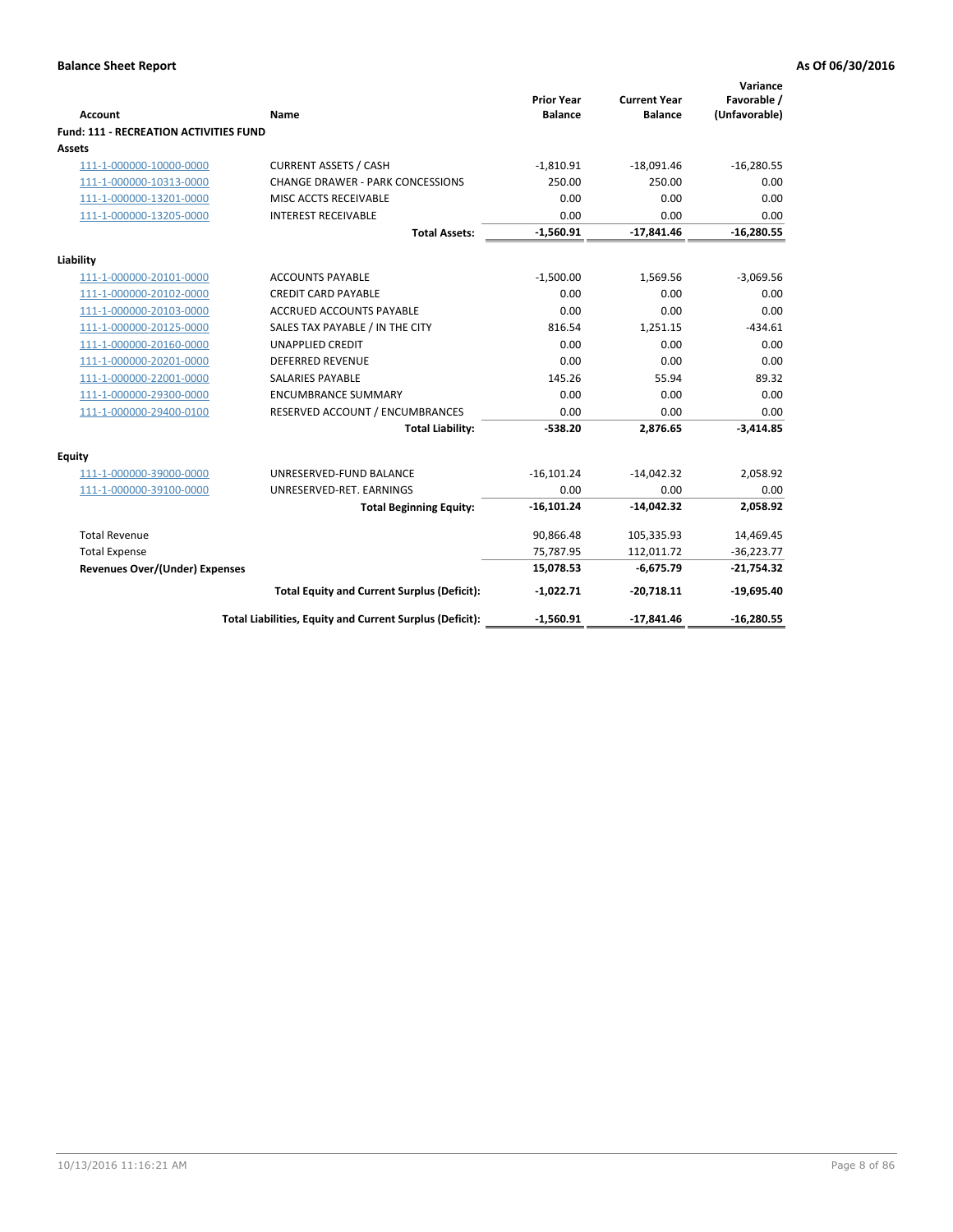|                                       |                                                          |                                     |                                       | Variance                     |
|---------------------------------------|----------------------------------------------------------|-------------------------------------|---------------------------------------|------------------------------|
| Account                               | Name                                                     | <b>Prior Year</b><br><b>Balance</b> | <b>Current Year</b><br><b>Balance</b> | Favorable /<br>(Unfavorable) |
| Fund: 112 - GUN RANGE FUND            |                                                          |                                     |                                       |                              |
| <b>Assets</b>                         |                                                          |                                     |                                       |                              |
| 112-1-000000-10000-0000               | <b>CURRENT ASSETS / CASH</b>                             | 19,537.40                           | 25,415.33                             | 5,877.93                     |
| 112-1-000000-13201-0000               | MISC ACCTS RECEIVABLE                                    | 0.00                                | 0.00                                  | 0.00                         |
|                                       | <b>Total Assets:</b>                                     | 19,537.40                           | 25,415.33                             | 5,877.93                     |
| Liability                             |                                                          |                                     |                                       |                              |
| 112-1-000000-20101-0000               | <b>ACCOUNTS PAYABLE</b>                                  | 0.00                                | 0.00                                  | 0.00                         |
| 112-1-000000-20103-0000               | <b>ACCRUED ACCOUNTS PAYABLE</b>                          | 0.00                                | 0.00                                  | 0.00                         |
| 112-1-000000-20160-0000               | <b>UNAPPLIED CREDIT</b>                                  | 0.00                                | 0.00                                  | 0.00                         |
| 112-1-000000-21001-0000               | <b>GENERAL FUND / GENERAL FUND</b>                       | 0.00                                | 0.00                                  | 0.00                         |
| 112-1-000000-29300-0000               | <b>ENCUMBRANCE SUMMARY</b>                               | 0.00                                | 0.00                                  | 0.00                         |
| 112-1-000000-29400-0100               | RESERVED ACCOUNT / ENCUMBRANCES                          | 0.00                                | 0.00                                  | 0.00                         |
|                                       | <b>Total Liability:</b>                                  | 0.00                                | 0.00                                  | 0.00                         |
| <b>Equity</b>                         |                                                          |                                     |                                       |                              |
| 112-1-000000-39000-0000               | UNRESERVED-FUND BALANCE                                  | 14,876.42                           | 22,713.63                             | 7,837.21                     |
| 112-1-000000-39100-0000               | UNRESERVED-RET. EARNINGS                                 | 0.00                                | 0.00                                  | 0.00                         |
|                                       | <b>Total Beginning Equity:</b>                           | 14.876.42                           | 22.713.63                             | 7,837.21                     |
| <b>Total Revenue</b>                  |                                                          | 5,365.39                            | 3,357.28                              | $-2,008.11$                  |
| <b>Total Expense</b>                  |                                                          | 704.41                              | 655.58                                | 48.83                        |
| <b>Revenues Over/(Under) Expenses</b> |                                                          | 4,660.98                            | 2,701.70                              | $-1,959.28$                  |
|                                       | <b>Total Equity and Current Surplus (Deficit):</b>       | 19,537.40                           | 25,415.33                             | 5,877.93                     |
|                                       | Total Liabilities, Equity and Current Surplus (Deficit): | 19,537.40                           | 25,415.33                             | 5,877.93                     |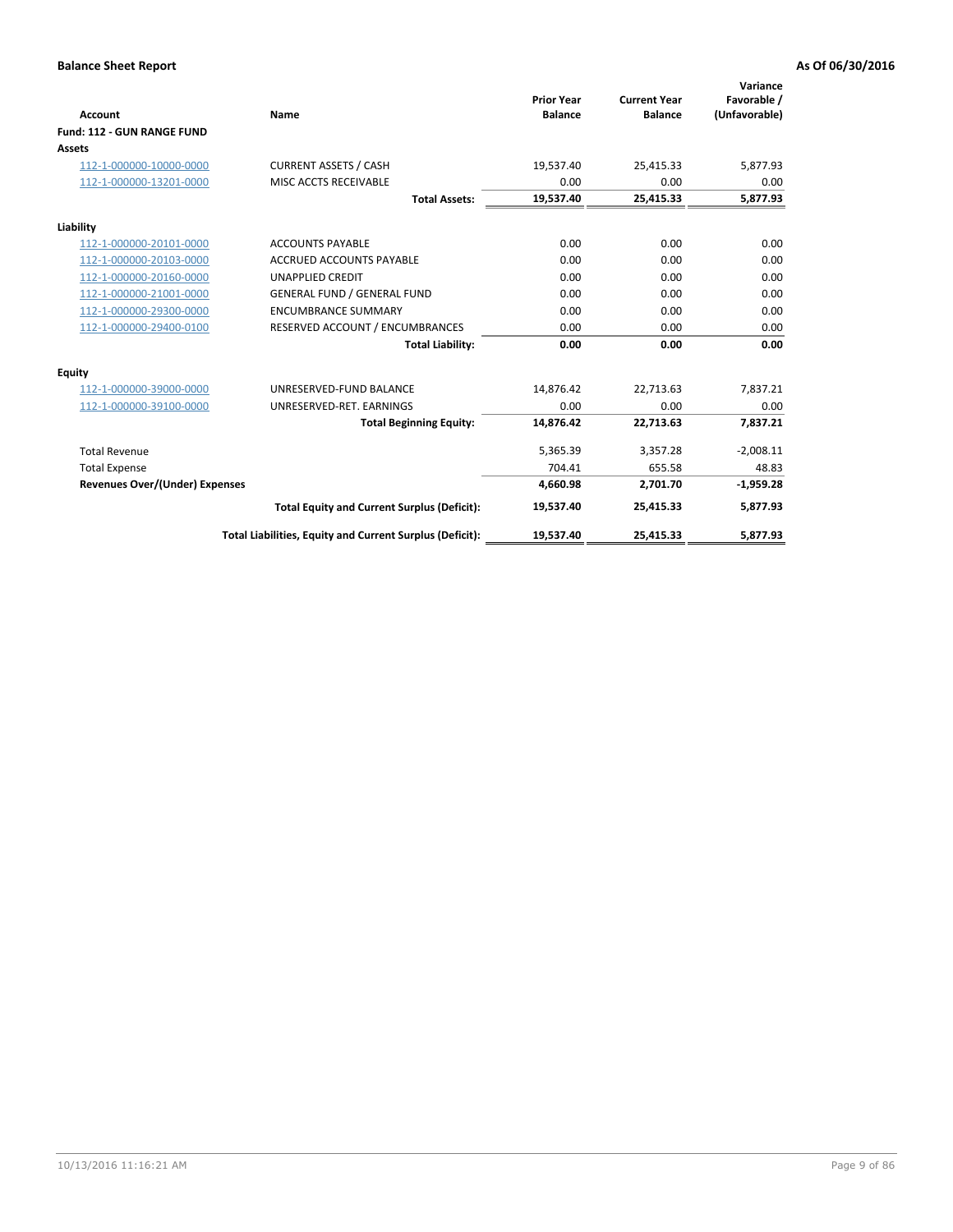| Account                                      | Name                                                     | <b>Prior Year</b><br><b>Balance</b> | <b>Current Year</b><br><b>Balance</b> | Variance<br>Favorable /<br>(Unfavorable) |
|----------------------------------------------|----------------------------------------------------------|-------------------------------------|---------------------------------------|------------------------------------------|
| Fund: 113 - HOTEL / MOTEL OCCUPANCY TAX FUND |                                                          |                                     |                                       |                                          |
| Assets                                       |                                                          |                                     |                                       |                                          |
| 113-1-000000-10000-0000                      | <b>CURRENT ASSETS / CASH</b>                             | 296,141.73                          | 346,462.95                            | 50,321.22                                |
| 113-1-000000-13101-0000                      | TAX RECEIVABLE-CURRENT                                   | 0.00                                | 0.00                                  | 0.00                                     |
| 113-1-000000-13201-0000                      | MISC ACCTS RECEIVABLE                                    | 0.00                                | 0.00                                  | 0.00                                     |
| 113-1-000000-13202-0000                      | <b>EMPLOYEE ADVANCES</b>                                 | 0.00                                | 0.00                                  | 0.00                                     |
| 113-1-000000-13203-0000                      | NON-CURRENT ASSETS / PREPAYMENTS                         | 0.00                                | 0.00                                  | 0.00                                     |
| 113-1-000000-13205-0000                      | <b>INTEREST RECEIVABLE</b>                               | 0.00                                | 0.00                                  | 0.00                                     |
|                                              | <b>Total Assets:</b>                                     | 296,141.73                          | 346,462.95                            | 50,321.22                                |
| Liability                                    |                                                          |                                     |                                       |                                          |
| 113-1-000000-20101-0000                      | <b>ACCOUNTS PAYABLE</b>                                  | 0.00                                | 6,599.98                              | $-6,599.98$                              |
| 113-1-000000-20102-0000                      | <b>CREDIT CARD PAYABLE</b>                               | 0.00                                | 0.00                                  | 0.00                                     |
| 113-1-000000-20103-0000                      | <b>ACCRUED ACCOUNTS PAYABLE</b>                          | 0.00                                | 0.00                                  | 0.00                                     |
| 113-1-000000-22001-0000                      | <b>SALARIES PAYABLE</b>                                  | 0.00                                | 1,360.32                              | $-1,360.32$                              |
| 113-1-000000-24001-0000                      | O/S CHECKS PAYABLE                                       | 0.00                                | 0.00                                  | 0.00                                     |
| 113-1-000000-29300-0000                      | <b>ENCUMBRANCE SUMMARY</b>                               | 0.00                                | 0.00                                  | 0.00                                     |
| 113-1-000000-29400-0100                      | RESERVED ACCOUNT / ENCUMBRANCES                          | 0.00                                | 0.00                                  | 0.00                                     |
|                                              | <b>Total Liability:</b>                                  | 0.00                                | 7,960.30                              | $-7,960.30$                              |
| Equity                                       |                                                          |                                     |                                       |                                          |
| 113-1-000000-39000-0000                      | UNRESERVED-FUND BALANCE                                  | 219,140.81                          | 347,652.06                            | 128,511.25                               |
|                                              | <b>Total Beginning Equity:</b>                           | 219,140.81                          | 347,652.06                            | 128,511.25                               |
| <b>Total Revenue</b>                         |                                                          | 396,720.60                          | 405,156.86                            | 8,436.26                                 |
| <b>Total Expense</b>                         |                                                          | 319,719.68                          | 414,306.27                            | $-94,586.59$                             |
| <b>Revenues Over/(Under) Expenses</b>        |                                                          | 77,000.92                           | $-9,149.41$                           | $-86,150.33$                             |
|                                              | <b>Total Equity and Current Surplus (Deficit):</b>       | 296,141.73                          | 338,502.65                            | 42,360.92                                |
|                                              | Total Liabilities, Equity and Current Surplus (Deficit): | 296,141.73                          | 346,462.95                            | 50.321.22                                |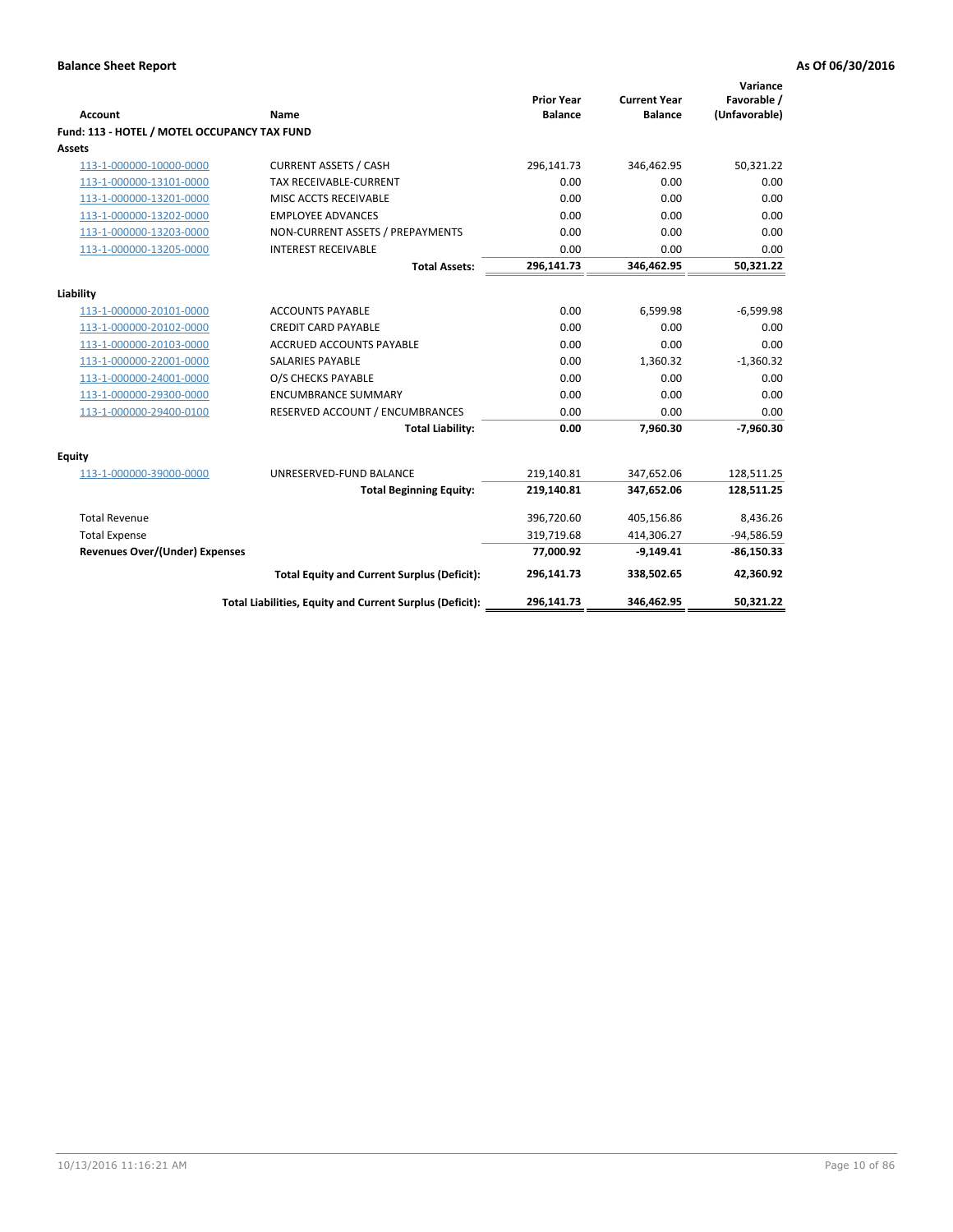| <b>Account</b>                              | Name                                                     | <b>Prior Year</b><br><b>Balance</b> | <b>Current Year</b><br><b>Balance</b> | Variance<br>Favorable /<br>(Unfavorable) |
|---------------------------------------------|----------------------------------------------------------|-------------------------------------|---------------------------------------|------------------------------------------|
| Fund: 114 - VENUE MANAGEMENT FUND<br>Assets |                                                          |                                     |                                       |                                          |
| 114-1-000000-10000-0000                     | <b>CURRENT ASSETS / CASH</b>                             | $-70,432.85$                        | $-173,101.30$                         | $-102,668.45$                            |
| 114-1-000000-10311-0000                     | CASH / PETTY CASH/CHANGE DRAWERS                         | 200.00                              | 200.00                                | 0.00                                     |
| 114-1-000000-13201-0000                     | MISC ACCTS RECEIVABLE                                    | 0.00                                | 0.00                                  | 0.00                                     |
| 114-1-000000-13203-0000                     | NON-CURRENT ASSETS / PREPAYMENTS                         | 0.00                                | 0.00                                  | 0.00                                     |
| 114-1-000000-13205-0000                     | <b>INTEREST RECEIVABLE</b>                               | 0.00                                | 0.00                                  | 0.00                                     |
|                                             | <b>Total Assets:</b>                                     | $-70,232.85$                        | $-172,901.30$                         | $-102,668.45$                            |
| Liability                                   |                                                          |                                     |                                       |                                          |
| 114-1-000000-20101-0000                     | <b>ACCOUNTS PAYABLE</b>                                  | $-741.75$                           | 0.00                                  | $-741.75$                                |
| 114-1-000000-20102-0000                     | <b>CREDIT CARD PAYABLE</b>                               | 0.00                                | 0.00                                  | 0.00                                     |
| 114-1-000000-20103-0000                     | ACCRUED ACCOUNTS PAYABLE                                 | 0.00                                | 0.00                                  | 0.00                                     |
| 114-1-000000-20125-0000                     | SALES TAX PAYABLE / IN THE CITY                          | 0.00                                | 0.00                                  | 0.00                                     |
| 114-1-000000-20150-0000                     | <b>TICKET SALE SHARING</b>                               | 0.00                                | 120.00                                | $-120.00$                                |
| 114-1-000000-20151-0000                     | <b>SOUND &amp; LIGHTING</b>                              | 150.00                              | $-1,430.00$                           | 1,580.00                                 |
| 114-1-000000-20160-0000                     | <b>UNAPPLIED CREDIT</b>                                  | 0.00                                | 0.00                                  | 0.00                                     |
| 114-1-000000-20201-0000                     | <b>DEFERRED REVENUE</b>                                  | 0.00                                | 0.00                                  | 0.00                                     |
| 114-1-000000-22001-0000                     | <b>SALARIES PAYABLE</b>                                  | 2,316.67                            | 1,072.95                              | 1,243.72                                 |
| 114-1-000000-24010-0000                     | <b>CIVIC CENTER DEPOSITS</b>                             | 3,750.00                            | 4,550.00                              | $-800.00$                                |
| 114-1-000000-24012-0000                     | <b>AUDITORIUM DEPOSITS</b>                               | 4,000.00                            | 3,680.00                              | 320.00                                   |
| 114-1-000000-29300-0000                     | <b>ENCUMBRANCE SUMMARY</b>                               | 0.00                                | 0.00                                  | 0.00                                     |
| 114-1-000000-29400-0000                     | RESERVED ACCOUNT / ENCUMBRANCES                          | 0.00                                | 0.00                                  | 0.00                                     |
|                                             | <b>Total Liability:</b>                                  | 9,474.92                            | 7,992.95                              | 1,481.97                                 |
| Equity                                      |                                                          |                                     |                                       |                                          |
| 114-1-000000-39000-0000                     | UNRESERVED-FUND BALANCE                                  | $-18,849.29$                        | $-114,485.64$                         | $-95,636.35$                             |
|                                             | <b>Total Beginning Equity:</b>                           | $-18,849.29$                        | $-114,485.64$                         | $-95,636.35$                             |
| <b>Total Revenue</b>                        |                                                          | 195,754.15                          | 170,941.22                            | $-24,812.93$                             |
| <b>Total Expense</b>                        |                                                          | 256,612.63                          | 237,349.83                            | 19,262.80                                |
| <b>Revenues Over/(Under) Expenses</b>       |                                                          | $-60,858.48$                        | $-66,408.61$                          | $-5,550.13$                              |
|                                             | <b>Total Equity and Current Surplus (Deficit):</b>       | -79,707.77                          | -180,894.25                           | $-101, 186.48$                           |
|                                             | Total Liabilities, Equity and Current Surplus (Deficit): | -70,232.85                          | -172,901.30                           | $-102,668.45$                            |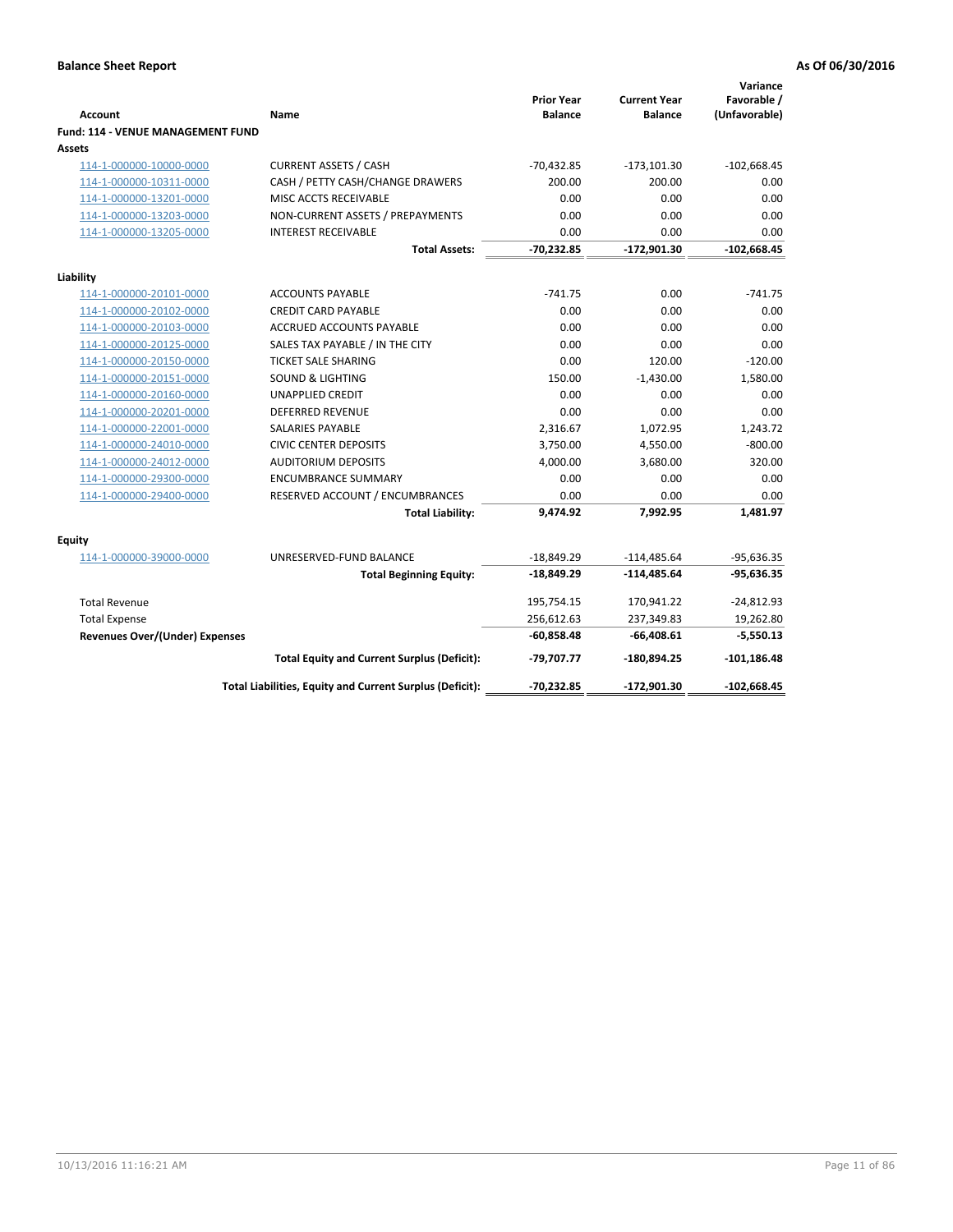| <b>Account</b>                        | Name                                                     | <b>Prior Year</b><br><b>Balance</b> | <b>Current Year</b><br><b>Balance</b> | Variance<br>Favorable /<br>(Unfavorable) |
|---------------------------------------|----------------------------------------------------------|-------------------------------------|---------------------------------------|------------------------------------------|
| Fund: 115 - TIRZ FUND                 |                                                          |                                     |                                       |                                          |
| Assets                                |                                                          |                                     |                                       |                                          |
| 115-1-000000-10000-0000               | <b>CURRENT ASSETS / CASH</b>                             | 0.00                                | 0.00                                  | 0.00                                     |
| 115-1-000000-13101-0000               | TAX RECEIVABLE-CURRENT                                   | 0.00                                | 0.00                                  | 0.00                                     |
| 115-1-000000-13102-0000               | <b>TAXES REC-DELINQUENT</b>                              | 0.00                                | 0.00                                  | 0.00                                     |
| 115-1-000000-13103-0000               | ALLOW FOR UNCOLLECT TAXES                                | 0.00                                | 0.00                                  | 0.00                                     |
| 115-1-000000-13201-0000               | MISC ACCTS RECEIVABLE                                    | 0.00                                | 0.00                                  | 0.00                                     |
| 115-1-000000-13205-0000               | <b>INTEREST RECEIVABLE</b>                               | 0.00                                | 0.00                                  | 0.00                                     |
|                                       | <b>Total Assets:</b>                                     | 0.00                                | 0.00                                  | 0.00                                     |
| Liability                             |                                                          |                                     |                                       |                                          |
| 115-1-000000-20101-0000               | <b>ACCOUNTS PAYABLE</b>                                  | 0.00                                | 0.00                                  | 0.00                                     |
| 115-1-000000-20103-0000               | <b>ACCRUED ACCOUNTS PAYABLE</b>                          | 0.00                                | 0.00                                  | 0.00                                     |
| 115-1-000000-20203-0000               | <b>DEFERRED TAX REVENUE</b>                              | 0.00                                | 0.00                                  | 0.00                                     |
| 115-1-000000-29300-0000               | <b>ENCUMBRANCE SUMMARY</b>                               | 0.00                                | 0.00                                  | 0.00                                     |
| 115-1-000000-29400-0100               | RESERVED ACCOUNT / ENCUMBRANCES                          | 0.00                                | 0.00                                  | 0.00                                     |
|                                       | <b>Total Liability:</b>                                  | 0.00                                | 0.00                                  | 0.00                                     |
| Equity                                |                                                          |                                     |                                       |                                          |
| 115-1-000000-39000-0000               | UNRESERVED-FUND BALANCE                                  | 0.00                                | 0.00                                  | 0.00                                     |
| 115-1-000000-39100-0000               | UNRESERVED-RET. EARNINGS                                 | 0.00                                | 0.00                                  | 0.00                                     |
|                                       | <b>Total Beginning Equity:</b>                           | 0.00                                | 0.00                                  | 0.00                                     |
| <b>Total Revenue</b>                  |                                                          | 0.00                                | 0.00                                  | 0.00                                     |
| <b>Total Expense</b>                  |                                                          | 0.00                                | 0.00                                  | 0.00                                     |
| <b>Revenues Over/(Under) Expenses</b> |                                                          | 0.00                                | 0.00                                  | 0.00                                     |
|                                       | <b>Total Equity and Current Surplus (Deficit):</b>       | 0.00                                | 0.00                                  | 0.00                                     |
|                                       | Total Liabilities, Equity and Current Surplus (Deficit): | 0.00                                | 0.00                                  | 0.00                                     |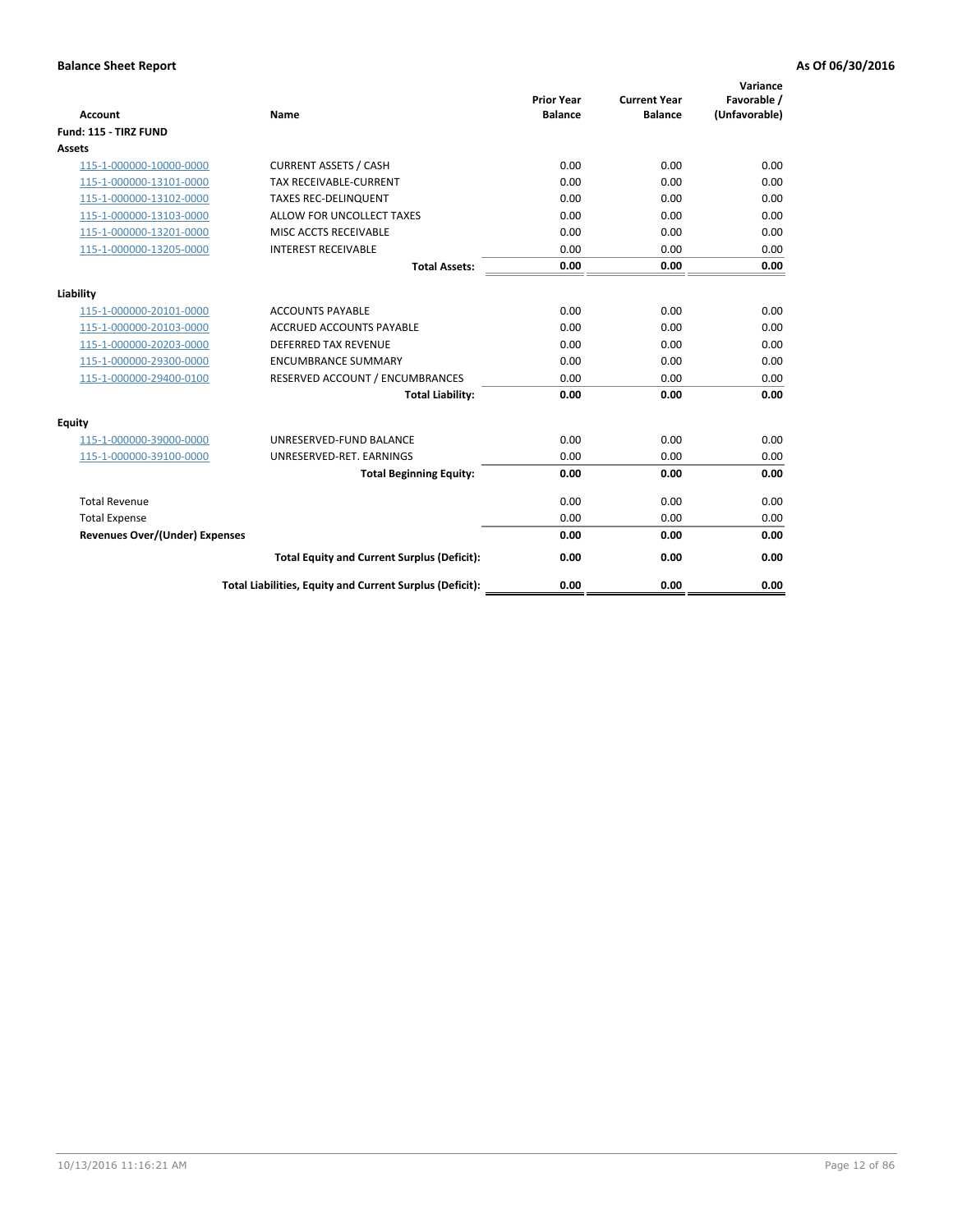| <b>Account</b>                        | <b>Name</b>                                              | <b>Prior Year</b><br><b>Balance</b> | <b>Current Year</b><br><b>Balance</b> | Variance<br>Favorable /<br>(Unfavorable) |
|---------------------------------------|----------------------------------------------------------|-------------------------------------|---------------------------------------|------------------------------------------|
| Fund: 116 - ROADWAY IMPACT FEE 1      |                                                          |                                     |                                       |                                          |
| Assets                                |                                                          |                                     |                                       |                                          |
| 116-1-000000-10000-0000               | <b>CURRENT ASSETS / CASH</b>                             | 13,079.19                           | 13,105.61                             | 26.42                                    |
| 116-1-000000-13201-0000               | MISC ACCTS RECEIVABLE                                    | 0.00                                | 0.00                                  | 0.00                                     |
| 116-1-000000-13205-0000               | <b>INTEREST RECEIVABLE</b>                               | 0.00                                | 0.00                                  | 0.00                                     |
|                                       | <b>Total Assets:</b>                                     | 13,079.19                           | 13,105.61                             | 26.42                                    |
| Liability                             |                                                          |                                     |                                       |                                          |
| 116-1-000000-20101-0000               | <b>ACCOUNTS PAYABLE</b>                                  | 0.00                                | 0.00                                  | 0.00                                     |
| 116-1-000000-20103-0000               | <b>ACCRUED ACCOUNTS PAYABLE</b>                          | 0.00                                | 0.00                                  | 0.00                                     |
|                                       | <b>Total Liability:</b>                                  | 0.00                                | 0.00                                  | 0.00                                     |
| Equity                                |                                                          |                                     |                                       |                                          |
| 116-1-000000-39000-0000               | UNRESERVED-FUND BALANCE                                  | 0.00                                | 0.00                                  | 0.00                                     |
| 116-1-000000-39100-0000               | UNRESERVED-RET. EARNINGS                                 | 13,034.07                           | 13,089.18                             | 55.11                                    |
|                                       | <b>Total Beginning Equity:</b>                           | 13,034.07                           | 13,089.18                             | 55.11                                    |
| <b>Total Revenue</b>                  |                                                          | 50.07                               | 30.53                                 | $-19.54$                                 |
| <b>Total Expense</b>                  |                                                          | 4.95                                | 14.10                                 | $-9.15$                                  |
| <b>Revenues Over/(Under) Expenses</b> |                                                          | 45.12                               | 16.43                                 | $-28.69$                                 |
|                                       | <b>Total Equity and Current Surplus (Deficit):</b>       | 13,079.19                           | 13,105.61                             | 26.42                                    |
|                                       | Total Liabilities, Equity and Current Surplus (Deficit): | 13,079.19                           | 13,105.61                             | 26.42                                    |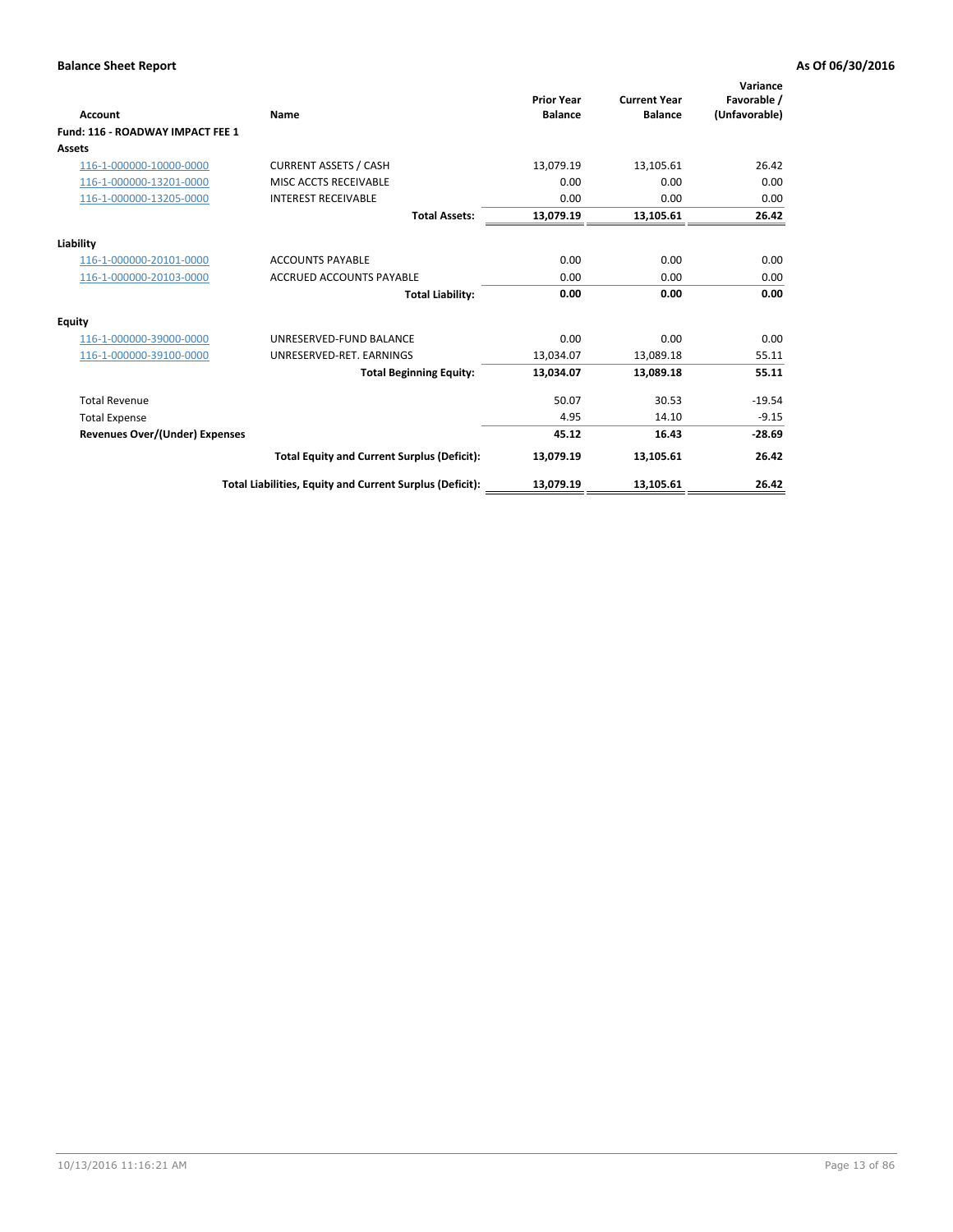| <b>Account</b>                        | Name                                                     | <b>Prior Year</b><br><b>Balance</b> | <b>Current Year</b><br><b>Balance</b> | Variance<br>Favorable /<br>(Unfavorable) |
|---------------------------------------|----------------------------------------------------------|-------------------------------------|---------------------------------------|------------------------------------------|
| Fund: 117 - ROADWAY IMPACT FEE 2      |                                                          |                                     |                                       |                                          |
| Assets                                |                                                          |                                     |                                       |                                          |
| 117-1-000000-10000-0000               | <b>CURRENT ASSETS / CASH</b>                             | 64.53                               | 64.68                                 | 0.15                                     |
| 117-1-000000-13201-0000               | MISC ACCTS RECEIVABLE                                    | 0.00                                | 0.00                                  | 0.00                                     |
| 117-1-000000-13205-0000               | <b>INTEREST RECEIVABLE</b>                               | 0.00                                | 0.00                                  | 0.00                                     |
|                                       | <b>Total Assets:</b>                                     | 64.53                               | 64.68                                 | 0.15                                     |
| Liability                             |                                                          |                                     |                                       |                                          |
| 117-1-000000-20101-0000               | <b>ACCOUNTS PAYABLE</b>                                  | 0.00                                | 0.00                                  | 0.00                                     |
| 117-1-000000-20103-0000               | <b>ACCRUED ACCOUNTS PAYABLE</b>                          | 0.00                                | 0.00                                  | 0.00                                     |
|                                       | <b>Total Liability:</b>                                  | 0.00                                | 0.00                                  | 0.00                                     |
| Equity                                |                                                          |                                     |                                       |                                          |
| 117-1-000000-39000-0000               | UNRESERVED-FUND BALANCE                                  | 0.00                                | 0.00                                  | 0.00                                     |
| 117-1-000000-39100-0000               | UNRESERVED-RET. EARNINGS                                 | 62,221.66                           | 64.58                                 | $-62,157.08$                             |
|                                       | <b>Total Beginning Equity:</b>                           | 62,221.66                           | 64.58                                 | $-62,157.08$                             |
| <b>Total Revenue</b>                  |                                                          | 50,292.31                           | 0.16                                  | $-50,292.15$                             |
| <b>Total Expense</b>                  |                                                          | 112,449.44                          | 0.06                                  | 112,449.38                               |
| <b>Revenues Over/(Under) Expenses</b> |                                                          | $-62,157.13$                        | 0.10                                  | 62,157.23                                |
|                                       | <b>Total Equity and Current Surplus (Deficit):</b>       | 64.53                               | 64.68                                 | 0.15                                     |
|                                       | Total Liabilities, Equity and Current Surplus (Deficit): | 64.53                               | 64.68                                 | 0.15                                     |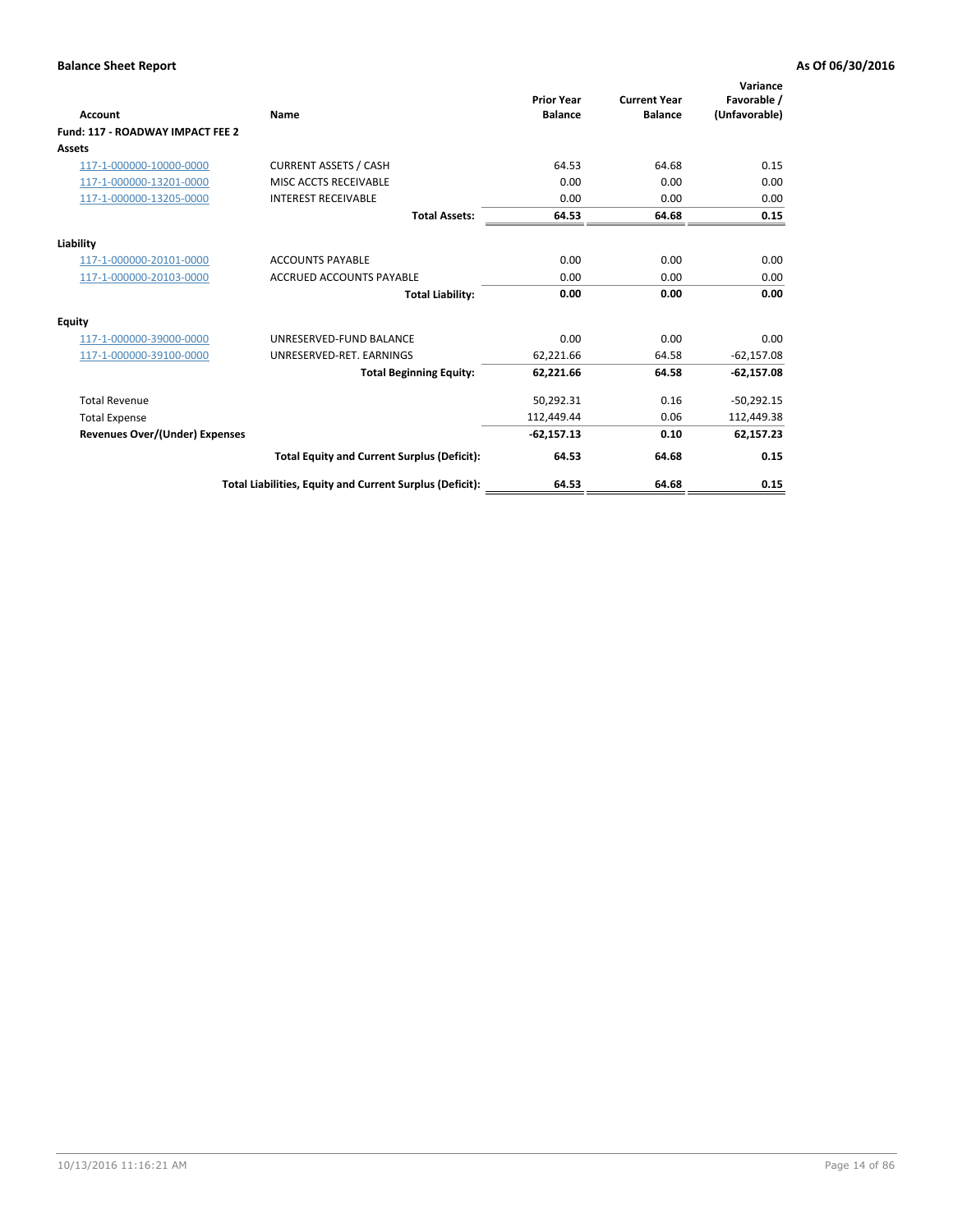| <b>Account</b>                        | Name                                                     | <b>Prior Year</b><br><b>Balance</b> | <b>Current Year</b><br><b>Balance</b> | Variance<br>Favorable /<br>(Unfavorable) |
|---------------------------------------|----------------------------------------------------------|-------------------------------------|---------------------------------------|------------------------------------------|
| Fund: 118 - ROADWAY IMPACT FEE 3      |                                                          |                                     |                                       |                                          |
| Assets                                |                                                          |                                     |                                       |                                          |
| 118-1-000000-10000-0000               | <b>CURRENT ASSETS / CASH</b>                             | 109.52                              | 109.78                                | 0.26                                     |
| 118-1-000000-13201-0000               | MISC ACCTS RECEIVABLE                                    | 0.00                                | 0.00                                  | 0.00                                     |
| 118-1-000000-13205-0000               | <b>INTEREST RECEIVABLE</b>                               | 0.00                                | 0.00                                  | 0.00                                     |
|                                       | <b>Total Assets:</b>                                     | 109.52                              | 109.78                                | 0.26                                     |
| Liability                             |                                                          |                                     |                                       |                                          |
| 118-1-000000-20101-0000               | <b>ACCOUNTS PAYABLE</b>                                  | 0.00                                | 0.00                                  | 0.00                                     |
| 118-1-000000-20103-0000               | <b>ACCRUED ACCOUNTS PAYABLE</b>                          | 0.00                                | 0.00                                  | 0.00                                     |
|                                       | <b>Total Liability:</b>                                  | 0.00                                | 0.00                                  | 0.00                                     |
| Equity                                |                                                          |                                     |                                       |                                          |
| 118-1-000000-39000-0000               | UNRESERVED-FUND BALANCE                                  | 0.00                                | 0.00                                  | 0.00                                     |
| 118-1-000000-39100-0000               | UNRESERVED-RET. EARNINGS                                 | 19.87                               | 109.62                                | 89.75                                    |
|                                       | <b>Total Beginning Equity:</b>                           | 19.87                               | 109.62                                | 89.75                                    |
| <b>Total Revenue</b>                  |                                                          | 87,360.60                           | 0.26                                  | $-87,360.34$                             |
| <b>Total Expense</b>                  |                                                          | 87,270.95                           | 0.10                                  | 87,270.85                                |
| <b>Revenues Over/(Under) Expenses</b> |                                                          | 89.65                               | 0.16                                  | $-89.49$                                 |
|                                       | <b>Total Equity and Current Surplus (Deficit):</b>       | 109.52                              | 109.78                                | 0.26                                     |
|                                       | Total Liabilities, Equity and Current Surplus (Deficit): | 109.52                              | 109.78                                | 0.26                                     |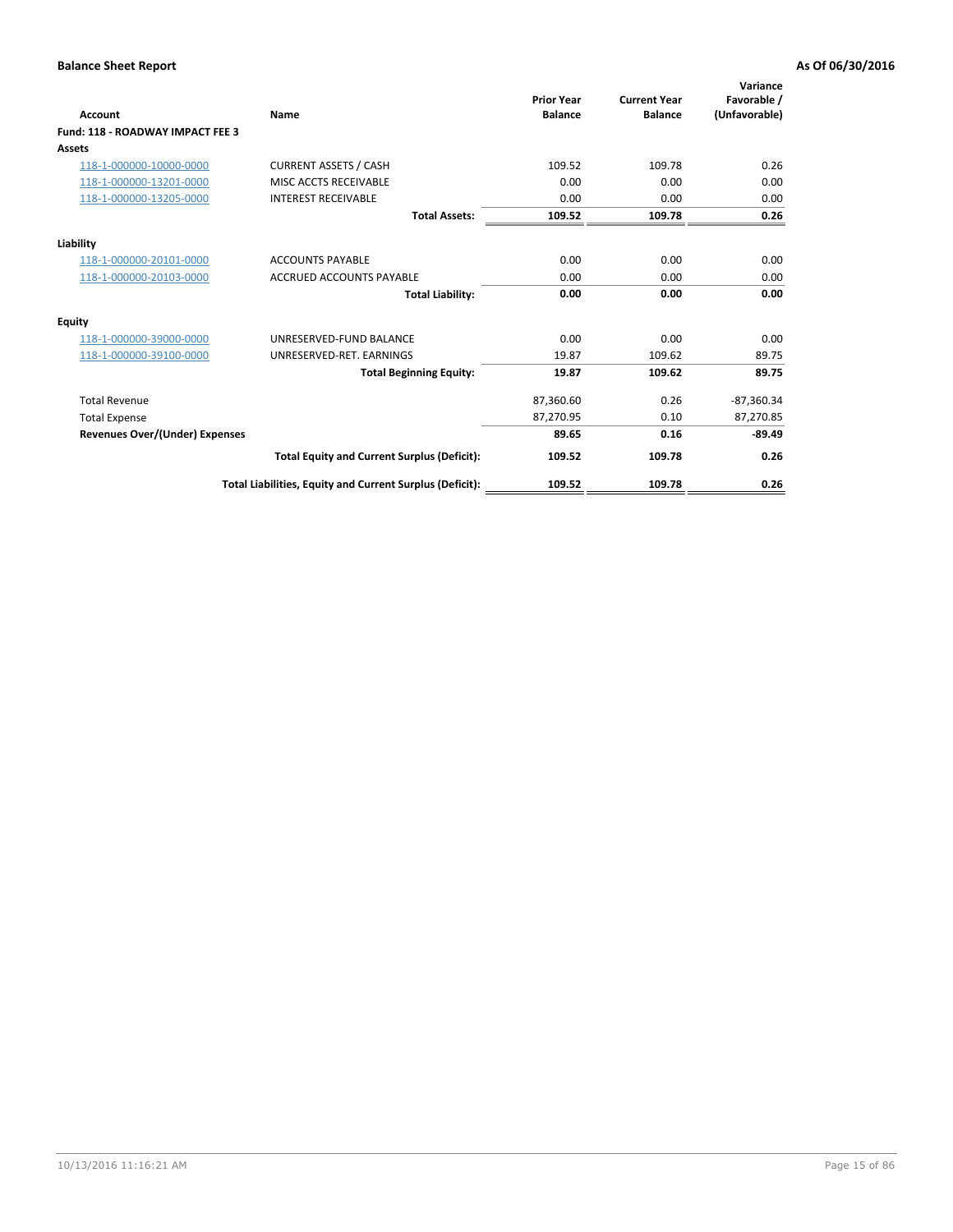| Account                                 | <b>Name</b>                                              | <b>Prior Year</b><br><b>Balance</b> | <b>Current Year</b><br><b>Balance</b> | Variance<br>Favorable /<br>(Unfavorable) |
|-----------------------------------------|----------------------------------------------------------|-------------------------------------|---------------------------------------|------------------------------------------|
| <b>Fund: 119 - ROADWAY IMPACT FEE 4</b> |                                                          |                                     |                                       |                                          |
| Assets                                  |                                                          |                                     |                                       |                                          |
| 119-1-000000-10000-0000                 | <b>CURRENT ASSETS / CASH</b>                             | 4.61                                | 4.63                                  | 0.02                                     |
| 119-1-000000-13201-0000                 | <b>MISC ACCTS RECEIVABLE</b>                             | 0.00                                | 0.00                                  | 0.00                                     |
| 119-1-000000-13205-0000                 | <b>INTEREST RECEIVABLE</b>                               | 0.00                                | 0.00                                  | 0.00                                     |
|                                         | <b>Total Assets:</b>                                     | 4.61                                | 4.63                                  | 0.02                                     |
| Liability                               |                                                          |                                     |                                       |                                          |
| 119-1-000000-20101-0000                 | <b>ACCOUNTS PAYABLE</b>                                  | 0.00                                | 0.00                                  | 0.00                                     |
| 119-1-000000-20103-0000                 | <b>ACCRUED ACCOUNTS PAYABLE</b>                          | 0.00                                | 0.00                                  | 0.00                                     |
|                                         | <b>Total Liability:</b>                                  | 0.00                                | 0.00                                  | 0.00                                     |
| Equity                                  |                                                          |                                     |                                       |                                          |
| 119-1-000000-39000-0000                 | UNRESERVED-FUND BALANCE                                  | 0.00                                | 0.00                                  | 0.00                                     |
| 119-1-000000-39100-0000                 | UNRESERVED-RET. EARNINGS                                 | 8.04                                | 4.62                                  | $-3.42$                                  |
|                                         | <b>Total Beginning Equity:</b>                           | 8.04                                | 4.62                                  | $-3.42$                                  |
| <b>Total Revenue</b>                    |                                                          | 68,969.27                           | 0.01                                  | $-68,969.26$                             |
| <b>Total Expense</b>                    |                                                          | 68,972.70                           | 0.00                                  | 68,972.70                                |
| <b>Revenues Over/(Under) Expenses</b>   |                                                          | $-3.43$                             | 0.01                                  | 3.44                                     |
|                                         | <b>Total Equity and Current Surplus (Deficit):</b>       | 4.61                                | 4.63                                  | 0.02                                     |
|                                         | Total Liabilities, Equity and Current Surplus (Deficit): | 4.61                                | 4.63                                  | 0.02                                     |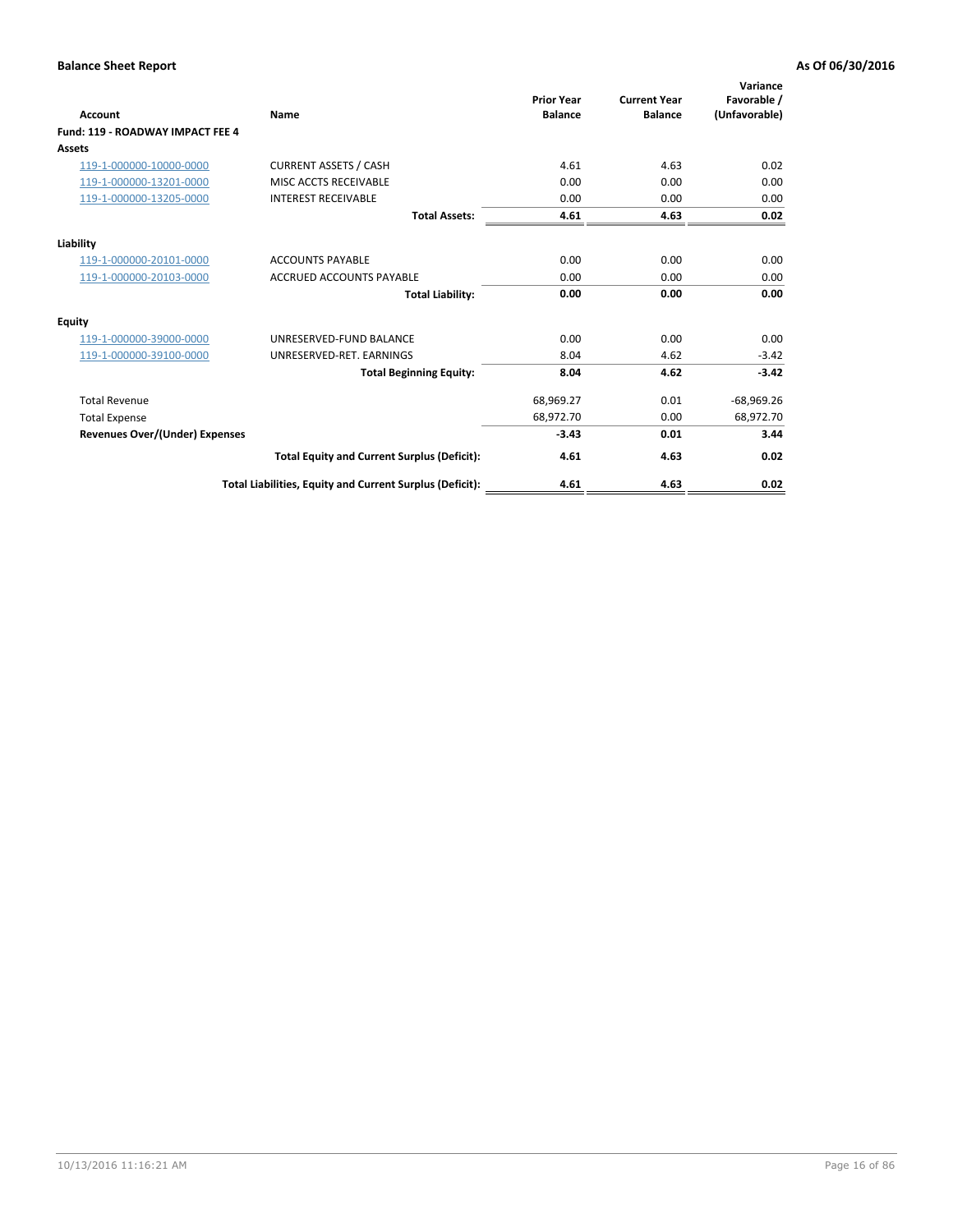| <b>Account</b>                                    | Name                                                     | <b>Prior Year</b><br><b>Balance</b> | <b>Current Year</b><br><b>Balance</b> | Variance<br>Favorable /<br>(Unfavorable) |
|---------------------------------------------------|----------------------------------------------------------|-------------------------------------|---------------------------------------|------------------------------------------|
| Fund: 120 - BROWNSFIELD HAZARDOUS WASTE EPA GRANT |                                                          |                                     |                                       |                                          |
| Assets                                            |                                                          |                                     |                                       |                                          |
| 120-1-000000-10000-0000                           | <b>CURRENT ASSETS / CASH</b>                             | $-2,710.90$                         | 0.00                                  | 2,710.90                                 |
| 120-1-000000-13201-0000                           | MISC ACCTS RECEIVABLE                                    | 0.00                                | 0.00                                  | 0.00                                     |
|                                                   | <b>Total Assets:</b>                                     | $-2,710.90$                         | 0.00                                  | 2,710.90                                 |
| Liability                                         |                                                          |                                     |                                       |                                          |
| 120-1-000000-20101-0000                           | <b>ACCOUNTS PAYABLE</b>                                  | 0.00                                | 0.00                                  | 0.00                                     |
| 120-1-000000-20102-0000                           | <b>CREDIT CARD PAYABLE</b>                               | 0.00                                | 0.00                                  | 0.00                                     |
| 120-1-000000-20902-0000                           | <b>DEFERRED GRANT REVENUE</b>                            | 0.00                                | 0.00                                  | 0.00                                     |
| 120-1-000000-29300-0000                           | <b>ENCUMBRANCE SUMMARY</b>                               | 0.00                                | 0.00                                  | 0.00                                     |
| 120-1-000000-29400-0000                           | RESERVED ACCOUNT / ENCUMBRANCES                          | 0.00                                | 0.00                                  | 0.00                                     |
|                                                   | <b>Total Liability:</b>                                  | 0.00                                | 0.00                                  | 0.00                                     |
| Equity                                            |                                                          |                                     |                                       |                                          |
| 120-1-000000-39000-0000                           | UNRESERVED-FUND BALANCE                                  | 0.00                                | 0.00                                  | 0.00                                     |
|                                                   | <b>Total Beginning Equity:</b>                           | 0.00                                | 0.00                                  | 0.00                                     |
| <b>Total Revenue</b>                              |                                                          | 20,562.35                           | 0.00                                  | $-20,562.35$                             |
| <b>Total Expense</b>                              |                                                          | 23,273.25                           | 0.00                                  | 23,273.25                                |
| <b>Revenues Over/(Under) Expenses</b>             |                                                          | $-2,710.90$                         | 0.00                                  | 2,710.90                                 |
|                                                   | <b>Total Equity and Current Surplus (Deficit):</b>       | $-2,710.90$                         | 0.00                                  | 2,710.90                                 |
|                                                   | Total Liabilities, Equity and Current Surplus (Deficit): | $-2,710.90$                         | 0.00                                  | 2,710.90                                 |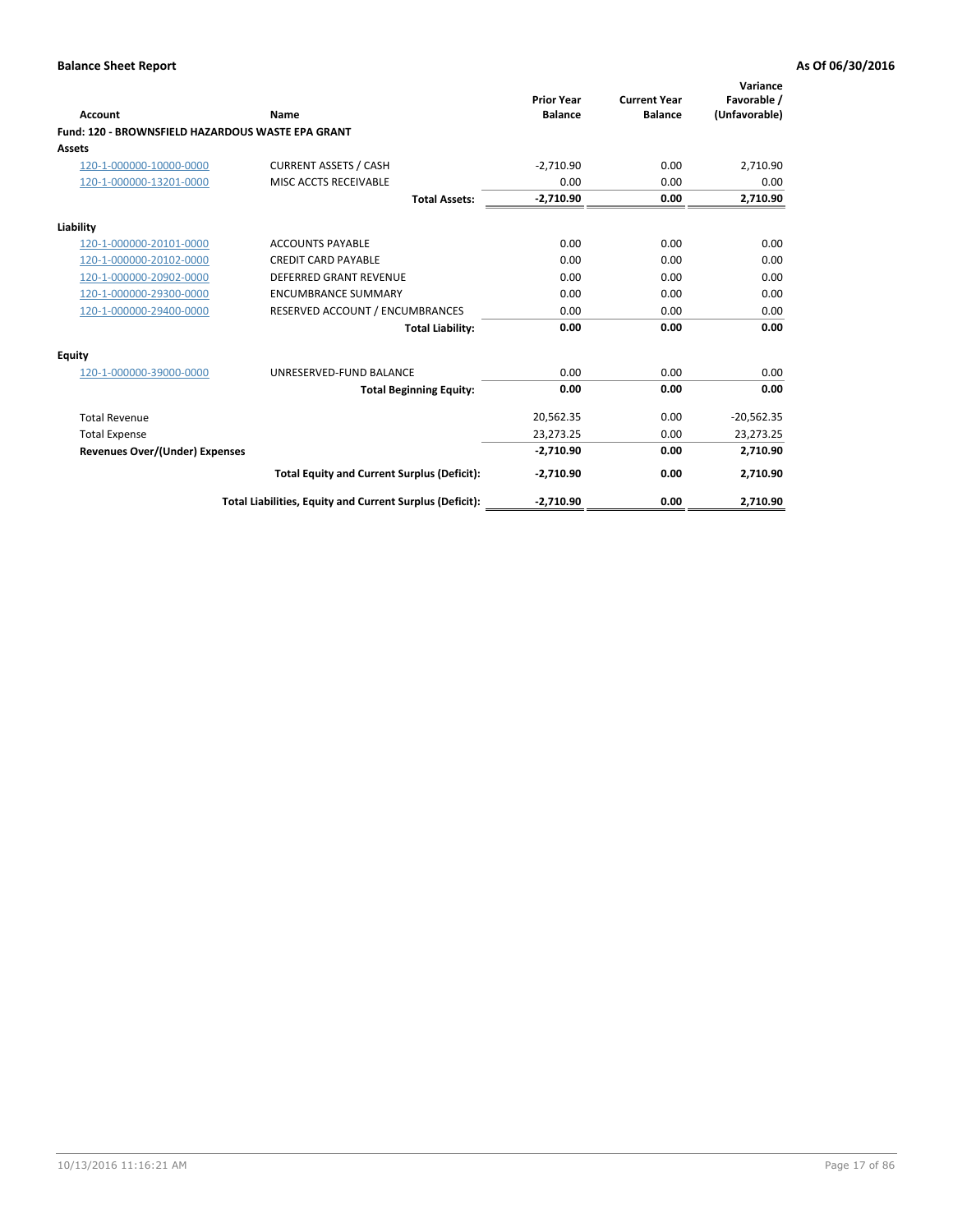| <b>Account</b>                              | Name                                                     | <b>Prior Year</b><br><b>Balance</b> | <b>Current Year</b><br><b>Balance</b> | Variance<br>Favorable /<br>(Unfavorable) |
|---------------------------------------------|----------------------------------------------------------|-------------------------------------|---------------------------------------|------------------------------------------|
| Fund: 121 - BROWNSFIELD PETROLEUM EPA GRANT |                                                          |                                     |                                       |                                          |
| Assets                                      |                                                          |                                     |                                       |                                          |
| 121-1-000000-10000-0000                     | <b>CURRENT ASSETS / CASH</b>                             | 2,716.80                            | 0.00                                  | $-2,716.80$                              |
| 121-1-000000-13201-0000                     | MISC ACCTS RECEIVABLE                                    | 0.00                                | 0.00                                  | 0.00                                     |
|                                             | <b>Total Assets:</b>                                     | 2,716.80                            | 0.00                                  | $-2,716.80$                              |
| Liability                                   |                                                          |                                     |                                       |                                          |
| 121-1-000000-20101-0000                     | <b>ACCOUNTS PAYABLE</b>                                  | 0.00                                | 0.00                                  | 0.00                                     |
| 121-1-000000-20102-0000                     | <b>CREDIT CARD PAYABLE</b>                               | 0.00                                | 0.00                                  | 0.00                                     |
| 121-1-000000-20103-0000                     | <b>ACCRUED ACCOUNTS PAYABLE</b>                          | 0.00                                | 0.00                                  | 0.00                                     |
| 121-1-000000-20902-0000                     | <b>DEFERRED GRANT REVENUE</b>                            | 0.00                                | 0.00                                  | 0.00                                     |
| 121-1-000000-29300-0000                     | <b>ENCUMBRANCE SUMMARY</b>                               | 0.00                                | 0.00                                  | 0.00                                     |
| 121-1-000000-29400-0000                     | RESERVED ACCOUNT / ENCUMBRANCES                          | 0.00                                | 0.00                                  | 0.00                                     |
|                                             | <b>Total Liability:</b>                                  | 0.00                                | 0.00                                  | 0.00                                     |
| Equity                                      |                                                          |                                     |                                       |                                          |
| 121-1-000000-39000-0000                     | UNRESERVED-FUND BALANCE                                  | 0.00                                | 15.82                                 | 15.82                                    |
|                                             | <b>Total Beginning Equity:</b>                           | 0.00                                | 15.82                                 | 15.82                                    |
| <b>Total Revenue</b>                        |                                                          | 6.31                                | $-15.82$                              | $-22.13$                                 |
| <b>Total Expense</b>                        |                                                          | $-2,710.49$                         | 0.00                                  | $-2,710.49$                              |
| <b>Revenues Over/(Under) Expenses</b>       |                                                          | 2,716.80                            | $-15.82$                              | $-2,732.62$                              |
|                                             | <b>Total Equity and Current Surplus (Deficit):</b>       | 2,716.80                            | 0.00                                  | $-2,716.80$                              |
|                                             | Total Liabilities, Equity and Current Surplus (Deficit): | 2,716.80                            | 0.00                                  | $-2,716.80$                              |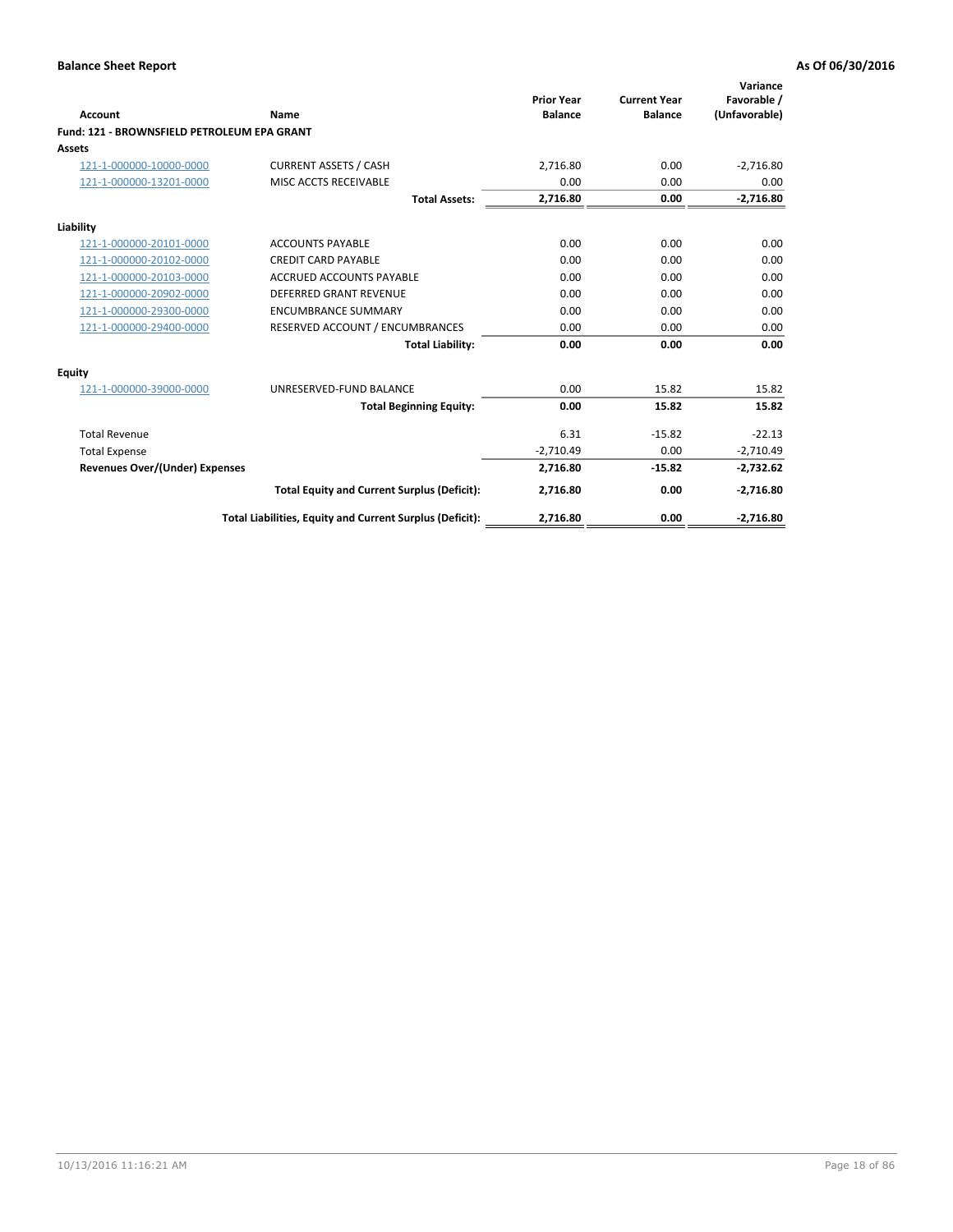| <b>Account</b>                                     | Name                                                     | <b>Prior Year</b><br><b>Balance</b> | <b>Current Year</b><br><b>Balance</b> | Variance<br>Favorable /<br>(Unfavorable) |
|----------------------------------------------------|----------------------------------------------------------|-------------------------------------|---------------------------------------|------------------------------------------|
| Fund: 122 - COPS HIRING PROGRAM GRANT 2010UMWX0308 |                                                          |                                     |                                       |                                          |
| Assets                                             |                                                          |                                     |                                       |                                          |
| 122-1-000000-10000-0000                            | <b>CURRENT ASSETS / CASH</b>                             | 0.00                                | 0.00                                  | 0.00                                     |
| 122-1-000000-13201-0000                            | MISC ACCTS RECEIVABLE                                    | 0.00                                | 0.00                                  | 0.00                                     |
|                                                    | <b>Total Assets:</b>                                     | 0.00                                | 0.00                                  | 0.00                                     |
| Liability                                          |                                                          |                                     |                                       |                                          |
| 122-1-000000-20101-0000                            | <b>ACCOUNTS PAYABLE</b>                                  | 0.00                                | 0.00                                  | 0.00                                     |
| 122-1-000000-20102-0000                            | <b>CREDIT CARD PAYABLE</b>                               | 0.00                                | 0.00                                  | 0.00                                     |
| 122-1-000000-20103-0000                            | <b>ACCRUED ACCOUNTS PAYABLE</b>                          | 0.00                                | 0.00                                  | 0.00                                     |
| 122-1-000000-20902-0000                            | <b>DEFERRED GRANT REVENUE</b>                            | 0.00                                | 0.00                                  | 0.00                                     |
|                                                    | <b>Total Liability:</b>                                  | 0.00                                | 0.00                                  | 0.00                                     |
| Equity                                             |                                                          |                                     |                                       |                                          |
| 122-1-000000-39000-0000                            | UNRESERVED-FUND BALANCE                                  | 0.00                                | 0.00                                  | 0.00                                     |
|                                                    | <b>Total Beginning Equity:</b>                           | 0.00                                | 0.00                                  | 0.00                                     |
| <b>Total Revenue</b>                               |                                                          | 81,039.74                           | 0.00                                  | $-81,039.74$                             |
| <b>Total Expense</b>                               |                                                          | 81,039.74                           | 0.00                                  | 81,039.74                                |
| <b>Revenues Over/(Under) Expenses</b>              |                                                          | 0.00                                | 0.00                                  | 0.00                                     |
|                                                    | <b>Total Equity and Current Surplus (Deficit):</b>       | 0.00                                | 0.00                                  | 0.00                                     |
|                                                    | Total Liabilities, Equity and Current Surplus (Deficit): | 0.00                                | 0.00                                  | 0.00                                     |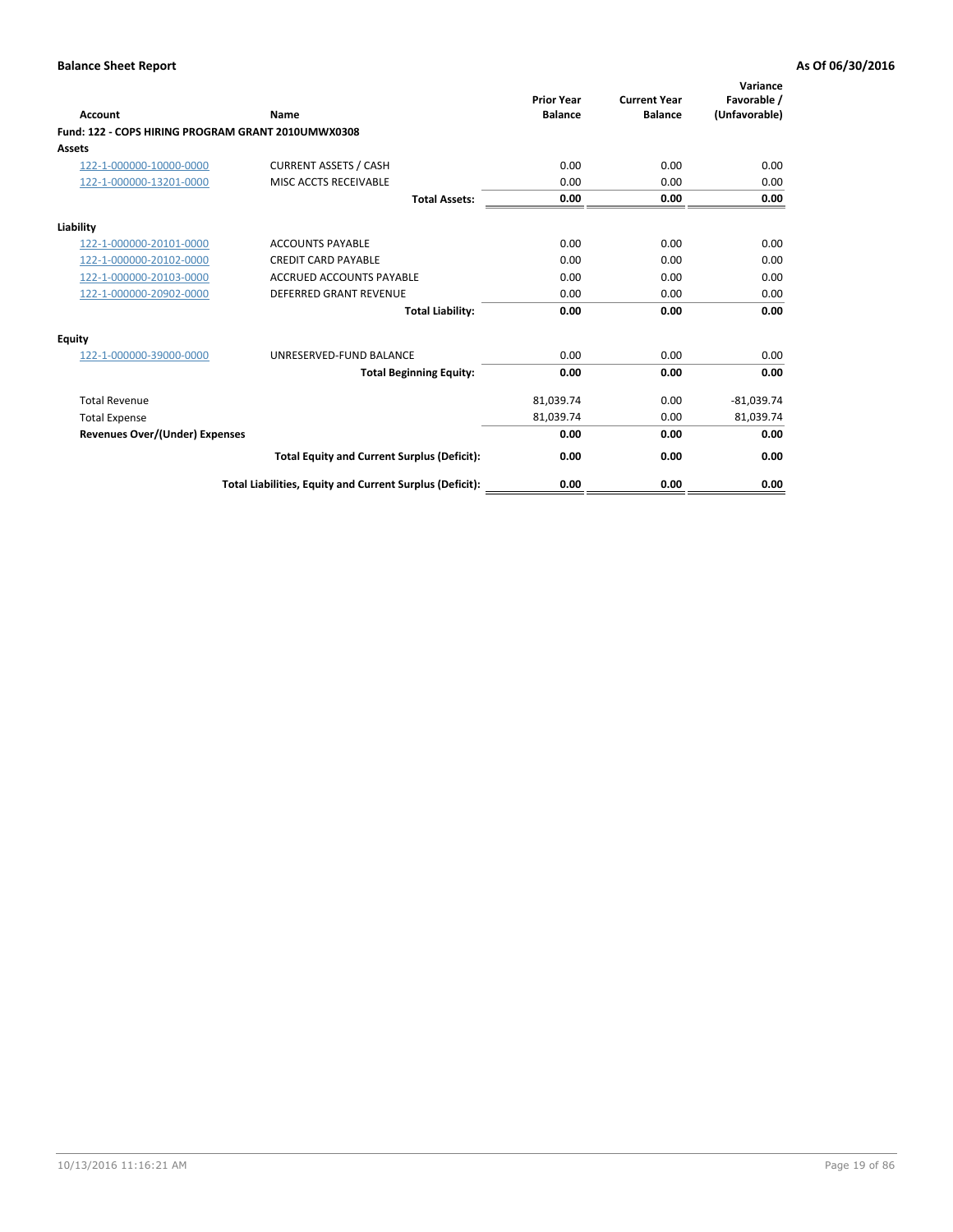| Account                               | Name                                                           | <b>Prior Year</b><br><b>Balance</b> | <b>Current Year</b><br><b>Balance</b> | Variance<br>Favorable /<br>(Unfavorable) |
|---------------------------------------|----------------------------------------------------------------|-------------------------------------|---------------------------------------|------------------------------------------|
|                                       | Fund: 123 - PTRAIN - POLICE REIMBURSEMENT GRANTS & CONT EDUCAT |                                     |                                       |                                          |
| Assets                                |                                                                |                                     |                                       |                                          |
| 123-1-000000-10000-0000               | <b>CURRENT ASSETS / CASH</b>                                   | 8,807.00                            | 7,042.42                              | $-1,764.58$                              |
| 123-1-000000-13201-0000               | MISC ACCTS RECEIVABLE                                          | 0.00                                | 0.00                                  | 0.00                                     |
|                                       | <b>Total Assets:</b>                                           | 8,807.00                            | 7,042.42                              | $-1,764.58$                              |
| Liability                             |                                                                |                                     |                                       |                                          |
| 123-1-000000-20101-0000               | <b>ACCOUNTS PAYABLE</b>                                        | 0.00                                | 0.00                                  | 0.00                                     |
| 123-1-000000-20102-0000               | <b>CREDIT CARD PAYABLE</b>                                     | 0.00                                | 0.00                                  | 0.00                                     |
| 123-1-000000-20103-0000               | <b>ACCRUED ACCOUNTS PAYABLE</b>                                | 0.00                                | 0.00                                  | 0.00                                     |
|                                       | <b>Total Liability:</b>                                        | 0.00                                | 0.00                                  | 0.00                                     |
| Equity                                |                                                                |                                     |                                       |                                          |
| 123-1-000000-39000-0000               | UNRESERVED-FUND BALANCE                                        | 7,145.86                            | 8,071.25                              | 925.39                                   |
|                                       | <b>Total Beginning Equity:</b>                                 | 7,145.86                            | 8,071.25                              | 925.39                                   |
| <b>Total Revenue</b>                  |                                                                | 5,430.87                            | 8,696.13                              | 3,265.26                                 |
| <b>Total Expense</b>                  |                                                                | 3,769.73                            | 9,724.96                              | $-5,955.23$                              |
| <b>Revenues Over/(Under) Expenses</b> |                                                                | 1,661.14                            | $-1,028.83$                           | $-2,689.97$                              |
|                                       | <b>Total Equity and Current Surplus (Deficit):</b>             | 8,807.00                            | 7,042.42                              | $-1,764.58$                              |
|                                       | Total Liabilities, Equity and Current Surplus (Deficit):       | 8,807.00                            | 7,042.42                              | $-1,764.58$                              |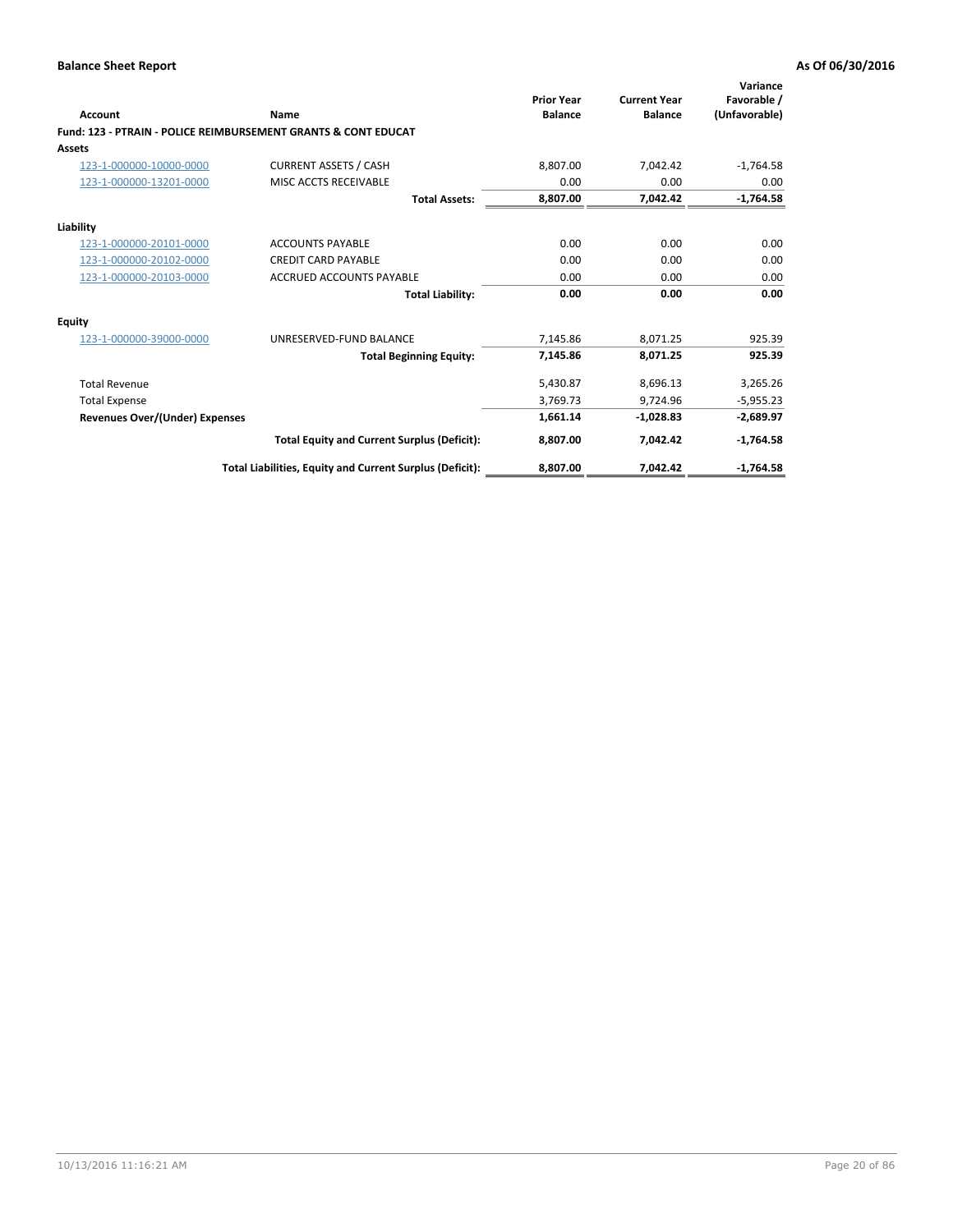| <b>Account</b>                        | <b>Name</b>                                              | <b>Prior Year</b><br><b>Balance</b> | <b>Current Year</b><br><b>Balance</b> | Variance<br>Favorable /<br>(Unfavorable) |
|---------------------------------------|----------------------------------------------------------|-------------------------------------|---------------------------------------|------------------------------------------|
| <b>Fund: 124 - FIRE HAZMAT GRANT</b>  |                                                          |                                     |                                       |                                          |
| Assets                                |                                                          |                                     |                                       |                                          |
| 124-1-000000-10000-0000               | <b>CURRENT ASSETS / CASH</b>                             | 0.00                                | 0.00                                  | 0.00                                     |
| 124-1-000000-13201-0000               | MISC ACCTS RECEIVABLE                                    | 0.00                                | 0.00                                  | 0.00                                     |
| 124-1-000000-13205-0000               | <b>INTEREST RECEIVABLE</b>                               | 0.00                                | 0.00                                  | 0.00                                     |
|                                       | <b>Total Assets:</b>                                     | 0.00                                | 0.00                                  | 0.00                                     |
| Liability                             |                                                          |                                     |                                       |                                          |
| 124-1-000000-20101-0000               | <b>ACCOUNTS PAYABLE</b>                                  | 0.00                                | 0.00                                  | 0.00                                     |
| 124-1-000000-20102-0000               | <b>CREDIT CARD PAYABLE</b>                               | 0.00                                | 0.00                                  | 0.00                                     |
| 124-1-000000-20902-0000               | <b>DEFERRED GRANT REVENUE</b>                            | 0.00                                | 0.00                                  | 0.00                                     |
| 124-1-000000-21001-0000               | <b>GENERAL FUND / GENERAL FUND</b>                       | 0.00                                | 0.00                                  | 0.00                                     |
| 124-1-000000-29300-0000               | <b>ENCUMBRANCE SUMMARY</b>                               | 0.00                                | 0.00                                  | 0.00                                     |
| 124-1-000000-29400-0000               | RESERVED ACCOUNT / ENCUMBRANCES                          | 0.00                                | 0.00                                  | 0.00                                     |
|                                       | <b>Total Liability:</b>                                  | 0.00                                | 0.00                                  | 0.00                                     |
| Equity                                |                                                          |                                     |                                       |                                          |
| 124-1-000000-39000-0000               | UNRESERVED-FUND BALANCE                                  | 0.00                                | 0.00                                  | 0.00                                     |
|                                       | <b>Total Beginning Equity:</b>                           | 0.00                                | 0.00                                  | 0.00                                     |
| <b>Total Revenue</b>                  |                                                          | 0.00                                | 0.00                                  | 0.00                                     |
| <b>Total Expense</b>                  |                                                          | 0.00                                | 0.00                                  | 0.00                                     |
| <b>Revenues Over/(Under) Expenses</b> |                                                          | 0.00                                | 0.00                                  | 0.00                                     |
|                                       | <b>Total Equity and Current Surplus (Deficit):</b>       | 0.00                                | 0.00                                  | 0.00                                     |
|                                       | Total Liabilities, Equity and Current Surplus (Deficit): | 0.00                                | 0.00                                  | 0.00                                     |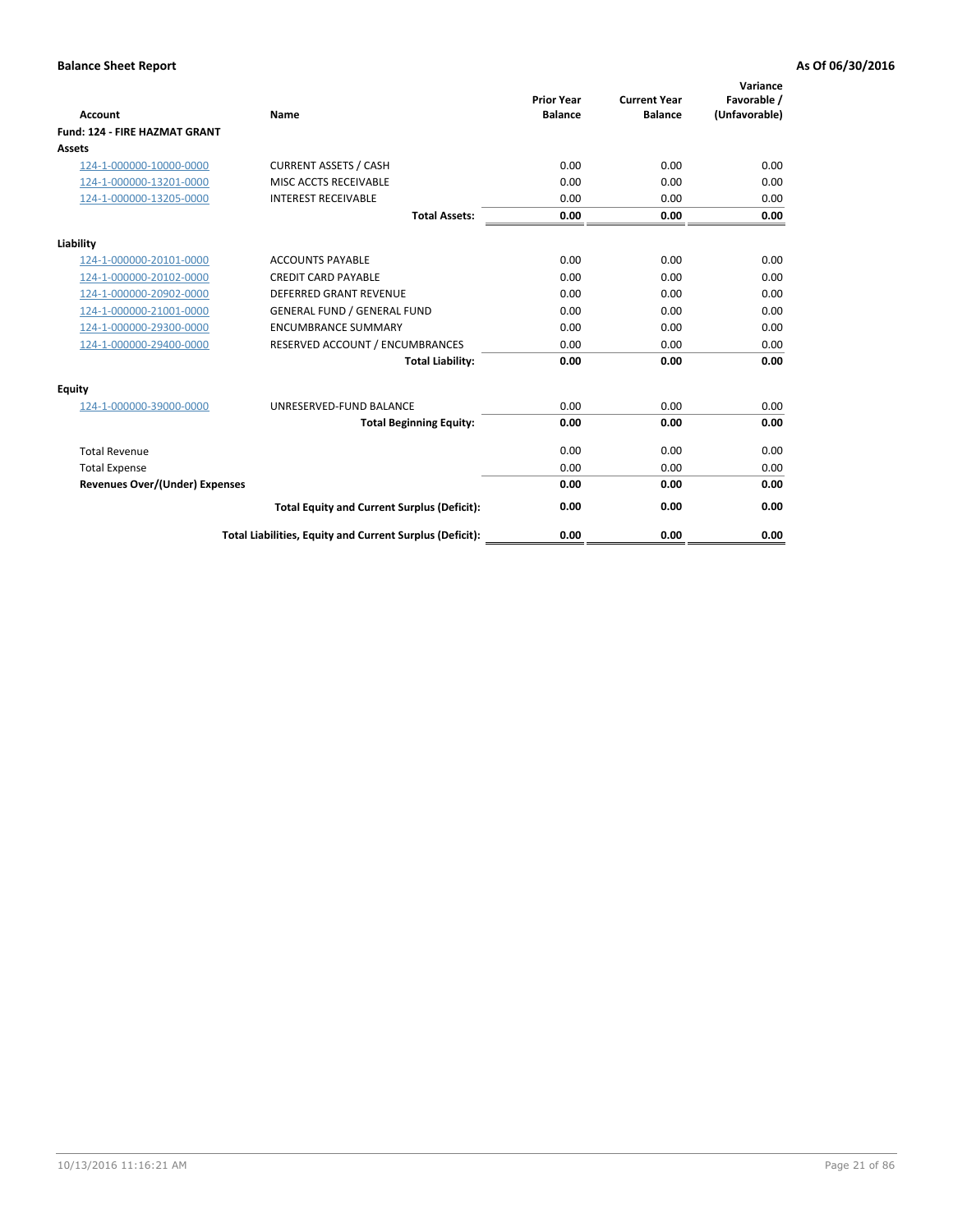| Account                                                   | Name                                                     | <b>Prior Year</b><br><b>Balance</b> | <b>Current Year</b><br><b>Balance</b> | Variance<br>Favorable /<br>(Unfavorable) |
|-----------------------------------------------------------|----------------------------------------------------------|-------------------------------------|---------------------------------------|------------------------------------------|
| <b>Fund: 125 - TRAINING &amp; HUMANITIES TEXAS GRANTS</b> |                                                          |                                     |                                       |                                          |
| <b>Assets</b>                                             |                                                          |                                     |                                       |                                          |
| 125-1-000000-10000-0000                                   | <b>CURRENT ASSETS / CASH</b>                             | 0.00                                | 0.00                                  | 0.00                                     |
| 125-1-000000-13205-0000                                   | <b>INTEREST RECEIVABLE</b>                               | 0.00                                | 0.00                                  | 0.00                                     |
|                                                           | <b>Total Assets:</b>                                     | 0.00                                | 0.00                                  | 0.00                                     |
| Liability                                                 |                                                          |                                     |                                       |                                          |
| 125-1-000000-20101-0000                                   | <b>ACCOUNTS PAYABLE</b>                                  | 0.00                                | 0.00                                  | 0.00                                     |
| 125-1-000000-20102-0000                                   | <b>CREDIT CARD PAYABLE</b>                               | 0.00                                | 0.00                                  | 0.00                                     |
| 125-1-000000-20103-0000                                   | <b>ACCRUED ACCOUNTS PAYABLE</b>                          | 0.00                                | 0.00                                  | 0.00                                     |
| 125-1-000000-20902-0000                                   | <b>DEFERRED GRANT REVENUE</b>                            | 0.00                                | 0.00                                  | 0.00                                     |
| 125-1-000000-29300-0000                                   | <b>ENCUMBRANCE SUMMARY</b>                               | 0.00                                | 0.00                                  | 0.00                                     |
| 125-1-000000-29400-0000                                   | RESERVED ACCOUNT / ENCUMBRANCES                          | 0.00                                | 0.00                                  | 0.00                                     |
|                                                           | <b>Total Liability:</b>                                  | 0.00                                | 0.00                                  | 0.00                                     |
| <b>Equity</b>                                             |                                                          |                                     |                                       |                                          |
| 125-1-000000-39000-0000                                   | UNRESERVED-FUND BALANCE                                  | 0.00                                | 0.00                                  | 0.00                                     |
|                                                           | <b>Total Beginning Equity:</b>                           | 0.00                                | 0.00                                  | 0.00                                     |
| <b>Total Revenue</b>                                      |                                                          | 8,724.08                            | 0.00                                  | $-8,724.08$                              |
| <b>Total Expense</b>                                      |                                                          | 8,724.08                            | 0.00                                  | 8,724.08                                 |
| <b>Revenues Over/(Under) Expenses</b>                     |                                                          | 0.00                                | 0.00                                  | 0.00                                     |
|                                                           | <b>Total Equity and Current Surplus (Deficit):</b>       | 0.00                                | 0.00                                  | 0.00                                     |
|                                                           | Total Liabilities, Equity and Current Surplus (Deficit): | 0.00                                | 0.00                                  | 0.00                                     |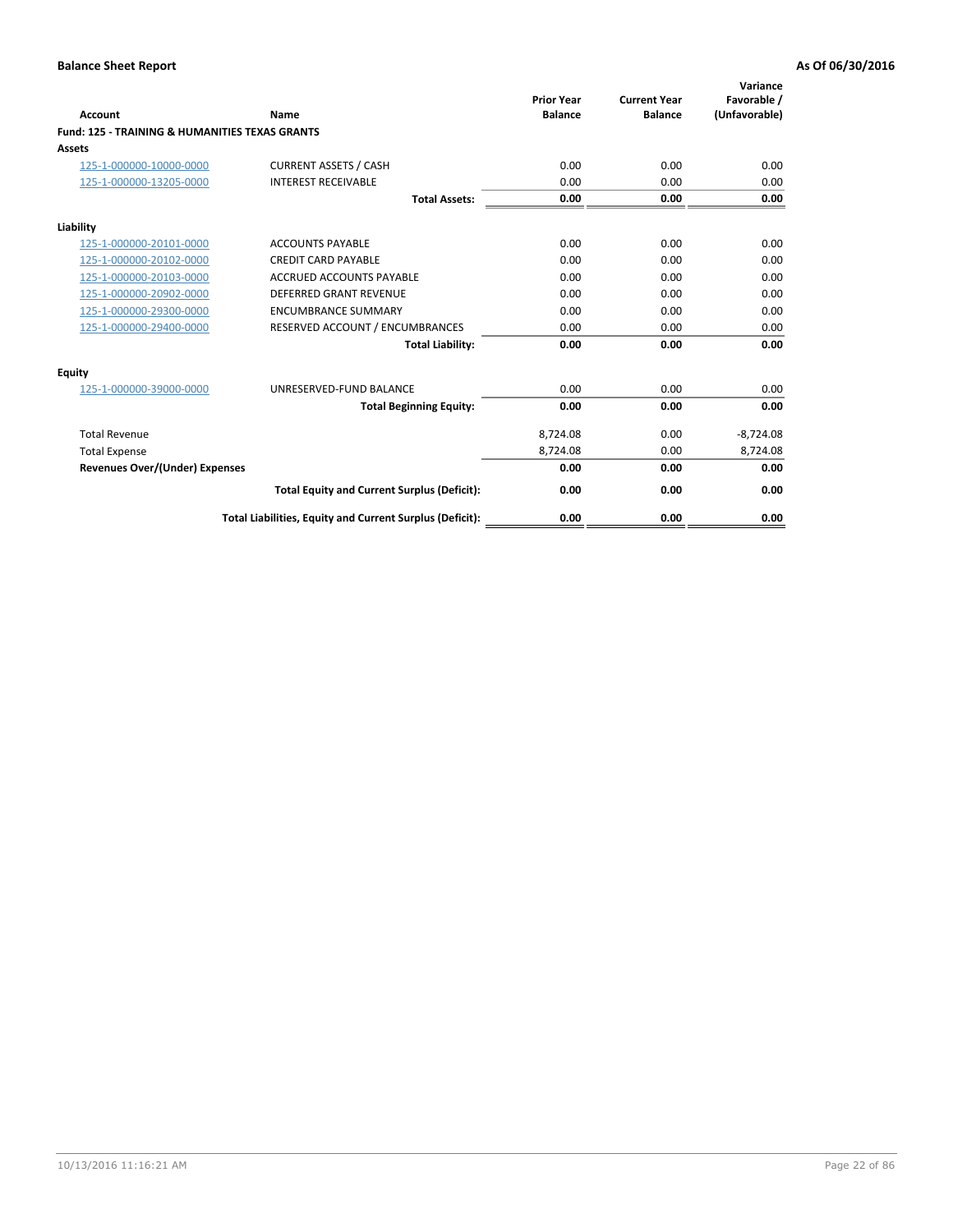| <b>Account</b>                         | Name                                                     | <b>Prior Year</b><br><b>Balance</b> | <b>Current Year</b><br><b>Balance</b> | Variance<br>Favorable /<br>(Unfavorable) |
|----------------------------------------|----------------------------------------------------------|-------------------------------------|---------------------------------------|------------------------------------------|
| <b>Fund: 126 - TIFMAS MOBILIZATION</b> |                                                          |                                     |                                       |                                          |
| Assets                                 |                                                          |                                     |                                       |                                          |
| 126-1-000000-10000-0000                | <b>CURRENT ASSETS / CASH</b>                             | 0.00                                | 0.00                                  | 0.00                                     |
| 126-1-000000-13201-0000                | MISC ACCTS RECEIVABLE                                    | 0.00                                | 0.00                                  | 0.00                                     |
|                                        | <b>Total Assets:</b>                                     | 0.00                                | 0.00                                  | 0.00                                     |
| Liability                              |                                                          |                                     |                                       |                                          |
| 126-1-000000-20101-0000                | <b>ACCOUNTS PAYABLE</b>                                  | 0.00                                | 0.00                                  | 0.00                                     |
| 126-1-000000-20102-0000                | <b>CREDIT CARD PAYABLE</b>                               | 0.00                                | 0.00                                  | 0.00                                     |
| 126-1-000000-39100-0000                | UNRESERVED-RET. EARNINGS                                 | 0.00                                | 0.00                                  | 0.00                                     |
|                                        | <b>Total Liability:</b>                                  | 0.00                                | 0.00                                  | 0.00                                     |
| Equity                                 |                                                          |                                     |                                       |                                          |
| 126-1-000000-39000-0000                | UNRESERVED-FUND BALANCE                                  | 0.00                                | 0.00                                  | 0.00                                     |
|                                        | <b>Total Beginning Equity:</b>                           | 0.00                                | 0.00                                  | 0.00                                     |
| <b>Total Revenue</b>                   |                                                          | 0.00                                | 0.00                                  | 0.00                                     |
| <b>Total Expense</b>                   |                                                          | 0.00                                | 0.00                                  | 0.00                                     |
| Revenues Over/(Under) Expenses         |                                                          | 0.00                                | 0.00                                  | 0.00                                     |
|                                        | <b>Total Equity and Current Surplus (Deficit):</b>       | 0.00                                | 0.00                                  | 0.00                                     |
|                                        | Total Liabilities, Equity and Current Surplus (Deficit): | 0.00                                | 0.00                                  | 0.00                                     |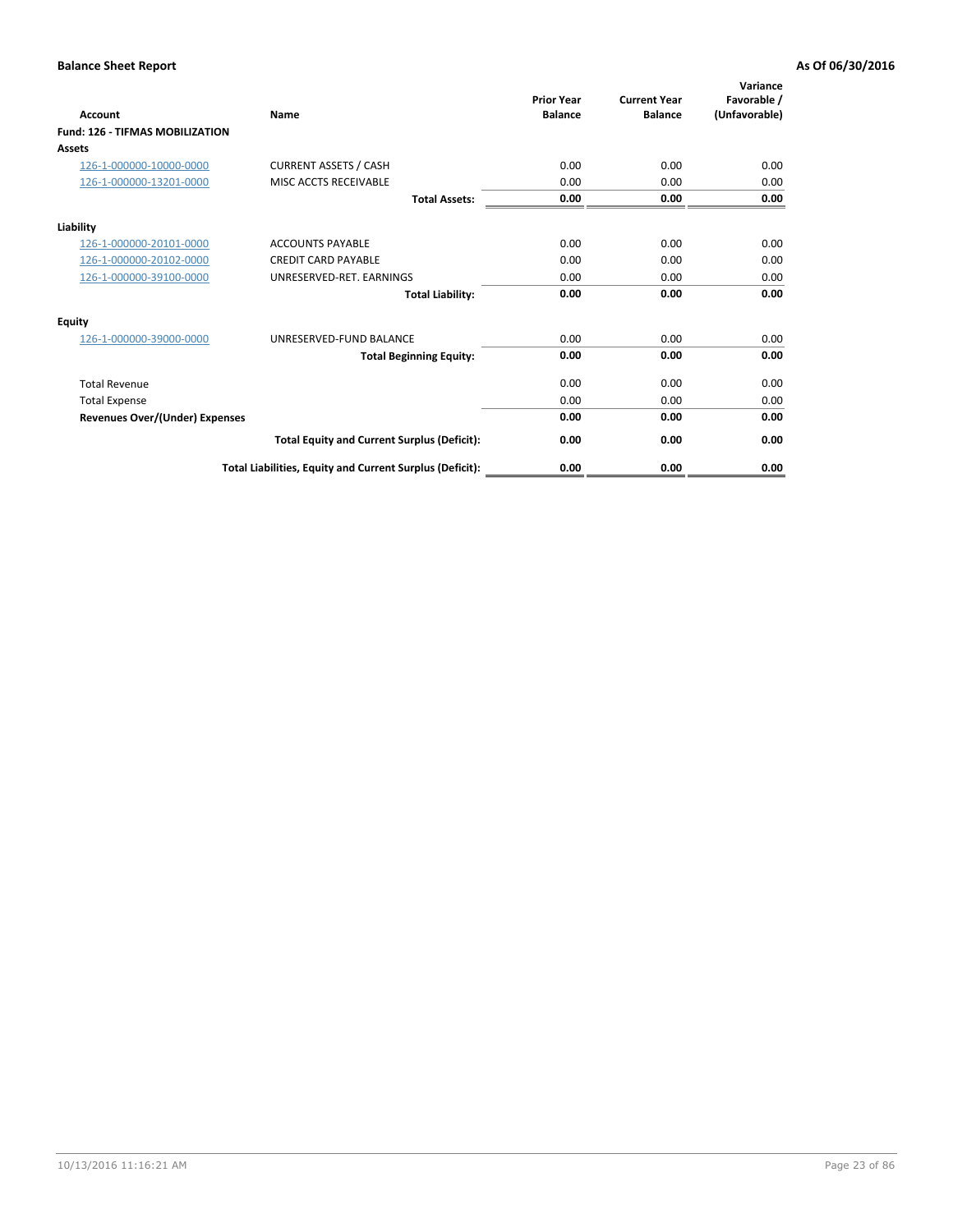| Account                               | Name                                                     | <b>Prior Year</b><br><b>Balance</b> | <b>Current Year</b><br><b>Balance</b> | Variance<br>Favorable /<br>(Unfavorable) |
|---------------------------------------|----------------------------------------------------------|-------------------------------------|---------------------------------------|------------------------------------------|
| Fund: 127 - FIRE GRANT                |                                                          |                                     |                                       |                                          |
| Assets                                |                                                          |                                     |                                       |                                          |
| 127-1-000000-10000-0000               | <b>CURRENT ASSETS / CASH</b>                             | 0.00                                | 0.00                                  | 0.00                                     |
| 127-1-000000-13201-0000               | MISC ACCTS RECEIVABLE                                    | 0.00                                | 0.00                                  | 0.00                                     |
|                                       | <b>Total Assets:</b>                                     | 0.00                                | 0.00                                  | 0.00                                     |
| Liability                             |                                                          |                                     |                                       |                                          |
| 127-1-000000-20101-0000               | <b>ACCOUNTS PAYABLE</b>                                  | 0.00                                | 0.00                                  | 0.00                                     |
|                                       | <b>Total Liability:</b>                                  | 0.00                                | 0.00                                  | 0.00                                     |
| <b>Equity</b>                         |                                                          |                                     |                                       |                                          |
| 127-1-000000-39000-0000               | UNRESERVED-FUND BALANCE                                  | 0.00                                | 0.00                                  | 0.00                                     |
|                                       | <b>Total Beginning Equity:</b>                           | 0.00                                | 0.00                                  | 0.00                                     |
| <b>Total Revenue</b>                  |                                                          | 0.00                                | 0.00                                  | 0.00                                     |
| <b>Total Expense</b>                  |                                                          | 0.00                                | 0.00                                  | 0.00                                     |
| <b>Revenues Over/(Under) Expenses</b> |                                                          | 0.00                                | 0.00                                  | 0.00                                     |
|                                       | <b>Total Equity and Current Surplus (Deficit):</b>       | 0.00                                | 0.00                                  | 0.00                                     |
|                                       | Total Liabilities, Equity and Current Surplus (Deficit): | 0.00                                | 0.00                                  | 0.00                                     |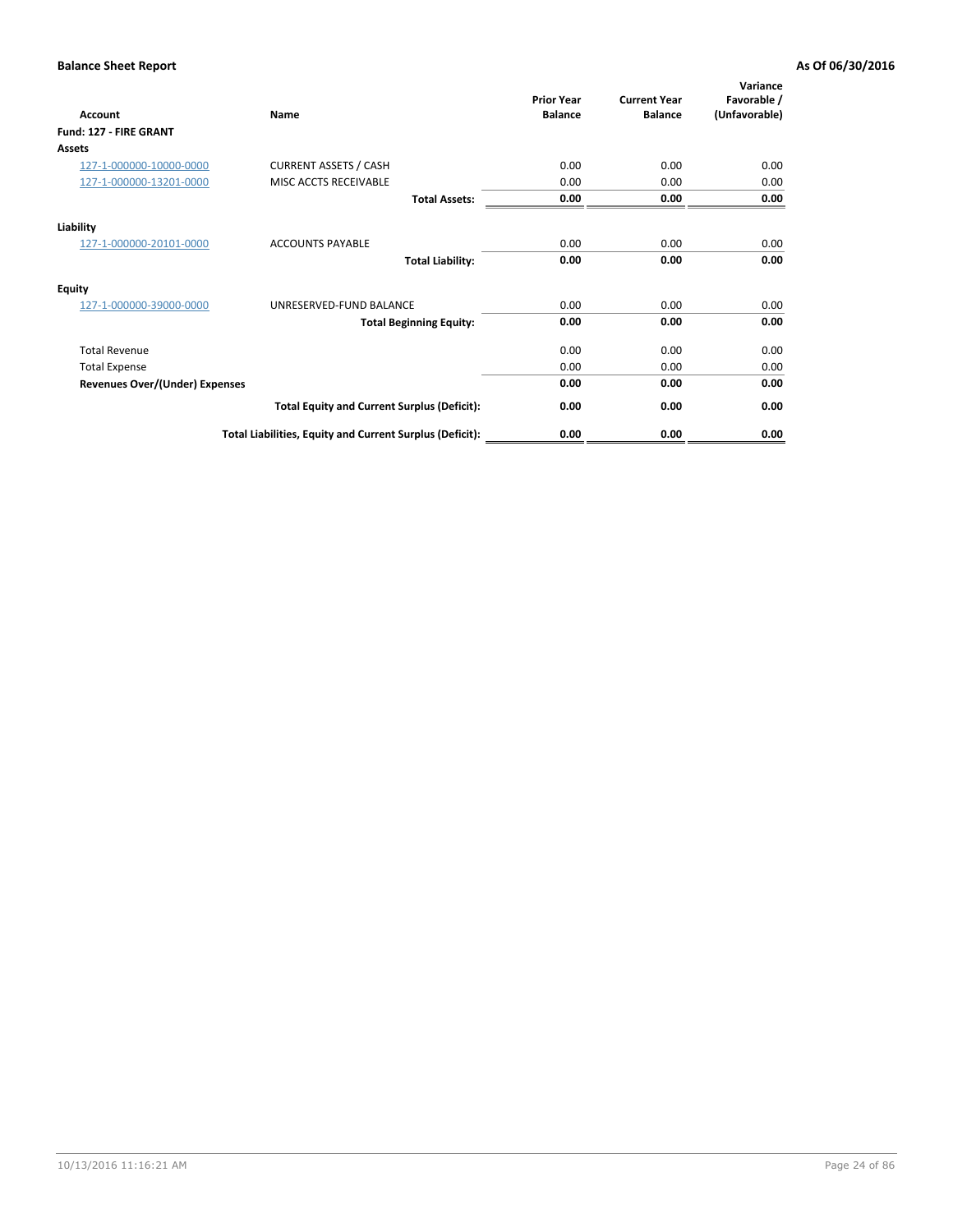| Account                        | Name                                                     | <b>Prior Year</b><br><b>Balance</b> | <b>Current Year</b><br><b>Balance</b> | Variance<br>Favorable /<br>(Unfavorable) |
|--------------------------------|----------------------------------------------------------|-------------------------------------|---------------------------------------|------------------------------------------|
| Fund: 140 - DEBT SERVICE FUND  |                                                          |                                     |                                       |                                          |
| <b>Assets</b>                  |                                                          |                                     |                                       |                                          |
| 140-1-000000-10000-0000        | <b>CURRENT ASSETS / CASH</b>                             | 694,681.76                          | 814,716.92                            | 120,035.16                               |
| 140-1-000000-12101-0000        | <b>BOND ISSUANCE COSTS</b>                               | 0.00                                | 0.00                                  | 0.00                                     |
| 140-1-000000-13101-0000        | TAX RECEIVABLE-CURRENT                                   | 29,823.08                           | 53,135.21                             | 23,312.13                                |
| 140-1-000000-13102-0000        | <b>TAXES REC-DELINQUENT</b>                              | 192,087.83                          | 174,434.58                            | $-17,653.25$                             |
| 140-1-000000-13103-0000        | ALLOW FOR UNCOLLECT TAXES                                | $-117,660.26$                       | $-126,663.48$                         | $-9,003.22$                              |
| 140-1-000000-13203-0000        | NON-CURRENT ASSETS / PREPAYMENTS                         | 0.00                                | 0.00                                  | 0.00                                     |
| 140-1-000000-13205-0000        | <b>INTEREST RECEIVABLE</b>                               | 0.00                                | 0.00                                  | 0.00                                     |
| 140-1-000000-13221-0000        | MISC A/R - PROPERTY TAXES                                | 3,690.63                            | 3,182.89                              | $-507.74$                                |
|                                | <b>Total Assets:</b>                                     | 802,623.04                          | 918,806.12                            | 116,183.08                               |
| Liability                      |                                                          |                                     |                                       |                                          |
| 140-1-000000-20101-0000        | <b>ACCOUNTS PAYABLE</b>                                  | 0.00                                | 0.00                                  | 0.00                                     |
| 140-1-000000-20102-0000        | <b>CREDIT CARD PAYABLE</b>                               | 0.00                                | 0.00                                  | 0.00                                     |
| 140-1-000000-20103-0000        | ACCRUED ACCOUNTS PAYABLE                                 | 0.00                                | 0.00                                  | 0.00                                     |
| 140-1-000000-20108-0000        | <b>MATURED BONDS PAYABLE</b>                             | 0.00                                | 0.00                                  | 0.00                                     |
| 140-1-000000-20111-0000        | MATURED INTEREST PAYABLE                                 | 0.00                                | 0.00                                  | 0.00                                     |
| 140-1-000000-20112-0000        | <b>ACCRUED INTEREST PAYABLE</b>                          | 0.00                                | 0.00                                  | 0.00                                     |
| 140-1-000000-20203-0000        | <b>DEFERRED TAX REVENUE</b>                              | 83,362.11                           | 96,362.77                             | $-13,000.66$                             |
| 140-1-000000-21001-0000        | <b>GENERAL FUND / GENERAL FUND</b>                       | 0.00                                | 0.00                                  | 0.00                                     |
| 140-1-000000-21040-0000        | DUE TO / GENERAL CIP FUND                                | 0.00                                | 0.00                                  | 0.00                                     |
| 140-1-000000-29300-0000        | <b>ENCUMBRANCE SUMMARY</b>                               | 0.00                                | 0.00                                  | 0.00                                     |
| 140-1-000000-29400-0000        | RESERVED ACCOUNT / ENCUMBRANCES                          | 0.00                                | 0.00                                  | 0.00                                     |
|                                | <b>Total Liability:</b>                                  | 83,362.11                           | 96,362.77                             | $-13,000.66$                             |
|                                |                                                          |                                     |                                       |                                          |
| <b>Equity</b>                  |                                                          |                                     |                                       |                                          |
| 140-1-000000-39000-0000        | UNRESERVED-FUND BALANCE                                  | 411,844.78                          | 452,712.07                            | 40,867.29                                |
|                                | <b>Total Beginning Equity:</b>                           | 411,844.78                          | 452,712.07                            | 40,867.29                                |
| <b>Total Revenue</b>           |                                                          | 4,481,820.82                        | 5,562,970.06                          | 1,081,149.24                             |
| <b>Total Expense</b>           |                                                          | 4,174,404.67                        | 5,193,238.78                          | $-1,018,834.11$                          |
| Revenues Over/(Under) Expenses |                                                          | 307,416.15                          | 369,731.28                            | 62,315.13                                |
|                                | <b>Total Equity and Current Surplus (Deficit):</b>       | 719.260.93                          | 822,443.35                            | 103,182.42                               |
|                                | Total Liabilities, Equity and Current Surplus (Deficit): | 802,623.04                          | 918,806.12                            | 116,183.08                               |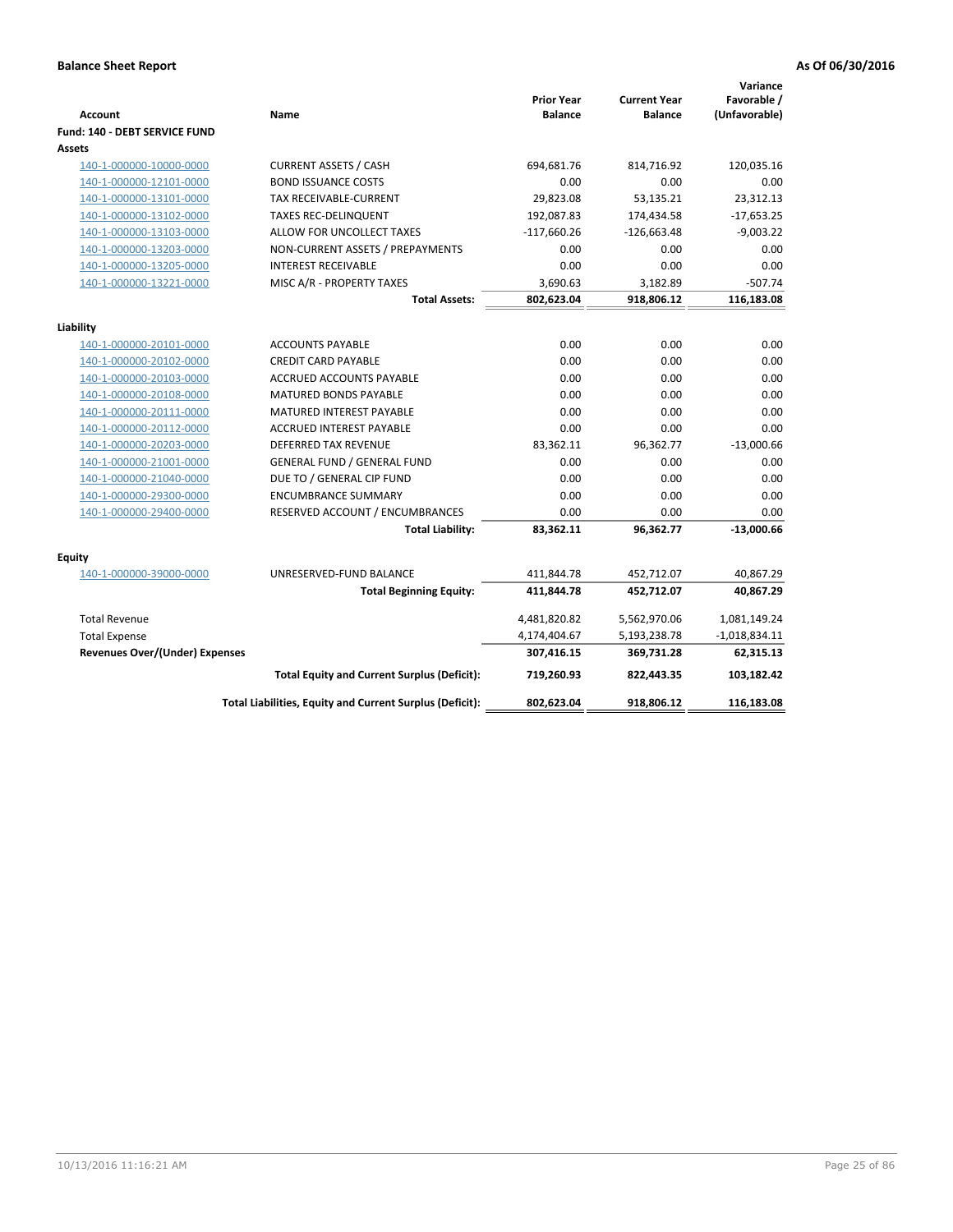| Favorable /<br><b>Prior Year</b><br><b>Current Year</b><br>(Unfavorable)<br><b>Balance</b><br><b>Balance</b><br><b>Account</b><br>Name<br><b>Fund: 160 - GENERAL CAPITAL IMPROVEMENT FUND</b><br>Assets<br><b>CURRENT ASSETS / CASH</b><br>160-1-000000-10000-0000<br>2,894,113.56<br>3,225,657.57<br>331,544.01<br>2002 CO'S<br>160-1-000000-11402-0000<br>282,636.96<br>283,279.46<br>642.50<br>2,250,893.86<br>160-1-000000-11514-0000<br>EXCHANGE BLDG - TX DAILY ACCOUNT 1157<br>0.00<br>2,250,893.86<br>160-1-000000-11517-0000<br><b>EXCHANGE BLDG - TX TERM</b><br>0.00<br>0.00<br>0.00<br><b>CERTIFICATES OF DEPOSIT</b><br>150,000.00<br>300,000.00<br>150,000.00<br>160-1-000000-11520-0000<br>2001 CO<br>87,692.37<br>87,878.83<br>186.46<br>160-1-000000-11602-0000<br>160-1-000000-11603-0000<br>73,358.67<br>2001-A CO'S<br>73,202.99<br>155.68<br>0.00<br>160-1-000000-13201-0000<br>MISC ACCTS RECEIVABLE<br>0.00<br>0.00<br>160-1-000000-13205-0000<br><b>INTEREST RECEIVABLE</b><br>0.00<br>0.00<br>0.00<br>0.00<br>160-1-000000-14035-0000<br>DEBT SERVICE / DEBT SERVICE FUND<br>0.00<br>0.00<br><b>Total Assets:</b><br>3,487,645.88<br>6,221,068.39<br>2,733,422.51<br>Liability<br>0.00<br>0.00<br>0.00<br>160-1-000000-20101-0000<br><b>ACCOUNTS PAYABLE</b><br>0.00<br>0.00<br><b>CREDIT CARD PAYABLE</b><br>0.00<br>160-1-000000-20102-0000<br><b>ACCRUED ACCOUNTS PAYABLE</b><br>0.00<br>0.00<br>160-1-000000-20103-0000<br>0.00<br><b>DEVELOPERS ESCROW</b><br>4,861.10<br>0.00<br>4,861.10<br>160-1-000000-20113-0000<br>160-1-000000-20139-0000<br>RETAINAGES PAYABLE<br>4,861.10<br>0.00<br>4,861.10<br><b>DEFERRED GRANT REVENUE</b><br>0.00<br>0.00<br>0.00<br>160-1-000000-20902-0000<br><b>GENERAL FUND / GENERAL FUND</b><br>0.00<br>0.00<br>160-1-000000-21001-0000<br>0.00<br>DEBT SERVICE / DUE TO DEBT SERVICE<br>0.00<br>0.00<br>160-1-000000-21035-0000<br>0.00<br>160-1-000000-21101-0000<br>ENTERPRISE / WTR/WWTR UTILITY FUND<br>0.00<br>0.00<br>0.00<br>160-1-000000-29300-0000<br><b>ENCUMBRANCE SUMMARY</b><br>0.00<br>0.00<br>0.00<br>160-1-000000-29400-0100<br>RESERVED ACCOUNT / ENCUMBRANCES<br>0.00<br>0.00<br>0.00<br>9,722.20<br>9,722.20<br><b>Total Liability:</b><br>0.00<br>Equity<br>160-1-000000-39000-0000<br>UNRESERVED-FUND BALANCE<br>2,403,806.12<br>382,903.87<br>2,786,709.99<br>2,403,806.12<br>2,786,709.99<br>382,903.87<br><b>Total Beginning Equity:</b><br><b>Total Revenue</b><br>1,644,859.51<br>4,561,518.18<br>2,916,658.67<br>570,741.95<br><b>Total Expense</b><br>1,127,159.78<br>-556,417.83<br>Revenues Over/(Under) Expenses<br>1,074,117.56<br>2,360,240.84<br>3,434,358.40<br><b>Total Equity and Current Surplus (Deficit):</b><br>3,477,923.68<br>6,221,068.39<br>2,743,144.71<br>6,221,068.39<br>2,733,422.51<br>Total Liabilities, Equity and Current Surplus (Deficit):<br>3,487,645.88 |  |  | Variance |
|--------------------------------------------------------------------------------------------------------------------------------------------------------------------------------------------------------------------------------------------------------------------------------------------------------------------------------------------------------------------------------------------------------------------------------------------------------------------------------------------------------------------------------------------------------------------------------------------------------------------------------------------------------------------------------------------------------------------------------------------------------------------------------------------------------------------------------------------------------------------------------------------------------------------------------------------------------------------------------------------------------------------------------------------------------------------------------------------------------------------------------------------------------------------------------------------------------------------------------------------------------------------------------------------------------------------------------------------------------------------------------------------------------------------------------------------------------------------------------------------------------------------------------------------------------------------------------------------------------------------------------------------------------------------------------------------------------------------------------------------------------------------------------------------------------------------------------------------------------------------------------------------------------------------------------------------------------------------------------------------------------------------------------------------------------------------------------------------------------------------------------------------------------------------------------------------------------------------------------------------------------------------------------------------------------------------------------------------------------------------------------------------------------------------------------------------------------------------------------------------------------------------------------------------------------------------------------------------------------------------------------------------------------------------------------------------------------------------------------------------------------------------------------------------------------------------------------------------------------------------------------------|--|--|----------|
|                                                                                                                                                                                                                                                                                                                                                                                                                                                                                                                                                                                                                                                                                                                                                                                                                                                                                                                                                                                                                                                                                                                                                                                                                                                                                                                                                                                                                                                                                                                                                                                                                                                                                                                                                                                                                                                                                                                                                                                                                                                                                                                                                                                                                                                                                                                                                                                                                                                                                                                                                                                                                                                                                                                                                                                                                                                                                      |  |  |          |
|                                                                                                                                                                                                                                                                                                                                                                                                                                                                                                                                                                                                                                                                                                                                                                                                                                                                                                                                                                                                                                                                                                                                                                                                                                                                                                                                                                                                                                                                                                                                                                                                                                                                                                                                                                                                                                                                                                                                                                                                                                                                                                                                                                                                                                                                                                                                                                                                                                                                                                                                                                                                                                                                                                                                                                                                                                                                                      |  |  |          |
|                                                                                                                                                                                                                                                                                                                                                                                                                                                                                                                                                                                                                                                                                                                                                                                                                                                                                                                                                                                                                                                                                                                                                                                                                                                                                                                                                                                                                                                                                                                                                                                                                                                                                                                                                                                                                                                                                                                                                                                                                                                                                                                                                                                                                                                                                                                                                                                                                                                                                                                                                                                                                                                                                                                                                                                                                                                                                      |  |  |          |
|                                                                                                                                                                                                                                                                                                                                                                                                                                                                                                                                                                                                                                                                                                                                                                                                                                                                                                                                                                                                                                                                                                                                                                                                                                                                                                                                                                                                                                                                                                                                                                                                                                                                                                                                                                                                                                                                                                                                                                                                                                                                                                                                                                                                                                                                                                                                                                                                                                                                                                                                                                                                                                                                                                                                                                                                                                                                                      |  |  |          |
|                                                                                                                                                                                                                                                                                                                                                                                                                                                                                                                                                                                                                                                                                                                                                                                                                                                                                                                                                                                                                                                                                                                                                                                                                                                                                                                                                                                                                                                                                                                                                                                                                                                                                                                                                                                                                                                                                                                                                                                                                                                                                                                                                                                                                                                                                                                                                                                                                                                                                                                                                                                                                                                                                                                                                                                                                                                                                      |  |  |          |
|                                                                                                                                                                                                                                                                                                                                                                                                                                                                                                                                                                                                                                                                                                                                                                                                                                                                                                                                                                                                                                                                                                                                                                                                                                                                                                                                                                                                                                                                                                                                                                                                                                                                                                                                                                                                                                                                                                                                                                                                                                                                                                                                                                                                                                                                                                                                                                                                                                                                                                                                                                                                                                                                                                                                                                                                                                                                                      |  |  |          |
|                                                                                                                                                                                                                                                                                                                                                                                                                                                                                                                                                                                                                                                                                                                                                                                                                                                                                                                                                                                                                                                                                                                                                                                                                                                                                                                                                                                                                                                                                                                                                                                                                                                                                                                                                                                                                                                                                                                                                                                                                                                                                                                                                                                                                                                                                                                                                                                                                                                                                                                                                                                                                                                                                                                                                                                                                                                                                      |  |  |          |
|                                                                                                                                                                                                                                                                                                                                                                                                                                                                                                                                                                                                                                                                                                                                                                                                                                                                                                                                                                                                                                                                                                                                                                                                                                                                                                                                                                                                                                                                                                                                                                                                                                                                                                                                                                                                                                                                                                                                                                                                                                                                                                                                                                                                                                                                                                                                                                                                                                                                                                                                                                                                                                                                                                                                                                                                                                                                                      |  |  |          |
|                                                                                                                                                                                                                                                                                                                                                                                                                                                                                                                                                                                                                                                                                                                                                                                                                                                                                                                                                                                                                                                                                                                                                                                                                                                                                                                                                                                                                                                                                                                                                                                                                                                                                                                                                                                                                                                                                                                                                                                                                                                                                                                                                                                                                                                                                                                                                                                                                                                                                                                                                                                                                                                                                                                                                                                                                                                                                      |  |  |          |
|                                                                                                                                                                                                                                                                                                                                                                                                                                                                                                                                                                                                                                                                                                                                                                                                                                                                                                                                                                                                                                                                                                                                                                                                                                                                                                                                                                                                                                                                                                                                                                                                                                                                                                                                                                                                                                                                                                                                                                                                                                                                                                                                                                                                                                                                                                                                                                                                                                                                                                                                                                                                                                                                                                                                                                                                                                                                                      |  |  |          |
|                                                                                                                                                                                                                                                                                                                                                                                                                                                                                                                                                                                                                                                                                                                                                                                                                                                                                                                                                                                                                                                                                                                                                                                                                                                                                                                                                                                                                                                                                                                                                                                                                                                                                                                                                                                                                                                                                                                                                                                                                                                                                                                                                                                                                                                                                                                                                                                                                                                                                                                                                                                                                                                                                                                                                                                                                                                                                      |  |  |          |
|                                                                                                                                                                                                                                                                                                                                                                                                                                                                                                                                                                                                                                                                                                                                                                                                                                                                                                                                                                                                                                                                                                                                                                                                                                                                                                                                                                                                                                                                                                                                                                                                                                                                                                                                                                                                                                                                                                                                                                                                                                                                                                                                                                                                                                                                                                                                                                                                                                                                                                                                                                                                                                                                                                                                                                                                                                                                                      |  |  |          |
|                                                                                                                                                                                                                                                                                                                                                                                                                                                                                                                                                                                                                                                                                                                                                                                                                                                                                                                                                                                                                                                                                                                                                                                                                                                                                                                                                                                                                                                                                                                                                                                                                                                                                                                                                                                                                                                                                                                                                                                                                                                                                                                                                                                                                                                                                                                                                                                                                                                                                                                                                                                                                                                                                                                                                                                                                                                                                      |  |  |          |
|                                                                                                                                                                                                                                                                                                                                                                                                                                                                                                                                                                                                                                                                                                                                                                                                                                                                                                                                                                                                                                                                                                                                                                                                                                                                                                                                                                                                                                                                                                                                                                                                                                                                                                                                                                                                                                                                                                                                                                                                                                                                                                                                                                                                                                                                                                                                                                                                                                                                                                                                                                                                                                                                                                                                                                                                                                                                                      |  |  |          |
|                                                                                                                                                                                                                                                                                                                                                                                                                                                                                                                                                                                                                                                                                                                                                                                                                                                                                                                                                                                                                                                                                                                                                                                                                                                                                                                                                                                                                                                                                                                                                                                                                                                                                                                                                                                                                                                                                                                                                                                                                                                                                                                                                                                                                                                                                                                                                                                                                                                                                                                                                                                                                                                                                                                                                                                                                                                                                      |  |  |          |
|                                                                                                                                                                                                                                                                                                                                                                                                                                                                                                                                                                                                                                                                                                                                                                                                                                                                                                                                                                                                                                                                                                                                                                                                                                                                                                                                                                                                                                                                                                                                                                                                                                                                                                                                                                                                                                                                                                                                                                                                                                                                                                                                                                                                                                                                                                                                                                                                                                                                                                                                                                                                                                                                                                                                                                                                                                                                                      |  |  |          |
|                                                                                                                                                                                                                                                                                                                                                                                                                                                                                                                                                                                                                                                                                                                                                                                                                                                                                                                                                                                                                                                                                                                                                                                                                                                                                                                                                                                                                                                                                                                                                                                                                                                                                                                                                                                                                                                                                                                                                                                                                                                                                                                                                                                                                                                                                                                                                                                                                                                                                                                                                                                                                                                                                                                                                                                                                                                                                      |  |  |          |
|                                                                                                                                                                                                                                                                                                                                                                                                                                                                                                                                                                                                                                                                                                                                                                                                                                                                                                                                                                                                                                                                                                                                                                                                                                                                                                                                                                                                                                                                                                                                                                                                                                                                                                                                                                                                                                                                                                                                                                                                                                                                                                                                                                                                                                                                                                                                                                                                                                                                                                                                                                                                                                                                                                                                                                                                                                                                                      |  |  |          |
|                                                                                                                                                                                                                                                                                                                                                                                                                                                                                                                                                                                                                                                                                                                                                                                                                                                                                                                                                                                                                                                                                                                                                                                                                                                                                                                                                                                                                                                                                                                                                                                                                                                                                                                                                                                                                                                                                                                                                                                                                                                                                                                                                                                                                                                                                                                                                                                                                                                                                                                                                                                                                                                                                                                                                                                                                                                                                      |  |  |          |
|                                                                                                                                                                                                                                                                                                                                                                                                                                                                                                                                                                                                                                                                                                                                                                                                                                                                                                                                                                                                                                                                                                                                                                                                                                                                                                                                                                                                                                                                                                                                                                                                                                                                                                                                                                                                                                                                                                                                                                                                                                                                                                                                                                                                                                                                                                                                                                                                                                                                                                                                                                                                                                                                                                                                                                                                                                                                                      |  |  |          |
|                                                                                                                                                                                                                                                                                                                                                                                                                                                                                                                                                                                                                                                                                                                                                                                                                                                                                                                                                                                                                                                                                                                                                                                                                                                                                                                                                                                                                                                                                                                                                                                                                                                                                                                                                                                                                                                                                                                                                                                                                                                                                                                                                                                                                                                                                                                                                                                                                                                                                                                                                                                                                                                                                                                                                                                                                                                                                      |  |  |          |
|                                                                                                                                                                                                                                                                                                                                                                                                                                                                                                                                                                                                                                                                                                                                                                                                                                                                                                                                                                                                                                                                                                                                                                                                                                                                                                                                                                                                                                                                                                                                                                                                                                                                                                                                                                                                                                                                                                                                                                                                                                                                                                                                                                                                                                                                                                                                                                                                                                                                                                                                                                                                                                                                                                                                                                                                                                                                                      |  |  |          |
|                                                                                                                                                                                                                                                                                                                                                                                                                                                                                                                                                                                                                                                                                                                                                                                                                                                                                                                                                                                                                                                                                                                                                                                                                                                                                                                                                                                                                                                                                                                                                                                                                                                                                                                                                                                                                                                                                                                                                                                                                                                                                                                                                                                                                                                                                                                                                                                                                                                                                                                                                                                                                                                                                                                                                                                                                                                                                      |  |  |          |
|                                                                                                                                                                                                                                                                                                                                                                                                                                                                                                                                                                                                                                                                                                                                                                                                                                                                                                                                                                                                                                                                                                                                                                                                                                                                                                                                                                                                                                                                                                                                                                                                                                                                                                                                                                                                                                                                                                                                                                                                                                                                                                                                                                                                                                                                                                                                                                                                                                                                                                                                                                                                                                                                                                                                                                                                                                                                                      |  |  |          |
|                                                                                                                                                                                                                                                                                                                                                                                                                                                                                                                                                                                                                                                                                                                                                                                                                                                                                                                                                                                                                                                                                                                                                                                                                                                                                                                                                                                                                                                                                                                                                                                                                                                                                                                                                                                                                                                                                                                                                                                                                                                                                                                                                                                                                                                                                                                                                                                                                                                                                                                                                                                                                                                                                                                                                                                                                                                                                      |  |  |          |
|                                                                                                                                                                                                                                                                                                                                                                                                                                                                                                                                                                                                                                                                                                                                                                                                                                                                                                                                                                                                                                                                                                                                                                                                                                                                                                                                                                                                                                                                                                                                                                                                                                                                                                                                                                                                                                                                                                                                                                                                                                                                                                                                                                                                                                                                                                                                                                                                                                                                                                                                                                                                                                                                                                                                                                                                                                                                                      |  |  |          |
|                                                                                                                                                                                                                                                                                                                                                                                                                                                                                                                                                                                                                                                                                                                                                                                                                                                                                                                                                                                                                                                                                                                                                                                                                                                                                                                                                                                                                                                                                                                                                                                                                                                                                                                                                                                                                                                                                                                                                                                                                                                                                                                                                                                                                                                                                                                                                                                                                                                                                                                                                                                                                                                                                                                                                                                                                                                                                      |  |  |          |
|                                                                                                                                                                                                                                                                                                                                                                                                                                                                                                                                                                                                                                                                                                                                                                                                                                                                                                                                                                                                                                                                                                                                                                                                                                                                                                                                                                                                                                                                                                                                                                                                                                                                                                                                                                                                                                                                                                                                                                                                                                                                                                                                                                                                                                                                                                                                                                                                                                                                                                                                                                                                                                                                                                                                                                                                                                                                                      |  |  |          |
|                                                                                                                                                                                                                                                                                                                                                                                                                                                                                                                                                                                                                                                                                                                                                                                                                                                                                                                                                                                                                                                                                                                                                                                                                                                                                                                                                                                                                                                                                                                                                                                                                                                                                                                                                                                                                                                                                                                                                                                                                                                                                                                                                                                                                                                                                                                                                                                                                                                                                                                                                                                                                                                                                                                                                                                                                                                                                      |  |  |          |
|                                                                                                                                                                                                                                                                                                                                                                                                                                                                                                                                                                                                                                                                                                                                                                                                                                                                                                                                                                                                                                                                                                                                                                                                                                                                                                                                                                                                                                                                                                                                                                                                                                                                                                                                                                                                                                                                                                                                                                                                                                                                                                                                                                                                                                                                                                                                                                                                                                                                                                                                                                                                                                                                                                                                                                                                                                                                                      |  |  |          |
|                                                                                                                                                                                                                                                                                                                                                                                                                                                                                                                                                                                                                                                                                                                                                                                                                                                                                                                                                                                                                                                                                                                                                                                                                                                                                                                                                                                                                                                                                                                                                                                                                                                                                                                                                                                                                                                                                                                                                                                                                                                                                                                                                                                                                                                                                                                                                                                                                                                                                                                                                                                                                                                                                                                                                                                                                                                                                      |  |  |          |
|                                                                                                                                                                                                                                                                                                                                                                                                                                                                                                                                                                                                                                                                                                                                                                                                                                                                                                                                                                                                                                                                                                                                                                                                                                                                                                                                                                                                                                                                                                                                                                                                                                                                                                                                                                                                                                                                                                                                                                                                                                                                                                                                                                                                                                                                                                                                                                                                                                                                                                                                                                                                                                                                                                                                                                                                                                                                                      |  |  |          |
|                                                                                                                                                                                                                                                                                                                                                                                                                                                                                                                                                                                                                                                                                                                                                                                                                                                                                                                                                                                                                                                                                                                                                                                                                                                                                                                                                                                                                                                                                                                                                                                                                                                                                                                                                                                                                                                                                                                                                                                                                                                                                                                                                                                                                                                                                                                                                                                                                                                                                                                                                                                                                                                                                                                                                                                                                                                                                      |  |  |          |
|                                                                                                                                                                                                                                                                                                                                                                                                                                                                                                                                                                                                                                                                                                                                                                                                                                                                                                                                                                                                                                                                                                                                                                                                                                                                                                                                                                                                                                                                                                                                                                                                                                                                                                                                                                                                                                                                                                                                                                                                                                                                                                                                                                                                                                                                                                                                                                                                                                                                                                                                                                                                                                                                                                                                                                                                                                                                                      |  |  |          |
|                                                                                                                                                                                                                                                                                                                                                                                                                                                                                                                                                                                                                                                                                                                                                                                                                                                                                                                                                                                                                                                                                                                                                                                                                                                                                                                                                                                                                                                                                                                                                                                                                                                                                                                                                                                                                                                                                                                                                                                                                                                                                                                                                                                                                                                                                                                                                                                                                                                                                                                                                                                                                                                                                                                                                                                                                                                                                      |  |  |          |
|                                                                                                                                                                                                                                                                                                                                                                                                                                                                                                                                                                                                                                                                                                                                                                                                                                                                                                                                                                                                                                                                                                                                                                                                                                                                                                                                                                                                                                                                                                                                                                                                                                                                                                                                                                                                                                                                                                                                                                                                                                                                                                                                                                                                                                                                                                                                                                                                                                                                                                                                                                                                                                                                                                                                                                                                                                                                                      |  |  |          |
|                                                                                                                                                                                                                                                                                                                                                                                                                                                                                                                                                                                                                                                                                                                                                                                                                                                                                                                                                                                                                                                                                                                                                                                                                                                                                                                                                                                                                                                                                                                                                                                                                                                                                                                                                                                                                                                                                                                                                                                                                                                                                                                                                                                                                                                                                                                                                                                                                                                                                                                                                                                                                                                                                                                                                                                                                                                                                      |  |  |          |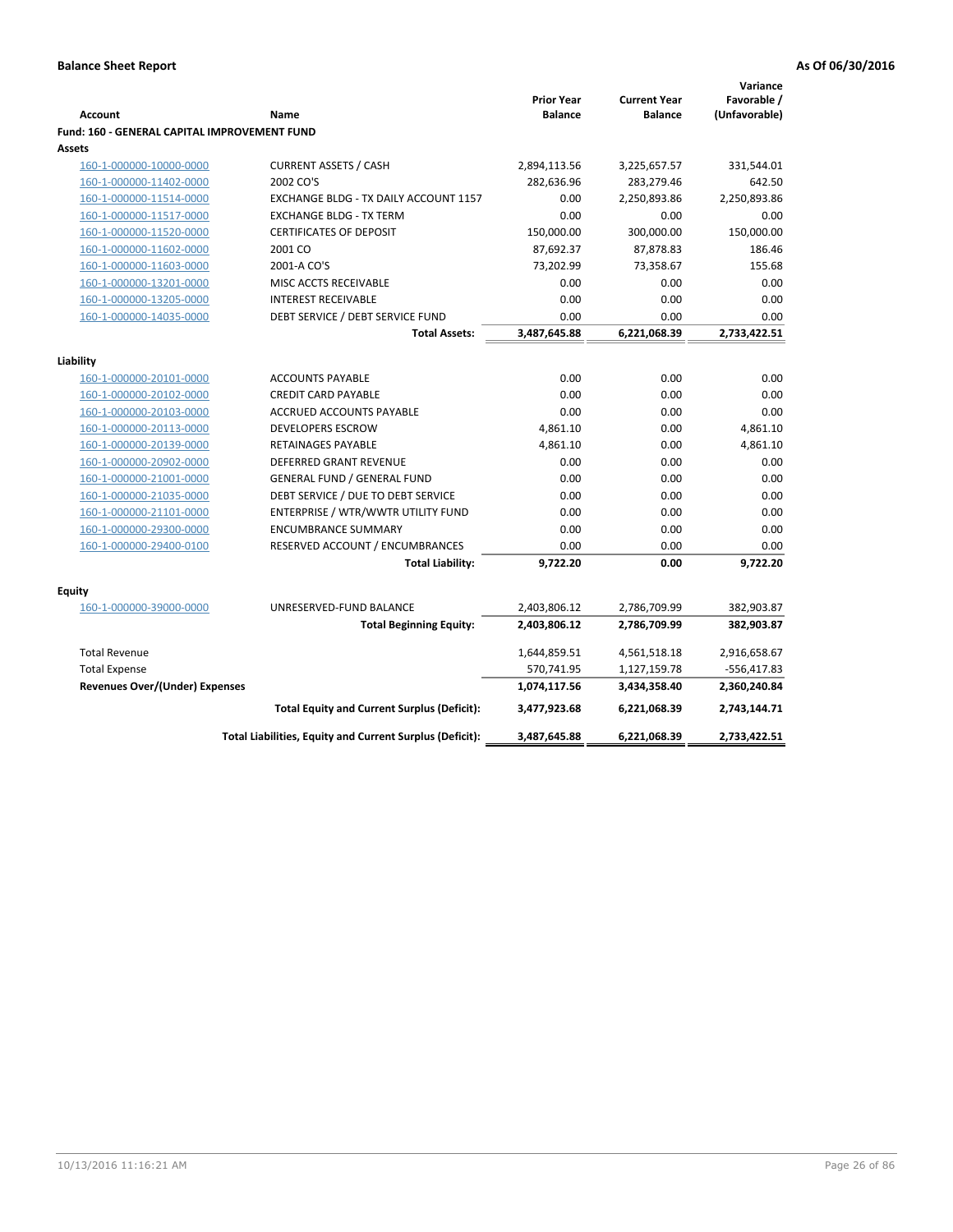| <b>Account</b>                        | <b>Name</b>                                              | <b>Prior Year</b><br><b>Balance</b> | <b>Current Year</b><br><b>Balance</b> | Variance<br>Favorable /<br>(Unfavorable) |
|---------------------------------------|----------------------------------------------------------|-------------------------------------|---------------------------------------|------------------------------------------|
| Fund: 161 - STREET CONSTRUCTION FUND  |                                                          |                                     |                                       |                                          |
| <b>Assets</b>                         |                                                          |                                     |                                       |                                          |
| 161-1-000000-10000-0000               | <b>CURRENT ASSETS / CASH</b>                             | $-7,393.31$                         | 0.00                                  | 7,393.31                                 |
| 161-1-000000-11003-0000               | 2010 CO'S                                                | 848,018.62                          | 843,481.94                            | $-4,536.68$                              |
| 161-1-000000-13205-0000               | <b>INTEREST RECEIVABLE</b>                               | 0.00                                | 0.00                                  | 0.00                                     |
| 161-1-000000-14035-0000               | DEBT SERVICE / DEBT SERVICE FUND                         | 0.00                                | 0.00                                  | 0.00                                     |
|                                       | <b>Total Assets:</b>                                     | 840,625.31                          | 843,481.94                            | 2,856.63                                 |
| Liability                             |                                                          |                                     |                                       |                                          |
| 161-1-000000-20101-0000               | <b>ACCOUNTS PAYABLE</b>                                  | 0.00                                | 0.00                                  | 0.00                                     |
| 161-1-000000-20102-0000               | <b>CREDIT CARD PAYABLE</b>                               | 0.00                                | 0.00                                  | 0.00                                     |
| 161-1-000000-20103-0000               | <b>ACCRUED ACCOUNTS PAYABLE</b>                          | 0.00                                | 0.00                                  | 0.00                                     |
| 161-1-000000-20139-0000               | <b>RETAINAGES PAYABLE</b>                                | 0.00                                | 0.00                                  | 0.00                                     |
| 161-1-000000-21001-0000               | <b>GENERAL FUND / GENERAL FUND</b>                       | 0.00                                | 0.00                                  | 0.00                                     |
| 161-1-000000-21035-0000               | DEBT SERVICE / DUE TO DEBT SERVICE                       | 0.00                                | 0.00                                  | 0.00                                     |
| 161-1-000000-29300-0000               | <b>ENCUMBRANCE SUMMARY</b>                               | 0.00                                | 0.00                                  | 0.00                                     |
| 161-1-000000-29400-0100               | RESERVED ACCOUNT / ENCUMBRANCES                          | 0.00                                | 0.00                                  | 0.00                                     |
|                                       | <b>Total Liability:</b>                                  | 0.00                                | 0.00                                  | 0.00                                     |
| <b>Equity</b>                         |                                                          |                                     |                                       |                                          |
| 161-1-000000-39000-0000               | UNRESERVED-FUND BALANCE                                  | 848,617.91                          | 840,690.20                            | $-7,927.71$                              |
|                                       | <b>Total Beginning Equity:</b>                           | 848,617.91                          | 840,690.20                            | $-7,927.71$                              |
| <b>Total Revenue</b>                  |                                                          | 730.63                              | 2,791.74                              | 2,061.11                                 |
| <b>Total Expense</b>                  |                                                          | 8,723.23                            | 0.00                                  | 8,723.23                                 |
| <b>Revenues Over/(Under) Expenses</b> |                                                          | $-7,992.60$                         | 2,791.74                              | 10,784.34                                |
|                                       | <b>Total Equity and Current Surplus (Deficit):</b>       | 840,625.31                          | 843,481.94                            | 2,856.63                                 |
|                                       | Total Liabilities, Equity and Current Surplus (Deficit): | 840,625.31                          | 843,481.94                            | 2,856.63                                 |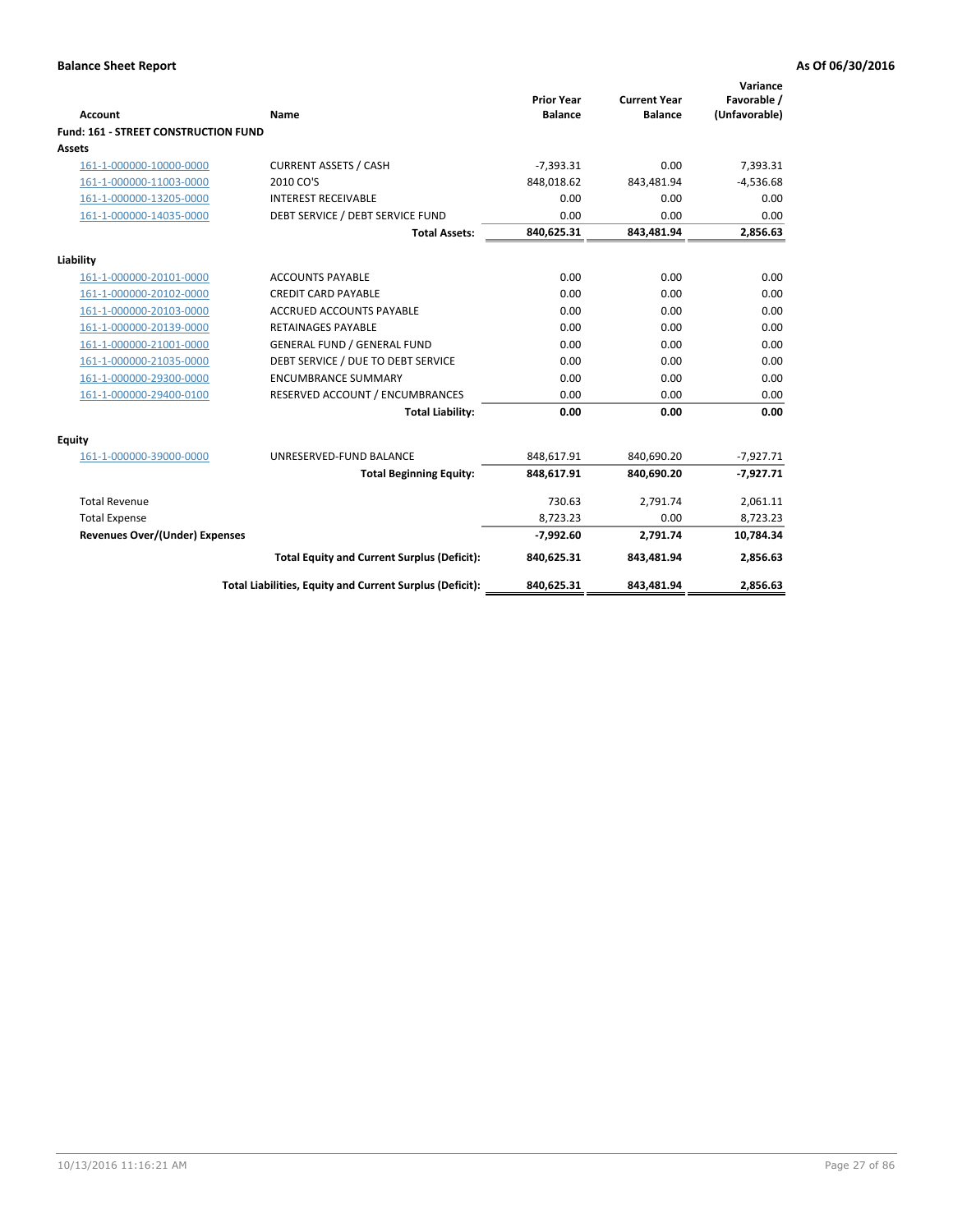| Account                                         | Name                                                     | <b>Prior Year</b><br><b>Balance</b> | <b>Current Year</b><br><b>Balance</b> | Variance<br>Favorable /<br>(Unfavorable) |
|-------------------------------------------------|----------------------------------------------------------|-------------------------------------|---------------------------------------|------------------------------------------|
| <b>Fund: 162 - GRAHAM PARK RENOVATIONS FUND</b> |                                                          |                                     |                                       |                                          |
| <b>Assets</b>                                   |                                                          |                                     |                                       |                                          |
| 162-1-000000-10000-0000                         | <b>CURRENT ASSETS / CASH</b>                             | 0.00                                | 0.00                                  | 0.00                                     |
| 162-1-000000-13201-0000                         | MISC ACCTS RECEIVABLE                                    | 0.00                                | 0.00                                  | 0.00                                     |
|                                                 | <b>Total Assets:</b>                                     | 0.00                                | 0.00                                  | 0.00                                     |
| Liability                                       |                                                          |                                     |                                       |                                          |
| 162-1-000000-20101-0000                         | <b>ACCOUNTS PAYABLE</b>                                  | 0.00                                | 0.00                                  | 0.00                                     |
| 162-1-000000-20139-0000                         | <b>RETAINAGES PAYABLE</b>                                | 0.00                                | 0.00                                  | 0.00                                     |
| 162-1-000000-20202-0000                         | <b>DEFERRED REVENUE</b>                                  | 0.00                                | 0.00                                  | 0.00                                     |
| 162-1-000000-29300-0000                         | <b>ENCUMBRANCE SUMMARY</b>                               | 0.00                                | 0.00                                  | 0.00                                     |
| 162-1-000000-29400-0000                         | RESERVED ACCOUNT / ENCUMBRANCES                          | 0.00                                | 0.00                                  | 0.00                                     |
|                                                 | <b>Total Liability:</b>                                  | 0.00                                | 0.00                                  | 0.00                                     |
| Equity                                          |                                                          |                                     |                                       |                                          |
| 162-1-000000-39000-0000                         | UNRESERVED-FUND BALANCE                                  | 0.00                                | 0.00                                  | 0.00                                     |
|                                                 | <b>Total Beginning Equity:</b>                           | 0.00                                | 0.00                                  | 0.00                                     |
| <b>Total Revenue</b>                            |                                                          | 0.00                                | 0.00                                  | 0.00                                     |
| <b>Total Expense</b>                            |                                                          | 0.00                                | 0.00                                  | 0.00                                     |
| <b>Revenues Over/(Under) Expenses</b>           |                                                          | 0.00                                | 0.00                                  | 0.00                                     |
|                                                 | <b>Total Equity and Current Surplus (Deficit):</b>       | 0.00                                | 0.00                                  | 0.00                                     |
|                                                 | Total Liabilities, Equity and Current Surplus (Deficit): | 0.00                                | 0.00                                  | 0.00                                     |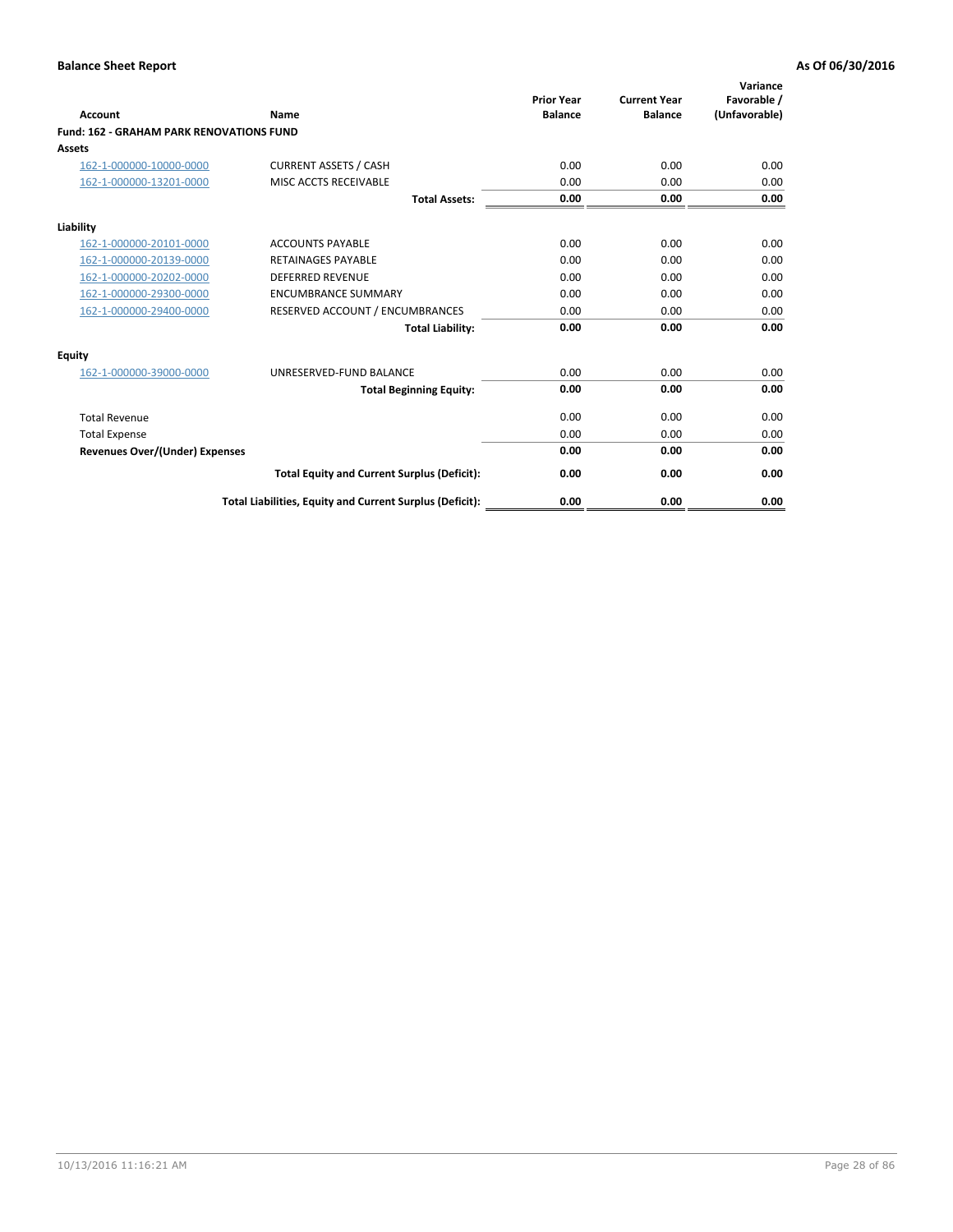| Account                                      | <b>Name</b>                                              | <b>Prior Year</b><br><b>Balance</b> | <b>Current Year</b><br><b>Balance</b> | Variance<br>Favorable /<br>(Unfavorable) |
|----------------------------------------------|----------------------------------------------------------|-------------------------------------|---------------------------------------|------------------------------------------|
| <b>Fund: 163 - SECO STIMULAS BLOCK GRANT</b> |                                                          |                                     |                                       |                                          |
| <b>Assets</b>                                |                                                          |                                     |                                       |                                          |
| 163-1-000000-10000-0000                      | <b>CURRENT ASSETS / CASH</b>                             | 0.00                                | 0.00                                  | 0.00                                     |
| 163-1-000000-13201-0000                      | MISC ACCTS RECEIVABLE                                    | 0.00                                | 0.00                                  | 0.00                                     |
| 163-1-000000-13205-0000                      | <b>INTEREST RECEIVABLE</b>                               | 0.00                                | 0.00                                  | 0.00                                     |
|                                              | <b>Total Assets:</b>                                     | 0.00                                | 0.00                                  | 0.00                                     |
| Liability                                    |                                                          |                                     |                                       |                                          |
| 163-1-000000-20101-0000                      | <b>ACCOUNTS PAYABLE</b>                                  | 0.00                                | 0.00                                  | 0.00                                     |
| 163-1-000000-20102-0000                      | <b>CREDIT CARD PAYABLE</b>                               | 0.00                                | 0.00                                  | 0.00                                     |
| 163-1-000000-20103-0000                      | <b>ACCRUED ACCOUNTS PAYABLE</b>                          | 0.00                                | 0.00                                  | 0.00                                     |
| 163-1-000000-20139-0000                      | <b>RETAINAGES PAYABLE</b>                                | 0.00                                | 0.00                                  | 0.00                                     |
| 163-1-000000-20902-0000                      | <b>DEFERRED GRANT REVENUE</b>                            | 0.00                                | 0.00                                  | 0.00                                     |
| 163-1-000000-29300-0000                      | <b>ENCUMBRANCE SUMMARY</b>                               | 0.00                                | 0.00                                  | 0.00                                     |
| 163-1-000000-29400-0100                      | RESERVED ACCOUNT / ENCUMBRANCES                          | 0.00                                | 0.00                                  | 0.00                                     |
|                                              | <b>Total Liability:</b>                                  | 0.00                                | 0.00                                  | 0.00                                     |
| <b>Equity</b>                                |                                                          |                                     |                                       |                                          |
| 163-1-000000-39000-0000                      | UNRESERVED-FUND BALANCE                                  | 0.00                                | 0.00                                  | 0.00                                     |
|                                              | <b>Total Beginning Equity:</b>                           | 0.00                                | 0.00                                  | 0.00                                     |
| <b>Total Revenue</b>                         |                                                          | 0.00                                | 0.00                                  | 0.00                                     |
| <b>Total Expense</b>                         |                                                          | 0.00                                | 0.00                                  | 0.00                                     |
| Revenues Over/(Under) Expenses               |                                                          | 0.00                                | 0.00                                  | 0.00                                     |
|                                              | <b>Total Equity and Current Surplus (Deficit):</b>       | 0.00                                | 0.00                                  | 0.00                                     |
|                                              | Total Liabilities, Equity and Current Surplus (Deficit): | 0.00                                | 0.00                                  | 0.00                                     |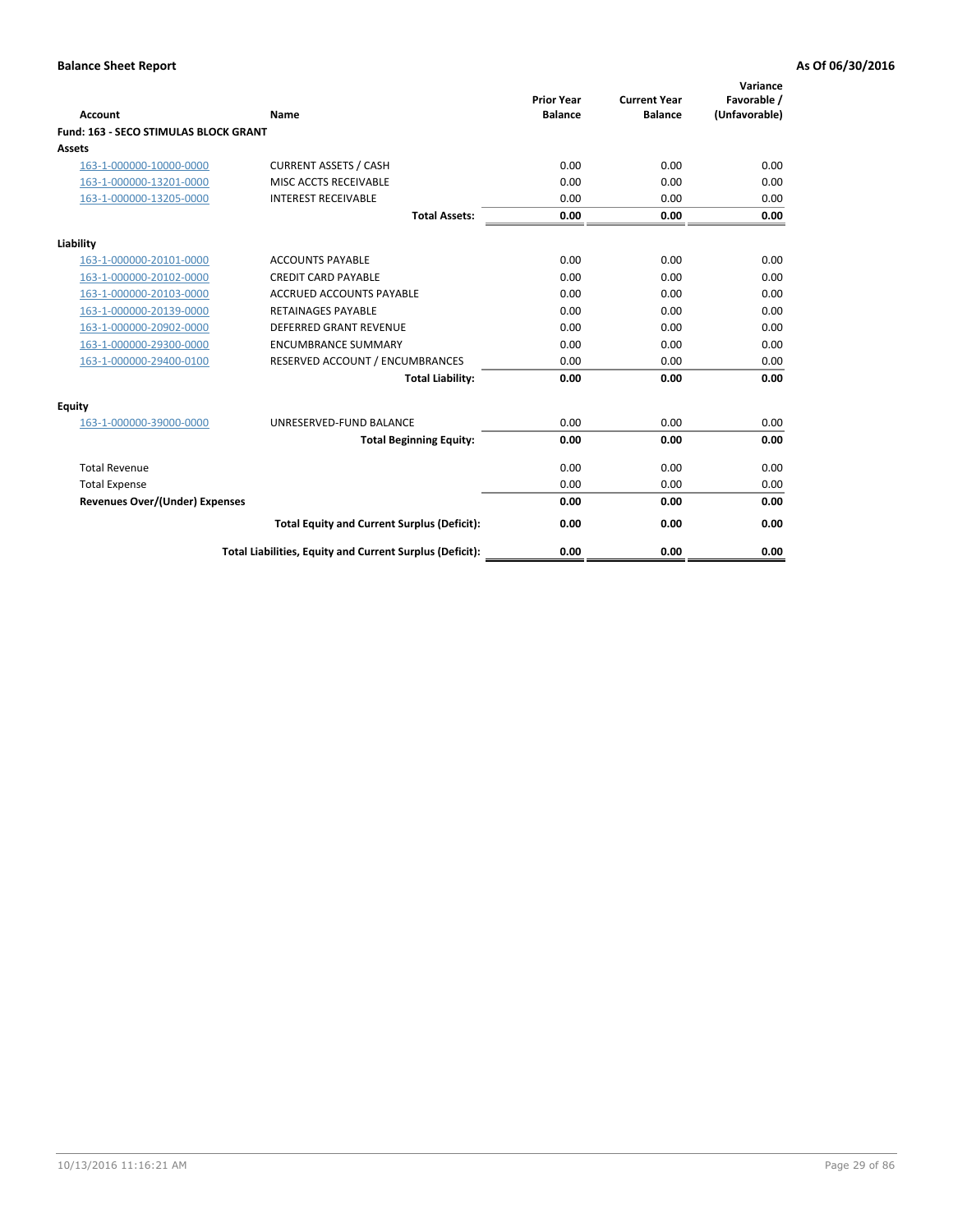| <b>Account</b>                        | Name                                                     | <b>Prior Year</b><br><b>Balance</b> | <b>Current Year</b><br><b>Balance</b> | Variance<br>Favorable /<br>(Unfavorable) |
|---------------------------------------|----------------------------------------------------------|-------------------------------------|---------------------------------------|------------------------------------------|
| Fund: 164 - 2013 CO CAPITAL FUND      |                                                          |                                     |                                       |                                          |
| Assets                                |                                                          |                                     |                                       |                                          |
| 164-1-000000-10000-0000               | <b>CURRENT ASSETS / CASH</b>                             | 0.00                                | 0.00                                  | 0.00                                     |
| 164-1-000000-11508-0000               | 2013 CO'S PROJ CONST                                     | 101,464.21                          | 28,742.42                             | $-72,721.79$                             |
| 164-1-000000-11509-0000               | 2013 CO'S DEBT SERVICE                                   | 4,706.25                            | 4,719.20                              | 12.95                                    |
| 164-1-000000-13205-0000               | <b>INTEREST RECEIVABLE</b>                               | 0.00                                | 0.00                                  | 0.00                                     |
| 164-1-000000-14035-0000               | DEBT SERVICE / DEBT SERVICE FUND                         | 0.00                                | 0.00                                  | 0.00                                     |
|                                       | <b>Total Assets:</b>                                     | 106,170.46                          | 33,461.62                             | -72,708.84                               |
| Liability                             |                                                          |                                     |                                       |                                          |
| 164-1-000000-20101-0000               | <b>ACCOUNTS PAYABLE</b>                                  | 0.00                                | 0.00                                  | 0.00                                     |
| 164-1-000000-20102-0000               | <b>CREDIT CARD PAYABLE</b>                               | 0.00                                | 0.00                                  | 0.00                                     |
| 164-1-000000-20103-0000               | <b>ACCRUED ACCOUNTS PAYABLE</b>                          | 0.00                                | 0.00                                  | 0.00                                     |
| 164-1-000000-20139-0000               | <b>RETAINAGES PAYABLE</b>                                | 62,819.20                           | 0.00                                  | 62,819.20                                |
| 164-1-000000-21001-0000               | <b>GENERAL FUND / GENERAL FUND</b>                       | 0.00                                | 0.00                                  | 0.00                                     |
| 164-1-000000-21035-0000               | DEBT SERVICE / DUE TO DEBT SERVICE                       | 0.00                                | 0.00                                  | 0.00                                     |
| 164-1-000000-29300-0000               | <b>ENCUMBRANCE SUMMARY</b>                               | 0.00                                | 0.00                                  | 0.00                                     |
| 164-1-000000-29400-0100               | RESERVED ACCOUNT / ENCUMBRANCES                          | 0.00                                | 0.00                                  | 0.00                                     |
|                                       | <b>Total Liability:</b>                                  | 62,819.20                           | 0.00                                  | 62,819.20                                |
| Equity                                |                                                          |                                     |                                       |                                          |
| 164-1-000000-39000-0000               | UNRESERVED-FUND BALANCE                                  | 43,263.93                           | 33,379.24                             | $-9,884.69$                              |
|                                       | <b>Total Beginning Equity:</b>                           | 43,263.93                           | 33,379.24                             | $-9,884.69$                              |
| <b>Total Revenue</b>                  |                                                          | 87.33                               | 82.38                                 | $-4.95$                                  |
| <b>Total Expense</b>                  |                                                          | 0.00                                | 0.00                                  | 0.00                                     |
| <b>Revenues Over/(Under) Expenses</b> |                                                          | 87.33                               | 82.38                                 | $-4.95$                                  |
|                                       | <b>Total Equity and Current Surplus (Deficit):</b>       | 43,351.26                           | 33,461.62                             | $-9,889.64$                              |
|                                       | Total Liabilities, Equity and Current Surplus (Deficit): | 106,170.46                          | 33,461.62                             | $-72,708.84$                             |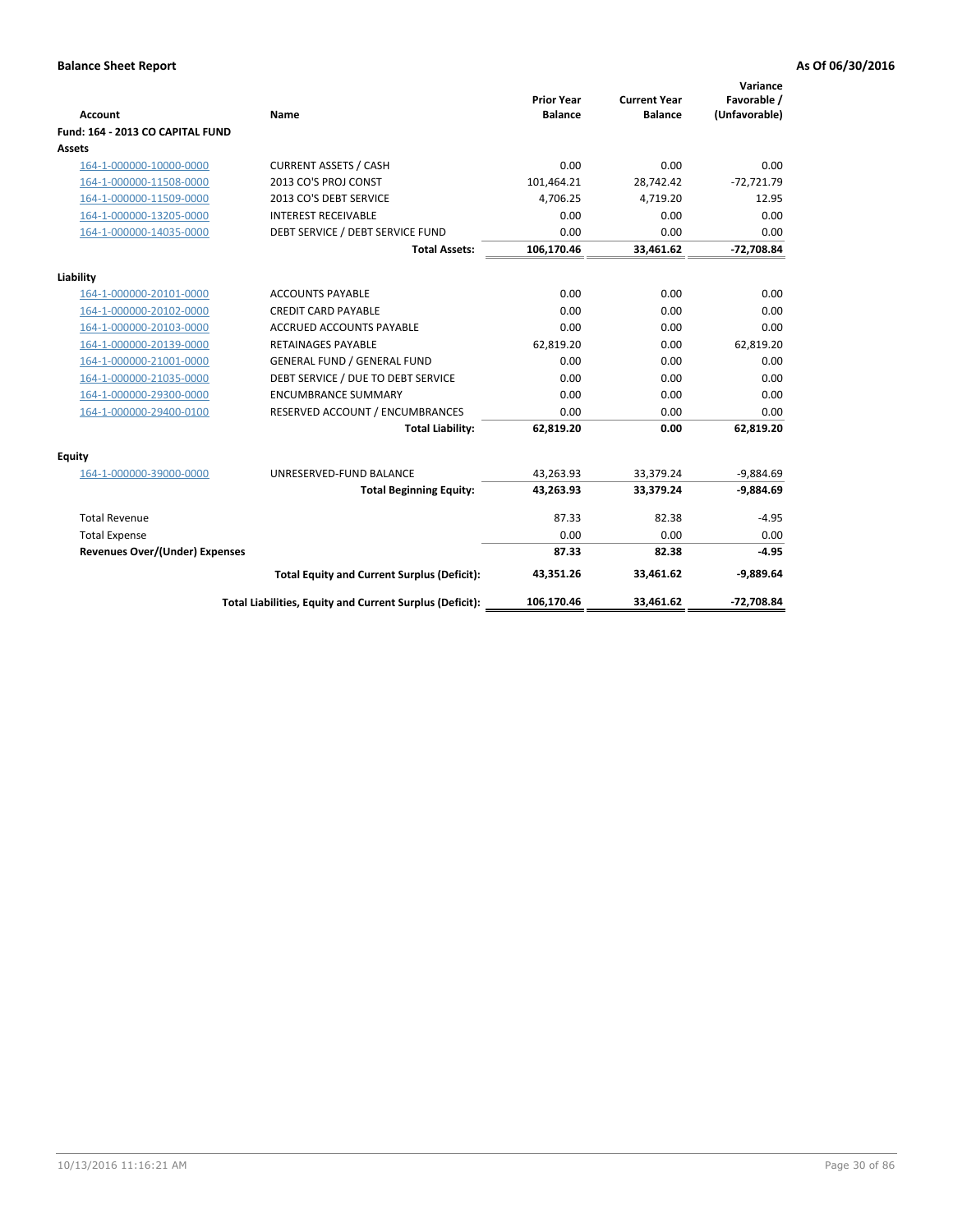| Account                               | Name                                                     | <b>Prior Year</b><br><b>Balance</b> | <b>Current Year</b><br><b>Balance</b> | Variance<br>Favorable /<br>(Unfavorable) |
|---------------------------------------|----------------------------------------------------------|-------------------------------------|---------------------------------------|------------------------------------------|
| Fund: 165 - 2014 GO FUND              |                                                          |                                     |                                       |                                          |
| Assets                                |                                                          |                                     |                                       |                                          |
| 165-1-000000-10000-0000               | <b>CURRENT ASSETS / CASH</b>                             | $-464,715.55$                       | $-2,269,469.68$                       | $-1,804,754.13$                          |
| 165-1-000000-11003-0000               | 2010 CO'S                                                | 0.00                                | 0.00                                  | 0.00                                     |
| 165-1-000000-11202-0000               | 2014 GO STREET BONDS                                     | 3,562,556.26                        | 1,920,429.70                          | $-1,642,126.56$                          |
| 165-1-000000-11511-0000               | 2015 GO PROJECT CONSTRUCTION                             | 100,068.06                          | 1,502,008.98                          | 1,401,940.92                             |
| 165-1-000000-11520-0000               | <b>CERTIFICATES OF DEPOSIT</b>                           | 3,611,000.00                        | 0.00                                  | $-3,611,000.00$                          |
| 165-1-000000-11530-0000               | TexasTERM CP                                             | 3,750,000.00                        | 6,000,000.00                          | 2,250,000.00                             |
| 165-1-000000-13201-0000               | MISC ACCTS RECEIVABLE                                    | 0.00                                | 0.00                                  | 0.00                                     |
| 165-1-000000-13205-0000               | <b>INTEREST RECEIVABLE</b>                               | 0.00                                | 0.00                                  | 0.00                                     |
| 165-1-000000-14035-0000               | DEBT SERVICE / DEBT SERVICE FUND                         | 0.00                                | 0.00                                  | 0.00                                     |
|                                       | <b>Total Assets:</b>                                     | 10,558,908.77                       | 7,152,969.00                          | $-3,405,939.77$                          |
| Liability                             |                                                          |                                     |                                       |                                          |
| 165-1-000000-20101-0000               | <b>ACCOUNTS PAYABLE</b>                                  | $-5,683.47$                         | 0.00                                  | $-5,683.47$                              |
| 165-1-000000-20102-0000               | <b>CREDIT CARD PAYABLE</b>                               | 0.00                                | 0.00                                  | 0.00                                     |
| 165-1-000000-20103-0000               | <b>ACCRUED ACCOUNTS PAYABLE</b>                          | 0.00                                | 0.00                                  | 0.00                                     |
| 165-1-000000-20139-0000               | <b>RETAINAGES PAYABLE</b>                                | 85,450.87                           | 33,512.29                             | 51,938.58                                |
| 165-1-000000-21001-0000               | <b>GENERAL FUND / GENERAL FUND</b>                       | 0.00                                | 0.00                                  | 0.00                                     |
| 165-1-000000-21035-0000               | DEBT SERVICE / DUE TO DEBT SERVICE                       | 0.00                                | 0.00                                  | 0.00                                     |
| 165-1-000000-29300-0000               | <b>ENCUMBRANCE SUMMARY</b>                               | 0.00                                | 0.00                                  | 0.00                                     |
| 165-1-000000-29400-0100               | RESERVED ACCOUNT / ENCUMBRANCES                          | 0.00                                | 0.00                                  | 0.00                                     |
|                                       | <b>Total Liability:</b>                                  | 79,767.40                           | 33,512.29                             | 46,255.11                                |
| <b>Equity</b>                         |                                                          |                                     |                                       |                                          |
| 165-1-000000-39000-0000               | UNRESERVED-FUND BALANCE                                  | $-244,519.99$                       | 8,706,752.14                          | 8,951,272.13                             |
|                                       | <b>Total Beginning Equity:</b>                           | $-244,519.99$                       | 8,706,752.14                          | 8,951,272.13                             |
| <b>Total Revenue</b>                  |                                                          | 12,603,268.68                       | 44,602.76                             | $-12,558,665.92$                         |
| <b>Total Expense</b>                  |                                                          | 1,879,607.32                        | 1,631,898.19                          | 247,709.13                               |
| <b>Revenues Over/(Under) Expenses</b> |                                                          | 10,723,661.36                       | $-1,587,295.43$                       | $-12,310,956.79$                         |
|                                       | <b>Total Equity and Current Surplus (Deficit):</b>       | 10,479,141.37                       | 7,119,456.71                          | $-3,359,684.66$                          |
|                                       | Total Liabilities, Equity and Current Surplus (Deficit): | 10,558,908.77                       | 7,152,969.00                          | $-3,405,939.77$                          |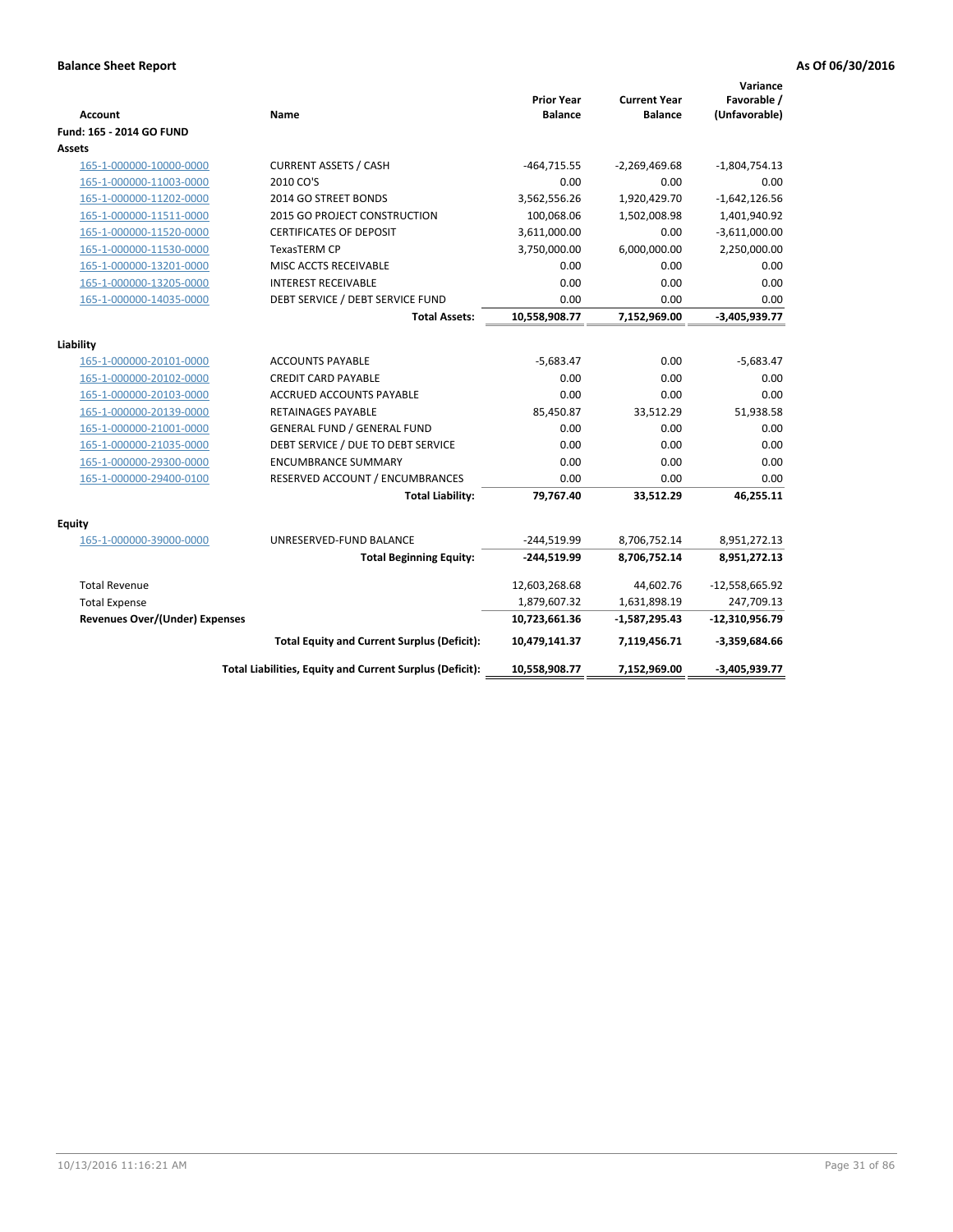|                                                              |                                                          |                                     |                                       | Variance                     |
|--------------------------------------------------------------|----------------------------------------------------------|-------------------------------------|---------------------------------------|------------------------------|
| Account                                                      | Name                                                     | <b>Prior Year</b><br><b>Balance</b> | <b>Current Year</b><br><b>Balance</b> | Favorable /<br>(Unfavorable) |
| <b>Fund: 170 - LAW ENFORCEMENT GRANT - CAPITAL PURCHASES</b> |                                                          |                                     |                                       |                              |
| <b>Assets</b>                                                |                                                          |                                     |                                       |                              |
| 170-1-000000-10000-0000                                      | <b>CURRENT ASSETS / CASH</b>                             | 194.66                              | 194.66                                | 0.00                         |
| 170-1-000000-13201-0000                                      | MISC ACCTS RECEIVABLE                                    | 0.00                                | 0.00                                  | 0.00                         |
|                                                              | <b>Total Assets:</b>                                     | 194.66                              | 194.66                                | 0.00                         |
| Liability                                                    |                                                          |                                     |                                       |                              |
| 170-1-000000-20101-0000                                      | <b>ACCOUNTS PAYABLE</b>                                  | 0.00                                | 0.00                                  | 0.00                         |
| 170-1-000000-20102-0000                                      | <b>CREDIT CARD PAYABLE</b>                               | 0.00                                | 0.00                                  | 0.00                         |
| 170-1-000000-20103-0000                                      | <b>ACCRUED ACCOUNTS PAYABLE</b>                          | 0.00                                | 0.00                                  | 0.00                         |
| 170-1-000000-20902-0000                                      | <b>DEFERRED GRANT REVENUE</b>                            | 0.00                                | 0.00                                  | 0.00                         |
| 170-1-000000-21001-0000                                      | <b>GENERAL FUND / GENERAL FUND</b>                       | 0.00                                | 0.00                                  | 0.00                         |
| 170-1-000000-24004-0000                                      | <b>INTEREST PAYABLE ON DEP</b>                           | 0.00                                | 0.00                                  | 0.00                         |
| 170-1-000000-29300-0000                                      | <b>ENCUMBRANCE SUMMARY</b>                               | 0.00                                | 0.00                                  | 0.00                         |
| 170-1-000000-29400-0000                                      | RESERVED ACCOUNT / ENCUMBRANCES                          | 0.00                                | 0.00                                  | 0.00                         |
|                                                              | <b>Total Liability:</b>                                  | 0.00                                | 0.00                                  | 0.00                         |
| <b>Equity</b>                                                |                                                          |                                     |                                       |                              |
| 170-1-000000-39000-0000                                      | UNRESERVED-FUND BALANCE                                  | 194.66                              | 194.66                                | 0.00                         |
|                                                              | <b>Total Beginning Equity:</b>                           | 194.66                              | 194.66                                | 0.00                         |
| <b>Total Revenue</b>                                         |                                                          | 0.00                                | 0.00                                  | 0.00                         |
| <b>Total Expense</b>                                         |                                                          | 0.00                                | 0.00                                  | 0.00                         |
| <b>Revenues Over/(Under) Expenses</b>                        |                                                          | 0.00                                | 0.00                                  | 0.00                         |
|                                                              | <b>Total Equity and Current Surplus (Deficit):</b>       | 194.66                              | 194.66                                | 0.00                         |
|                                                              | Total Liabilities, Equity and Current Surplus (Deficit): | 194.66                              | 194.66                                | 0.00                         |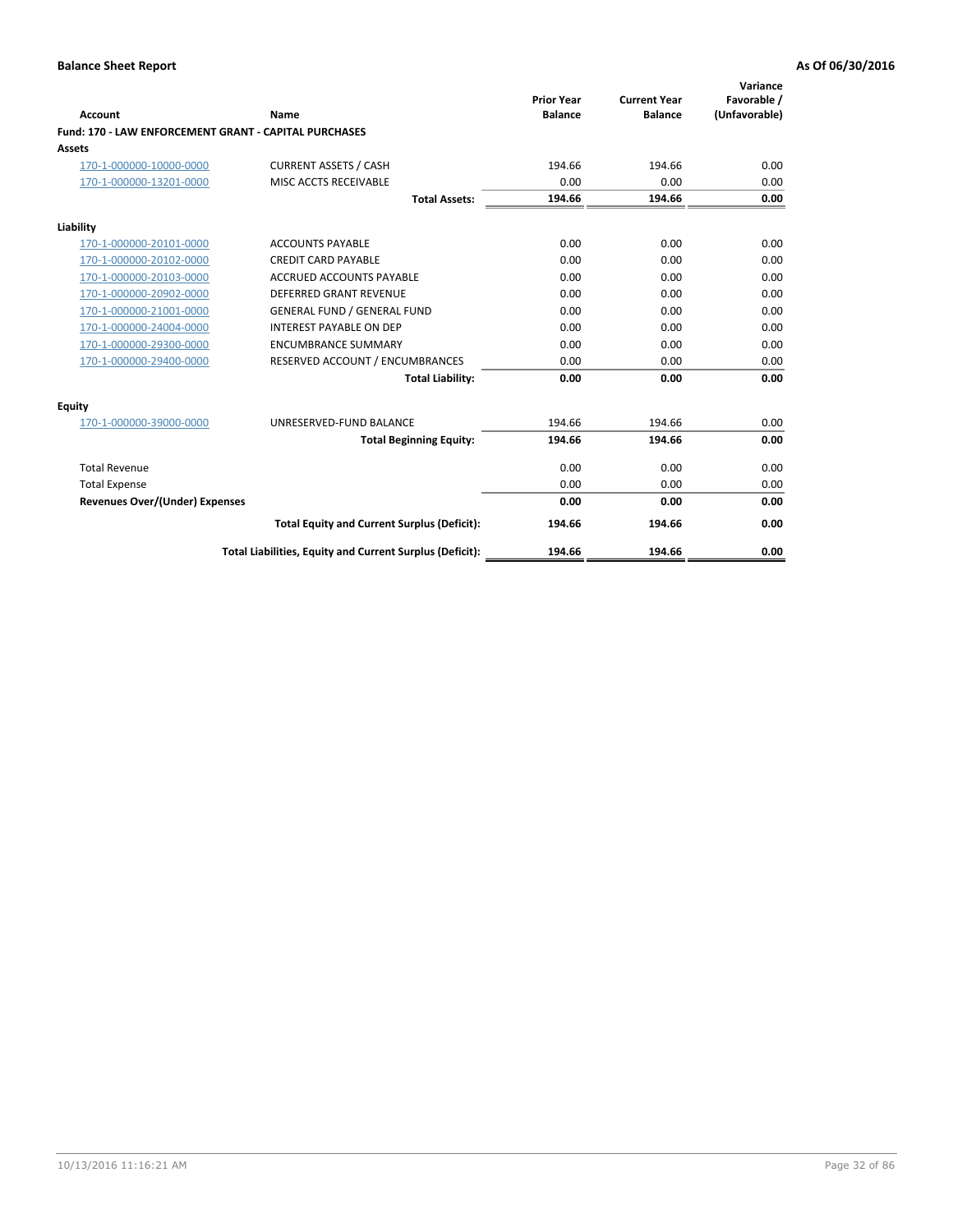|                                                |                                                          | <b>Prior Year</b> | <b>Current Year</b> | Variance<br>Favorable / |
|------------------------------------------------|----------------------------------------------------------|-------------------|---------------------|-------------------------|
| Account                                        | Name                                                     | <b>Balance</b>    | <b>Balance</b>      | (Unfavorable)           |
| <b>Fund: 171 - MAIN STREET SPECIAL REVENUE</b> |                                                          |                   |                     |                         |
| <b>Assets</b>                                  |                                                          |                   |                     |                         |
| 171-1-000000-10000-0000                        | <b>CURRENT ASSETS / CASH</b>                             | 39,641.28         | 45,763.28           | 6,122.00                |
| 171-1-000000-13201-0000                        | MISC ACCTS RECEIVABLE                                    | 0.00              | 0.00                | 0.00                    |
| 171-1-000000-13205-0000                        | <b>INTEREST RECEIVABLE</b>                               | 0.00              | 0.00                | 0.00                    |
|                                                | <b>Total Assets:</b>                                     | 39,641.28         | 45,763.28           | 6,122.00                |
| Liability                                      |                                                          |                   |                     |                         |
| 171-1-000000-20101-0000                        | <b>ACCOUNTS PAYABLE</b>                                  | 0.00              | 0.00                | 0.00                    |
| 171-1-000000-20102-0000                        | <b>CREDIT CARD PAYABLE</b>                               | 0.00              | 0.00                | 0.00                    |
| 171-1-000000-20103-0000                        | <b>ACCRUED ACCOUNTS PAYABLE</b>                          | 0.00              | 0.00                | 0.00                    |
| 171-1-000000-20139-0000                        | <b>RETAINAGES PAYABLE</b>                                | 0.00              | 0.00                | 0.00                    |
| 171-1-000000-20902-0000                        | <b>DEFERRED GRANT REVENUE</b>                            | 0.00              | 0.00                | 0.00                    |
| 171-1-000000-29300-0000                        | <b>ENCUMBRANCE SUMMARY</b>                               | 0.00              | 0.00                | 0.00                    |
| 171-1-000000-29400-0100                        | RESERVED ACCOUNT / ENCUMBRANCES                          | 0.00              | 0.00                | 0.00                    |
|                                                | <b>Total Liability:</b>                                  | 0.00              | 0.00                | 0.00                    |
| <b>Equity</b>                                  |                                                          |                   |                     |                         |
| 171-1-000000-39000-0000                        | UNRESERVED-FUND BALANCE                                  | 27,191.28         | 29,641.28           | 2,450.00                |
|                                                | <b>Total Beginning Equity:</b>                           | 27,191.28         | 29,641.28           | 2,450.00                |
| <b>Total Revenue</b>                           |                                                          | 25,000.00         | 25,000.00           | 0.00                    |
| <b>Total Expense</b>                           |                                                          | 12,550.00         | 8,878.00            | 3,672.00                |
| <b>Revenues Over/(Under) Expenses</b>          |                                                          | 12,450.00         | 16,122.00           | 3,672.00                |
|                                                | <b>Total Equity and Current Surplus (Deficit):</b>       | 39,641.28         | 45,763.28           | 6,122.00                |
|                                                | Total Liabilities, Equity and Current Surplus (Deficit): | 39,641.28         | 45,763.28           | 6,122.00                |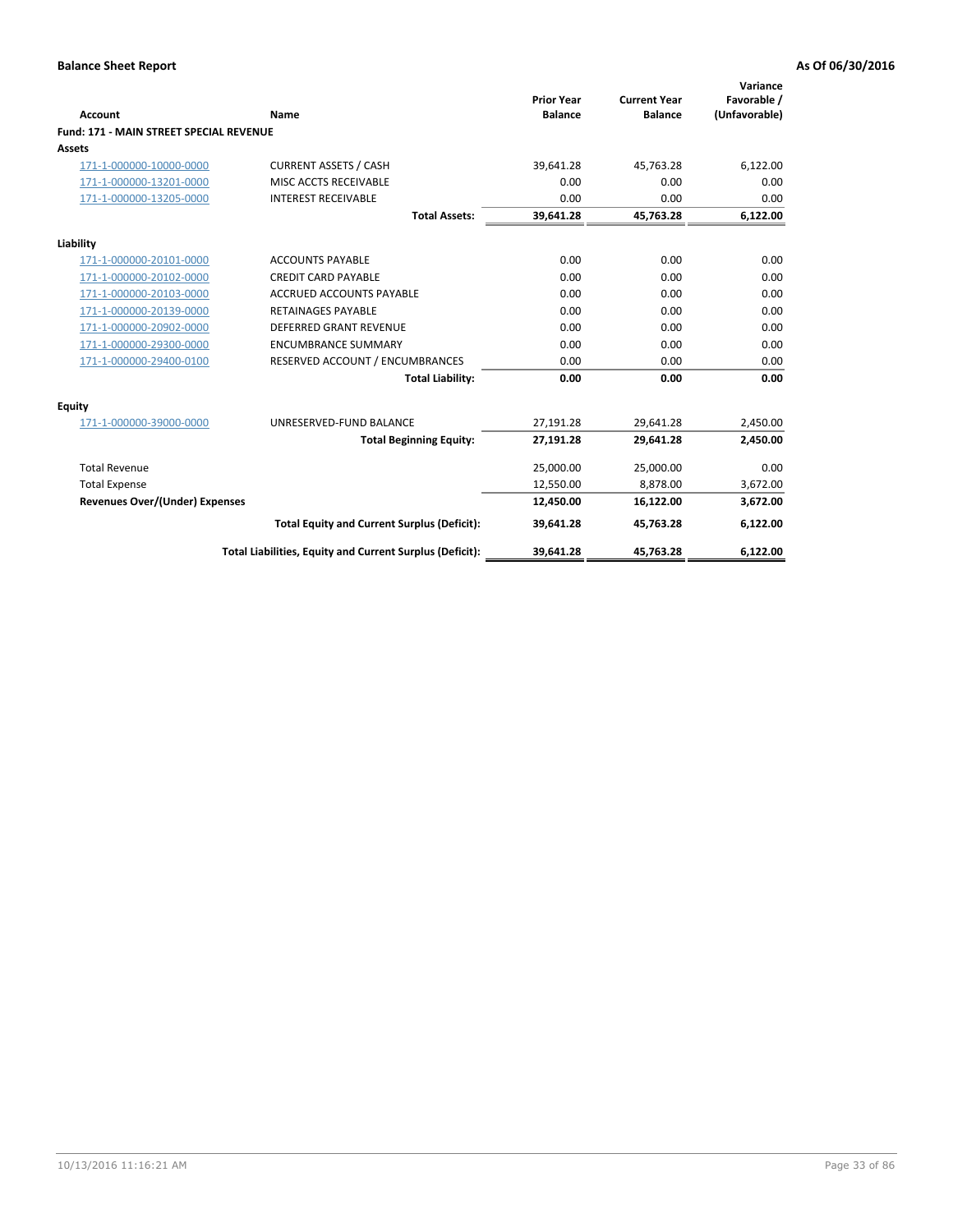| <b>Account</b>                        | Name                                                     | <b>Prior Year</b><br><b>Balance</b> | <b>Current Year</b><br><b>Balance</b> | Variance<br>Favorable /<br>(Unfavorable) |
|---------------------------------------|----------------------------------------------------------|-------------------------------------|---------------------------------------|------------------------------------------|
| <b>Fund: 172 - MINOR GRANTS FUND</b>  |                                                          |                                     |                                       |                                          |
| Assets                                |                                                          |                                     |                                       |                                          |
| 172-1-000000-10000-0000               | <b>CURRENT ASSETS / CASH</b>                             | 3,886.09                            | 5,380.18                              | 1,494.09                                 |
| 172-1-000000-13201-0000               | MISC ACCTS RECEIVABLE                                    | 0.00                                | 0.00                                  | 0.00                                     |
| 172-1-000000-13205-0000               | <b>INTEREST RECEIVABLE</b>                               | 0.00                                | 0.00                                  | 0.00                                     |
|                                       | <b>Total Assets:</b>                                     | 3,886.09                            | 5,380.18                              | 1,494.09                                 |
| Liability                             |                                                          |                                     |                                       |                                          |
| 172-1-000000-20101-0000               | <b>ACCOUNTS PAYABLE</b>                                  | 0.00                                | 0.00                                  | 0.00                                     |
| 172-1-000000-20102-0000               | <b>CREDIT CARD PAYABLE</b>                               | 0.00                                | 0.00                                  | 0.00                                     |
| 172-1-000000-20103-0000               | ACCRUED ACCOUNTS PAYABLE                                 | 0.00                                | 0.00                                  | 0.00                                     |
| 172-1-000000-20902-0000               | <b>DEFERRED GRANT REVENUE</b>                            | 0.00                                | 0.00                                  | 0.00                                     |
| 172-1-000000-29300-0000               | <b>ENCUMBRANCE SUMMARY</b>                               | 0.00                                | 0.00                                  | 0.00                                     |
| 172-1-000000-29400-0000               | RESERVED ACCOUNT / ENCUMBRANCES                          | 0.00                                | 0.00                                  | 0.00                                     |
|                                       | <b>Total Liability:</b>                                  | 0.00                                | 0.00                                  | 0.00                                     |
| Equity                                |                                                          |                                     |                                       |                                          |
| 172-1-000000-39000-0000               | UNRESERVED-FUND BALANCE                                  | 393.93                              | 2,129.85                              | 1,735.92                                 |
|                                       | <b>Total Beginning Equity:</b>                           | 393.93                              | 2,129.85                              | 1,735.92                                 |
| <b>Total Revenue</b>                  |                                                          | 18,225.12                           | 18,666.83                             | 441.71                                   |
| <b>Total Expense</b>                  |                                                          | 14,732.96                           | 15,416.50                             | $-683.54$                                |
| <b>Revenues Over/(Under) Expenses</b> |                                                          | 3,492.16                            | 3,250.33                              | $-241.83$                                |
|                                       | <b>Total Equity and Current Surplus (Deficit):</b>       | 3.886.09                            | 5.380.18                              | 1,494.09                                 |
|                                       | Total Liabilities, Equity and Current Surplus (Deficit): | 3,886.09                            | 5,380.18                              | 1,494.09                                 |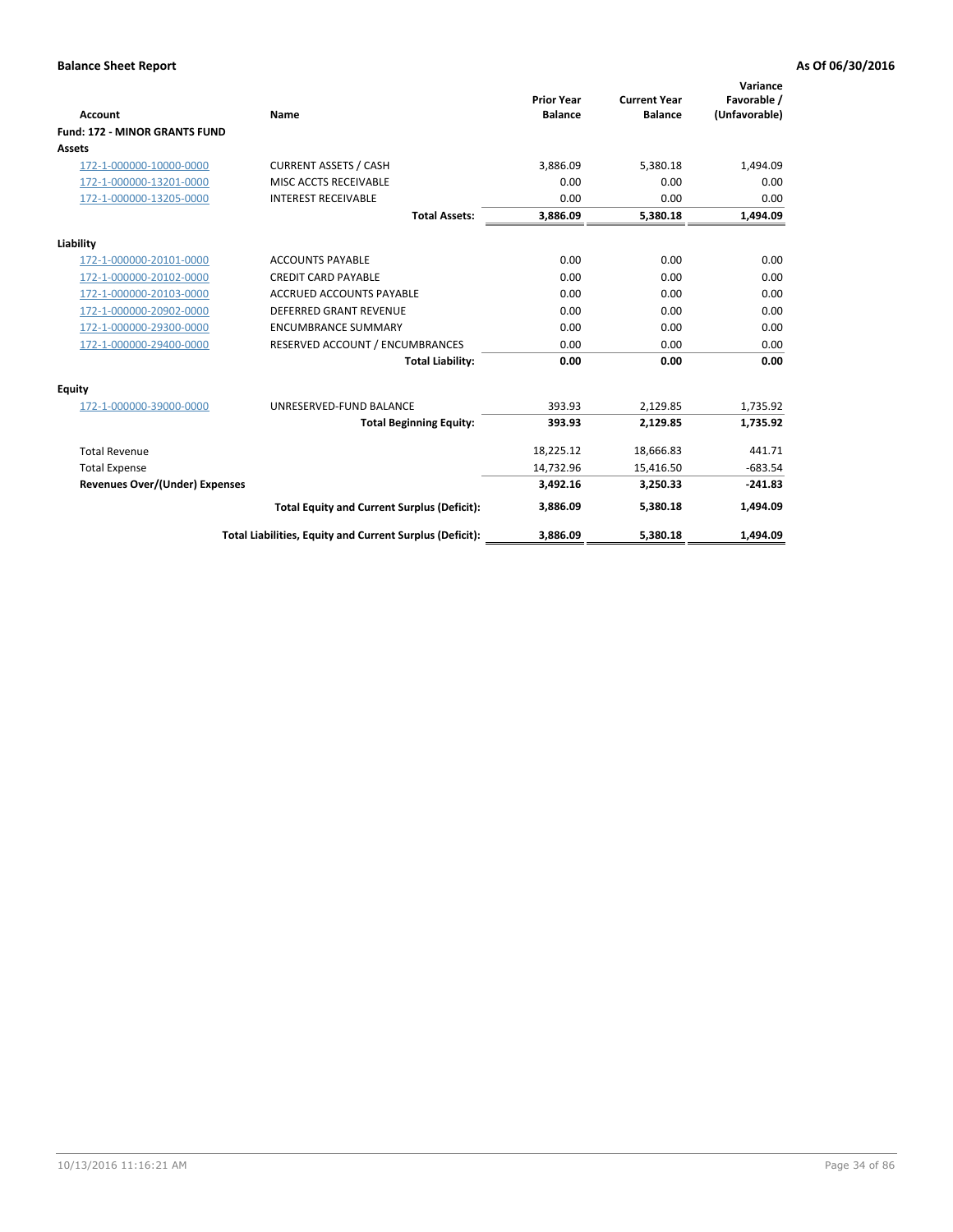| <b>Account</b>                         | Name                                                     | <b>Prior Year</b><br><b>Balance</b> | <b>Current Year</b><br><b>Balance</b> | Variance<br>Favorable /<br>(Unfavorable) |
|----------------------------------------|----------------------------------------------------------|-------------------------------------|---------------------------------------|------------------------------------------|
| <b>Fund: 173 - FL YOUNG FOUNDATION</b> |                                                          |                                     |                                       |                                          |
| Assets                                 |                                                          |                                     |                                       |                                          |
| 173-1-000000-10000-0000                | <b>CURRENT ASSETS / CASH</b>                             | 0.00                                | 0.00                                  | 0.00                                     |
| 173-1-000000-13201-0000                | MISC ACCTS RECEIVABLE                                    | 0.00                                | 0.00                                  | 0.00                                     |
|                                        | <b>Total Assets:</b>                                     | 0.00                                | 0.00                                  | 0.00                                     |
| Liability                              |                                                          |                                     |                                       |                                          |
| 173-1-000000-20101-0000                | <b>ACCOUNTS PAYABLE</b>                                  | 0.00                                | 0.00                                  | 0.00                                     |
| 173-1-000000-20102-0000                | <b>CREDIT CARD PAYABLE</b>                               | 0.00                                | 0.00                                  | 0.00                                     |
| 173-1-000000-20902-0000                | <b>DEFERRED GRANT REVENUE</b>                            | 0.00                                | 0.00                                  | 0.00                                     |
| 173-1-000000-29300-0000                | <b>ENCUMBRANCE SUMMARY</b>                               | 0.00                                | 0.00                                  | 0.00                                     |
| 173-1-000000-29400-0000                | RESERVED ACCOUNT / ENCUMBRANCES                          | 0.00                                | 0.00                                  | 0.00                                     |
|                                        | <b>Total Liability:</b>                                  | 0.00                                | 0.00                                  | 0.00                                     |
| Equity                                 |                                                          |                                     |                                       |                                          |
| 173-1-000000-39000-0000                | UNRESERVED-FUND BALANCE                                  | 0.00                                | 0.00                                  | 0.00                                     |
|                                        | <b>Total Beginning Equity:</b>                           | 0.00                                | 0.00                                  | 0.00                                     |
| <b>Total Revenue</b>                   |                                                          | 0.00                                | 0.00                                  | 0.00                                     |
| <b>Total Expense</b>                   |                                                          | 0.00                                | 0.00                                  | 0.00                                     |
| <b>Revenues Over/(Under) Expenses</b>  |                                                          | 0.00                                | 0.00                                  | 0.00                                     |
|                                        | <b>Total Equity and Current Surplus (Deficit):</b>       | 0.00                                | 0.00                                  | 0.00                                     |
|                                        | Total Liabilities, Equity and Current Surplus (Deficit): | 0.00                                | 0.00                                  | 0.00                                     |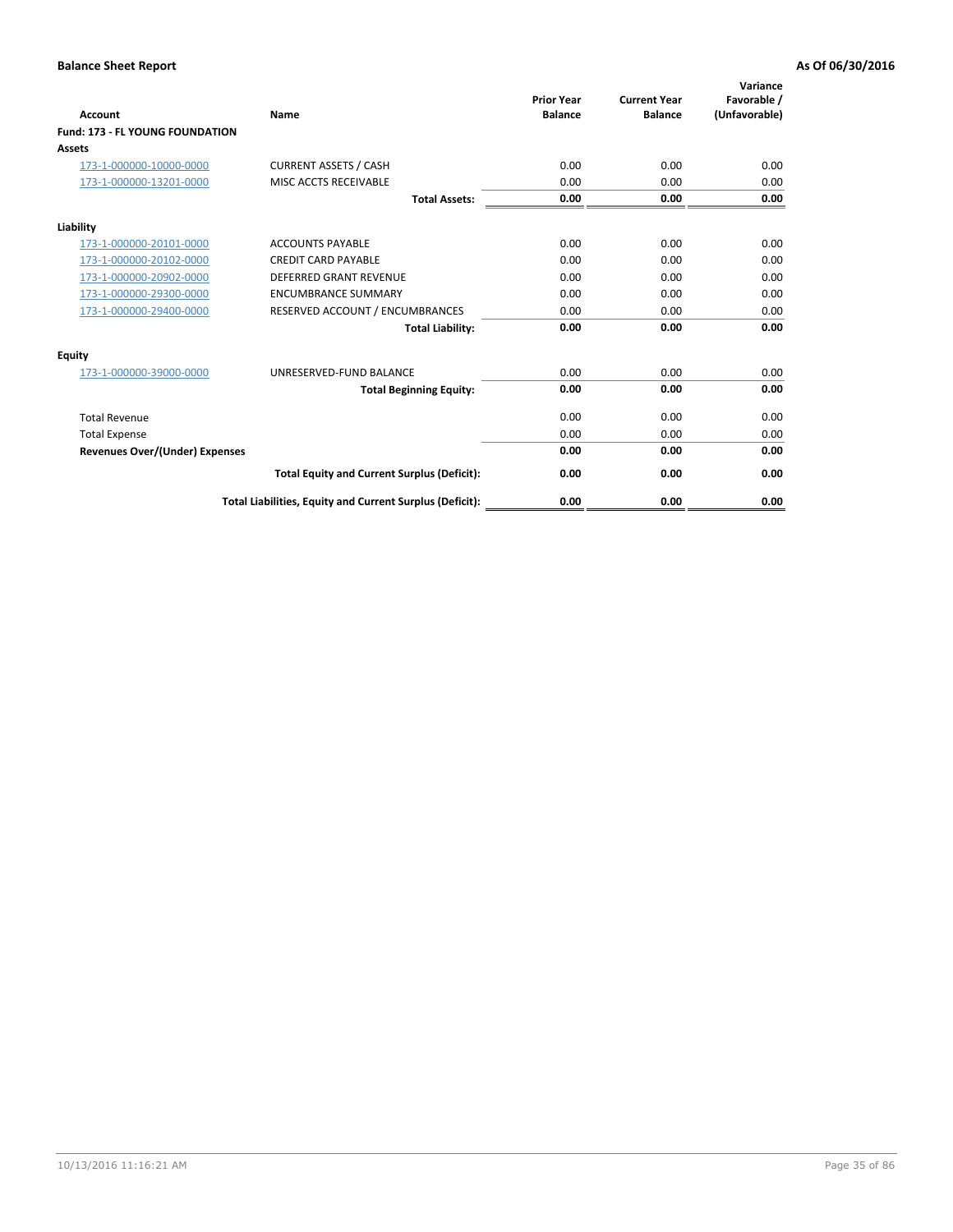| <b>Account</b>                        | Name                                                     | <b>Prior Year</b><br><b>Balance</b> | <b>Current Year</b><br><b>Balance</b> | Variance<br>Favorable /<br>(Unfavorable) |
|---------------------------------------|----------------------------------------------------------|-------------------------------------|---------------------------------------|------------------------------------------|
| <b>Fund: 174 - FEMA GRANT</b>         |                                                          |                                     |                                       |                                          |
| Assets                                |                                                          |                                     |                                       |                                          |
| 174-1-000000-10000-0000               | <b>CURRENT ASSETS / CASH</b>                             | 1.08                                | 1.08                                  | 0.00                                     |
| 174-1-000000-13201-0000               | MISC ACCTS RECEIVABLE                                    | 0.00                                | 0.00                                  | 0.00                                     |
| 174-1-000000-13205-0000               | <b>INTEREST RECEIVABLE</b>                               | 0.00                                | 0.00                                  | 0.00                                     |
|                                       | <b>Total Assets:</b>                                     | 1.08                                | 1.08                                  | 0.00                                     |
| Liability                             |                                                          |                                     |                                       |                                          |
| 174-1-000000-20101-0000               | <b>ACCOUNTS PAYABLE</b>                                  | 0.00                                | 0.00                                  | 0.00                                     |
| 174-1-000000-20102-0000               | <b>CREDIT CARD PAYABLE</b>                               | 0.00                                | 0.00                                  | 0.00                                     |
| 174-1-000000-20103-0000               | <b>ACCRUED ACCOUNTS PAYABLE</b>                          | 0.00                                | 0.00                                  | 0.00                                     |
| 174-1-000000-20902-0000               | <b>DEFERRED GRANT REVENUE</b>                            | 0.00                                | 0.00                                  | 0.00                                     |
| 174-1-000000-29300-0000               | <b>ENCUMBRANCE SUMMARY</b>                               | 0.00                                | 0.00                                  | 0.00                                     |
| 174-1-000000-29400-0000               | RESERVED ACCOUNT / ENCUMBRANCES                          | 0.00                                | 0.00                                  | 0.00                                     |
|                                       | <b>Total Liability:</b>                                  | 0.00                                | 0.00                                  | 0.00                                     |
| Equity                                |                                                          |                                     |                                       |                                          |
| 174-1-000000-39000-0000               | UNRESERVED-FUND BALANCE                                  | 1.08                                | 1.08                                  | 0.00                                     |
|                                       | <b>Total Beginning Equity:</b>                           | 1.08                                | 1.08                                  | 0.00                                     |
| <b>Total Revenue</b>                  |                                                          | 0.00                                | 0.00                                  | 0.00                                     |
| <b>Total Expense</b>                  |                                                          | 0.00                                | 0.00                                  | 0.00                                     |
| <b>Revenues Over/(Under) Expenses</b> |                                                          | 0.00                                | 0.00                                  | 0.00                                     |
|                                       | <b>Total Equity and Current Surplus (Deficit):</b>       | 1.08                                | 1.08                                  | 0.00                                     |
|                                       | Total Liabilities, Equity and Current Surplus (Deficit): | 1.08                                | 1.08                                  | 0.00                                     |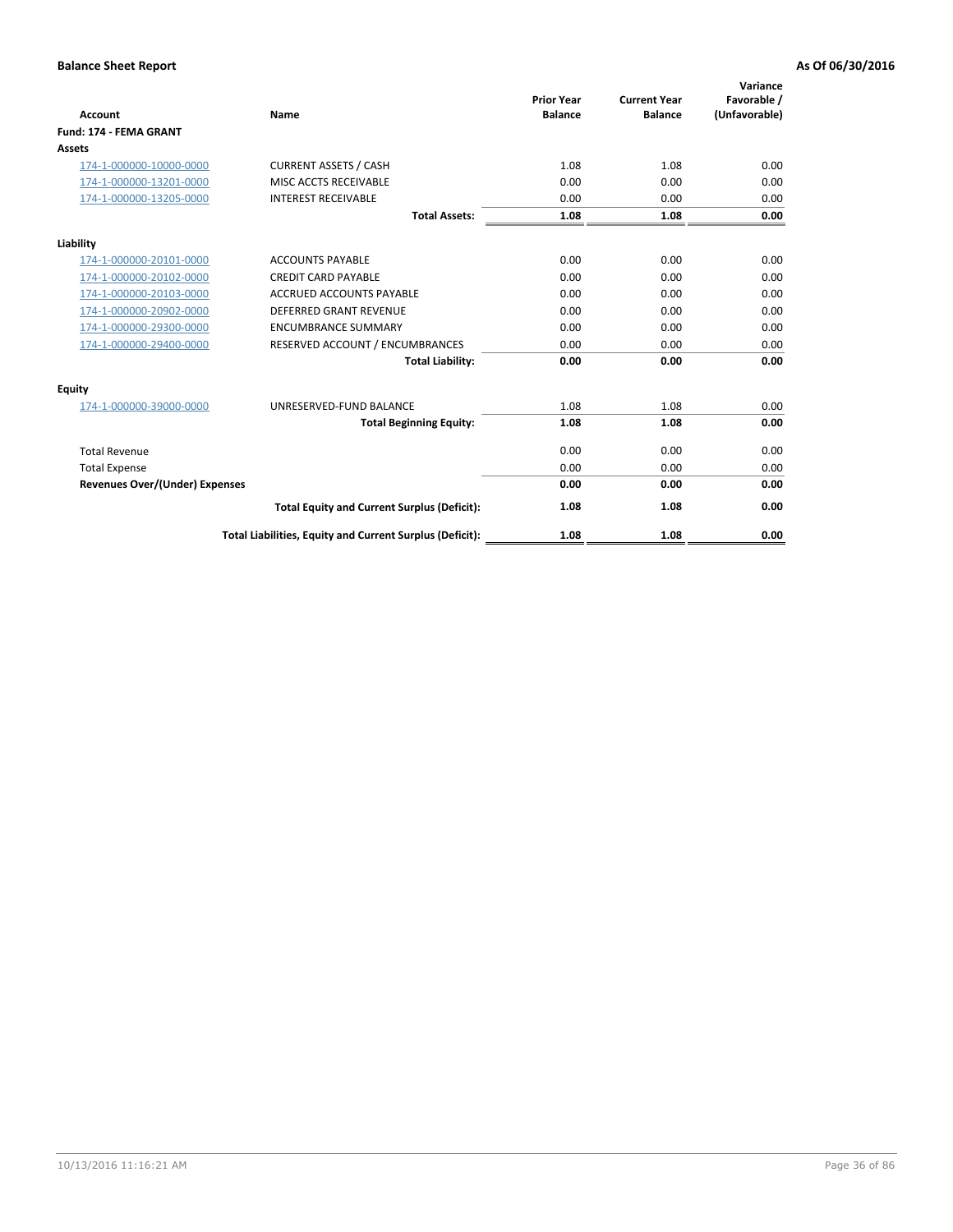| <b>Account</b>                             | Name                                                     | <b>Prior Year</b><br><b>Balance</b> | <b>Current Year</b><br><b>Balance</b> | Variance<br>Favorable /<br>(Unfavorable) |
|--------------------------------------------|----------------------------------------------------------|-------------------------------------|---------------------------------------|------------------------------------------|
| Fund: 175 - JUSTICE ASSISTANCE GRANT - JAG |                                                          |                                     |                                       |                                          |
| <b>Assets</b>                              |                                                          |                                     |                                       |                                          |
| 175-1-000000-10000-0000                    | <b>CURRENT ASSETS / CASH</b>                             | 30.65                               | 30.65                                 | 0.00                                     |
| 175-1-000000-13201-0000                    | <b>MISC ACCTS RECEIVABLE</b>                             | 0.00                                | 0.00                                  | 0.00                                     |
|                                            | <b>Total Assets:</b>                                     | 30.65                               | 30.65                                 | 0.00                                     |
| Liability                                  |                                                          |                                     |                                       |                                          |
| 175-1-000000-20101-0000                    | <b>ACCOUNTS PAYABLE</b>                                  | 0.00                                | 0.00                                  | 0.00                                     |
| 175-1-000000-20102-0000                    | <b>CREDIT CARD PAYABLE</b>                               | 0.00                                | 0.00                                  | 0.00                                     |
| 175-1-000000-20902-0000                    | DEFERRED GRANT REVENUE                                   | 0.00                                | 0.00                                  | 0.00                                     |
| 175-1-000000-29300-0000                    | <b>ENCUMBRANCE SUMMARY</b>                               | 0.00                                | 0.00                                  | 0.00                                     |
| 175-1-000000-29400-0000                    | RESERVED ACCOUNT / ENCUMBRANCES                          | 0.00                                | 0.00                                  | 0.00                                     |
|                                            | <b>Total Liability:</b>                                  | 0.00                                | 0.00                                  | 0.00                                     |
| <b>Equity</b>                              |                                                          |                                     |                                       |                                          |
| 175-1-000000-39000-0000                    | UNRESERVED-FUND BALANCE                                  | 0.00                                | 30.65                                 | 30.65                                    |
|                                            | <b>Total Beginning Equity:</b>                           | 0.00                                | 30.65                                 | 30.65                                    |
| <b>Total Revenue</b>                       |                                                          | 15,366.00                           | 1,940.00                              | $-13,426.00$                             |
| <b>Total Expense</b>                       |                                                          | 15,335.35                           | 1,940.00                              | 13,395.35                                |
| <b>Revenues Over/(Under) Expenses</b>      |                                                          | 30.65                               | 0.00                                  | $-30.65$                                 |
|                                            | <b>Total Equity and Current Surplus (Deficit):</b>       | 30.65                               | 30.65                                 | 0.00                                     |
|                                            | Total Liabilities, Equity and Current Surplus (Deficit): | 30.65                               | 30.65                                 | 0.00                                     |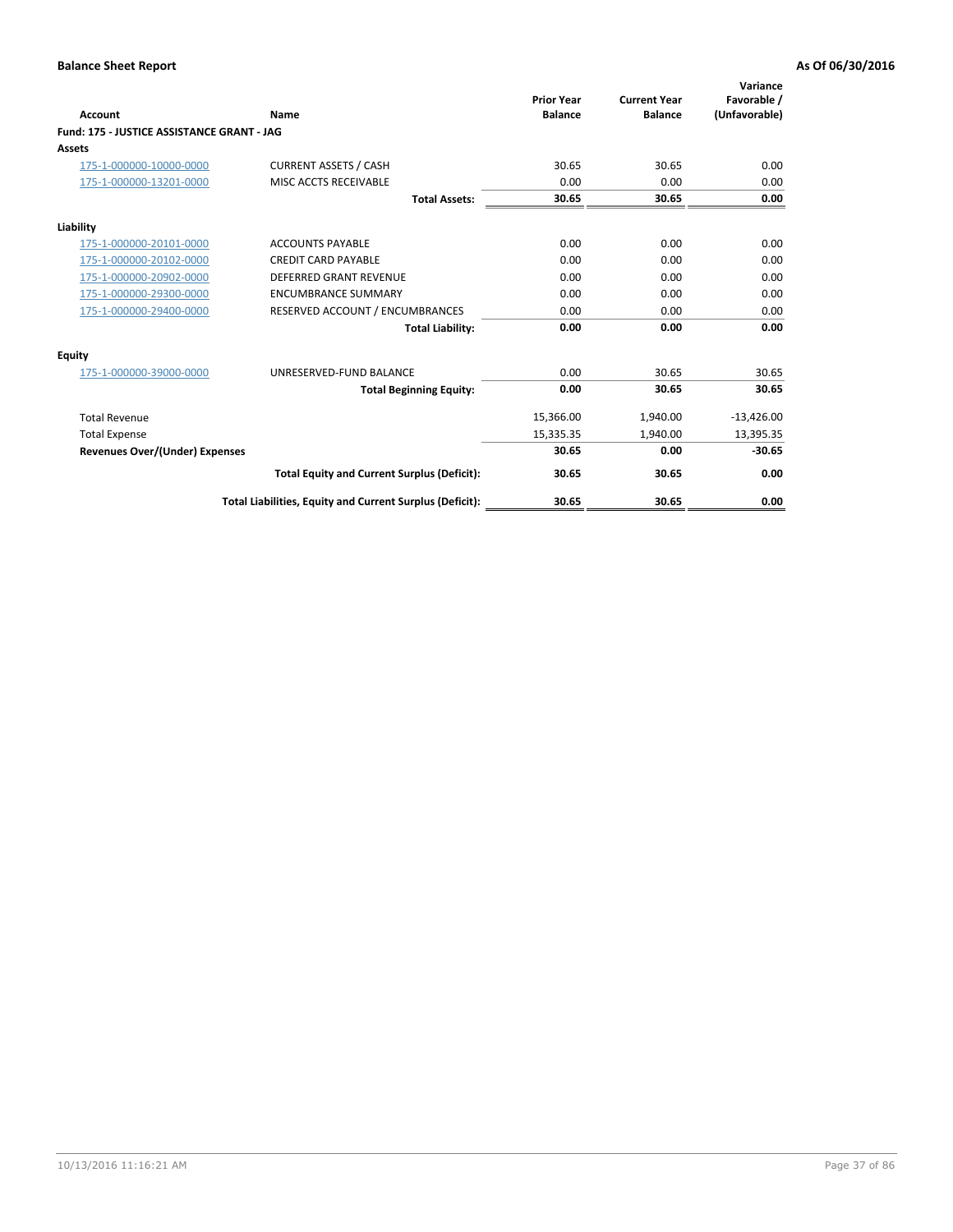| <b>Account</b>                        | <b>Name</b>                                              | <b>Prior Year</b><br><b>Balance</b> | <b>Current Year</b><br><b>Balance</b> | Variance<br>Favorable /<br>(Unfavorable) |
|---------------------------------------|----------------------------------------------------------|-------------------------------------|---------------------------------------|------------------------------------------|
| <b>Fund: 176 - HOME GRANT FUND</b>    |                                                          |                                     |                                       |                                          |
| Assets                                |                                                          |                                     |                                       |                                          |
| 176-1-000000-10000-0000               | <b>CURRENT ASSETS / CASH</b>                             | 0.00                                | 0.00                                  | 0.00                                     |
| 176-1-000000-13201-0000               | MISC ACCTS RECEIVABLE                                    | 0.00                                | 0.00                                  | 0.00                                     |
| 176-1-000000-13205-0000               | <b>INTEREST RECEIVABLE</b>                               | 0.00                                | 0.00                                  | 0.00                                     |
|                                       | <b>Total Assets:</b>                                     | 0.00                                | 0.00                                  | 0.00                                     |
| Liability                             |                                                          |                                     |                                       |                                          |
| 176-1-000000-20101-0000               | <b>ACCOUNTS PAYABLE</b>                                  | 0.00                                | 0.00                                  | 0.00                                     |
| 176-1-000000-20102-0000               | <b>CREDIT CARD PAYABLE</b>                               | 0.00                                | 0.00                                  | 0.00                                     |
| 176-1-000000-20103-0000               | <b>ACCRUED ACCOUNTS PAYABLE</b>                          | 0.00                                | 0.00                                  | 0.00                                     |
| 176-1-000000-20902-0000               | DEFERRED GRANT REVENUE                                   | 0.00                                | 0.00                                  | 0.00                                     |
| 176-1-000000-29300-0000               | <b>ENCUMBRANCE SUMMARY</b>                               | 0.00                                | 0.00                                  | 0.00                                     |
| 176-1-000000-29400-0000               | RESERVED ACCOUNT / ENCUMBRANCES                          | 0.00                                | 0.00                                  | 0.00                                     |
|                                       | <b>Total Liability:</b>                                  | 0.00                                | 0.00                                  | 0.00                                     |
| Equity                                |                                                          |                                     |                                       |                                          |
| 176-1-000000-39000-0000               | UNRESERVED-FUND BALANCE                                  | 0.00                                | 0.00                                  | 0.00                                     |
|                                       | <b>Total Beginning Equity:</b>                           | 0.00                                | 0.00                                  | 0.00                                     |
| <b>Total Revenue</b>                  |                                                          | 0.00                                | 0.00                                  | 0.00                                     |
| <b>Total Expense</b>                  |                                                          | 0.00                                | 0.00                                  | 0.00                                     |
| <b>Revenues Over/(Under) Expenses</b> |                                                          | 0.00                                | 0.00                                  | 0.00                                     |
|                                       | <b>Total Equity and Current Surplus (Deficit):</b>       | 0.00                                | 0.00                                  | 0.00                                     |
|                                       | Total Liabilities, Equity and Current Surplus (Deficit): | 0.00                                | 0.00                                  | 0.00                                     |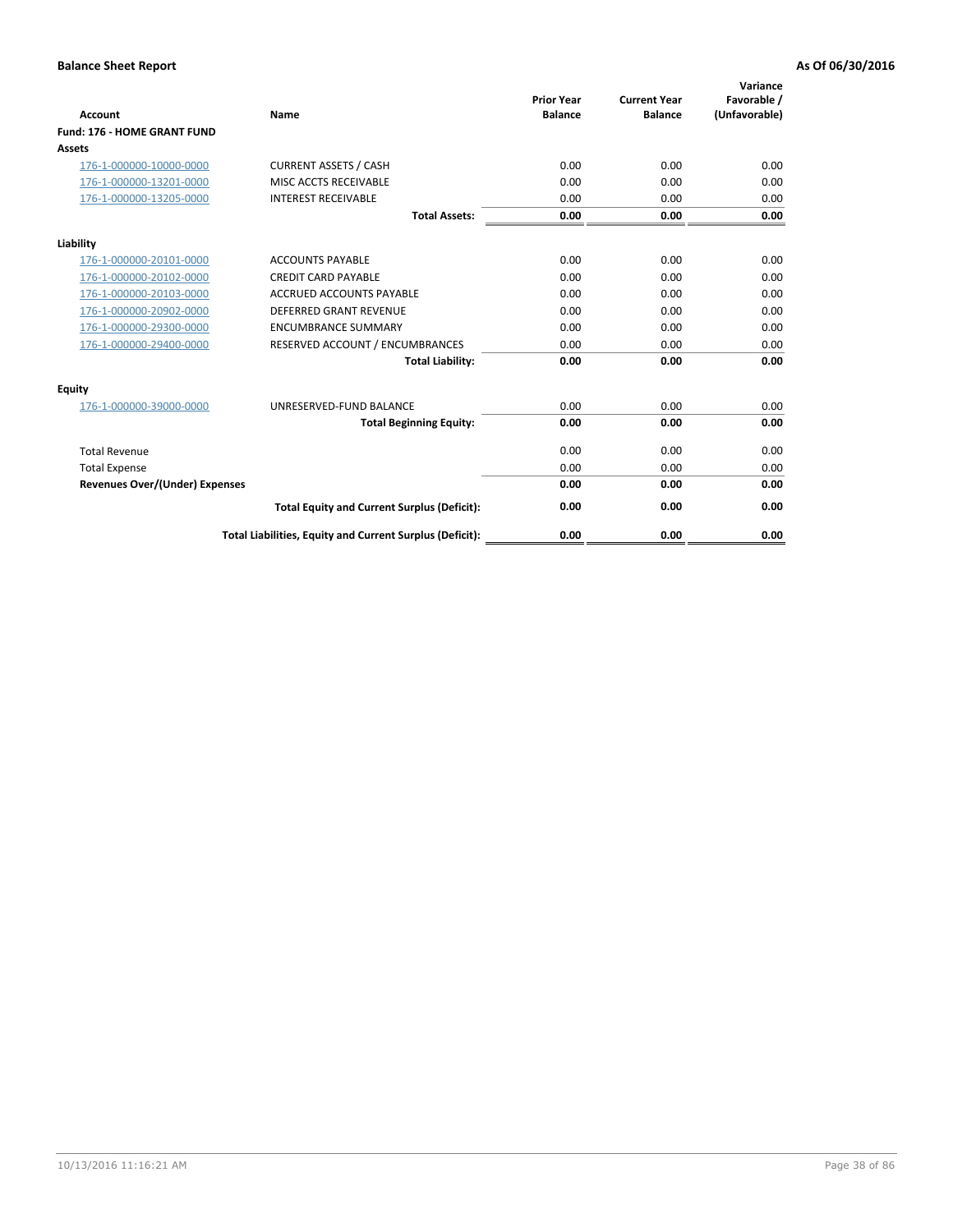| Account                                 | Name                                                     | <b>Prior Year</b><br><b>Balance</b> | <b>Current Year</b><br><b>Balance</b> | Variance<br>Favorable /<br>(Unfavorable) |
|-----------------------------------------|----------------------------------------------------------|-------------------------------------|---------------------------------------|------------------------------------------|
| Fund: 177 - SAFE ROUTES TO SCHOOL GRANT |                                                          |                                     |                                       |                                          |
| Assets                                  |                                                          |                                     |                                       |                                          |
| 177-1-000000-10000-0000                 | <b>CURRENT ASSETS / CASH</b>                             | 0.02                                | 0.02                                  | 0.00                                     |
| 177-1-000000-13201-0000                 | MISC ACCTS RECEIVABLE                                    | 0.00                                | 0.00                                  | 0.00                                     |
| 177-1-000000-13205-0000                 | <b>INTEREST RECEIVABLE</b>                               | 0.00                                | 0.00                                  | 0.00                                     |
|                                         | <b>Total Assets:</b>                                     | 0.02                                | 0.02                                  | 0.00                                     |
| Liability                               |                                                          |                                     |                                       |                                          |
| 177-1-000000-20101-0000                 | <b>ACCOUNTS PAYABLE</b>                                  | 0.00                                | 0.00                                  | 0.00                                     |
| 177-1-000000-20102-0000                 | <b>CREDIT CARD PAYABLE</b>                               | 0.00                                | 0.00                                  | 0.00                                     |
| 177-1-000000-20139-0000                 | <b>RETAINAGES PAYABLE</b>                                | 0.00                                | 0.00                                  | 0.00                                     |
| 177-1-000000-20902-0000                 | <b>DEFERRED GRANT REVENUE</b>                            | 0.00                                | 0.00                                  | 0.00                                     |
|                                         | <b>Total Liability:</b>                                  | 0.00                                | 0.00                                  | 0.00                                     |
| <b>Equity</b>                           |                                                          |                                     |                                       |                                          |
| 177-1-000000-39000-0000                 | UNRESERVED-FUND BALANCE                                  | 0.02                                | 0.02                                  | 0.00                                     |
|                                         | <b>Total Beginning Equity:</b>                           | 0.02                                | 0.02                                  | 0.00                                     |
| <b>Total Revenue</b>                    |                                                          | 0.00                                | 0.00                                  | 0.00                                     |
| <b>Total Expense</b>                    |                                                          | 0.00                                | 0.00                                  | 0.00                                     |
| Revenues Over/(Under) Expenses          |                                                          | 0.00                                | 0.00                                  | 0.00                                     |
|                                         | <b>Total Equity and Current Surplus (Deficit):</b>       | 0.02                                | 0.02                                  | 0.00                                     |
|                                         | Total Liabilities, Equity and Current Surplus (Deficit): | 0.02                                | 0.02                                  | 0.00                                     |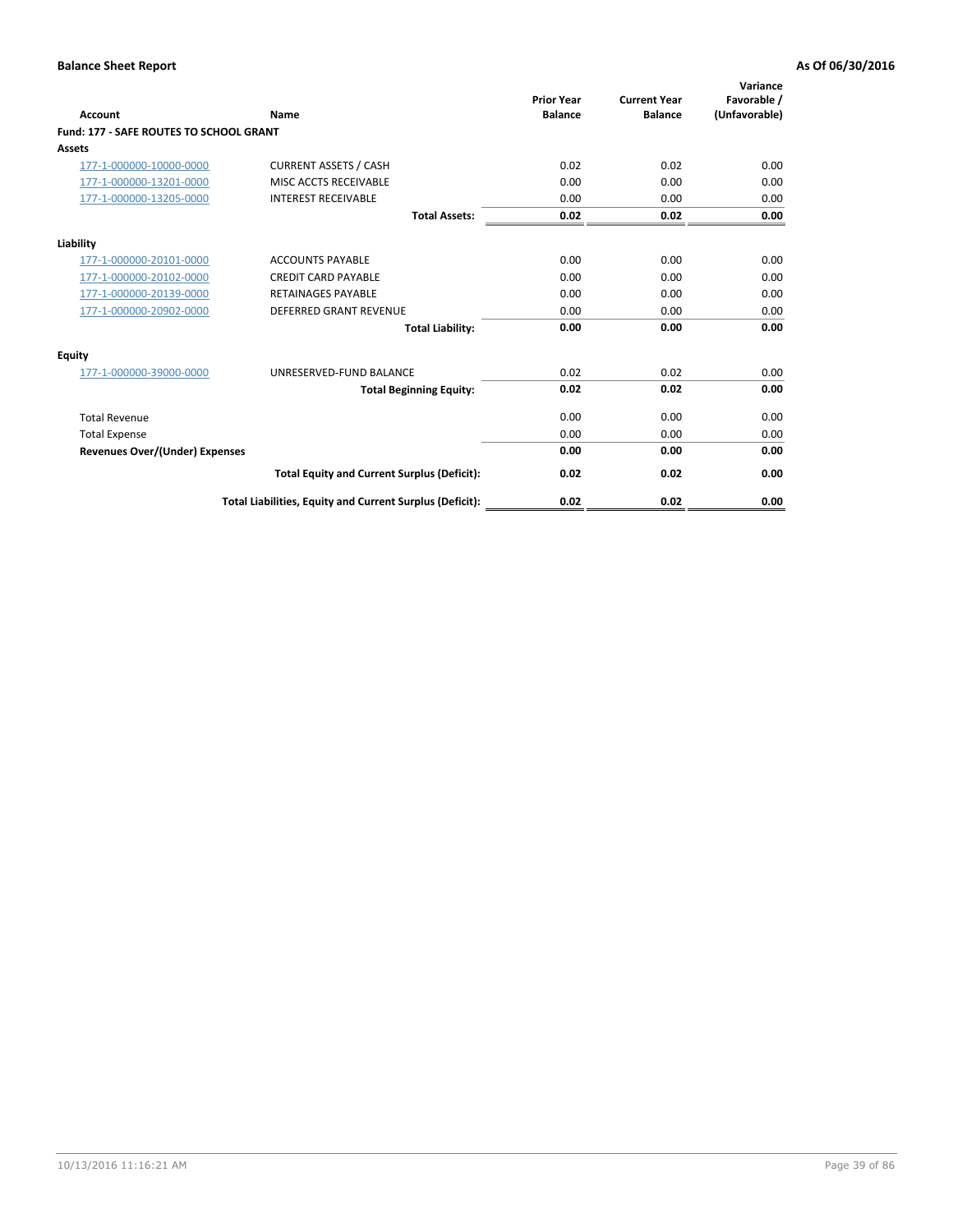| <b>Account</b>                                     | Name                                                            | <b>Prior Year</b><br><b>Balance</b> | <b>Current Year</b><br><b>Balance</b> | Variance<br>Favorable /<br>(Unfavorable) |
|----------------------------------------------------|-----------------------------------------------------------------|-------------------------------------|---------------------------------------|------------------------------------------|
| Fund: 190 - FIXED ASSETS                           |                                                                 |                                     |                                       |                                          |
| Assets<br>190-1-000000-10000-0000                  | <b>CURRENT ASSETS / CASH</b>                                    | 0.00                                | 0.00                                  | 0.00                                     |
| 190-1-000000-16001-0000                            | FIXED ASSETS / LAND                                             | 2,219,154.75                        | 1,432,334.75                          | -786,820.00                              |
|                                                    | FIXED ASSETS / IMPROVMENTS-NON BUILDI                           | 8,369,064.04                        |                                       | 100,668.90                               |
| 190-1-000000-16002-0000                            |                                                                 |                                     | 8,469,732.94                          |                                          |
| 190-1-000000-16003-0000<br>190-1-000000-16004-0000 | ACCUM DEPR / IMPROVEMENTS- NON BUIL<br>FIXED ASSETS / BUILDINGS | $-3,209,942.60$<br>22,566,070.84    | $-3,471,050.55$                       | $-261, 107.95$<br>935,185.30             |
| 190-1-000000-16005-0000                            | <b>ACCUM DEPR / BUILDINGS</b>                                   | $-7,014,537.76$                     | 23,501,256.14<br>-7,547,999.04        | $-533,461.28$                            |
| 190-1-000000-16109-0000                            | FIXED ASSETS / INFRASTRUCTURE                                   | 31,419,001.05                       | 36,030,072.95                         | 4,611,071.90                             |
| 190-1-000000-16110-0000                            | ACCUM DEPR / INFRASTRUCTURE                                     | $-15,829,511.08$                    | $-16,216,860.87$                      | -387,349.79                              |
| 190-1-000000-16201-0000                            | FIXED ASSETS / MACHINERY AND EQUIPMEN                           | 5,948,521.77                        | 6,012,215.41                          | 63,693.64                                |
| 190-1-000000-16202-0000                            | ACCUM DEPR / MACHINERY AND EQUIPMEI                             | $-3,664,000.60$                     | -3,959,622.39                         | -295,621.79                              |
| 190-1-000000-16205-0000                            | FIXED ASSETS / SEIZURE FUNDED VEHICLES                          | 62,680.68                           |                                       | 47,056.17                                |
| 190-1-000000-16206-0000                            | ACCUM DEPR / SEIZURE FUNDED VEHICLES                            | $-55,368.00$                        | 109,736.85<br>$-67,386.30$            | $-12,018.30$                             |
| 190-1-000000-16301-0000                            | FIXED ASSETS / C W I P                                          | 3,022,592.69                        | 1,135,346.08                          | $-1,887,246.61$                          |
|                                                    | <b>Total Assets:</b>                                            | 43,833,725.78                       | 45,427,775.97                         | 1,594,050.19                             |
|                                                    |                                                                 |                                     |                                       |                                          |
| Liability                                          |                                                                 |                                     |                                       |                                          |
| 190-1-000000-20101-0000                            | <b>ACCOUNTS PAYABLE</b>                                         | 0.00                                | 0.00                                  | 0.00                                     |
| 190-1-000000-20102-0000                            | <b>CREDIT CARD PAYABLE</b>                                      | 0.00                                | 0.00                                  | 0.00                                     |
| 190-1-000000-27001-0000                            | CONTRIBUTED CAPITAL / DEVELOPERS                                | 7,196,125.29                        | 7,196,125.29                          | 0.00                                     |
| 190-1-000000-27101-0000                            | INVESTMENT IN GFA / GENERAL FUND                                | 2,159,477.38                        | 2,194,657.07                          | $-35,179.69$                             |
| 190-1-000000-27102-0000                            | SPECIAL REVENUE FUNDS                                           | 4,861,998.29                        | 4,861,998.29                          | 0.00                                     |
| 190-1-000000-27103-0000                            | <b>GENERAL CIP FUND</b>                                         | 44,876,646.93                       | 47,834,759.54                         | $-2,958,112.61$                          |
| 190-1-000000-27104-0000                            | PROPRIETARY FUNDS                                               | 13,885,324.34                       | 13,885,324.34                         | 0.00                                     |
| 190-1-000000-27105-0000                            | <b>INTERNAL SERVICE FUNDS</b>                                   | 0.00                                | 0.00                                  | 0.00                                     |
| 190-1-000000-27106-0000                            | <b>EXPENDABLE TRUST FUNDS</b>                                   | 0.00                                | 0.00                                  | 0.00                                     |
| 190-1-000000-27107-0000                            | INVESTMENT IN GFA / SEIZURE FUNDS                               | 127,680.68                          | 127,680.68                            | 0.00                                     |
| 190-1-000000-27108-0000                            | INVESTMENT IN GFA / FIRE DEPARTMEN                              | 0.00                                | 0.00                                  | 0.00                                     |
| 190-1-000000-27109-0000                            | PARKS & RECREATION DEPT                                         | 0.00                                | 0.00                                  | 0.00                                     |
| 190-1-000000-27110-0000                            | INVESTMENT IN GFA / 4A EDC                                      | 383,073.49                          | 524,560.49                            | $-141,487.00$                            |
| 190-1-000000-27201-0000                            | CAFR USE / MUNICIPAL BUILDINGS                                  | 1,862,037.81                        | 1,862,037.81                          | 0.00                                     |
| 190-1-000000-27202-0000                            | CAFR USE / OTHER GENERAL GOVERNMEN                              | 363,987.04                          | 363,987.04                            | 0.00                                     |
| 190-1-000000-27203-0000                            | CAFR USE / POLICE PROTECTION                                    | 1,742,383.46                        | 1,742,383.46                          | 0.00                                     |
| 190-1-000000-27204-0000                            | CAFR USE / FIRE PROTECTION                                      | 2,609,936.84                        | 2,609,936.84                          | 0.00                                     |
| 190-1-000000-27205-0000                            | CAFR USE / PUBLIC WORKS                                         | 2,509,263.59                        | 2,509,263.59                          | 0.00                                     |
| 190-1-000000-27206-0000                            | CAFR USE / LIBRARIES                                            | 2,147,054.00                        | 2,147,054.00                          | 0.00                                     |
| 190-1-000000-27207-0000                            | CAFR USE / RECREATION                                           | 4,153,623.63                        | 4,153,623.63                          | 0.00                                     |
| 190-1-000000-27208-0000                            | CAFR USE / CEMETERY                                             | 246,894.00                          | 246,894.00                            | 0.00                                     |
| 190-1-000000-27209-0000                            | CAFR USE / EXCHANGE BUILDING                                    | 6,053,703.29                        | 6,053,703.29                          | 0.00                                     |
| 190-1-000000-27210-0000                            | CAFR USE / INVESTMENT IN GFA                                    | -21,688,883.66                      | -21,688,883.66                        | 0.00                                     |
| 190-1-000000-27301-0000                            | DONATIONS/GRANTS                                                | 2,092,706.06                        | 2,092,706.06                          | 0.00                                     |
|                                                    | <b>Total Liability:</b>                                         | 75,583,032.46                       | 78,717,811.76                         | -3,134,779.30                            |
| <b>Equity</b>                                      |                                                                 |                                     |                                       |                                          |
| 190-1-000000-39000-0000                            | UNRESERVED-FUND BALANCE                                         | -31,749,306.68                      | -33,290,035.79                        | -1,540,729.11                            |
|                                                    | <b>Total Beginning Equity:</b>                                  | -31,749,306.68                      | -33,290,035.79                        | -1,540,729.11                            |
|                                                    |                                                                 |                                     |                                       |                                          |
| <b>Total Expense</b>                               |                                                                 | 0.00                                | 0.00                                  | 0.00                                     |
| <b>Revenues Over/(Under) Expenses</b>              |                                                                 | 0.00                                | 0.00                                  | 0.00                                     |
|                                                    | <b>Total Equity and Current Surplus (Deficit):</b>              | -31,749,306.68                      | -33,290,035.79                        | -1,540,729.11                            |
|                                                    | Total Liabilities, Equity and Current Surplus (Deficit):        | 43,833,725.78                       | 45,427,775.97                         | 1,594,050.19                             |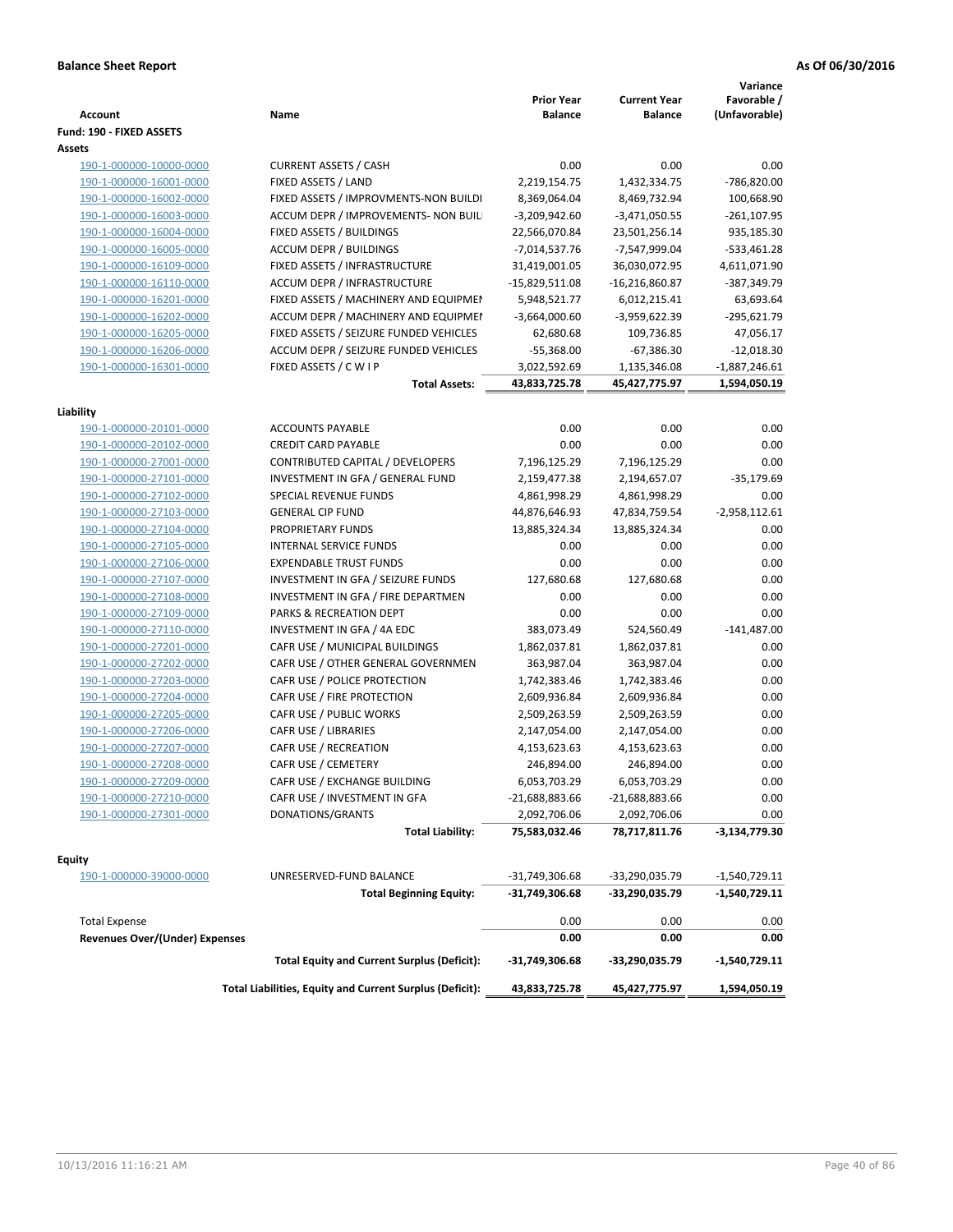| <b>Account</b>                 | Name                                                     | <b>Prior Year</b><br><b>Balance</b> | <b>Current Year</b><br><b>Balance</b> | Variance<br>Favorable /<br>(Unfavorable) |
|--------------------------------|----------------------------------------------------------|-------------------------------------|---------------------------------------|------------------------------------------|
| <b>Fund: 191 - DEBT</b>        |                                                          |                                     |                                       |                                          |
| <b>Assets</b>                  |                                                          |                                     |                                       |                                          |
| 191-1-000000-12101-0000        | <b>BOND ISSUANCE COSTS</b>                               | 0.00                                | 0.00                                  | 0.00                                     |
| 191-1-000000-12201-0000        | DEFERRED CHARGES / BOND DISCOUNT                         | $-1,293,031.34$                     | $-1,094,398.22$                       | 198,633.12                               |
| 191-1-000000-14101-0000        | WTR/WWTR UTILITY FUND                                    | 0.00                                | 0.00                                  | 0.00                                     |
| 191-1-000000-17101-0000        | LONG-TERM DEBT / AMT TO BE PROVIDE                       | 10,016,942.22                       | 7,551,515.46                          | $-2,465,426.76$                          |
|                                | <b>Total Assets:</b>                                     | 8,723,910.88                        | 6,457,117.24                          | $-2,266,793.64$                          |
| Liability                      |                                                          |                                     |                                       |                                          |
| 191-1-000000-20102-0000        | <b>CREDIT CARD PAYABLE</b>                               | 0.00                                | 0.00                                  | 0.00                                     |
| 191-1-000000-22002-0000        | <b>VACATION/SICK PAYABLE</b>                             | 1,386,977.59                        | 1,656,587.16                          | $-269,609.57$                            |
| 191-1-000000-26001-0000        | <b>COMPENSATED ABSENCES PAY</b>                          | 1,871,723.44                        | 1,600,423.44                          | 271,300.00                               |
| 191-1-000000-26003-0000        | EXCESS SALES TAX DUE TO STATE OF TEXAS                   | 2,728,301.60                        | 2,728,301.60                          | 0.00                                     |
| 191-1-000000-26101-0000        | <b>GENERAL OBLIG BONDS PAY</b>                           | 40,710,000.00                       | 38,194,000.00                         | 2,516,000.00                             |
| 191-1-000000-26103-0000        | DEFERRED LOSS/DEFEASEMENT                                | $-1,109,374.99$                     | $-1,109,374.99$                       | 0.00                                     |
| 191-1-000000-26104-0000        | <b>ACCRETED INTEREST</b>                                 | 173,664.47                          | 225,928.14                            | $-52,263.67$                             |
| 191-1-000000-26105-0000        | INV NET OF RELATED DEBT                                  | -34,384,329.59                      | -34,384,329.59                        | 0.00                                     |
| 191-1-000000-26106-0000        | RESTRICTED DEBT SERVICE                                  | 621,308.00                          | 621,308.00                            | 0.00                                     |
|                                | <b>Total Liability:</b>                                  | 11,998,270.52                       | 9,532,843.76                          | 2,465,426.76                             |
| Equity                         |                                                          |                                     |                                       |                                          |
| 191-1-000000-39000-0000        | UNRESERVED-FUND BALANCE                                  | $-3,274,359.64$                     | $-3,075,726.52$                       | 198,633.12                               |
|                                | <b>Total Beginning Equity:</b>                           | $-3,274,359.64$                     | $-3,075,726.52$                       | 198,633.12                               |
| <b>Total Expense</b>           |                                                          | 0.00                                | 0.00                                  | 0.00                                     |
| Revenues Over/(Under) Expenses |                                                          | 0.00                                | 0.00                                  | 0.00                                     |
|                                | <b>Total Equity and Current Surplus (Deficit):</b>       | $-3,274,359.64$                     | $-3,075,726.52$                       | 198,633.12                               |
|                                | Total Liabilities, Equity and Current Surplus (Deficit): | 8,723,910.88                        | 6,457,117.24                          | $-2,266,793.64$                          |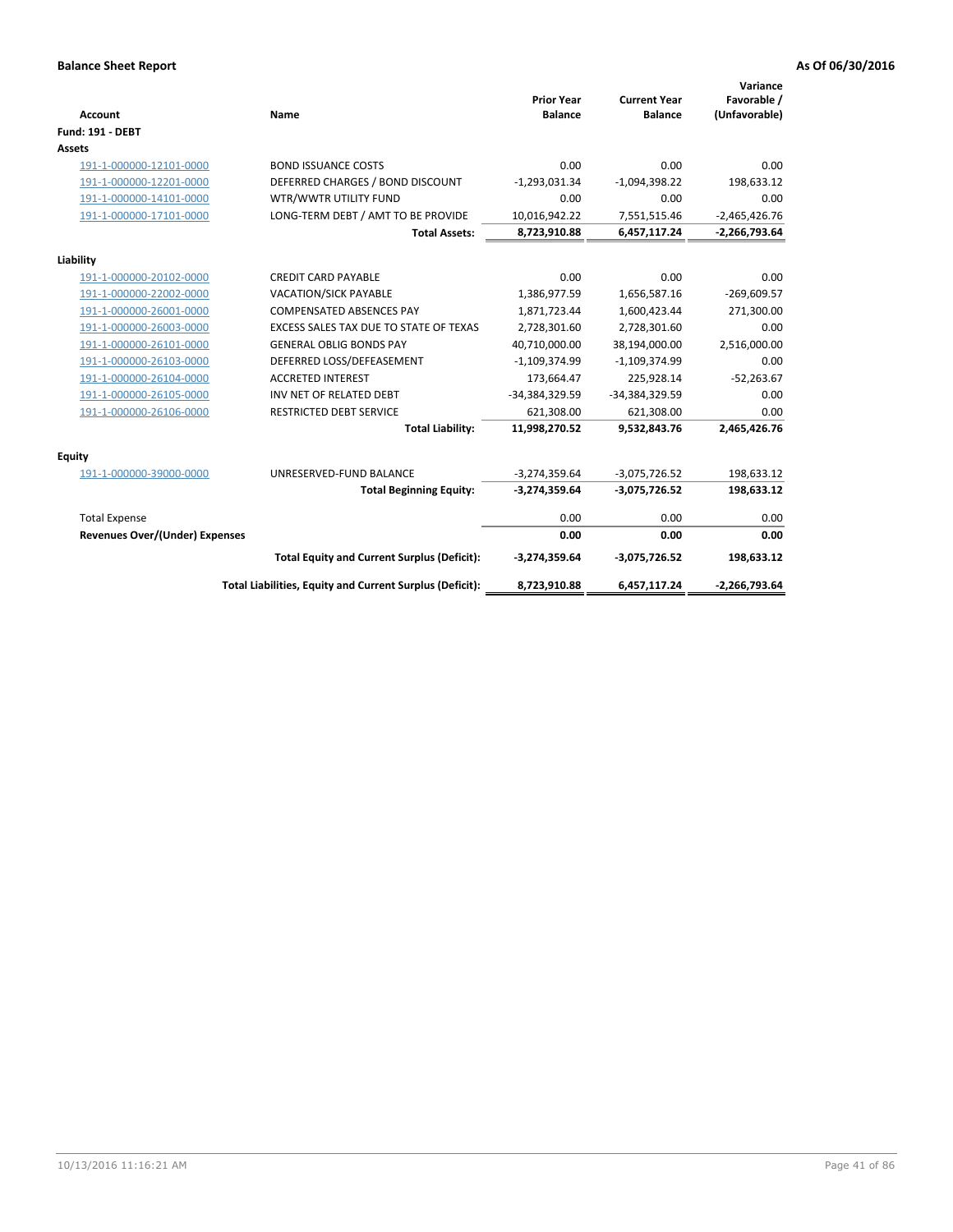| <b>Account</b>                                | Name                                  | <b>Prior Year</b><br><b>Balance</b> | <b>Current Year</b><br><b>Balance</b> | Variance<br>Favorable /<br>(Unfavorable) |
|-----------------------------------------------|---------------------------------------|-------------------------------------|---------------------------------------|------------------------------------------|
| <b>Fund: 192 - PAYROLL CLEARING</b><br>Assets |                                       |                                     |                                       |                                          |
| 192-1-000000-10000-0000                       | <b>CURRENT ASSETS / CASH</b>          | 589,091.64                          | 333,578.11                            | -255,513.53                              |
| 192-1-000000-13201-0000                       | MISC ACCTS RECEIVABLE                 | 1,704.48                            | 1,482.18                              | $-222.30$                                |
| 192-1-000000-13203-0000                       | NON-CURRENT ASSETS / PREPAYMENTS      | 0.00                                | 0.00                                  | 0.00                                     |
| 192-1-000000-13205-0000                       | <b>INTEREST RECEIVABLE</b>            | 0.00                                | 0.00                                  | 0.00                                     |
|                                               | <b>Total Assets:</b>                  | 590,796.12                          | 335,060.29                            | -255,735.83                              |
| Liability                                     |                                       |                                     |                                       |                                          |
| 192-1-000000-20101-0000                       | <b>ACCOUNTS PAYABLE</b>               | $-411.08$                           | 0.00                                  | $-411.08$                                |
| 192-1-000000-20102-0000                       | <b>CREDIT CARD PAYABLE</b>            | 0.00                                | 0.00                                  | 0.00                                     |
| 192-1-000000-20103-0000                       | ACCRUED ACCOUNTS PAYABLE              | 0.00                                | 0.00                                  | 0.00                                     |
| 192-1-000000-22001-0000                       | SALARIES PAYABLE                      | 0.00                                | $-635.36$                             | 635.36                                   |
| 192-1-000000-22002-0000                       | <b>VACATION/SICK PAYABLE</b>          | 0.00                                | 0.00                                  | 0.00                                     |
| 192-1-000000-22101-0000                       | TAXES - FEDERAL WITHHOLDING           | 83,439.81                           | 0.00                                  | 83,439.81                                |
| 192-1-000000-22102-0000                       | <b>TAXES - FICA</b>                   | 77,125.06                           | $-0.01$                               | 77,125.07                                |
| 192-1-000000-22103-0000                       | <b>TAXES - MEDICARE</b>               | 22,158.10                           | 0.00                                  | 22,158.10                                |
| 192-1-000000-22201-0000                       | <b>INS - AFLAC</b>                    | 9,344.78                            | 473.27                                | 8,871.51                                 |
| 192-1-000000-22202-0000                       | INS - LIFE INSURANCE                  | 0.00                                | 0.00                                  | 0.00                                     |
| 192-1-000000-22203-0000                       | INS - CITY EMPLOYEE PORTION           | 0.00                                | 0.00                                  | 0.00                                     |
| 192-1-000000-22204-0000                       | INS - GEUS EMPLOYEE PORTION           | 0.00                                | 0.00                                  | 0.00                                     |
| 192-1-000000-22205-0000                       | INS - CITY EMPL-FLEXCARD              | 7,375.29                            | 5,044.91                              | 2,330.38                                 |
| 192-1-000000-22206-0000                       | INS - CITY EMPL-DEPENDENT CARE        | 0.00                                | 0.00                                  | 0.00                                     |
| 192-1-000000-22207-0000                       | INS - GEUS EMPL-HEALTH CARE           | 0.00                                | 0.00                                  | 0.00                                     |
| 192-1-000000-22208-0000                       | INS - AMERICAN FIDELITY               | 0.00                                | 0.00                                  | 0.00                                     |
| 192-1-000000-22209-0000                       | INS - GEUS EMPL-DEPENDENT CARE        | 0.00                                | 0.00                                  | 0.00                                     |
| 192-1-000000-22210-0000                       | INS - CITY EMPLOYEE - OPT OU          | 0.00                                | 0.00                                  | 0.00                                     |
| 192-1-000000-22211-0000                       | INS - GEUS EMP - OPT OU               | 0.00                                | 0.00                                  | 0.00                                     |
| 192-1-000000-22212-0000                       | <b>INS - VISION PLAN</b>              | $-1,950.27$                         | $-4,472.12$                           | 2,521.85                                 |
| 192-1-000000-22213-0000                       | INS - AIG CRITICAL CARE               | 0.00                                | 0.00                                  | 0.00                                     |
| 192-1-000000-22214-0000                       | INS - AIG ACCIDENT                    | 0.00                                | 0.00                                  | 0.00                                     |
| 192-1-000000-22215-0000                       | INS - ALLSTATE CANCER                 | 0.00                                | 0.00                                  | 0.00                                     |
| 192-1-000000-22216-0000                       | INS - CRITICAL ILLNESS/CHARTIS        | 0.00                                | 0.00                                  | 0.00                                     |
| 192-1-000000-22217-0000                       | INS - MUTUAL OF OMAHA                 | $-6,353.00$                         | $-13,591.44$                          | 7,238.44                                 |
| 192-1-000000-22218-0000                       | INS - TX LIFE                         | 895.25                              | 0.85                                  | 894.40                                   |
| 192-1-000000-22219-0000                       | <b>INS - NEW YORK LIFE</b>            | 51.00                               | 0.00                                  | 51.00                                    |
| 192-1-000000-22220-0000                       | INS - AFLAC CRITICAL INSURANCE        | 556.92                              | 130.50                                | 426.42                                   |
| 192-1-000000-22223-0000                       | INS - DENTAL PLAN                     | $-17,252.26$                        | $-48,032.29$                          | 30,780.03                                |
| 192-1-000000-22301-0000                       | <b>RETIREMENT - TMRS</b>              | 346,653.41                          | 342,143.05                            | 4,510.36                                 |
| 192-1-000000-22302-0000                       | RETIREMENT - F R & R                  | 43,572.02                           | 44,367.07                             | $-795.05$                                |
| 192-1-000000-22303-0000                       | RETIREMENT - NATIONWIDE / PEBSCO      | 9,892.99                            | 9,726.46                              | 166.53                                   |
| 192-1-000000-22304-0000                       | RETIREMENT - 401 ICMA RETIREMENT      | 0.00                                | 0.00                                  | 0.00                                     |
| 192-1-000000-22305-0000                       | RETIREMENT - VANTAGE CARE PRE-TAX RSP | 0.00                                | 0.00                                  | 0.00                                     |
| 192-1-000000-22401-0000                       | <b>GARNISHMENT - TAX LEVY</b>         | 38.00                               | 0.00                                  | 38.00                                    |
| 192-1-000000-22402-0000                       | <b>GARNISHMENT - CHILD SUPPORT</b>    | 7,305.21                            | 0.00                                  | 7,305.21                                 |
| 192-1-000000-22403-0000                       | <b>GARNISHMENT - CHAPTER 13</b>       | 0.00                                | 0.00                                  | 0.00                                     |
| 192-1-000000-22404-0000                       | <b>GARNISHMENT - STUDENT LOAN</b>     | 289.39                              | 0.00                                  | 289.39                                   |
| 192-1-000000-22501-0000                       | <b>CHARITY PAYABLE</b>                | 301.00                              | 0.00                                  | 301.00                                   |
| 192-1-000000-22502-0000                       | UNITED WAY                            | 202.50                              | 0.00                                  | 202.50                                   |
| 192-1-000000-22503-0000                       | AMERICAN CANCER SOCIETY               | 0.00                                | 0.00                                  | 0.00                                     |
| 192-1-000000-22601-0000                       | PR DEDUCT - SAVINGS BOND              | 0.00                                | 0.00                                  | 0.00                                     |
| 192-1-000000-22602-0000                       | PR DEDUCT - CREDIT UNION              | 7,183.50                            | 0.00                                  | 7,183.50                                 |
| 192-1-000000-22603-0000                       | PR DEDUCT - PRE PAID LEGAL FEE        | 143.50                              | $-94.60$                              | 238.10                                   |
| 192-1-000000-22604-0000                       | PR DEDUCT - AUTO LEASE AGREEMENT      | 0.00                                | 0.00                                  | 0.00                                     |
| 192-1-000000-22605-0000                       | PR DEDUCT - YMCA                      | 235.00                              | 0.00                                  | 235.00                                   |
| 192-1-000000-22606-0000                       | PR DEDUCT - GAC                       | 0.00                                | 0.00                                  | 0.00                                     |
| 192-1-000000-22607-0000                       | PR DEDUCT - WEIGHT WATCHERS           | 0.00                                | 0.00                                  | 0.00                                     |
| 192-1-000000-22608-0000                       | PR DEDUCT - HUNT REG-FITNESS CTR      | 0.00                                | 0.00                                  | 0.00                                     |
| 192-1-000000-22609-0000                       | PR DEDUCT - MISCELLANEOUS             | 0.00                                | 0.00                                  | 0.00                                     |
|                                               |                                       |                                     |                                       |                                          |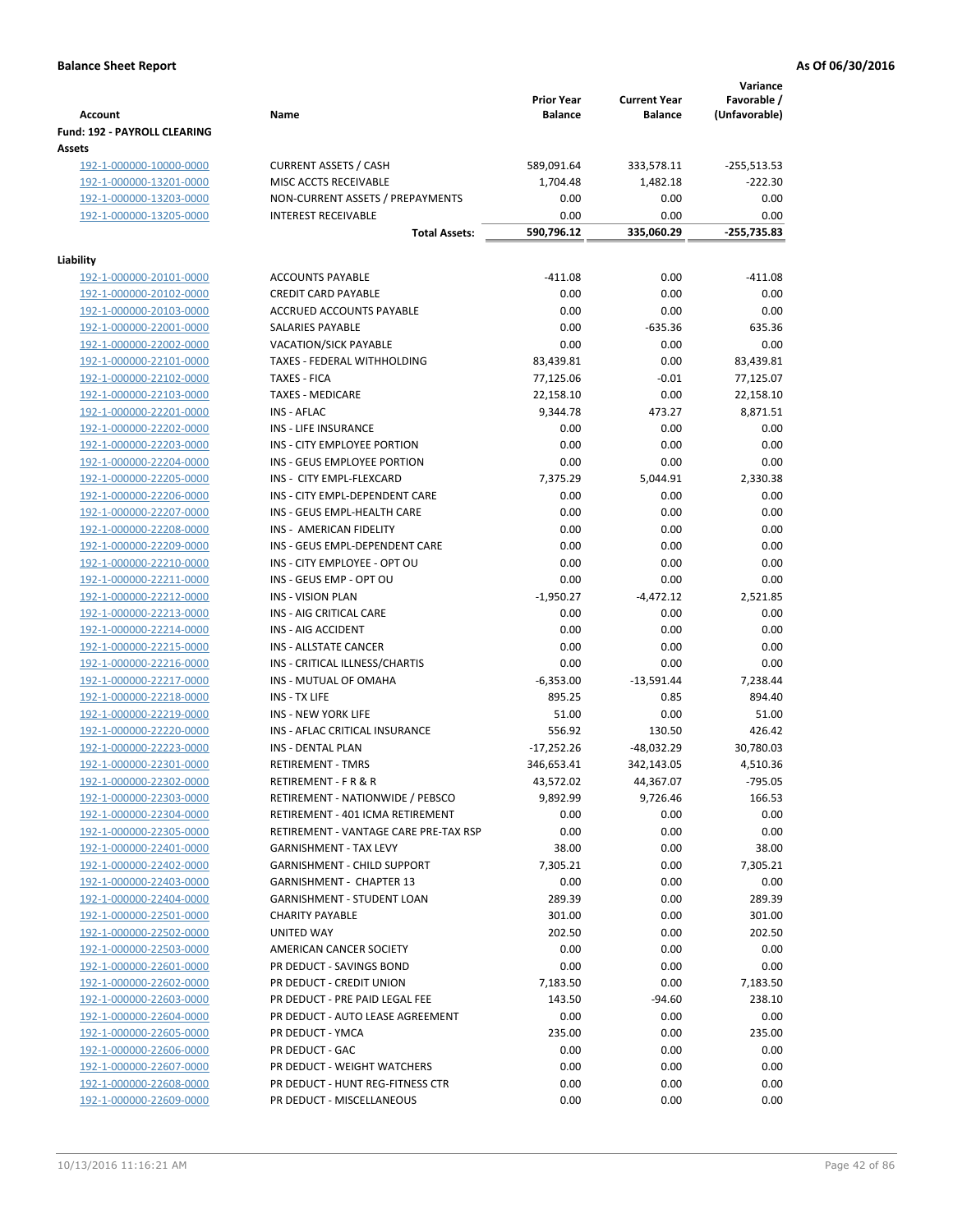| Account                 | Name                                                     | <b>Prior Year</b><br><b>Balance</b> | <b>Current Year</b><br><b>Balance</b> | Variance<br>Favorable /<br>(Unfavorable) |
|-------------------------|----------------------------------------------------------|-------------------------------------|---------------------------------------|------------------------------------------|
| 192-1-000000-22610-0000 | PR DEDUCT - MISC REIMB                                   | 0.00                                | 0.00                                  | 0.00                                     |
| 192-1-000000-22611-0000 | PR DEDUCT - GOLF COURSE FEES                             | 0.00                                | 0.00                                  | 0.00                                     |
| 192-1-000000-22612-0000 | PR DEDUCT - WEARING APPAREL                              | 0.00                                | 0.00                                  | 0.00                                     |
| 192-1-000000-22613-0000 | PR DEDUCT - SNAP FITNESS                                 | 0.00                                | 0.00                                  | 0.00                                     |
|                         | <b>Total Liability:</b>                                  | 590,796.12                          | 335,060.29                            | 255,735.83                               |
| <b>Equity</b>           |                                                          |                                     |                                       |                                          |
| 192-1-000000-39000-0000 | UNRESERVED-FUND BALANCE                                  | 0.00                                | 0.00                                  | 0.00                                     |
|                         | <b>Total Beginning Equity:</b>                           | 0.00                                | 0.00                                  | 0.00                                     |
|                         | <b>Total Equity and Current Surplus (Deficit):</b>       | 0.00                                | 0.00                                  | 0.00                                     |
|                         | Total Liabilities, Equity and Current Surplus (Deficit): | 590,796.12                          | 335,060.29                            | $-255.735.83$                            |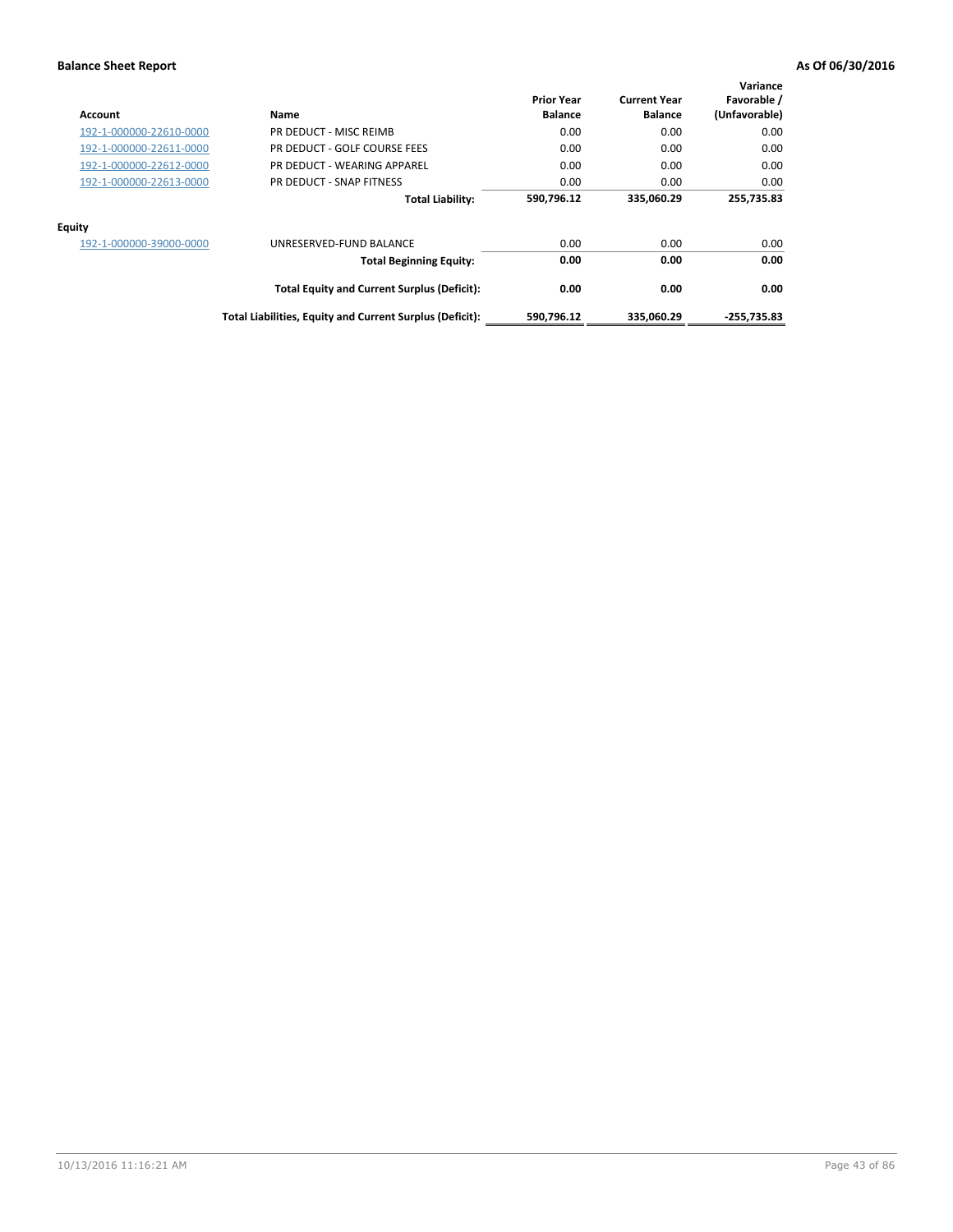|                                     |                                            |                   |                     | Variance      |
|-------------------------------------|--------------------------------------------|-------------------|---------------------|---------------|
|                                     |                                            | <b>Prior Year</b> | <b>Current Year</b> | Favorable /   |
| Account                             | Name                                       | <b>Balance</b>    | <b>Balance</b>      | (Unfavorable) |
| Fund: 200 - WATER / WASTEWATER FUND |                                            |                   |                     |               |
| Assets                              |                                            |                   |                     |               |
| 200-2-000000-10000-0000             | <b>CURRENT ASSETS / CASH</b>               | 5,799,971.73      | 5,542,944.34        | $-257,027.39$ |
| 200-2-000000-12101-0000             | <b>BOND ISSUANCE COSTS</b>                 | 0.00              | 0.00                | 0.00          |
| 200-2-000000-12201-0000             | DEFERRED CHARGES / BOND DISCOUNT           | $-53,144.49$      | $-45,740.73$        | 7,403.76      |
| 200-2-000000-13000-0000             | <b>CUSTOMER ACCTS RECEIVABLE</b>           | 390,150.49        | 280,641.05          | $-109,509.44$ |
| 200-2-000000-13001-0000             | NON CURRENT CUSTOMER ACCTS RECEIVAE        | 130,602.55        | 155,278.08          | 24,675.53     |
| 200-2-000000-13002-0000             | ALLOW FOR UNCOLLECT REC                    | $-103,946.30$     | $-146,301.30$       | $-42,355.00$  |
| 200-2-000000-13003-0000             | UNBILLED YEAR-END ACCRUAL                  | 855,656.34        | 1,289,398.91        | 433,742.57    |
| 200-2-000000-13004-0000             | <b>WASTE HAULER RECEIVABLE</b>             | 55,098.00         | 48,172.10           | $-6,925.90$   |
| 200-2-000000-13007-0000             | <b>RETURNED CHECKS</b>                     | 0.00              | 0.00                | 0.00          |
| 200-2-000000-13010-0000             | <b>CADDO MILLS</b>                         | 0.00              | 0.00                | 0.00          |
| 200-2-000000-13201-0000             | MISC ACCTS RECEIVABLE                      | 0.00              | 0.00                | 0.00          |
| 200-2-000000-13202-0000             | <b>EMPLOYEE ADVANCES</b>                   | 0.00              | 0.00                | 0.00          |
| 200-2-000000-13203-0000             | NON-CURRENT ASSETS / PREPAYMENTS           | 0.00              | 0.00                | 0.00          |
| 200-2-000000-13205-0000             | <b>INTEREST RECEIVABLE</b>                 | 0.00              | 0.00                | 0.00          |
| 200-2-000000-14001-0000             | DUE FROM / GENERAL FUND                    | 0.00              | 0.00                | 0.00          |
| 200-2-000000-14040-0000             | <b>GENERAL CIP / GENERAL CIP</b>           | 0.00              | 0.00                | 0.00          |
| 200-2-000000-14120-0000             | DUE FROM UTILITY CIP                       | 38,336,026.85     | 38,336,026.85       | 0.00          |
| 200-2-000000-15401-0000             | <b>INVENTORIES / WATER STOCK</b>           | 164,846.33        | 217,354.08          | 52,507.75     |
| 200-2-000000-15501-0000             | <b>INVENTORIES / WASTEWATER STOCK</b>      | 18,767.03         | 31,920.62           | 13,153.59     |
| 200-2-000000-16001-0000             | FIXED ASSETS / LAND                        | 685,983.11        | 685,983.11          | 0.00          |
| 200-2-000000-16002-0000             | FIXED ASSETS / IMPROVMENTS-NON BUILDI      | 5,384,796.63      | 5,396,182.49        | 11,385.86     |
| 200-2-000000-16003-0000             | ACCUM DEPR / IMPROVEMENTS-NON BUILI        | $-1,397,236.68$   |                     |               |
|                                     |                                            |                   | -1,609,654.50       | $-212,417.82$ |
| 200-2-000000-16004-0000             | FIXED ASSETS / BUILDINGS                   | 23,421,260.64     | 23,420,667.00       | $-593.64$     |
| 200-2-000000-16005-0000             | <b>ACCUM DEPR / BUILDINGS</b>              | $-652,824.94$     | $-1,379,925.46$     | $-727,100.52$ |
| 200-2-000000-16006-0000             | FIXED ASSETS / FILTRATION PLANT            | 10,529,295.00     | 10,529,295.00       | 0.00          |
| 200-2-000000-16007-0000             | ACCUM DEPR / FILTRATION PLANT              | $-6,402,496.66$   | $-6,628,314.94$     | $-225,818.28$ |
| 200-2-000000-16008-0000             | FIXED ASSETS / WATER RECLAMATION PLAN      | 6,424,693.00      | 6,424,693.00        | 0.00          |
| 200-2-000000-16009-0000             | ACCUM DEPR / WATER RECLAMATION PLAN        | $-5,867,114.06$   | -5,797,976.53       | 69,137.53     |
| 200-2-000000-16101-0000             | FIXED ASSETS / WATER MAINS                 | 19,107,999.39     | 19,560,838.81       | 452,839.42    |
| 200-2-000000-16102-0000             | <b>ACCUM DEPR / WATER MAINS</b>            | $-8,511,096.12$   | -8,898,988.27       | -387,892.15   |
| 200-2-000000-16103-0000             | FIXED ASSETS / SANITARY SEWERS             | 25,361,000.76     | 25,544,578.76       | 183,578.00    |
| 200-2-000000-16104-0000             | <b>ACCUM DEPR / SANITARY SEWERS</b>        | $-9,048,781.77$   | $-9,628,469.08$     | $-579,687.31$ |
| 200-2-000000-16105-0000             | FIXED ASSETS / RESERVOIRS & TANKS          | 1,023,525.00      | 1,023,525.00        | 0.00          |
| 200-2-000000-16106-0000             | <b>ACCUM DEPR / RESERVOIRS &amp; TANKS</b> | -787,288.56       | -796,294.04         | $-9,005.48$   |
| 200-2-000000-16107-0000             | FIXED ASSETS / PUMP STATIONS               | 307,450.06        | 366,796.61          | 59,346.55     |
| 200-2-000000-16108-0000             | <b>ACCUM DEPR / PUMP STATIONS</b>          | $-253,312.94$     | $-265,667.46$       | $-12,354.52$  |
| 200-2-000000-16201-0000             | FIXED ASSETS / MACHINERY AND EQUIPMEN      | 2,339,805.21      | 2,680,080.80        | 340,275.59    |
| 200-2-000000-16202-0000             | ACCUM DEPR / MACHINERY AND EQUIPMEI        | $-1,294,633.42$   | $-1,267,769.25$     | 26,864.17     |
| 200-2-000000-16301-0000             | FIXED ASSETS / C W I P                     | 0.00              | 0.00                | 0.00          |
| 200-2-000000-17501-0000             | <b>EMPLOYEE CONTRIBUTIONS</b>              | 0.00              | 146,294.00          | 146,294.00    |
| 200-2-000000-17504-0000             | <b>INVESTMENT RETURN</b>                   | 0.00              | 106,189.00          | 106,189.00    |
| 200-2-000000-17508-0000             | <b>EXPERIENCE DIFFERENCE</b>               | 0.00              | 1,275.00            | 1,275.00      |
|                                     | <b>Total Assets:</b>                       | 105,965,052.18    | 105,323,033.05      | -642,019.13   |
|                                     |                                            |                   |                     |               |
| Liability                           |                                            |                   |                     |               |
| 200-2-000000-20101-0000             | <b>ACCOUNTS PAYABLE</b>                    | $-85,097.90$      | 0.00                | $-85,097.90$  |
| 200-2-000000-20102-0000             | <b>CREDIT CARD PAYABLE</b>                 | 0.00              | 0.00                | 0.00          |
| 200-2-000000-20103-0000             | ACCRUED ACCOUNTS PAYABLE                   | 0.00              | 0.00                | 0.00          |
| 200-2-000000-20104-0000             | <b>ESCHEATED LIABILITY</b>                 | 0.00              | 0.00                | 0.00          |
| 200-2-000000-20109-0000             | <b>GENERAL OBLIG BONDS PAY</b>             | 1,245,000.00      | 1,334,000.00        | $-89,000.00$  |
| 200-2-000000-20110-0000             | REVENUE BONDS PAYABLE                      | 1,040,000.00      | 910,000.00          | 130,000.00    |
| 200-2-000000-20112-0000             | ACCRUED INTEREST PAYABLE                   | 92,651.32         | 77,667.06           | 14,984.26     |
| 200-2-000000-20125-0000             | SALES TAX PAYABLE / IN THE CITY            | 0.00              | 0.00                | 0.00          |
| 200-2-000000-20139-0000             | RETAINAGES PAYABLE                         | 0.00              | 0.00                | 0.00          |
| 200-2-000000-20141-0000             | <b>TELEPHONE CLEARING</b>                  | 0.01              | 0.01                | 0.00          |
| 200-2-000000-20160-0000             | <b>UNAPPLIED CREDIT</b>                    | 0.00              | 0.00                | 0.00          |
| 200-2-000000-21001-0000             | GENERAL FUND / GENERAL FUND                | 0.00              | 0.00                | 0.00          |
|                                     |                                            |                   |                     |               |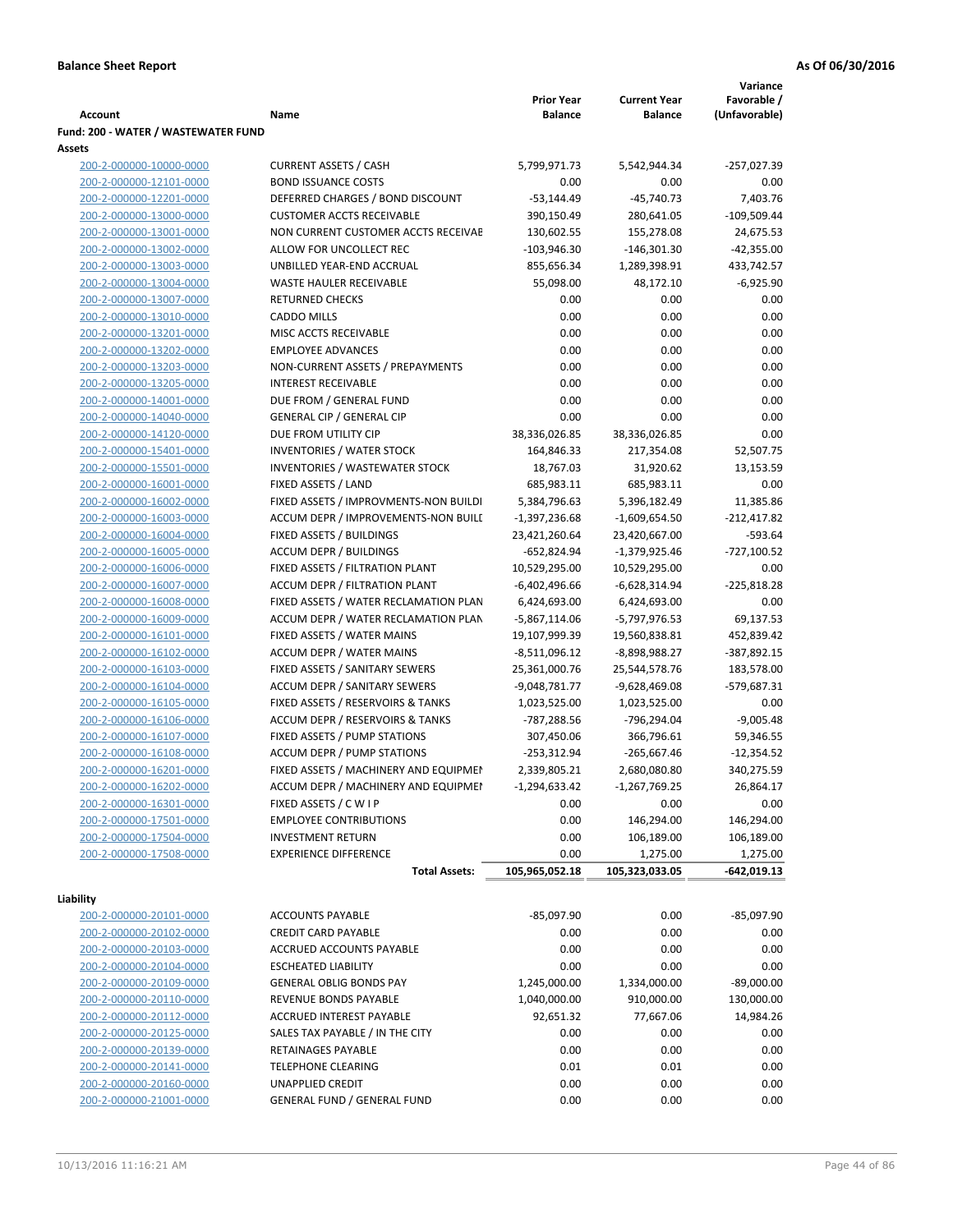| <b>Account</b>                        | Name                                                     | <b>Prior Year</b><br><b>Balance</b> | <b>Current Year</b><br><b>Balance</b> | Variance<br>Favorable /<br>(Unfavorable) |
|---------------------------------------|----------------------------------------------------------|-------------------------------------|---------------------------------------|------------------------------------------|
| 200-2-000000-21101-0000               | ENTERPRISE / WTR/WWTR UTILITY FUND                       | 0.00                                | 0.00                                  | 0.00                                     |
| 200-2-000000-22001-0000               | <b>SALARIES PAYABLE</b>                                  | 59,110.92                           | 66,832.69                             | $-7,721.77$                              |
| 200-2-000000-22002-0000               | <b>VACATION/SICK PAYABLE</b>                             | 183,272.45                          | 184,901.55                            | $-1,629.10$                              |
| 200-2-000000-23001-0000               | CAPITAL LEASE PAYABLE                                    | 0.00                                | 0.00                                  | 0.00                                     |
| 200-2-000000-24001-0000               | O/S CHECKS PAYABLE                                       | 0.00                                | 0.00                                  | 0.00                                     |
| 200-2-000000-24002-0000               | <b>CUSTOMER DEPOSITS</b>                                 | 542,799.94                          | 615,553.61                            | $-72,753.67$                             |
| 200-2-000000-24003-0000               | <b>CUSTOMER OVERPMT SUSPENSE</b>                         | 82,905.16                           | 120,090.99                            | $-37,185.83$                             |
| 200-2-000000-24004-0000               | <b>INTEREST PAYABLE ON DEP</b>                           | 0.00                                | 0.00                                  | 0.00                                     |
| 200-2-000000-24005-0000               | ACCRUED INT PAY ON DEP                                   | 0.00                                | 0.00                                  | 0.00                                     |
| 200-2-000000-24006-0000               | <b>AWAITING CUSTOMER SETUP</b>                           | 1,955.61                            | 1,955.61                              | 0.00                                     |
| 200-2-000000-24007-0000               | <b>BILLED DEPOSITS SUSPENSE</b>                          | 0.00                                | 0.00                                  | 0.00                                     |
| 200-2-000000-26001-0000               | <b>COMPENSATED ABSENCES PAY</b>                          | 300,723.08                          | 251,537.37                            | 49,185.71                                |
| 200-2-000000-26101-0000               | <b>GENERAL OBLIG BONDS PAY</b>                           | 11,589,000.00                       | 10,207,000.00                         | 1,382,000.00                             |
| 200-2-000000-26102-0000               | <b>REVENUE BONDS PAYABLE</b>                             | 15,980,000.00                       | 15,070,000.00                         | 910,000.00                               |
| 200-2-000000-26103-0000               | DEFERRED LOSS/DEFEASEMENT                                | $-446, 143.13$                      | $-363,302.13$                         | $-82,841.00$                             |
| 200-2-000000-27001-0000               | <b>CONTRIBUTED CAPITAL</b>                               | 0.00                                | 0.00                                  | 0.00                                     |
| 200-2-000000-27002-0000               | CONTRIBUTED CAPITAL / DEVELOPERS                         | 0.00                                | 0.00                                  | 0.00                                     |
| 200-2-000000-29300-0000               | <b>ENCUMBRANCE SUMMARY</b>                               | 0.00                                | 0.00                                  | 0.00                                     |
| 200-2-000000-29400-0100               | RESERVED ACCOUNT / ENCUMBRANCES                          | 0.00                                | 0.00                                  | 0.00                                     |
| 200-2-000000-29999-0000               | <b>NET PENSION LIABILITY</b>                             | 0.00                                | 191,698.00                            | $-191,698.00$                            |
| 200-2-000000-92080-0000               | <b>GLTDAG</b>                                            | 0.00                                | 0.00                                  | 0.00                                     |
|                                       | <b>Total Liability:</b>                                  | 30,586,177.46                       | 28,667,934.76                         | 1,918,242.70                             |
| <b>Equity</b>                         |                                                          |                                     |                                       |                                          |
| 200-2-000000-39000-0000               | UNRESERVED-FUND BALANCE                                  | 0.00                                | 0.00                                  | 0.00                                     |
| 200-2-000000-39100-0000               | UNRESERVED-RET. EARNINGS                                 | 76,262,823.39                       | 77,295,959.47                         | 1,033,136.08                             |
| 200-2-000000-39150-0000               | RESERVED-RET. EARNINGS                                   | 0.00                                | 0.00                                  | 0.00                                     |
| 200-2-000000-39500-0000               | <b>NET POSITION - PENSION</b>                            | 0.00                                | $-965.00$                             | $-965.00$                                |
|                                       | <b>Total Beginning Equity:</b>                           | 76,262,823.39                       | 77,294,994.47                         | 1,032,171.08                             |
| <b>Total Revenue</b>                  |                                                          | 8,791,095.28                        | 9,261,240.57                          | 470,145.29                               |
| <b>Total Expense</b>                  |                                                          | 9,675,043.95                        | 9,901,136.75                          | $-226,092.80$                            |
| <b>Revenues Over/(Under) Expenses</b> |                                                          | -883,948.67                         | $-639,896.18$                         | 244,052.49                               |
|                                       | <b>Total Equity and Current Surplus (Deficit):</b>       | 75,378,874.72                       | 76,655,098.29                         | 1,276,223.57                             |
|                                       | Total Liabilities, Equity and Current Surplus (Deficit): | 105,965,052.18                      | 105,323,033.05                        | $-642,019.13$                            |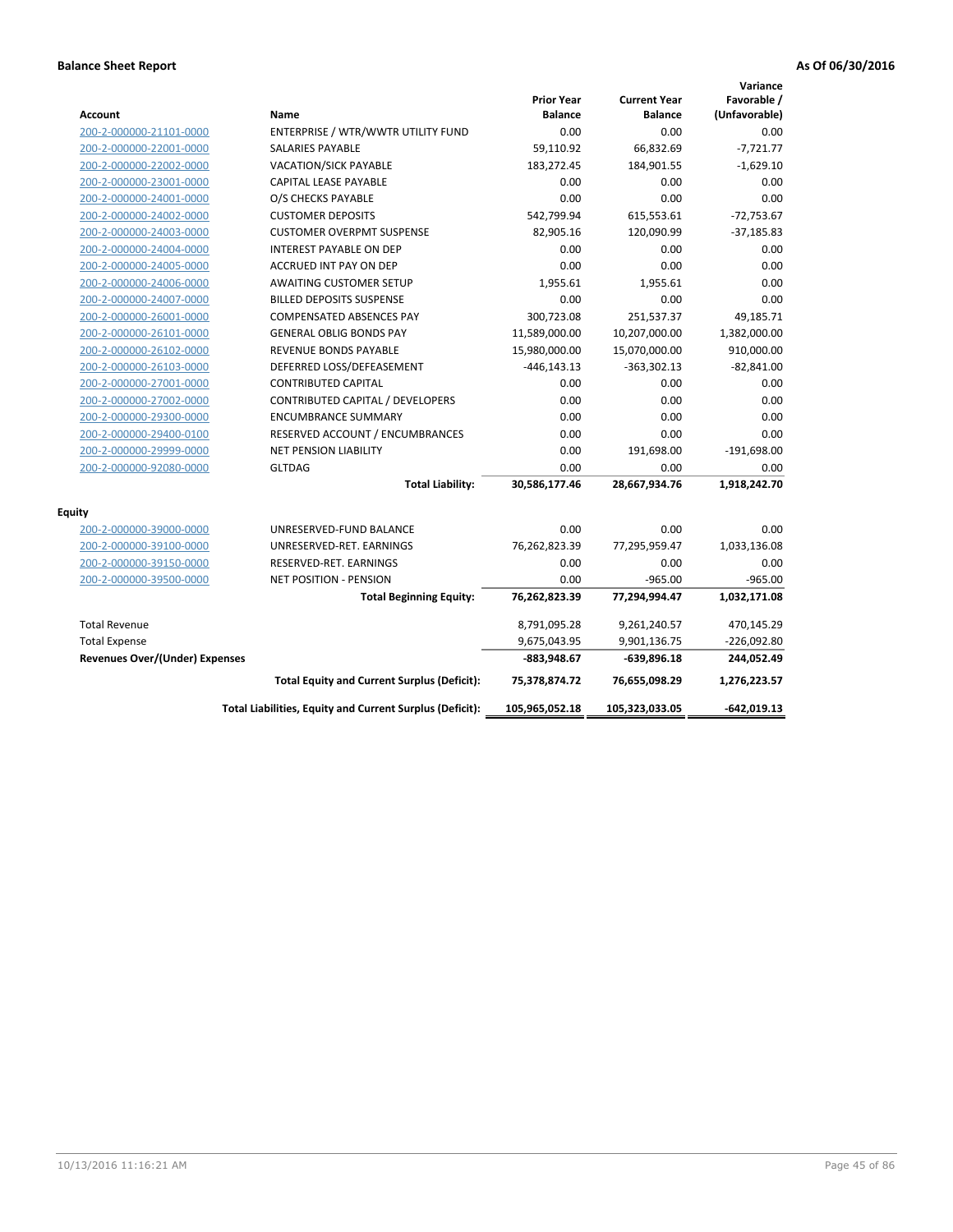| <b>Account</b>                        | Name                                                     | <b>Prior Year</b><br><b>Balance</b> | <b>Current Year</b><br><b>Balance</b> | Variance<br>Favorable /<br>(Unfavorable) |
|---------------------------------------|----------------------------------------------------------|-------------------------------------|---------------------------------------|------------------------------------------|
| <b>Fund: 210 - WATER IMPACT FEES</b>  |                                                          |                                     |                                       |                                          |
| <b>Assets</b>                         |                                                          |                                     |                                       |                                          |
| 210-2-000000-10000-0000               | <b>CURRENT ASSETS / CASH</b>                             | 36.60                               | 36.73                                 | 0.13                                     |
| 210-2-000000-13201-0000               | MISC ACCTS RECEIVABLE                                    | 0.00                                | 0.00                                  | 0.00                                     |
| 210-2-000000-13205-0000               | <b>INTEREST RECEIVABLE</b>                               | 0.00                                | 0.00                                  | 0.00                                     |
|                                       | <b>Total Assets:</b>                                     | 36.60                               | 36.73                                 | 0.13                                     |
| Liability                             |                                                          |                                     |                                       |                                          |
| 210-2-000000-20101-0000               | <b>ACCOUNTS PAYABLE</b>                                  | 0.00                                | 0.00                                  | 0.00                                     |
| 210-2-000000-20103-0000               | <b>ACCRUED ACCOUNTS PAYABLE</b>                          | 0.00                                | 0.00                                  | 0.00                                     |
| 210-2-000000-29300-0000               | <b>ENCUMBRANCE SUMMARY</b>                               | 0.00                                | 0.00                                  | 0.00                                     |
| 210-2-000000-29400-0000               | RESERVED ACCOUNT / ENCUMBRANCES                          | 0.00                                | 0.00                                  | 0.00                                     |
|                                       | <b>Total Liability:</b>                                  | 0.00                                | 0.00                                  | 0.00                                     |
| <b>Equity</b>                         |                                                          |                                     |                                       |                                          |
| 210-2-000000-39000-0000               | UNRESERVED-FUND BALANCE                                  | 0.00                                | 0.00                                  | 0.00                                     |
| 210-2-000000-39100-0000               | UNRESERVED-RET. EARNINGS                                 | 8.23                                | 36.65                                 | 28.42                                    |
|                                       | <b>Total Beginning Equity:</b>                           | 8.23                                | 36.65                                 | 28.42                                    |
| <b>Total Revenue</b>                  |                                                          | 79,443.47                           | 0.09                                  | $-79,443.38$                             |
| <b>Total Expense</b>                  |                                                          | 79,415.10                           | 0.01                                  | 79,415.09                                |
| <b>Revenues Over/(Under) Expenses</b> |                                                          | 28.37                               | 0.08                                  | $-28.29$                                 |
|                                       | <b>Total Equity and Current Surplus (Deficit):</b>       | 36.60                               | 36.73                                 | 0.13                                     |
|                                       | Total Liabilities, Equity and Current Surplus (Deficit): | 36.60                               | 36.73                                 | 0.13                                     |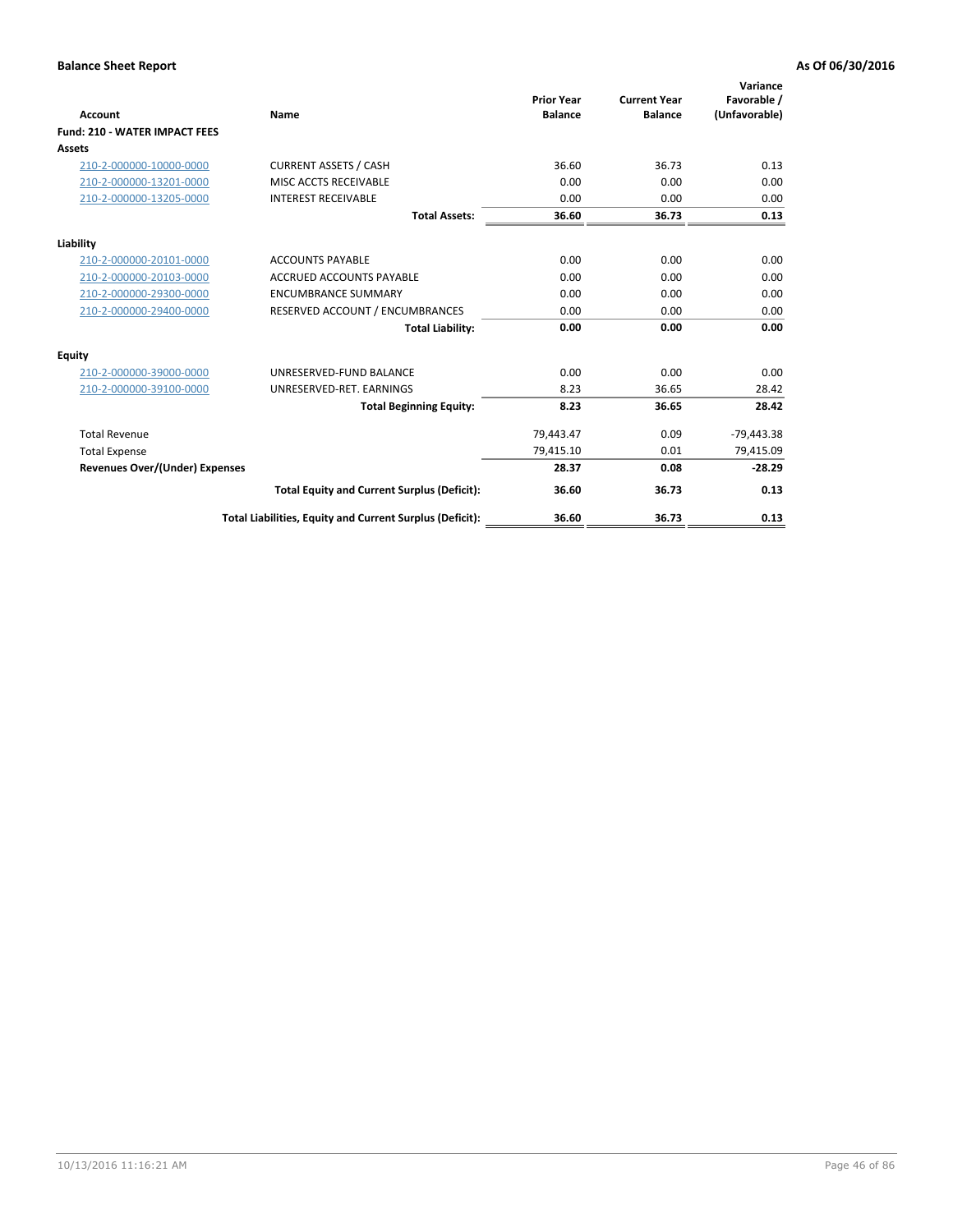| Account                                   | Name                                                     | <b>Prior Year</b><br><b>Balance</b> | <b>Current Year</b><br><b>Balance</b> | Variance<br>Favorable /<br>(Unfavorable) |
|-------------------------------------------|----------------------------------------------------------|-------------------------------------|---------------------------------------|------------------------------------------|
| <b>Fund: 211 - WASTEWATER IMPACT FEES</b> |                                                          |                                     |                                       |                                          |
| <b>Assets</b>                             |                                                          |                                     |                                       |                                          |
| 211-2-000000-10000-0000                   | <b>CURRENT ASSETS / CASH</b>                             | 1,990.30                            | 1,994.31                              | 4.01                                     |
| 211-2-000000-13201-0000                   | MISC ACCTS RECEIVABLE                                    | 0.00                                | 0.00                                  | 0.00                                     |
| 211-2-000000-13205-0000                   | <b>INTEREST RECEIVABLE</b>                               | 0.00                                | 0.00                                  | 0.00                                     |
|                                           | <b>Total Assets:</b>                                     | 1,990.30                            | 1,994.31                              | 4.01                                     |
| Liability                                 |                                                          |                                     |                                       |                                          |
| 211-2-000000-20101-0000                   | <b>ACCOUNTS PAYABLE</b>                                  | 0.00                                | 0.00                                  | 0.00                                     |
| 211-2-000000-20103-0000                   | <b>ACCRUED ACCOUNTS PAYABLE</b>                          | 0.00                                | 0.00                                  | 0.00                                     |
|                                           | <b>Total Liability:</b>                                  | 0.00                                | 0.00                                  | 0.00                                     |
| Equity                                    |                                                          |                                     |                                       |                                          |
| 211-2-000000-39000-0000                   | UNRESERVED-FUND BALANCE                                  | 0.00                                | 0.00                                  | 0.00                                     |
| 211-2-000000-39100-0000                   | UNRESERVED-RET. EARNINGS                                 | 9.39                                | 1,991.86                              | 1,982.47                                 |
|                                           | <b>Total Beginning Equity:</b>                           | 9.39                                | 1,991.86                              | 1,982.47                                 |
| <b>Total Revenue</b>                      |                                                          | 36,703.55                           | 4.66                                  | $-36,698.89$                             |
| <b>Total Expense</b>                      |                                                          | 34,722.64                           | 2.21                                  | 34,720.43                                |
| <b>Revenues Over/(Under) Expenses</b>     |                                                          | 1.980.91                            | 2.45                                  | $-1,978.46$                              |
|                                           | <b>Total Equity and Current Surplus (Deficit):</b>       | 1,990.30                            | 1,994.31                              | 4.01                                     |
|                                           | Total Liabilities, Equity and Current Surplus (Deficit): | 1,990.30                            | 1,994.31                              | 4.01                                     |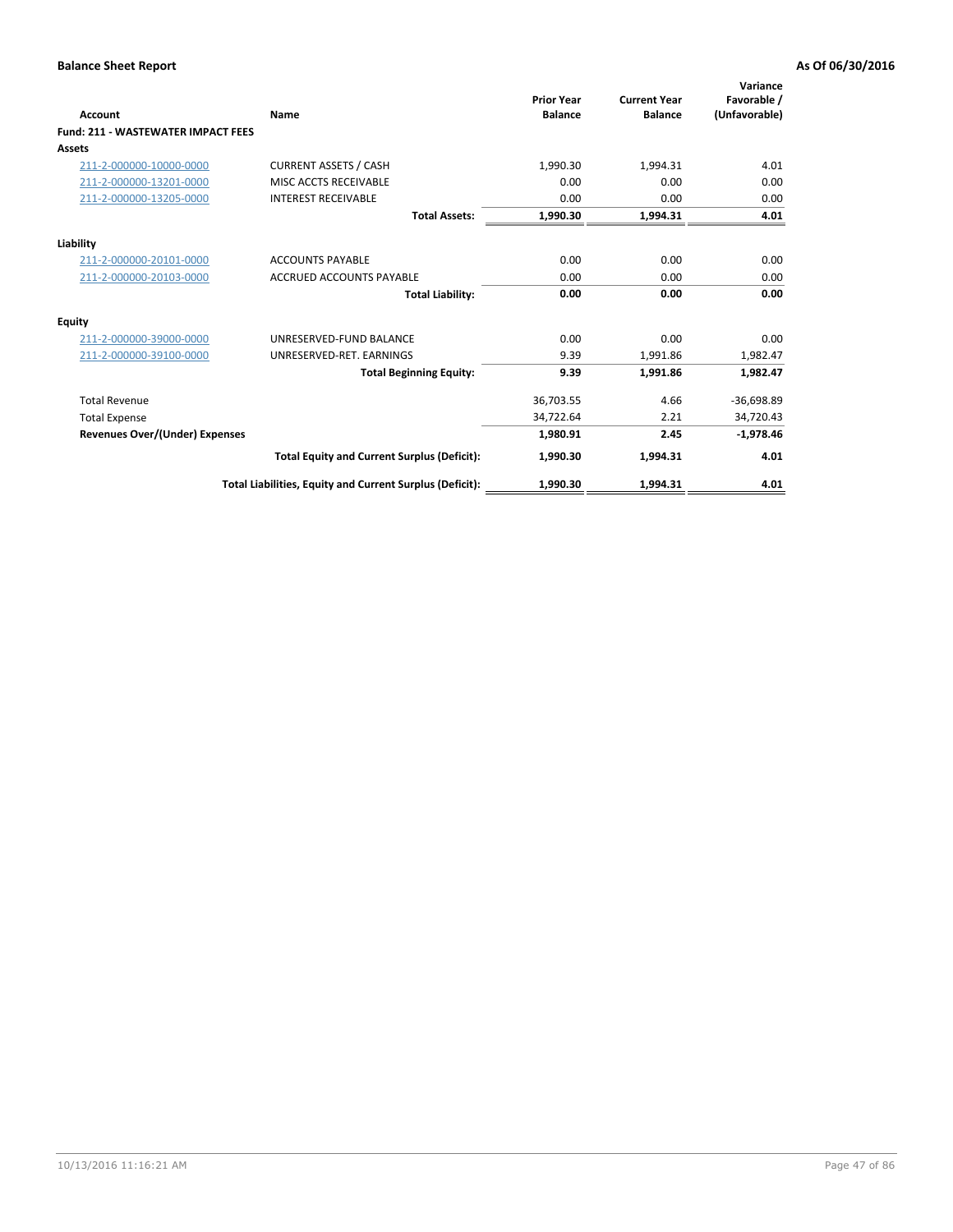| <b>Account</b>                        | Name                                                      | <b>Prior Year</b><br><b>Balance</b> | <b>Current Year</b><br><b>Balance</b> | Variance<br>Favorable /<br>(Unfavorable) |
|---------------------------------------|-----------------------------------------------------------|-------------------------------------|---------------------------------------|------------------------------------------|
|                                       | Fund: 212 - TX COMMUNITY DEV SWR SYSTEM IMPROV PROG GRANT |                                     |                                       |                                          |
| <b>Assets</b>                         |                                                           |                                     |                                       |                                          |
| 212-2-000000-10000-0000               | <b>CURRENT ASSETS / CASH</b>                              | 7,700.00                            | 0.00                                  | $-7,700.00$                              |
| 212-2-000000-13201-0000               | MISC ACCTS RECEIVABLE                                     | 0.00                                | 0.00                                  | 0.00                                     |
| 212-2-000000-13205-0000               | <b>INTEREST RECEIVABLE</b>                                | 0.00                                | 0.00                                  | 0.00                                     |
| 212-2-000000-16301-0000               | FIXED ASSETS / C W I P                                    | 24,697.50                           | 0.00                                  | $-24,697.50$                             |
|                                       | <b>Total Assets:</b>                                      | 32,397.50                           | 0.00                                  | $-32,397.50$                             |
| Liability                             |                                                           |                                     |                                       |                                          |
| 212-2-000000-20101-0000               | <b>ACCOUNTS PAYABLE</b>                                   | 0.00                                | 0.00                                  | 0.00                                     |
| 212-2-000000-20102-0000               | <b>CREDIT CARD PAYABLE</b>                                | 0.00                                | 0.00                                  | 0.00                                     |
| 212-2-000000-20103-0000               | <b>ACCRUED ACCOUNTS PAYABLE</b>                           | 0.00                                | 0.00                                  | 0.00                                     |
| 212-2-000000-20139-0000               | <b>RETAINAGES PAYABLE</b>                                 | 0.00                                | 0.00                                  | 0.00                                     |
| 212-2-000000-20902-0000               | <b>DEFERRED GRANT REVENUE</b>                             | 0.00                                | 0.00                                  | 0.00                                     |
| 212-2-000000-21001-0000               | <b>GENERAL FUND / GENERAL FUND</b>                        | 0.00                                | 0.00                                  | 0.00                                     |
| 212-2-000000-29300-0000               | <b>ENCUMBRANCE SUMMARY</b>                                | 0.00                                | 0.00                                  | 0.00                                     |
| 212-2-000000-29400-0100               | RESERVED ACCOUNT / ENCUMBRANCES                           | 0.00                                | 0.00                                  | 0.00                                     |
|                                       | <b>Total Liability:</b>                                   | 0.00                                | 0.00                                  | 0.00                                     |
| Equity                                |                                                           |                                     |                                       |                                          |
| 212-2-000000-39100-0000               | UNRESERVED-RET. EARNINGS                                  | 55,000.00                           | 0.00                                  | $-55,000.00$                             |
|                                       | <b>Total Beginning Equity:</b>                            | 55,000.00                           | 0.00                                  | $-55,000.00$                             |
| <b>Total Revenue</b>                  |                                                           | 262,382.50                          | 0.00                                  | $-262,382.50$                            |
| <b>Total Expense</b>                  |                                                           | 284,985.00                          | 0.00                                  | 284,985.00                               |
| <b>Revenues Over/(Under) Expenses</b> |                                                           | $-22,602.50$                        | 0.00                                  | 22,602.50                                |
|                                       | <b>Total Equity and Current Surplus (Deficit):</b>        | 32,397.50                           | 0.00                                  | $-32,397.50$                             |
|                                       | Total Liabilities, Equity and Current Surplus (Deficit):  | 32,397.50                           | 0.00                                  | $-32,397.50$                             |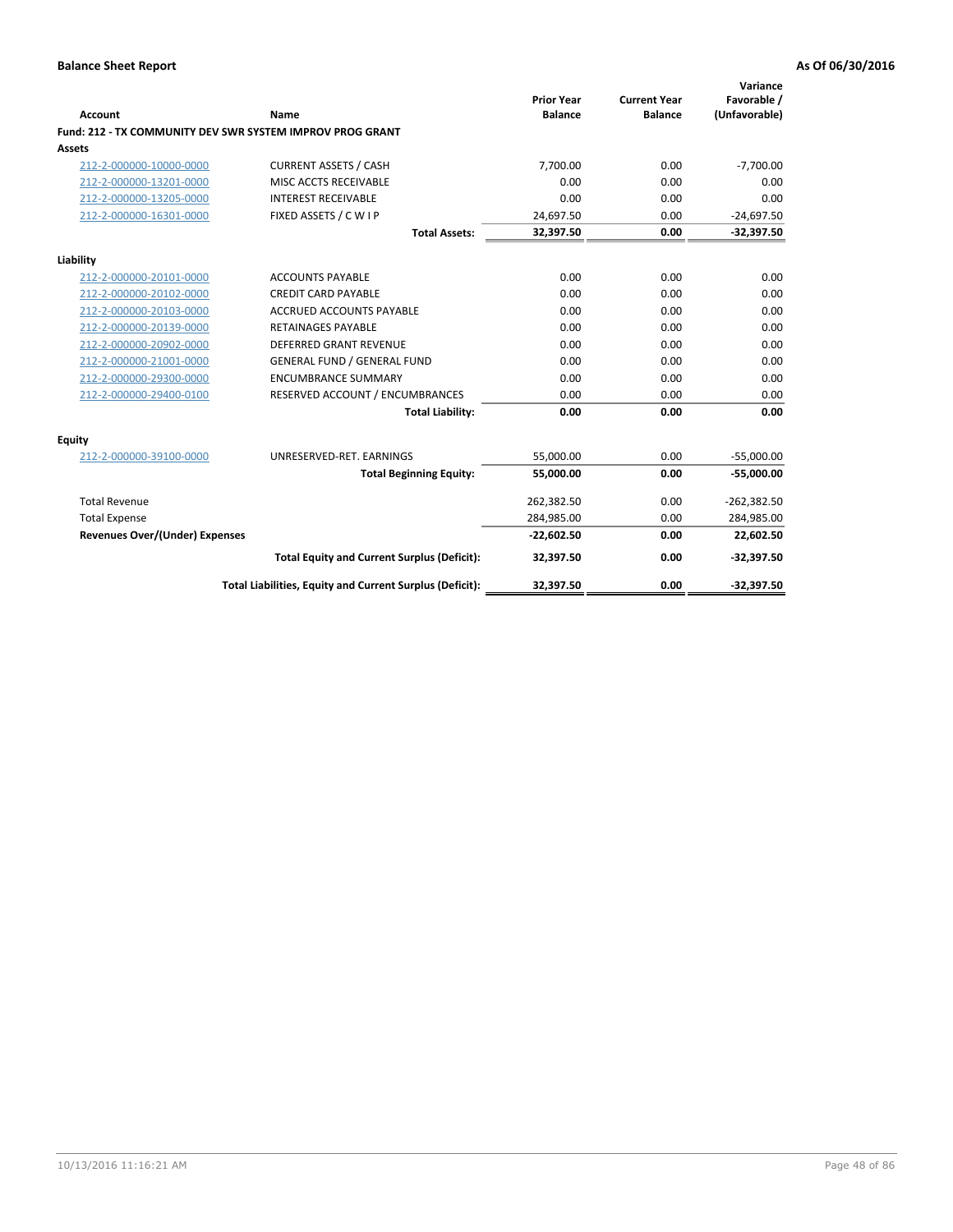| <b>Prior Year</b><br><b>Current Year</b><br><b>Account</b><br><b>Balance</b><br><b>Balance</b><br>Name<br><b>Fund: 216 - UTILIITY CIP FUND</b> | Favorable /<br>(Unfavorable)<br>1,194,603.01 |
|------------------------------------------------------------------------------------------------------------------------------------------------|----------------------------------------------|
|                                                                                                                                                |                                              |
|                                                                                                                                                |                                              |
|                                                                                                                                                |                                              |
| Assets                                                                                                                                         |                                              |
| <b>CURRENT ASSETS / CASH</b><br>1,988,666.12<br>216-2-000000-10000-0000<br>3,183,269.13                                                        |                                              |
| 216-2-000000-11101-0000<br>MBIA ACCOUNTS / 2002 WSSR<br>0.00<br>0.00                                                                           | 0.00                                         |
| 216-2-000000-11103-0000<br><b>2005 WSSR</b><br>0.00<br>0.00                                                                                    | 0.00                                         |
| 216-2-000000-11403-0000<br>RESERVE FUND / 2003 WSSR<br>0.01<br>0.01                                                                            | 0.00                                         |
| 2008WSSR CONST 486000273<br>0.00<br>0.00<br>216-2-000000-11503-0000                                                                            | 0.00                                         |
| 0.00<br>0.00<br>216-2-000000-13000-0000<br><b>CUSTOMER ACCTS RECEIVABLE</b>                                                                    | 0.00                                         |
| 216-2-000000-13002-0000<br>ALLOW FOR UNCOLLECT REC<br>0.00<br>0.00                                                                             | 0.00                                         |
| 0.00<br>0.00<br>216-2-000000-13003-0000<br>UNBILLED YEAR-END ACCRUAL                                                                           | 0.00                                         |
| 216-2-000000-13201-0000<br>MISC ACCTS RECEIVABLE<br>0.00<br>0.00                                                                               | 0.00                                         |
| 216-2-000000-13205-0000<br><b>INTEREST RECEIVABLE</b><br>0.00<br>0.00                                                                          | 0.00                                         |
| FIXED ASSETS / C W I P<br>352,476.09<br>216-2-000000-16301-0000<br>958,468.54                                                                  | 605,992.45                                   |
| 4,141,737.68<br><b>Total Assets:</b><br>2,341,142.22                                                                                           | 1,800,595.46                                 |
| Liability                                                                                                                                      |                                              |
| 0.00<br>0.00<br>216-2-000000-20101-0000<br><b>ACCOUNTS PAYABLE</b>                                                                             | 0.00                                         |
| 216-2-000000-20102-0000<br><b>CREDIT CARD PAYABLE</b><br>0.00<br>0.00                                                                          | 0.00                                         |
| 0.00<br>0.00<br>216-2-000000-20103-0000<br><b>ACCRUED ACCOUNTS PAYABLE</b>                                                                     | 0.00                                         |
| 800.00<br>216-2-000000-20113-0000<br><b>DEVELOPERS ESCROW</b><br>0.00                                                                          | 800.00                                       |
| 22,001.86<br>0.00<br>216-2-000000-20139-0000<br><b>RETAINAGES PAYABLE</b>                                                                      | 22,001.86                                    |
| 18,939,652.64<br>216-2-000000-21101-0000<br>ENTERPRISE / WTR/WWTR UTILITY FUND<br>18,939,652.64                                                | 0.00                                         |
| 216-2-000000-29300-0000<br>0.00<br>0.00<br><b>ENCUMBRANCE SUMMARY</b>                                                                          | 0.00                                         |
| 216-2-000000-29400-0100<br>RESERVED ACCOUNT / ENCUMBRANCES<br>0.00<br>0.00                                                                     | 0.00                                         |
| <b>Total Liability:</b><br>18,962,454.50<br>18,939,652.64                                                                                      | 22,801.86                                    |
|                                                                                                                                                |                                              |
| <b>Equity</b>                                                                                                                                  |                                              |
| 216-2-000000-39000-0000<br>UNRESERVED-FUND BALANCE<br>0.00<br>0.00                                                                             | 0.00                                         |
| 216-2-000000-39100-0000<br>UNRESERVED-RET. EARNINGS<br>$-16,633,628.07$<br>-15,886,357.89                                                      | 747,270.18                                   |
| <b>Total Beginning Equity:</b><br>-16,633,628.07<br>-15,886,357.89                                                                             | 747,270.18                                   |
| <b>Total Revenue</b><br>1,144,439.59<br>1,349,792.57                                                                                           | 205,352.98                                   |
| 1,132,123.80<br>261,349.64<br><b>Total Expense</b>                                                                                             | 870,774.16                                   |
| <b>Revenues Over/(Under) Expenses</b><br>12,315.79<br>1,088,442.93                                                                             | 1,076,127.14                                 |
| <b>Total Equity and Current Surplus (Deficit):</b><br>$-16,621,312.28$<br>-14,797,914.96                                                       | 1,823,397.32                                 |
| Total Liabilities, Equity and Current Surplus (Deficit):<br>2,341,142.22<br>4,141,737.68                                                       | 1,800,595.46                                 |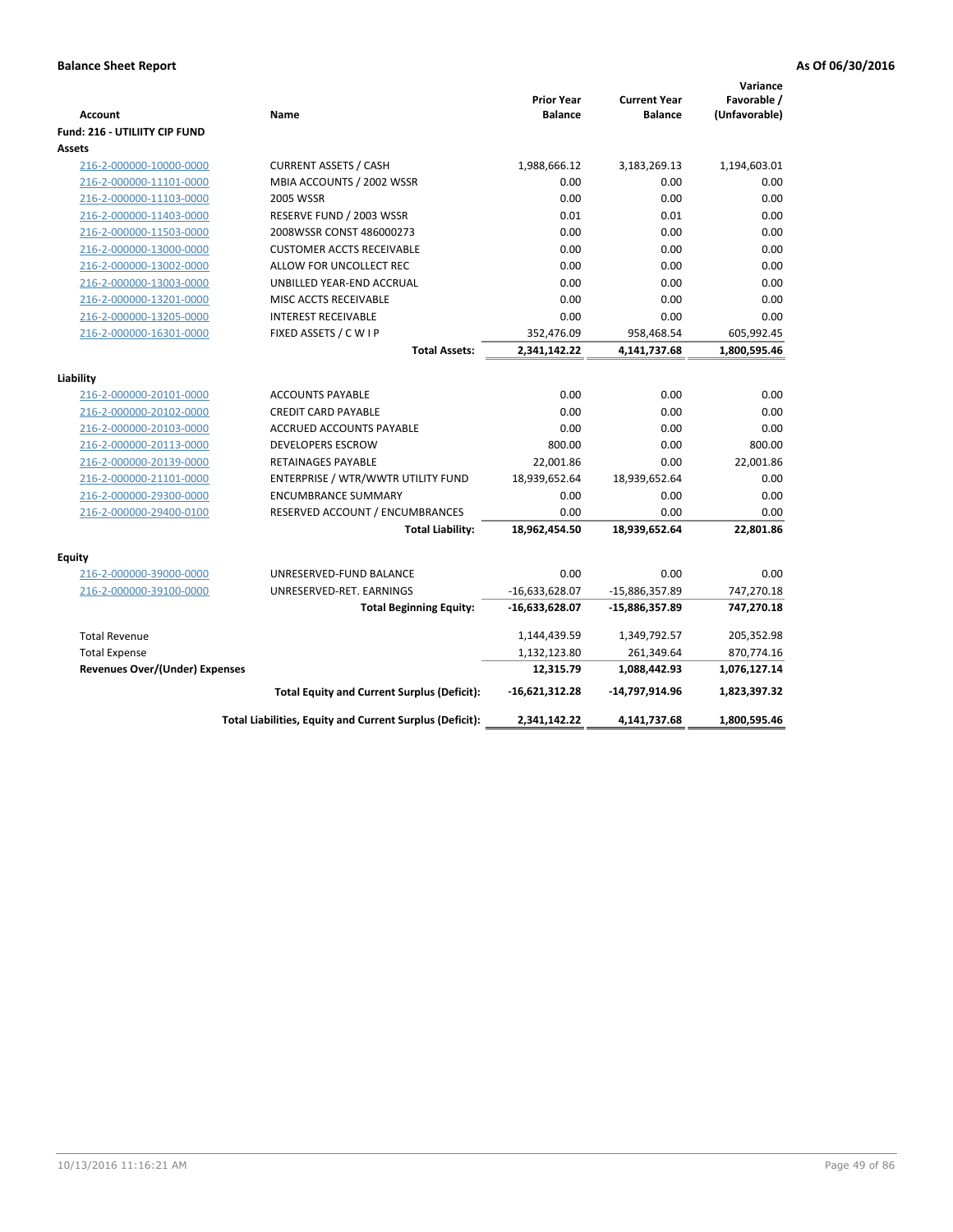|                                                |                                                          | <b>Prior Year</b> | <b>Current Year</b> | Variance<br>Favorable / |
|------------------------------------------------|----------------------------------------------------------|-------------------|---------------------|-------------------------|
| <b>Account</b>                                 | Name                                                     | <b>Balance</b>    | <b>Balance</b>      | (Unfavorable)           |
| <b>Fund: 217 - WASTEWATER RECLAMATION FUND</b> |                                                          |                   |                     |                         |
| <b>Assets</b>                                  |                                                          |                   |                     |                         |
| 217-2-000000-10000-0000                        | <b>CURRENT ASSETS / CASH</b>                             | 0.00              | 0.00                | 0.00                    |
| 217-2-000000-11301-0000                        | TEXASTERM / 2008 WSSR REVENUE BOND                       | 0.00              | 0.00                | 0.00                    |
| 217-2-000000-11302-0000                        | 2008 WSSR REVENUE BOND                                   | 0.00              | 0.00                | 0.00                    |
| 217-2-000000-11503-0000                        | 2008WSSR CONST 486000273                                 | 733,202.48        | 735,221.98          | 2,019.50                |
| 217-2-000000-13000-0000                        | <b>CUSTOMER ACCTS RECEIVABLE</b>                         | 0.00              | 0.00                | 0.00                    |
| 217-2-000000-13002-0000                        | ALLOW FOR UNCOLLECT REC                                  | 0.00              | 0.00                | 0.00                    |
| 217-2-000000-13201-0000                        | MISC ACCTS RECEIVABLE                                    | 0.00              | 0.00                | 0.00                    |
| 217-2-000000-13205-0000                        | <b>INTEREST RECEIVABLE</b>                               | 0.00              | 0.00                | 0.00                    |
| 217-2-000000-16301-0000                        | FIXED ASSETS / CWIP                                      | 0.00              | 0.00                | 0.00                    |
|                                                | <b>Total Assets:</b>                                     | 733,202.48        | 735,221.98          | 2,019.50                |
| Liability                                      |                                                          |                   |                     |                         |
| 217-2-000000-20101-0000                        | <b>ACCOUNTS PAYABLE</b>                                  | 0.00              | 0.00                | 0.00                    |
| 217-2-000000-20102-0000                        | <b>CREDIT CARD PAYABLE</b>                               | 0.00              | 0.00                | 0.00                    |
| 217-2-000000-20103-0000                        | <b>ACCRUED ACCOUNTS PAYABLE</b>                          | 0.00              | 0.00                | 0.00                    |
| 217-2-000000-20139-0000                        | <b>RETAINAGES PAYABLE</b>                                | 0.00              | 0.00                | 0.00                    |
| 217-2-000000-21101-0000                        | ENTERPRISE / WTR/WWTR UTILITY FUND                       | 19,396,374.21     | 19,396,374.21       | 0.00                    |
| 217-2-000000-29300-0000                        | <b>ENCUMBRANCE SUMMARY</b>                               | 0.00              | 0.00                | 0.00                    |
| 217-2-000000-29400-0100                        | RESERVED ACCOUNT / ENCUMBRANCES                          | 0.00              | 0.00                | 0.00                    |
|                                                | <b>Total Liability:</b>                                  | 19,396,374.21     | 19,396,374.21       | 0.00                    |
|                                                |                                                          |                   |                     |                         |
| <b>Equity</b>                                  |                                                          |                   |                     |                         |
| 217-2-000000-39100-0000                        | UNRESERVED-RET. EARNINGS                                 | $-18,663,590.17$  | $-18,662,962.72$    | 627.45                  |
|                                                | <b>Total Beginning Equity:</b>                           | $-18,663,590.17$  | $-18,662,962.72$    | 627.45                  |
| <b>Total Revenue</b>                           |                                                          | 418.44            | 1,810.49            | 1,392.05                |
| <b>Total Expense</b>                           |                                                          | 0.00              | 0.00                | 0.00                    |
| Revenues Over/(Under) Expenses                 |                                                          | 418.44            | 1,810.49            | 1,392.05                |
|                                                | <b>Total Equity and Current Surplus (Deficit):</b>       | $-18,663,171.73$  | -18,661,152.23      | 2,019.50                |
|                                                | Total Liabilities, Equity and Current Surplus (Deficit): | 733,202.48        | 735,221.98          | 2,019.50                |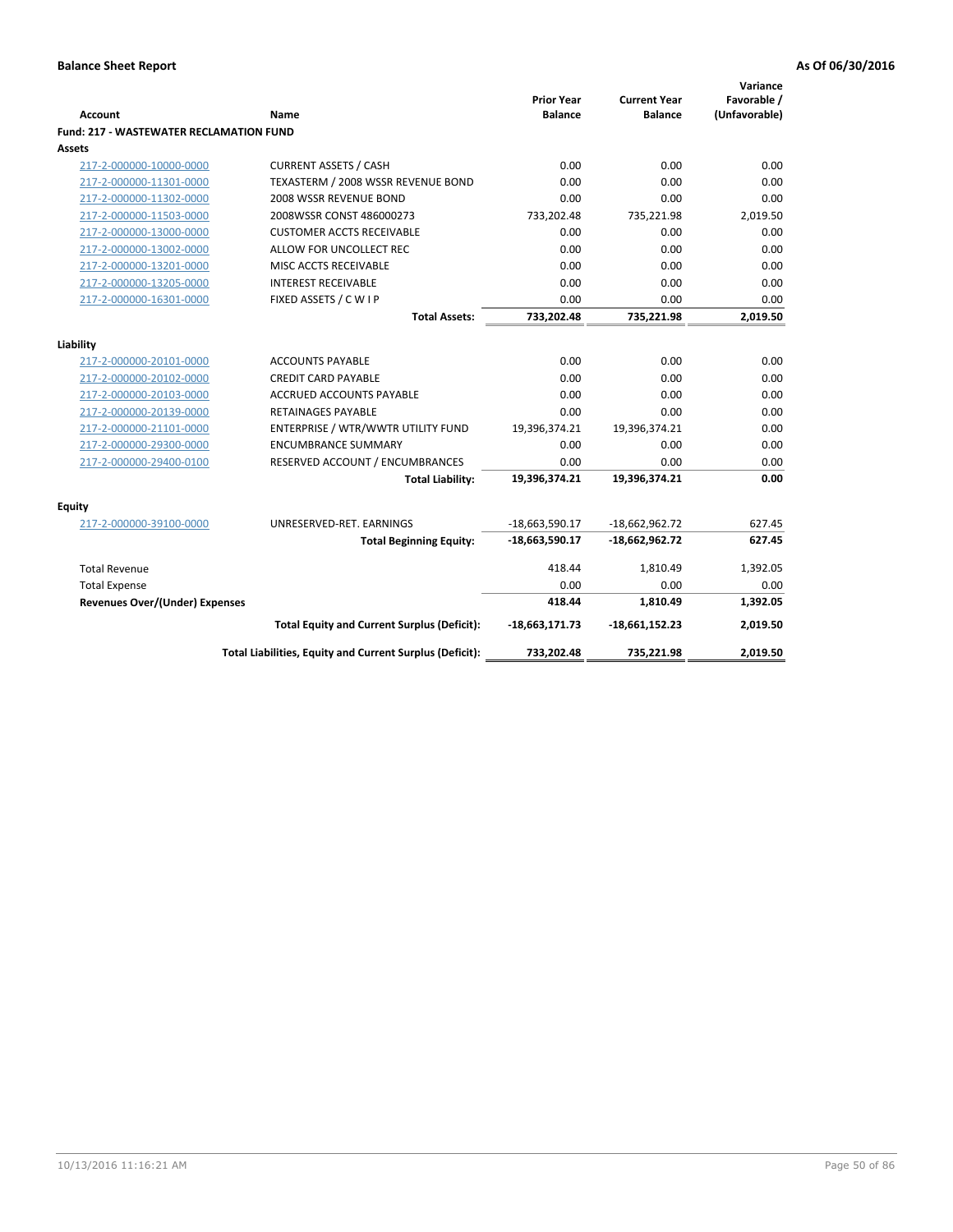| <b>Account</b>                                     | Name                                                     | <b>Prior Year</b><br><b>Balance</b> | <b>Current Year</b><br>Balance | Variance<br>Favorable /<br>(Unfavorable) |
|----------------------------------------------------|----------------------------------------------------------|-------------------------------------|--------------------------------|------------------------------------------|
| Fund: 300 - AIRPORT FUND                           |                                                          |                                     |                                |                                          |
| Assets                                             |                                                          |                                     |                                |                                          |
| 300-2-000000-10000-0000                            | <b>CURRENT ASSETS / CASH</b>                             | 297,038.26                          | 797,804.10                     | 500,765.84                               |
| 300-2-000000-13201-0000                            | MISC ACCTS RECEIVABLE                                    | 0.00                                | 0.00                           | 0.00                                     |
| 300-2-000000-13202-0000                            | <b>EMPLOYEE ADVANCES</b>                                 | 0.00                                | 0.00                           | 0.00                                     |
| 300-2-000000-13203-0000                            | NON-CURRENT ASSETS / PREPAYMENTS                         | 0.00                                | 0.00                           | 0.00                                     |
| 300-2-000000-13205-0000                            | <b>INTEREST RECEIVABLE</b>                               | 0.00                                | 0.00                           | 0.00                                     |
| 300-2-000000-14126-0000                            | <b>GRANT FUND / AIRPORT GRANT FUND</b>                   | 0.00                                | 0.00                           | 0.00                                     |
| 300-2-000000-16001-0000                            | FIXED ASSETS / LAND                                      | 813,937.00                          | 813,937.00                     | 0.00                                     |
| 300-2-000000-16002-0000                            | FIXED ASSETS / IMPROVMENTS-NON BUILDI                    | 53,523,321.36                       | 64,531,290.21                  | 11,007,968.85                            |
| 300-2-000000-16003-0000                            | ACCUM DEPR / IMPROVEMENTS-NON BUILI                      | -30,541,794.31                      | $-32,694,577.61$               | $-2,152,783.30$                          |
| 300-2-000000-16004-0000                            | FIXED ASSETS / BUILDINGS                                 | 60,824,408.10                       | 60,824,408.10                  | 0.00                                     |
| 300-2-000000-16005-0000                            | <b>ACCUM DEPR / BUILDINGS</b>                            | -20,885,470.54                      | -22,157,381.37                 | $-1,271,910.83$                          |
| 300-2-000000-16201-0000                            | FIXED ASSETS / MACHINERY AND EQUIPMEN                    | 12,340.00                           | 12,340.00                      | 0.00                                     |
| 300-2-000000-16202-0000                            | ACCUM DEPR / MACHINERY AND EQUIPMEI                      | $-12,339.94$                        | $-12,339.94$                   | 0.00                                     |
| 300-2-000000-16301-0000                            | FIXED ASSETS / C W I P                                   | 70,357.55                           | 1,024,406.10                   | 954,048.55                               |
| 300-2-000000-17501-0000                            | <b>EMPLOYEE CONTRIBUTIONS</b>                            | 0.00                                | 0.00                           | 0.00                                     |
| 300-2-000000-17504-0000                            | <b>INVESTMENT RETURN</b>                                 | 0.00                                | 0.00                           | 0.00                                     |
| 300-2-000000-17508-0000                            | <b>EXPERIENCE DIFFERENCE</b>                             | 0.00                                | 0.00                           | 0.00                                     |
|                                                    | <b>Total Assets:</b>                                     | 64,101,797.48                       | 73,139,886.59                  | 9,038,089.11                             |
|                                                    |                                                          |                                     |                                |                                          |
| Liability                                          |                                                          |                                     |                                |                                          |
| 300-2-000000-20101-0000                            | <b>ACCOUNTS PAYABLE</b>                                  | 0.00                                | 0.00                           | 0.00                                     |
| 300-2-000000-20102-0000                            | <b>CREDIT CARD PAYABLE</b>                               | 0.00                                | 0.00                           | 0.00                                     |
| 300-2-000000-20103-0000                            | ACCRUED ACCOUNTS PAYABLE                                 | 0.00                                | 0.00                           | 0.00                                     |
| 300-2-000000-20105-0000                            | <b>L-3 FUNDS PAYABLE</b>                                 | 34,530.60                           | 0.00                           | 34,530.60                                |
| 300-2-000000-20106-0000                            | <b>GRANT MATCH</b>                                       | 0.00                                | 0.00                           | 0.00                                     |
| 300-2-000000-20108-0000                            | <b>MATURED BONDS PAYABLE</b>                             | 0.00                                | 0.00                           | 0.00                                     |
| 300-2-000000-20110-0000                            | REVENUE BONDS PAYABLE                                    | 0.00                                | 0.00                           | 0.00                                     |
| 300-2-000000-20111-0000                            | MATURED INTEREST PAYABLE                                 | 0.00                                | 0.00                           | 0.00                                     |
| 300-2-000000-20112-0000                            | <b>ACCRUED INTEREST PAYABLE</b>                          | 0.00                                | 0.00                           | 0.00                                     |
| 300-2-000000-20139-0000                            | RETAINAGES PAYABLE                                       | 0.00                                | 0.00                           | 0.00                                     |
| 300-2-000000-20141-0000                            | <b>TELEPHONE CLEARING</b>                                | 0.00                                | 0.00                           | 0.00                                     |
| 300-2-000000-20160-0000                            | UNAPPLIED CREDIT                                         | 0.00                                | 0.00                           | 0.00                                     |
| 300-2-000000-20201-0000                            | <b>DEFERRED REVENUE</b>                                  | 0.00                                | 0.00                           | 0.00                                     |
| 300-2-000000-21001-0000                            | <b>GENERAL FUND / GENERAL FUND</b>                       | 0.00                                | 0.00                           | 0.00                                     |
| 300-2-000000-22001-0000                            | SALARIES PAYABLE                                         | 865.12                              | 1,078.43                       | $-213.31$                                |
| 300-2-000000-22002-0000                            | VACATION/SICK PAYABLE                                    | 244.13                              | 966.57                         | $-722.44$                                |
| 300-2-000000-26001-0000                            | COMPENSATED ABSENCES PAY                                 | $-0.21$                             | 1,112.85                       | $-1,113.06$                              |
| 300-2-000000-26101-0000                            | <b>GENERAL OBLIG BONDS PAY</b>                           | 0.00                                | 0.00                           | 0.00                                     |
| 300-2-000000-26102-0000                            | REVENUE BONDS PAYABLE                                    | 0.00                                | 0.00                           | 0.00                                     |
| 300-2-000000-29300-0000                            | <b>ENCUMBRANCE SUMMARY</b>                               | 0.00                                | 0.00                           | 0.00                                     |
| 300-2-000000-29400-0100                            | RESERVED ACCOUNT / ENCUMBRANCES                          | 0.00                                | 0.00                           | 0.00                                     |
| 300-2-000000-29999-0000                            | <b>NET PENSION LIABILITY</b>                             | 0.00                                | 0.00                           | 0.00                                     |
|                                                    | <b>Total Liability:</b>                                  | 35,639.64                           | 3,157.85                       | 32,481.79                                |
| Fquity                                             |                                                          |                                     |                                |                                          |
| 300-2-000000-39000-0000                            | UNRESERVED-FUND BALANCE                                  | 0.00                                | 0.00                           | 0.00                                     |
|                                                    | UNRESERVED-RET. EARNINGS                                 | 63,671,453.00                       | 72,742,602.86                  |                                          |
| 300-2-000000-39100-0000<br>300-2-000000-39500-0000 | <b>NET POSITION - PENSION</b>                            | 0.00                                | 0.00                           | 9,071,149.86<br>0.00                     |
|                                                    |                                                          |                                     |                                |                                          |
|                                                    | <b>Total Beginning Equity:</b>                           | 63,671,453.00                       | 72,742,602.86                  | 9,071,149.86                             |
| <b>Total Revenue</b>                               |                                                          | 496,489.92                          | 551,623.63                     | 55,133.71                                |
| <b>Total Expense</b>                               |                                                          | 101,785.08                          | 157,497.75                     | $-55,712.67$                             |
| <b>Revenues Over/(Under) Expenses</b>              |                                                          | 394,704.84                          | 394,125.88                     | -578.96                                  |
|                                                    |                                                          |                                     |                                |                                          |
|                                                    | <b>Total Equity and Current Surplus (Deficit):</b>       | 64,066,157.84<br>64,101,797.48      | 73,136,728.74<br>73,139,886.59 | 9,070,570.90<br>9,038,089.11             |
|                                                    | Total Liabilities, Equity and Current Surplus (Deficit): |                                     |                                |                                          |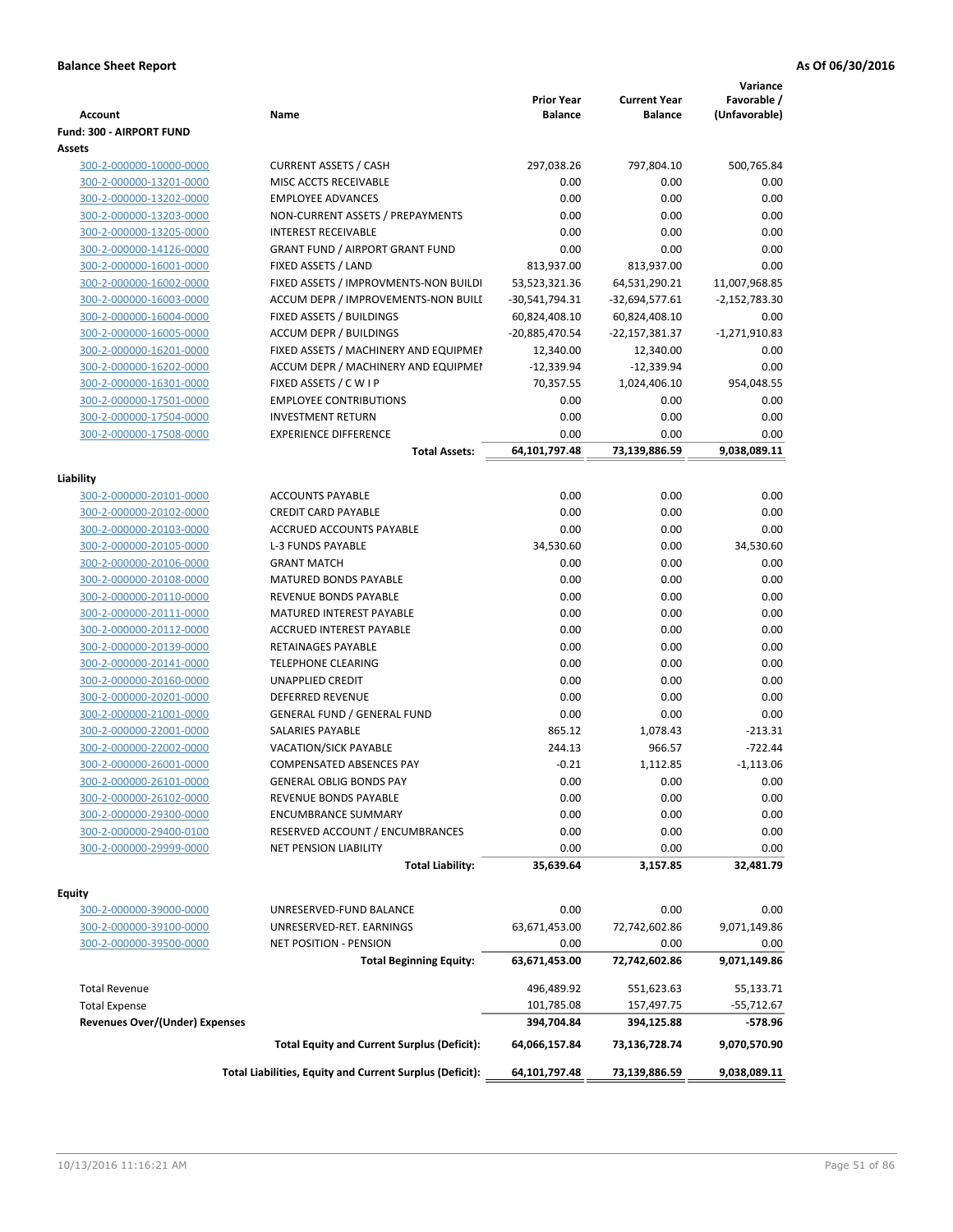| <b>Account</b>                         | Name                                                     | <b>Prior Year</b><br><b>Balance</b> | <b>Current Year</b><br><b>Balance</b> | Variance<br>Favorable /<br>(Unfavorable) |
|----------------------------------------|----------------------------------------------------------|-------------------------------------|---------------------------------------|------------------------------------------|
| <b>Fund: 320 - AIRPORT TXDOT GRANT</b> |                                                          |                                     |                                       |                                          |
| Assets                                 |                                                          |                                     |                                       |                                          |
| 320-2-000000-10000-0000                | <b>CURRENT ASSETS / CASH</b>                             | 69,646.56                           | 0.00                                  | $-69,646.56$                             |
| 320-2-000000-13201-0000                | MISC ACCTS RECEIVABLE                                    | 0.00                                | 0.00                                  | 0.00                                     |
| 320-2-000000-13205-0000                | <b>INTEREST RECEIVABLE</b>                               | 0.00                                | 0.00                                  | 0.00                                     |
|                                        | <b>Total Assets:</b>                                     | 69,646.56                           | 0.00                                  | $-69,646.56$                             |
| Liability                              |                                                          |                                     |                                       |                                          |
| 320-2-000000-20101-0000                | <b>ACCOUNTS PAYABLE</b>                                  | 0.00                                | 0.00                                  | 0.00                                     |
| 320-2-000000-20102-0000                | <b>CREDIT CARD PAYABLE</b>                               | 0.00                                | 0.00                                  | 0.00                                     |
| 320-2-000000-20103-0000                | <b>ACCRUED ACCOUNTS PAYABLE</b>                          | 0.00                                | 0.00                                  | 0.00                                     |
| 320-2-000000-20902-0000                | DEFERRED GRANT REVENUE                                   | 0.00                                | 0.00                                  | 0.00                                     |
| 320-2-000000-21125-0000                | DUE TO / AIRPORT FUND                                    | 0.00                                | 0.00                                  | 0.00                                     |
| 320-2-000000-29300-0000                | <b>ENCUMBRANCE SUMMARY</b>                               | 0.00                                | 0.00                                  | 0.00                                     |
| 320-2-000000-29400-0100                | RESERVED ACCOUNT / ENCUMBRANCES                          | 0.00                                | 0.00                                  | 0.00                                     |
|                                        | <b>Total Liability:</b>                                  | 0.00                                | 0.00                                  | 0.00                                     |
| <b>Equity</b>                          |                                                          |                                     |                                       |                                          |
| 320-2-000000-39000-0000                | UNRESERVED-FUND BALANCE                                  | 69,646.56                           | 69,646.56                             | 0.00                                     |
|                                        | <b>Total Beginning Equity:</b>                           | 69,646.56                           | 69.646.56                             | 0.00                                     |
| <b>Total Revenue</b>                   |                                                          | 428,494.55                          | 436,366.44                            | 7,871.89                                 |
| <b>Total Expense</b>                   |                                                          | 428,494.55                          | 506,013.00                            | $-77,518.45$                             |
| Revenues Over/(Under) Expenses         |                                                          | 0.00                                | $-69,646.56$                          | $-69,646.56$                             |
|                                        | <b>Total Equity and Current Surplus (Deficit):</b>       | 69,646.56                           | 0.00                                  | $-69,646.56$                             |
|                                        | Total Liabilities, Equity and Current Surplus (Deficit): | 69,646.56                           | 0.00                                  | $-69.646.56$                             |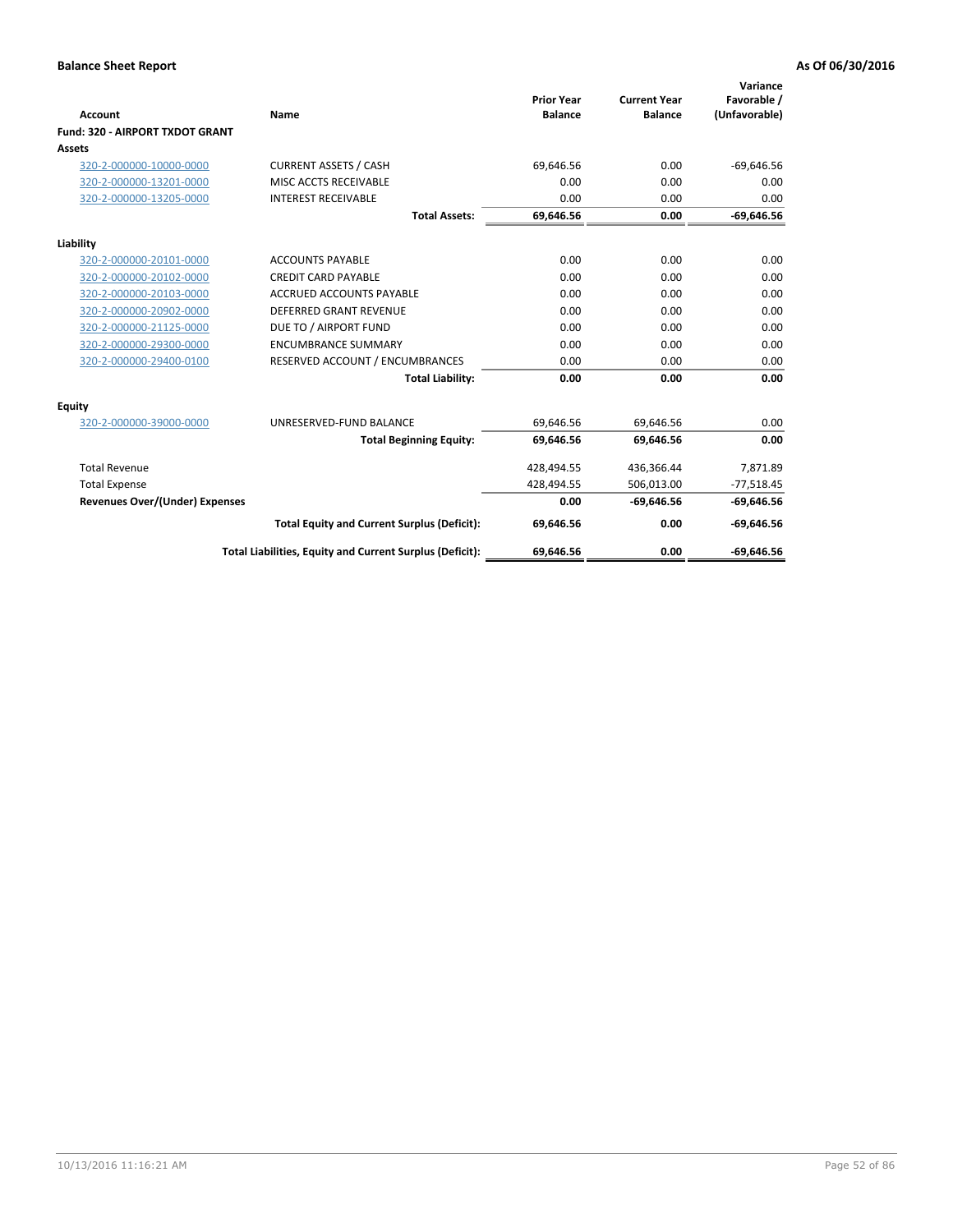| <b>Account</b>                          | Name                                                     | <b>Prior Year</b><br><b>Balance</b> | <b>Current Year</b><br><b>Balance</b> | Variance<br>Favorable /<br>(Unfavorable) |
|-----------------------------------------|----------------------------------------------------------|-------------------------------------|---------------------------------------|------------------------------------------|
| <b>Fund: 360 - AIRPORT CAPITAL FUND</b> |                                                          |                                     |                                       |                                          |
| Assets                                  |                                                          |                                     |                                       |                                          |
| 360-2-000000-10000-0000                 | <b>CURRENT ASSETS / CASH</b>                             | 624,683.75                          | 809,559.16                            | 184,875.41                               |
| 360-2-000000-13201-0000                 | MISC ACCTS RECEIVABLE                                    | 0.00                                | 0.00                                  | 0.00                                     |
| 360-2-000000-13205-0000                 | <b>INTEREST RECEIVABLE</b>                               | 0.00                                | 0.00                                  | 0.00                                     |
| 360-2-000000-16301-0000                 | FIXED ASSETS / C W I P                                   | 66,769.54                           | 146,068.31                            | 79,298.77                                |
|                                         | <b>Total Assets:</b>                                     | 691,453.29                          | 955,627.47                            | 264,174.18                               |
| Liability                               |                                                          |                                     |                                       |                                          |
| 360-2-000000-20101-0000                 | <b>ACCOUNTS PAYABLE</b>                                  | 0.00                                | $-17.57$                              | 17.57                                    |
| 360-2-000000-20102-0000                 | <b>CREDIT CARD PAYABLE</b>                               | 0.00                                | 0.00                                  | 0.00                                     |
| 360-2-000000-20103-0000                 | <b>ACCRUED ACCOUNTS PAYABLE</b>                          | 0.00                                | 0.00                                  | 0.00                                     |
| 360-2-000000-20125-0000                 | SALES TAX PAYABLE / IN THE CITY                          | 0.00                                | 17.57                                 | $-17.57$                                 |
| 360-2-000000-20139-0000                 | <b>RETAINAGES PAYABLE</b>                                | 0.00                                | 0.00                                  | 0.00                                     |
| 360-2-000000-21001-0000                 | <b>GENERAL FUND / GENERAL FUND</b>                       | 0.00                                | 0.00                                  | 0.00                                     |
| 360-2-000000-27001-0000                 | <b>CONTRIBUTED CAPITAL</b>                               | 0.00                                | 0.00                                  | 0.00                                     |
| 360-2-000000-29300-0000                 | <b>ENCUMBRANCE SUMMARY</b>                               | 0.00                                | 0.00                                  | 0.00                                     |
| 360-2-000000-29400-0000                 | RESERVED ACCOUNT / ENCUMBRANCES                          | 0.00                                | 0.00                                  | 0.00                                     |
|                                         | <b>Total Liability:</b>                                  | 0.00                                | 0.00                                  | 0.00                                     |
| Equity                                  |                                                          |                                     |                                       |                                          |
| 360-2-000000-39000-0000                 | UNRESERVED-FUND BALANCE                                  | 0.00                                | 0.00                                  | 0.00                                     |
| 360-2-000000-39100-0000                 | UNRESERVED-RET. EARNINGS                                 | 424,698.72                          | 847,601.72                            | 422,903.00                               |
|                                         | <b>Total Beginning Equity:</b>                           | 424,698.72                          | 847,601.72                            | 422,903.00                               |
| <b>Total Revenue</b>                    |                                                          | 314,601.08                          | 127,593.16                            | $-187,007.92$                            |
| <b>Total Expense</b>                    |                                                          | 47,846.51                           | 19,567.41                             | 28,279.10                                |
| <b>Revenues Over/(Under) Expenses</b>   |                                                          | 266,754.57                          | 108,025.75                            | $-158,728.82$                            |
|                                         | <b>Total Equity and Current Surplus (Deficit):</b>       | 691,453.29                          | 955.627.47                            | 264,174.18                               |
|                                         | Total Liabilities, Equity and Current Surplus (Deficit): | 691,453.29                          | 955,627.47                            | 264,174.18                               |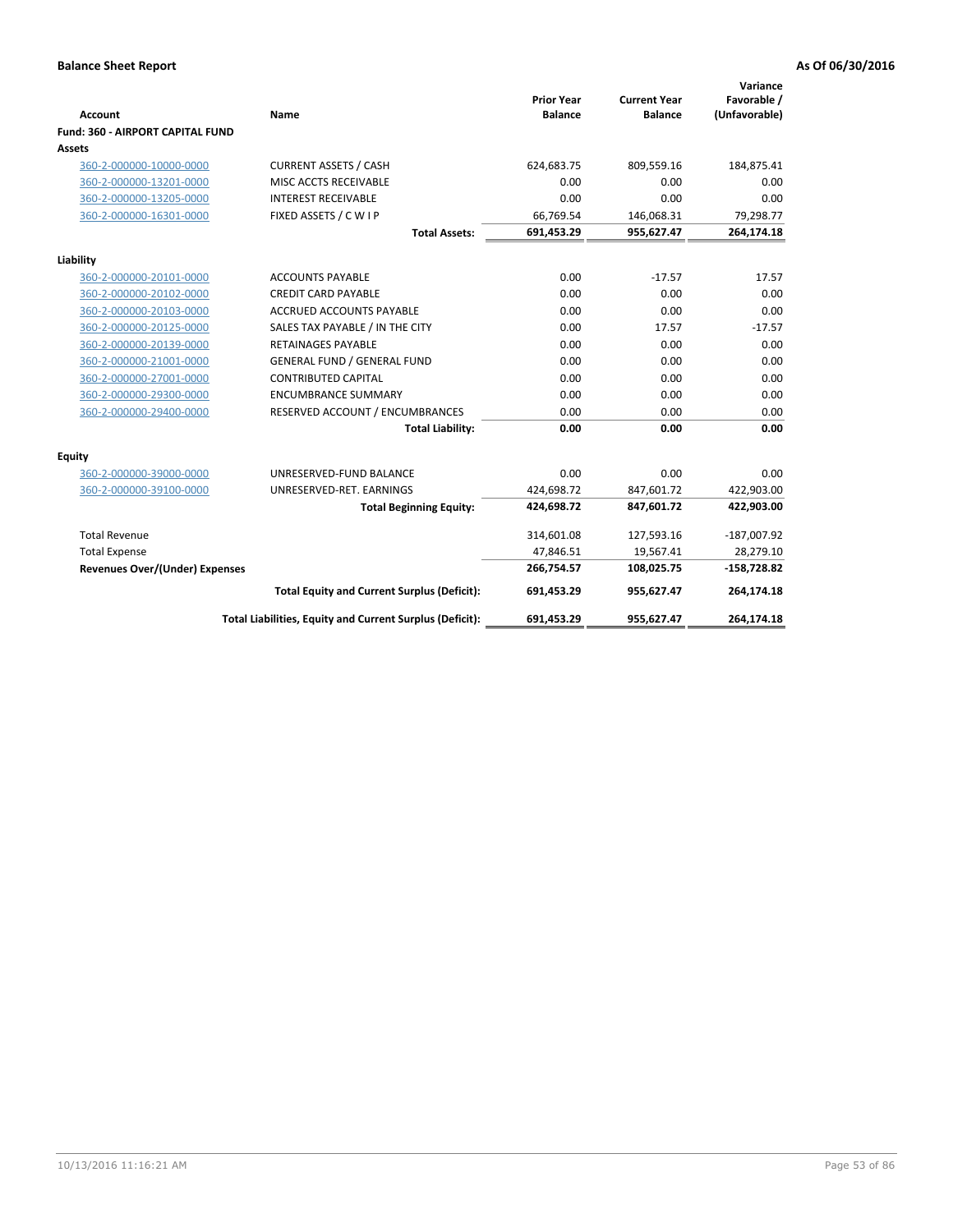| <b>Account</b>                        | <b>Name</b>                                              | <b>Prior Year</b><br><b>Balance</b> | <b>Current Year</b><br><b>Balance</b> | Variance<br>Favorable /<br>(Unfavorable) |
|---------------------------------------|----------------------------------------------------------|-------------------------------------|---------------------------------------|------------------------------------------|
| <b>Fund: 361 - L3-IDC FUND</b>        |                                                          |                                     |                                       |                                          |
| Assets                                |                                                          |                                     |                                       |                                          |
| 361-2-000000-10000-0000               | <b>CURRENT ASSETS / CASH</b>                             | 0.00                                | 0.00                                  | 0.00                                     |
| 361-2-000000-13201-0000               | MISC ACCTS RECEIVABLE                                    | 0.00                                | 0.00                                  | 0.00                                     |
| 361-2-000000-13205-0000               | <b>INTEREST RECEIVABLE</b>                               | 0.00                                | 0.00                                  | 0.00                                     |
|                                       | <b>Total Assets:</b>                                     | 0.00                                | 0.00                                  | 0.00                                     |
| Liability                             |                                                          |                                     |                                       |                                          |
| 361-2-000000-20101-0000               | <b>ACCOUNTS PAYABLE</b>                                  | 0.00                                | 0.00                                  | 0.00                                     |
| 361-2-000000-20102-0000               | <b>CREDIT CARD PAYABLE</b>                               | 0.00                                | 0.00                                  | 0.00                                     |
| 361-2-000000-20103-0000               | MISCELLANEOUS LIABILITIES                                | 0.00                                | 0.00                                  | 0.00                                     |
| 361-2-000000-20108-0000               | <b>MATURED BONDS PAYABLE</b>                             | 0.00                                | 0.00                                  | 0.00                                     |
| 361-2-000000-20111-0000               | <b>MATURED INTEREST PAYABLE</b>                          | 0.00                                | 0.00                                  | 0.00                                     |
| 361-2-000000-20112-0000               | <b>ACCRUED INTEREST PAYABLE</b>                          | 0.00                                | 0.00                                  | 0.00                                     |
| 361-2-000000-20139-0000               | <b>RETAINAGES PAYABLE</b>                                | 0.00                                | 0.00                                  | 0.00                                     |
| 361-2-000000-21001-0000               | <b>GENERAL FUND / GENERAL FUND</b>                       | 0.00                                | 0.00                                  | 0.00                                     |
|                                       | <b>Total Liability:</b>                                  | 0.00                                | 0.00                                  | 0.00                                     |
| Equity                                |                                                          |                                     |                                       |                                          |
| 361-2-000000-39000-0000               | UNRESERVED-FUND BALANCE                                  | 0.00                                | 0.00                                  | 0.00                                     |
| 361-2-000000-39100-0000               | UNRESERVED-RET. EARNINGS                                 | $-2,881,924.85$                     | $-2,881,924.85$                       | 0.00                                     |
| 361-2-000000-39150-0000               | RESERVED-RET. EARNINGS                                   | 2,881,924.85                        | 2,881,924.85                          | 0.00                                     |
|                                       | <b>Total Beginning Equity:</b>                           | 0.00                                | 0.00                                  | 0.00                                     |
| <b>Total Revenue</b>                  |                                                          | 0.00                                | 0.00                                  | 0.00                                     |
| <b>Total Expense</b>                  |                                                          | 0.00                                | 0.00                                  | 0.00                                     |
| <b>Revenues Over/(Under) Expenses</b> |                                                          | 0.00                                | 0.00                                  | 0.00                                     |
|                                       | <b>Total Equity and Current Surplus (Deficit):</b>       | 0.00                                | 0.00                                  | 0.00                                     |
|                                       | Total Liabilities, Equity and Current Surplus (Deficit): | 0.00                                | 0.00                                  | 0.00                                     |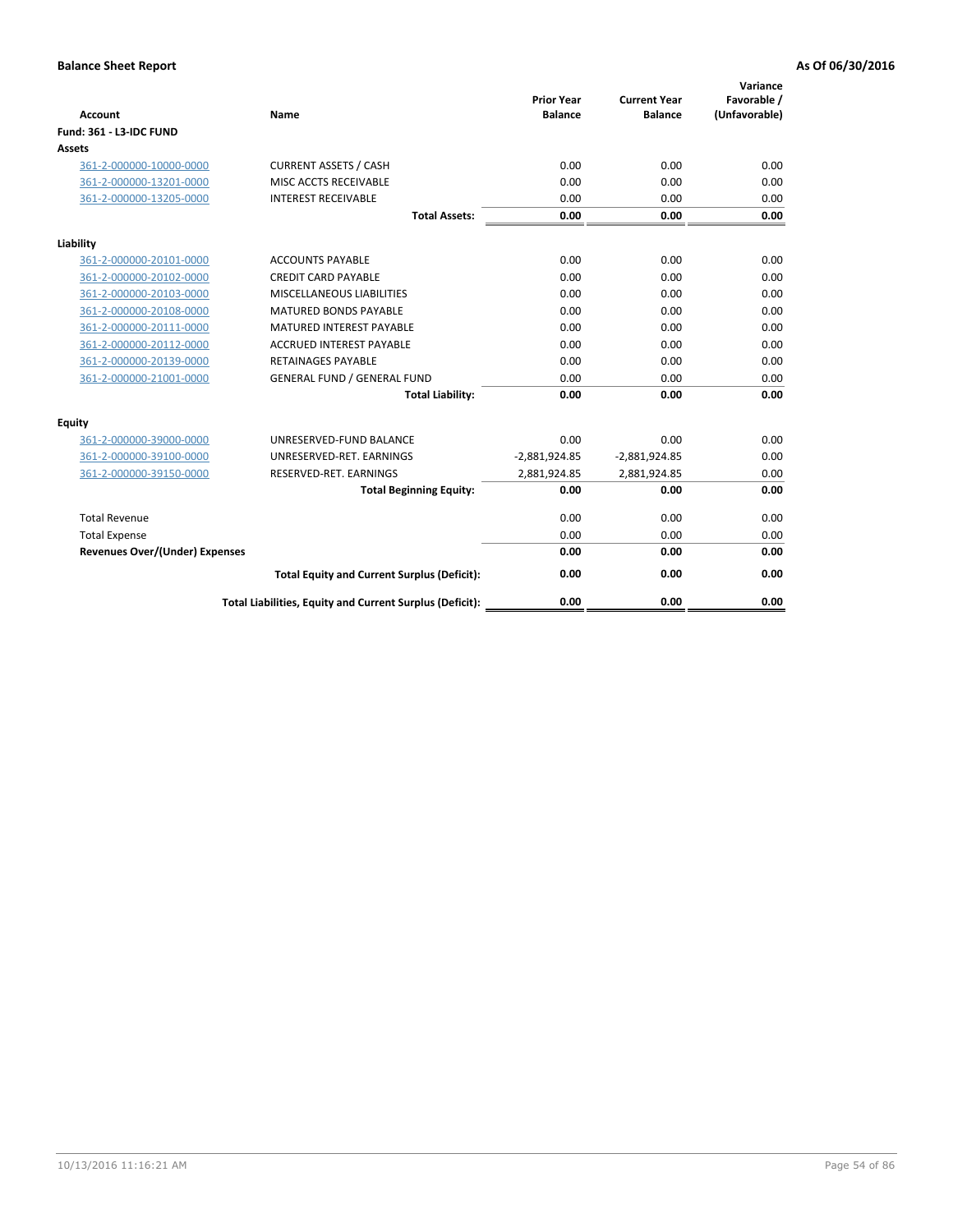|                                       |                                                          | <b>Prior Year</b> | <b>Current Year</b> | Variance<br>Favorable / |
|---------------------------------------|----------------------------------------------------------|-------------------|---------------------|-------------------------|
| Account                               | Name                                                     | <b>Balance</b>    | <b>Balance</b>      | (Unfavorable)           |
| Fund: 362 - AIRPORT FBO FUEL          |                                                          |                   |                     |                         |
| Assets                                |                                                          |                   |                     |                         |
| 362-2-000000-10000-0000               | <b>CURRENT ASSETS / CASH</b>                             | 0.00              | 36,300.59           | 36,300.59               |
| 362-2-000000-13201-0000               | MISC ACCTS RECEIVABLE                                    | 0.00              | 0.00                | 0.00                    |
| 362-2-000000-13205-0000               | <b>INTEREST RECEIVABLE</b>                               | 0.00              | 0.00                | 0.00                    |
|                                       | <b>Total Assets:</b>                                     | 0.00              | 36,300.59           | 36,300.59               |
| Liability                             |                                                          |                   |                     |                         |
| 362-2-000000-20101-0000               | <b>ACCOUNTS PAYABLE</b>                                  | 0.00              | 0.00                | 0.00                    |
| 362-2-000000-20102-0000               | <b>CREDIT CARD PAYABLE</b>                               | 0.00              | 0.00                | 0.00                    |
| 362-2-000000-20103-0000               | <b>ACCRUED ACCOUNTS PAYABLE</b>                          | 0.00              | 0.00                | 0.00                    |
| 362-2-000000-20125-0000               | SALES TAX PAYABLE / IN THE CITY                          | 0.00              | 62.70               | $-62.70$                |
| 362-2-000000-29300-0000               | <b>ENCUMBRANCE SUMMARY</b>                               | 0.00              | 0.00                | 0.00                    |
| 362-2-000000-29400-0000               | RESERVED ACCOUNT / ENCUMBRANCES                          | 0.00              | 0.00                | 0.00                    |
|                                       | <b>Total Liability:</b>                                  | 0.00              | 62.70               | $-62.70$                |
| <b>Equity</b>                         |                                                          |                   |                     |                         |
| 362-2-000000-39000-0000               | UNRESERVED-FUND BALANCE                                  | 0.00              | 0.00                | 0.00                    |
| 362-2-000000-39100-0000               | UNRESERVED-RET, EARNINGS                                 | 0.00              | 0.00                | 0.00                    |
|                                       | <b>Total Beginning Equity:</b>                           | 0.00              | 0.00                | 0.00                    |
| <b>Total Revenue</b>                  |                                                          | 0.00              | 60,625.30           | 60,625.30               |
| <b>Total Expense</b>                  |                                                          | 0.00              | 24,387.41           | $-24,387.41$            |
| <b>Revenues Over/(Under) Expenses</b> |                                                          | 0.00              | 36,237.89           | 36,237.89               |
|                                       | <b>Total Equity and Current Surplus (Deficit):</b>       | 0.00              | 36,237.89           | 36,237.89               |
|                                       | Total Liabilities, Equity and Current Surplus (Deficit): | 0.00              | 36,300.59           | 36,300.59               |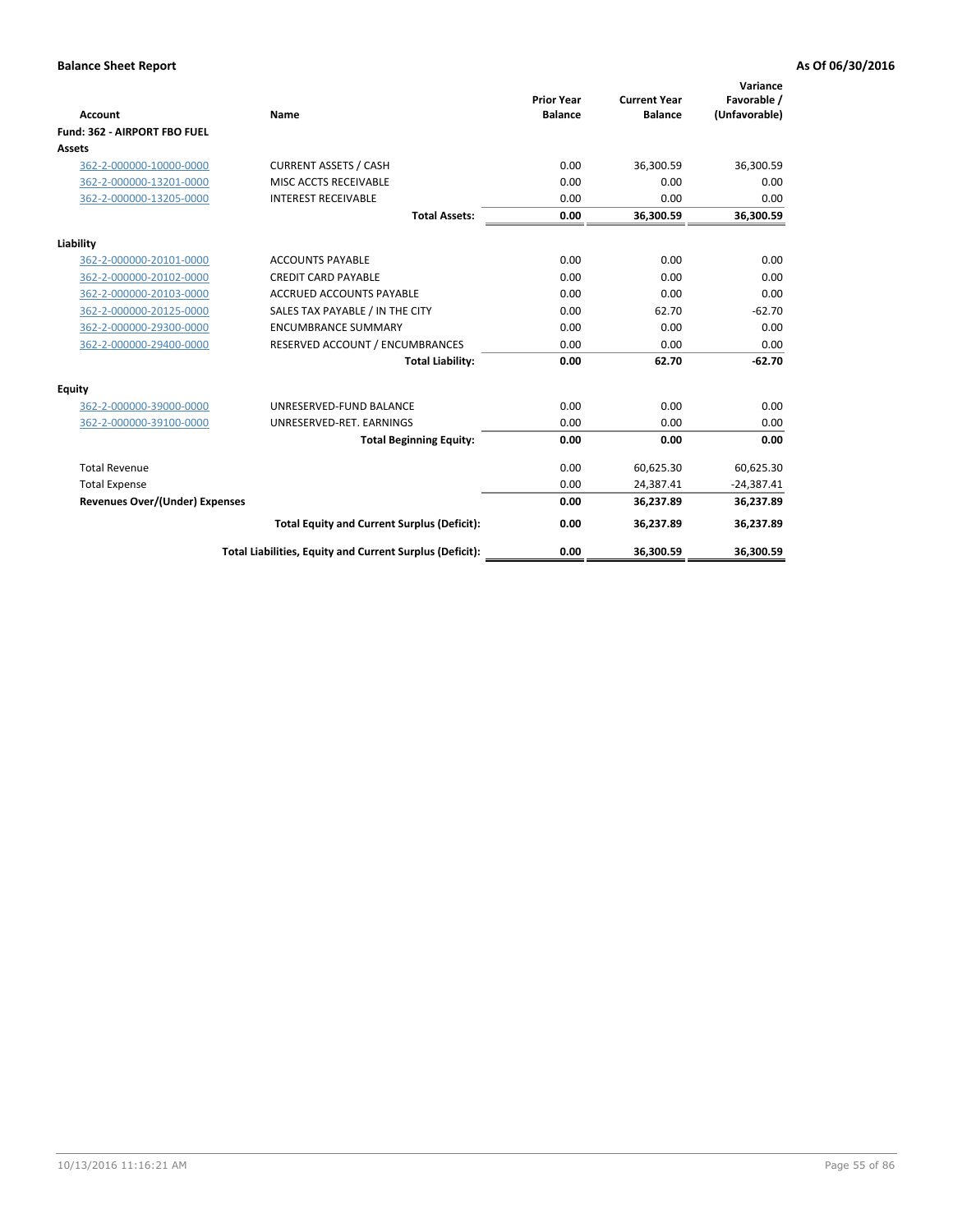| <b>Account</b>          | Name                                  | <b>Prior Year</b><br><b>Balance</b> | <b>Current Year</b><br><b>Balance</b> | Variance<br>Favorable /<br>(Unfavorable) |
|-------------------------|---------------------------------------|-------------------------------------|---------------------------------------|------------------------------------------|
| Fund: 400 - GOLF FUND   |                                       |                                     |                                       |                                          |
| Assets                  |                                       |                                     |                                       |                                          |
| 400-2-000000-10000-0000 | <b>CURRENT ASSETS / CASH</b>          | $-325,373.62$                       | $-325,896.23$                         | $-522.61$                                |
| 400-2-000000-10304-0000 | CASH / PETTY CASH/CHANGE DRAWERS      | 200.00                              | 200.00                                | 0.00                                     |
| 400-2-000000-13007-0000 | <b>RETURNED CHECKS</b>                | 0.00                                | 0.00                                  | 0.00                                     |
| 400-2-000000-13201-0000 | MISC ACCTS RECEIVABLE                 | $-1,340.26$                         | 1,900.71                              | 3,240.97                                 |
| 400-2-000000-13202-0000 | <b>EMPLOYEE ADVANCES</b>              | 0.00                                | 0.00                                  | 0.00                                     |
| 400-2-000000-13203-0000 | NON-CURRENT ASSETS / PREPAYMENTS      | 0.00                                | 0.00                                  | 0.00                                     |
| 400-2-000000-13205-0000 | <b>INTEREST RECEIVABLE</b>            | 0.00                                | 0.00                                  | 0.00                                     |
| 400-2-000000-13206-0000 | <b>CHARGES RECEIVABLE</b>             | 13,869.60                           | 2,685.89                              | $-11,183.71$                             |
| 400-2-000000-15301-0000 | <b>INVENTORIES / GOLF COURSE</b>      | 8,874.32                            | 7,253.50                              | $-1,620.82$                              |
| 400-2-000000-16001-0000 | FIXED ASSETS / LAND                   | 93,000.00                           | 93,000.00                             | 0.00                                     |
| 400-2-000000-16002-0000 | FIXED ASSETS / IMPROVMENTS-NON BUILDI | 521,160.58                          | 521,160.58                            | 0.00                                     |
| 400-2-000000-16003-0000 | ACCUM DEPR / IMPROVEMENTS-NON BUILL   | $-227,489.74$                       | $-244,919.68$                         | $-17,429.94$                             |
| 400-2-000000-16004-0000 | FIXED ASSETS / BUILDINGS              | 109,640.00                          | 109,640.00                            | 0.00                                     |
| 400-2-000000-16005-0000 | <b>ACCUM DEPR / BUILDINGS</b>         | $-101,441.61$                       | $-104,606.74$                         | $-3,165.13$                              |
| 400-2-000000-16201-0000 | FIXED ASSETS / MACHINERY AND EQUIPMEN | 67,625.00                           | 67,625.00                             | 0.00                                     |
| 400-2-000000-16202-0000 | ACCUM DEPR / MACHINERY AND EQUIPMEI   | $-67,625.00$                        | $-67,625.00$                          | 0.00                                     |
| 400-2-000000-16301-0000 | FIXED ASSETS / C W I P                | 0.00                                | 0.00                                  | 0.00                                     |
| 400-2-000000-17501-0000 | <b>EMPLOYEE CONTRIBUTIONS</b>         | 0.00                                | 6,650.00                              | 6,650.00                                 |
| 400-2-000000-17504-0000 | <b>INVESTMENT RETURN</b>              | 0.00                                | 4,827.00                              | 4,827.00                                 |
| 400-2-000000-17508-0000 | <b>EXPERIENCE DIFFERENCE</b>          | 0.00                                | 58.00                                 | 58.00                                    |
|                         | <b>Total Assets:</b>                  | 91,099.27                           | 71,953.03                             | $-19,146.24$                             |
|                         |                                       |                                     |                                       |                                          |
| Liability               |                                       |                                     |                                       |                                          |
| 400-2-000000-20101-0000 | <b>ACCOUNTS PAYABLE</b>               | 0.00                                | $-751.44$                             | 751.44                                   |
| 400-2-000000-20102-0000 | <b>CREDIT CARD PAYABLE</b>            | 0.00                                | 0.00                                  | 0.00                                     |
| 400-2-000000-20103-0000 | ACCRUED ACCOUNTS PAYABLE              | 0.00                                | 0.00                                  | 0.00                                     |
| 400-2-000000-20112-0000 | ACCRUED INTEREST PAYABLE              | 0.00                                | 0.00                                  | 0.00                                     |
| 400-2-000000-20124-0000 | <b>GOLF COURSE RESALE</b>             | 0.00                                | 0.00                                  | 0.00                                     |
| 400-2-000000-20125-0000 | SALES TAX PAYABLE / IN THE CITY       | 786.93                              | 1,451.73                              | $-664.80$                                |
| 400-2-000000-20139-0000 | RETAINAGES PAYABLE                    | 0.00                                | 0.00                                  | 0.00                                     |
| 400-2-000000-20141-0000 | <b>TELEPHONE CLEARING</b>             | 0.00                                | 0.00                                  | 0.00                                     |
| 400-2-000000-21001-0000 | <b>GENERAL FUND / GENERAL FUND</b>    | 0.00                                | 0.00                                  | 0.00                                     |
| 400-2-000000-21101-0000 | ENTERPRISE / WTR/WWTR UTILITY FUND    | 0.00                                | 0.00                                  | 0.00                                     |
| 400-2-000000-22001-0000 | <b>SALARIES PAYABLE</b>               | 3,520.81                            | 4,343.20                              | $-822.39$                                |
| 400-2-000000-22002-0000 | VACATION/SICK PAYABLE                 | 9,381.97                            | 12,984.33                             | $-3,602.36$                              |
| 400-2-000000-23001-0000 | CAPITAL LEASE PAYABLE                 | 0.00                                | 0.00                                  | 0.00                                     |
| 400-2-000000-24001-0000 | O/S CHECKS PAYABLE                    | 0.00                                | 0.00                                  | 0.00                                     |
| 400-2-000000-26001-0000 | COMPENSATED ABSENCES PAY              | 33,336.24                           | 30,700.32                             | 2,635.92                                 |
| 400-2-000000-27001-0000 | <b>CONTRIBUTED CAPITAL</b>            | 0.00                                | 0.00                                  | 0.00                                     |
| 400-2-000000-27002-0000 | CONTRIBUTED CAPITAL / DEVELOPERS      | 0.00                                | 0.00                                  | 0.00                                     |
| 400-2-000000-29300-0000 | ENCUMBRANCE SUMMARY                   | 0.00                                | 0.00                                  | 0.00                                     |
| 400-2-000000-29400-0100 | RESERVED ACCOUNT / ENCUMBRANCES       | 0.00                                | 0.00                                  | 0.00                                     |
| 400-2-000000-29999-0000 | <b>NET PENSION LIABILITY</b>          | 0.00                                | 8,714.00                              | $-8,714.00$                              |
|                         | <b>Total Liability:</b>               | 47,025.95                           | 57,442.14                             | $-10,416.19$                             |
| Equity                  |                                       |                                     |                                       |                                          |
| 400-2-000000-39000-0000 | UNRESERVED-FUND BALANCE               | 0.00                                | 0.00                                  | 0.00                                     |
| 400-2-000000-39100-0000 | UNRESERVED-RET. EARNINGS              | 67,323.76                           | 26,241.25                             | $-41,082.51$                             |
| 400-2-000000-39500-0000 | NET POSITION - PENSION                | 0.00                                | $-44.00$                              | $-44.00$                                 |
|                         | <b>Total Beginning Equity:</b>        | 67,323.76                           | 26,197.25                             | $-41,126.51$                             |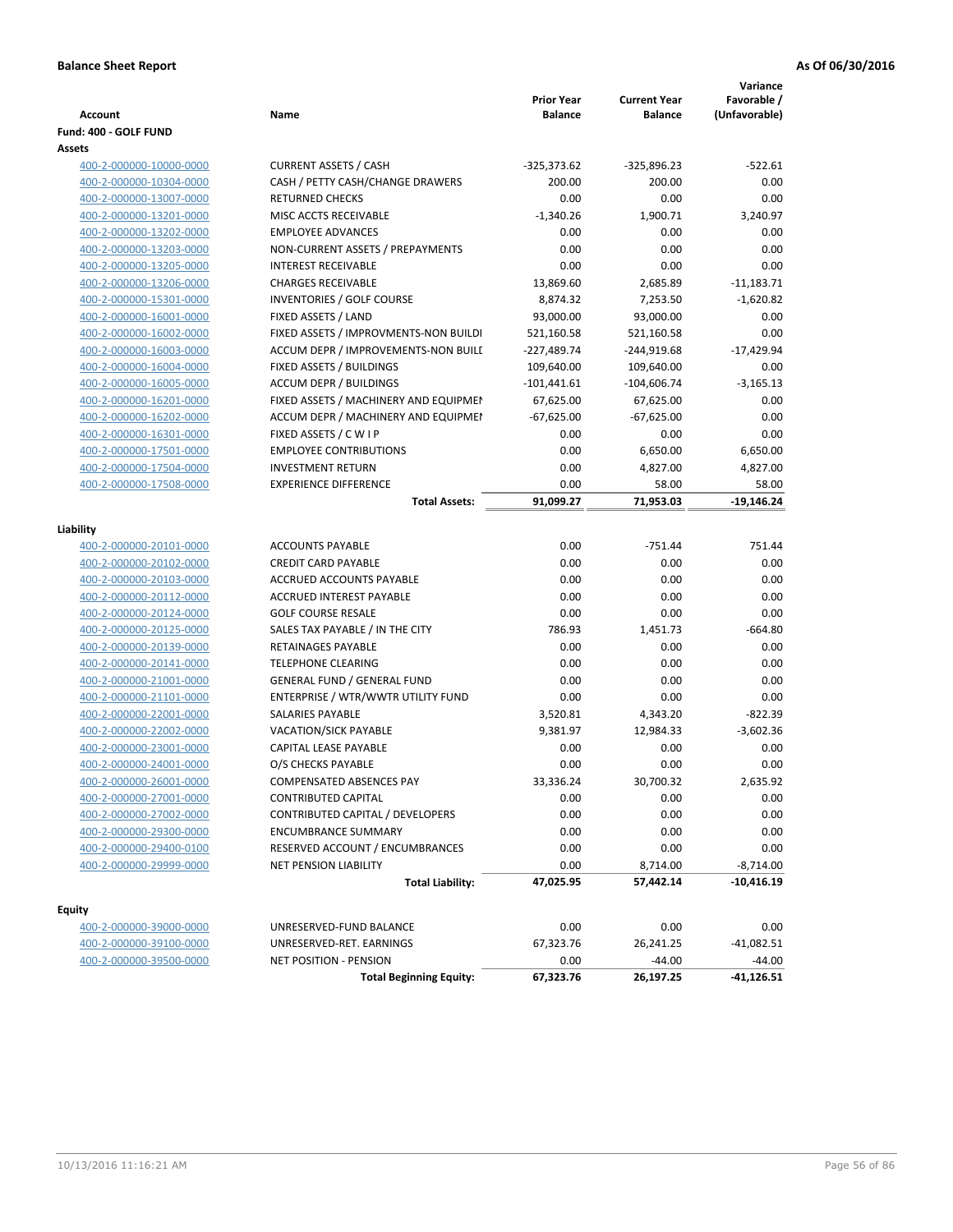| Account                        | <b>Name</b>                                              | <b>Prior Year</b><br><b>Balance</b> | <b>Current Year</b><br><b>Balance</b> | Variance<br>Favorable /<br>(Unfavorable) |
|--------------------------------|----------------------------------------------------------|-------------------------------------|---------------------------------------|------------------------------------------|
| <b>Total Revenue</b>           |                                                          | 126,540.89                          | 153,522.93                            | 26,982.04                                |
| <b>Total Expense</b>           |                                                          | 149,791.33                          | 165,209.28                            | $-15,417.95$                             |
| Revenues Over/(Under) Expenses |                                                          | $-23,250.44$                        | $-11.686.35$                          | 11,564.09                                |
|                                | <b>Total Equity and Current Surplus (Deficit):</b>       | 44.073.32                           | 14.510.90                             | $-29.562.42$                             |
|                                | Total Liabilities, Equity and Current Surplus (Deficit): | 91.099.27                           | 71.953.04                             | $-19,146.23$                             |

**\*\*\*Warning: Account Authorization is turned on. Please run the Unauthorized Account Listing Report to see if you are out of balance due to missing accounts \*\*\***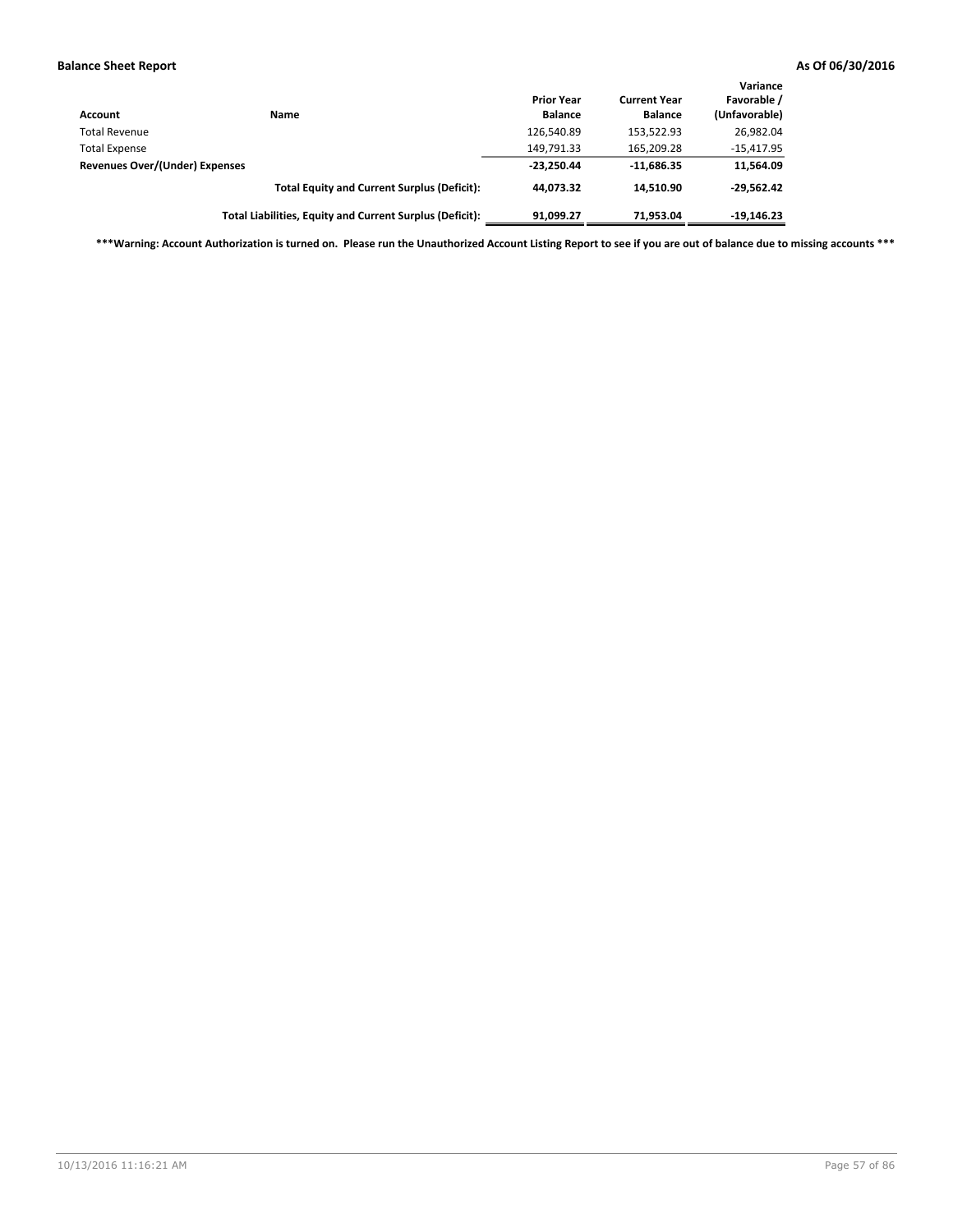|                                    |                                                          | <b>Prior Year</b> | <b>Current Year</b>        | Variance<br>Favorable /   |
|------------------------------------|----------------------------------------------------------|-------------------|----------------------------|---------------------------|
| <b>Account</b>                     | Name                                                     | <b>Balance</b>    | <b>Balance</b>             | (Unfavorable)             |
| <b>Fund: 500 - SANITATION FUND</b> |                                                          |                   |                            |                           |
| Assets                             |                                                          |                   |                            |                           |
| 500-2-000000-10000-0000            | <b>CURRENT ASSETS / CASH</b>                             | 1,164,232.66      | 1,504,685.76               | 340,453.10                |
| 500-2-000000-13000-0000            | <b>CUSTOMER ACCTS RECEIVABLE</b>                         | 108,628.42        | 92,871.67                  | $-15,756.75$              |
| 500-2-000000-13001-0000            | NON CURRENT CUSTOMER ACCTS RECEIVAE                      | 38,884.86         | 49,639.15                  | 10,754.29                 |
| 500-2-000000-13002-0000            | ALLOW FOR UNCOLLECT REC                                  | $-32,668.94$      | $-36,479.94$               | $-3,811.00$               |
| 500-2-000000-13003-0000            | UNBILLED YEAR-END ACCRUAL                                | 247,854.31        | 379,459.63                 | 131,605.32                |
| 500-2-000000-13201-0000            | MISC ACCTS RECEIVABLE                                    | 0.00              | 185.00                     | 185.00                    |
| 500-2-000000-17501-0000            | <b>EMPLOYEE CONTRIBUTIONS</b>                            | 0.00              | 6,650.00                   | 6,650.00                  |
| 500-2-000000-17504-0000            | <b>INVESTMENT RETURN</b>                                 | 0.00              | 4,827.00                   | 4,827.00                  |
| 500-2-000000-17508-0000            | <b>EXPERIENCE DIFFERENCE</b>                             | 0.00              | 58.00                      | 58.00                     |
|                                    | <b>Total Assets:</b>                                     | 1,526,931.31      | 2,001,896.27               | 474,964.96                |
| Liability                          |                                                          |                   |                            |                           |
| 500-2-000000-20101-0000            | <b>ACCOUNTS PAYABLE</b>                                  | 0.00              | $-21,209.24$               | 21,209.24                 |
| 500-2-000000-20102-0000            | <b>CREDIT CARD PAYABLE</b>                               | 0.00              | 0.00                       | 0.00                      |
| 500-2-000000-20103-0000            | ACCRUED ACCOUNTS PAYABLE                                 | 0.00              | 0.00                       | 0.00                      |
| 500-2-000000-20125-0000            | SALES TAX PAYABLE / IN THE CITY                          | 20,086.05         | 42,139.64                  | $-22,053.59$              |
| 500-2-000000-20126-0000            | SALES TAX PAYABLE / OUT OF CITY                          | 0.00              | 0.00                       | 0.00                      |
| 500-2-000000-20133-0000            | <b>GARBAGE CLEARING</b>                                  | 0.00              | 0.00                       | 0.00                      |
| 500-2-000000-20135-0000            | <b>GARBAGE CLEARING / BAD DEBT EXPENS</b>                | 31,170.87         | 30,159.07                  | 1,011.80                  |
| 500-2-000000-20160-0000            | <b>UNAPPLIED CREDIT</b>                                  | 0.00              | 0.00                       | 0.00                      |
| 500-2-000000-20201-0000            | <b>DEFERRED REVENUE</b>                                  | 0.00              | 0.00                       | 0.00                      |
| 500-2-000000-21001-0000            | <b>GENERAL FUND / GENERAL FUND</b>                       | 0.00              | 0.00                       | 0.00                      |
| 500-2-000000-22001-0000            | <b>SALARIES PAYABLE</b>                                  | 2,625.44          | 3,481.43                   | $-855.99$                 |
| 500-2-000000-22002-0000            | <b>VACATION/SICK PAYABLE</b>                             | 237.94            | 4,512.22                   | $-4,274.28$               |
| 500-2-000000-24002-0000            | <b>CUSTOMER DEPOSITS</b>                                 | 136,087.69        | 171,679.42                 | $-35,591.73$              |
| 500-2-000000-24007-0000            | <b>BILLED DEPOSITS SUSPENSE</b>                          | 0.00              | 0.00                       | 0.00                      |
| 500-2-000000-26001-0000            | <b>COMPENSATED ABSENCES PAY</b>                          | $-0.06$           | $-176.76$                  | 176.70                    |
| 500-2-000000-29300-0000            | <b>ENCUMBRANCE SUMMARY</b>                               | 0.00              | 0.00                       | 0.00                      |
|                                    | RESERVED ACCOUNT / ENCUMBRANCES                          | 0.00              | 0.00                       | 0.00                      |
| 500-2-000000-29400-0100            | <b>NET PENSION LIABILITY</b>                             | 0.00              |                            |                           |
| 500-2-000000-29999-0000            | <b>Total Liability:</b>                                  | 190,207.93        | 8,714.00<br>239,299.78     | $-8,714.00$<br>-49,091.85 |
|                                    |                                                          |                   |                            |                           |
| Equity                             |                                                          |                   |                            |                           |
| 500-2-000000-39000-0000            | UNRESERVED-FUND BALANCE                                  | 0.00              | 0.00                       | 0.00                      |
| 500-2-000000-39100-0000            | UNRESERVED-RET. EARNINGS                                 | 868,239.33        | 1,311,908.45               | 443,669.12                |
| 500-2-000000-39500-0000            | <b>NET POSITION - PENSION</b>                            | 0.00              | $-44.00$                   | $-44.00$                  |
|                                    | <b>Total Beginning Equity:</b>                           | 868,239.33        | 1,311,864.45               | 443,625.12                |
| <b>Total Revenue</b>               |                                                          | 2,721,964.57      | 2,904,458.18               | 182,493.61                |
| <b>Total Expense</b>               |                                                          | 2,253,480.52      |                            | $-200,245.62$             |
| Revenues Over/(Under) Expenses     |                                                          | 468,484.05        | 2,453,726.14<br>450,732.04 | $-17,752.01$              |
|                                    | <b>Total Equity and Current Surplus (Deficit):</b>       | 1,336,723.38      | 1,762,596.49               | 425,873.11                |
|                                    | Total Liabilities, Equity and Current Surplus (Deficit): | 1,526,931.31      | 2,001,896.27               | 474,964.96                |
|                                    |                                                          |                   |                            |                           |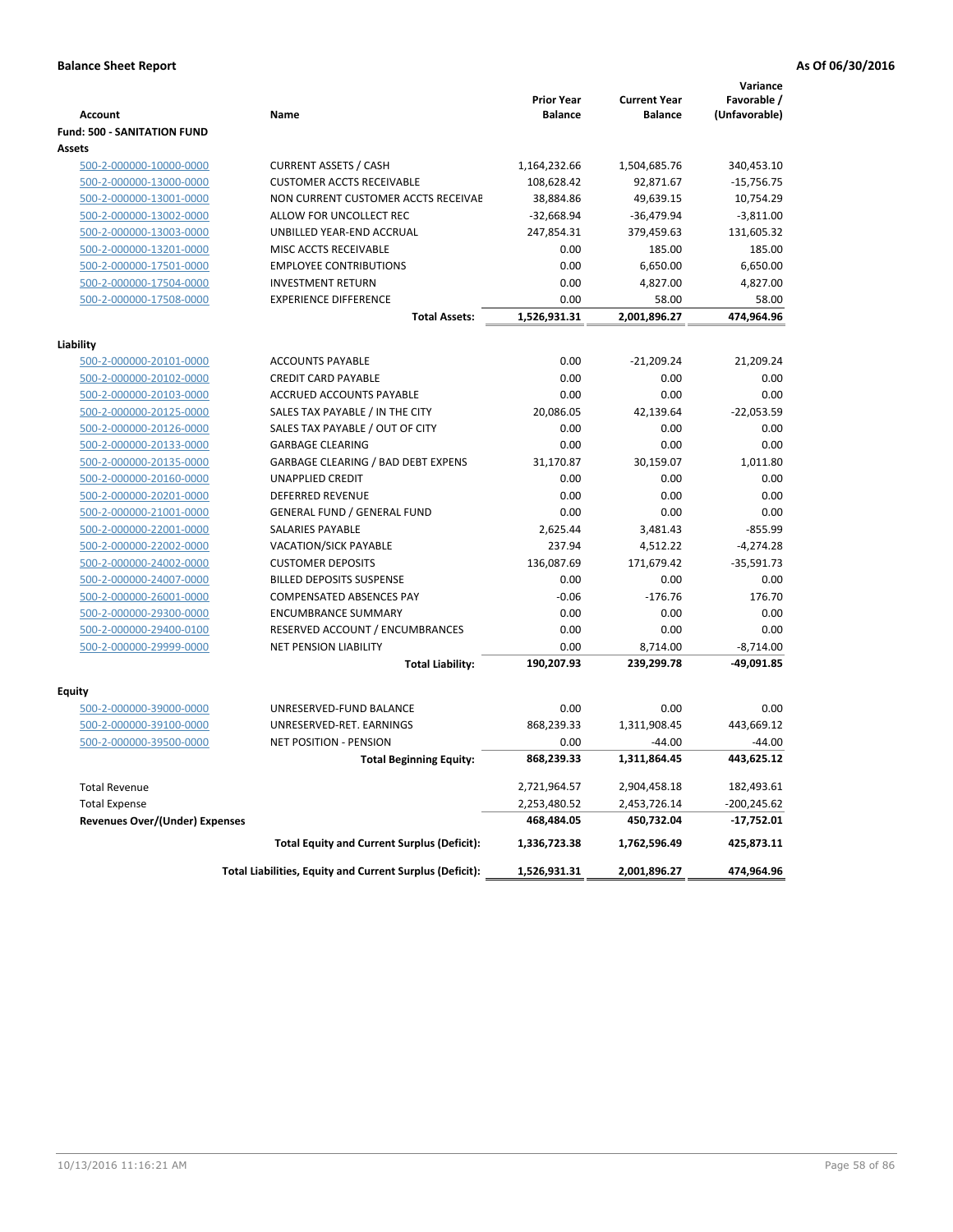| <b>Account</b>                                             | Name                                                     | <b>Prior Year</b><br><b>Balance</b> | <b>Current Year</b><br><b>Balance</b> | Variance<br>Favorable /<br>(Unfavorable) |
|------------------------------------------------------------|----------------------------------------------------------|-------------------------------------|---------------------------------------|------------------------------------------|
| <b>Fund: 561 - REGINAL HOUSEHOLD HAZARDOUS WASTE GRANT</b> |                                                          |                                     |                                       |                                          |
| Assets                                                     |                                                          |                                     |                                       |                                          |
| 561-2-000000-10000-0000                                    | <b>CURRENT ASSETS / CASH</b>                             | 0.00                                | 0.00                                  | 0.00                                     |
| 561-2-000000-13201-0000                                    | MISC ACCTS RECEIVABLE                                    | 0.00                                | 0.00                                  | 0.00                                     |
| 561-2-000000-13205-0000                                    | <b>INTEREST RECEIVABLE</b>                               | 0.00                                | 0.00                                  | 0.00                                     |
|                                                            | <b>Total Assets:</b>                                     | 0.00                                | 0.00                                  | 0.00                                     |
| Liability                                                  |                                                          |                                     |                                       |                                          |
| 561-2-000000-20101-0000                                    | <b>ACCOUNTS PAYABLE</b>                                  | 0.00                                | 0.00                                  | 0.00                                     |
| 561-2-000000-20102-0000                                    | <b>CREDIT CARD PAYABLE</b>                               | 0.00                                | 0.00                                  | 0.00                                     |
| 561-2-000000-20103-0000                                    | <b>ACCRUED ACCOUNTS PAYABLE</b>                          | 0.00                                | 0.00                                  | 0.00                                     |
| 561-2-000000-21140-0000                                    | DUE TO / SANITATION FUND                                 | 0.00                                | 0.00                                  | 0.00                                     |
| 561-2-000000-29300-0000                                    | <b>ENCUMBRANCE SUMMARY</b>                               | 0.00                                | 0.00                                  | 0.00                                     |
| 561-2-000000-29400-0100                                    | RESERVED ACCOUNT / ENCUMBRANCES                          | 0.00                                | 0.00                                  | 0.00                                     |
|                                                            | <b>Total Liability:</b>                                  | 0.00                                | 0.00                                  | 0.00                                     |
| <b>Equity</b>                                              |                                                          |                                     |                                       |                                          |
| 561-2-000000-39100-0000                                    | UNRESERVED-RET. EARNINGS                                 | 0.00                                | 0.00                                  | 0.00                                     |
|                                                            | <b>Total Beginning Equity:</b>                           | 0.00                                | 0.00                                  | 0.00                                     |
| <b>Total Revenue</b>                                       |                                                          | 0.00                                | 0.00                                  | 0.00                                     |
| <b>Total Expense</b>                                       |                                                          | 0.00                                | 0.00                                  | 0.00                                     |
| <b>Revenues Over/(Under) Expenses</b>                      |                                                          | 0.00                                | 0.00                                  | 0.00                                     |
|                                                            | <b>Total Equity and Current Surplus (Deficit):</b>       | 0.00                                | 0.00                                  | 0.00                                     |
|                                                            | Total Liabilities, Equity and Current Surplus (Deficit): | 0.00                                | 0.00                                  | 0.00                                     |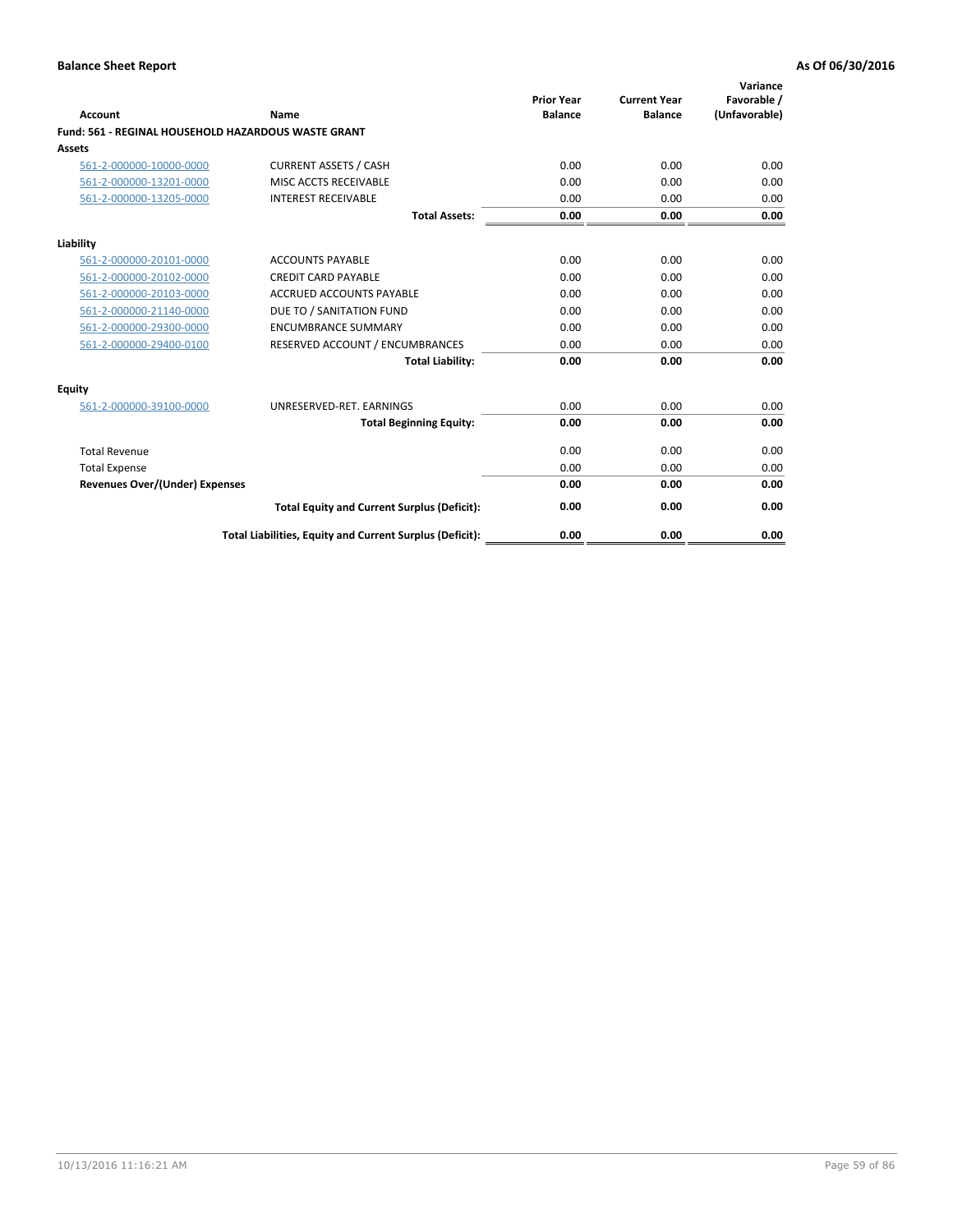| <b>Account</b>                   | Name                                                     | <b>Prior Year</b><br><b>Balance</b> | <b>Current Year</b><br><b>Balance</b> | Variance<br>Favorable /<br>(Unfavorable) |
|----------------------------------|----------------------------------------------------------|-------------------------------------|---------------------------------------|------------------------------------------|
| Fund: 601 - CENTRAL SERVICE FUND |                                                          |                                     |                                       |                                          |
| Assets                           |                                                          |                                     |                                       |                                          |
| 601-2-000000-10000-0000          | <b>CURRENT ASSETS / CASH</b>                             | 200,478.20                          | 92,030.47                             | $-108,447.73$                            |
| 601-2-000000-13201-0000          | MISC ACCTS RECEIVABLE                                    | 0.00                                | 0.00                                  | 0.00                                     |
| 601-2-000000-13203-0000          | NON-CURRENT ASSETS / PREPAYMENTS                         | 0.00                                | 0.00                                  | 0.00                                     |
| 601-2-000000-13204-0000          | PREPAYMENTS / INSURANCE PREPAYMENT                       | 0.00                                | 0.00                                  | 0.00                                     |
| 601-2-000000-13205-0000          | <b>INTEREST RECEIVABLE</b>                               | 0.00                                | 0.00                                  | 0.00                                     |
| 601-2-000000-15001-0000          | <b>INVENTORIES / POSTAGE</b>                             | 0.00                                | 0.00                                  | 0.00                                     |
| 601-2-000000-15101-0000          | <b>FACILITIES MAINT STOCK</b>                            | 11,138.97                           | 11,823.56                             | 684.59                                   |
| 601-2-000000-15201-0000          | <b>INVENTORIES / GARAGE</b>                              | 49,635.17                           | 139,025.43                            | 89,390.26                                |
| 601-2-000000-16001-0000          | FIXED ASSETS / LAND                                      | 0.00                                | 0.00                                  | 0.00                                     |
| 601-2-000000-16002-0000          | FIXED ASSETS / IMPROVMENTS-NON BUILDI                    | 0.00                                | 0.00                                  | 0.00                                     |
| 601-2-000000-16003-0000          | ACCUM DEPR / IMPROVEMENTS-NON BUILI                      | 0.00                                | 0.00                                  | 0.00                                     |
| 601-2-000000-16004-0000          | FIXED ASSETS / BUILDINGS                                 | 100,832.00                          | 100,832.00                            | 0.00                                     |
| 601-2-000000-16005-0000          | <b>ACCUM DEPR / BUILDINGS</b>                            | $-100,832.00$                       | $-100,832.00$                         | 0.00                                     |
| 601-2-000000-16201-0000          | FIXED ASSETS / MACHINERY AND EQUIPMEN                    | 166,476.00                          | 166,476.00                            | 0.00                                     |
| 601-2-000000-16202-0000          | ACCUM DEPR / MACHINERY AND EQUIPMEI                      | $-160,911.50$                       | $-163,814.71$                         | $-2,903.21$                              |
| 601-2-000000-17501-0000          | <b>EMPLOYEE CONTRIBUTIONS</b>                            | 0.00                                | 26,599.00                             | 26,599.00                                |
| 601-2-000000-17504-0000          | <b>INVESTMENT RETURN</b>                                 | 0.00                                | 19,307.00                             | 19,307.00                                |
| 601-2-000000-17508-0000          | <b>EXPERIENCE DIFFERENCE</b>                             | 0.00                                | 232.00                                | 232.00                                   |
|                                  | <b>Total Assets:</b>                                     | 266,816.84                          | 291,678.75                            | 24,861.91                                |
| Liability                        |                                                          |                                     |                                       |                                          |
| 601-2-000000-20101-0000          | <b>ACCOUNTS PAYABLE</b>                                  | $-7,865.15$                         | 0.00                                  | $-7,865.15$                              |
| 601-2-000000-20102-0000          | <b>CREDIT CARD PAYABLE</b>                               | 0.00                                | 0.00                                  | 0.00                                     |
| 601-2-000000-20103-0000          | ACCRUED ACCOUNTS PAYABLE                                 | 0.00                                | 0.00                                  | 0.00                                     |
| 601-2-000000-20115-0000          | <b>DRINK SUPPLY</b>                                      | 0.00                                | 0.00                                  | 0.00                                     |
| 601-2-000000-20141-0000          | <b>TELEPHONE CLEARING</b>                                | 0.00                                | 0.00                                  | 0.00                                     |
| 601-2-000000-20148-0000          | <b>FLEET FUEL CLEARING</b>                               | 0.00                                | 0.00                                  | 0.00                                     |
| 601-2-000000-20149-0000          | FLEET MAINTENANCE CLEARING                               | 0.00                                | $-16.48$                              | 16.48                                    |
| 601-2-000000-20201-0000          | <b>DEFERRED REVENUE</b>                                  | 0.00                                | 0.00                                  | 0.00                                     |
| 601-2-000000-21001-0000          | <b>GENERAL FUND / GENERAL FUND</b>                       | 0.00                                | 0.00                                  | 0.00                                     |
| 601-2-000000-21101-0000          | ENTERPRISE / WTR/WWTR UTILITY FUND                       | 0.00                                | 0.00                                  | 0.00                                     |
| 601-2-000000-22001-0000          | <b>SALARIES PAYABLE</b>                                  | 11,895.24                           | 12,654.55                             | $-759.31$                                |
| 601-2-000000-22002-0000          | <b>VACATION/SICK PAYABLE</b>                             | 39,911.15                           | 38,440.79                             | 1,470.36                                 |
| 601-2-000000-24011-0000          | <b>CIVIC CENTER DEPOSITS</b>                             | 0.00                                | 0.00                                  | 0.00                                     |
| 601-2-000000-24012-0000          | <b>AUDITORIUM DEPOSITS</b>                               | 0.00                                | 0.00                                  | 0.00                                     |
| 601-2-000000-26001-0000          | <b>COMPENSATED ABSENCES PAY</b>                          | 28,140.70                           | 22,239.02                             | 5,901.68                                 |
| 601-2-000000-27001-0000          | <b>CONTRIBUTED CAPITAL</b>                               | 0.00                                | 0.00                                  | 0.00                                     |
| 601-2-000000-29300-0000          | <b>ENCUMBRANCE SUMMARY</b>                               | 0.00                                | 0.00                                  | 0.00                                     |
| 601-2-000000-29400-0100          | RESERVED ACCOUNT / ENCUMBRANCES                          | 0.00                                | 0.00                                  | 0.00                                     |
| 601-2-000000-29999-0000          | NET PENSION LIABILITY                                    | 0.00                                | 34,854.00                             | $-34,854.00$                             |
|                                  | <b>Total Liability:</b>                                  | 72,081.94                           | 108,171.88                            | -36,089.94                               |
| <b>Equity</b>                    |                                                          |                                     |                                       |                                          |
| 601-2-000000-39000-0000          | UNRESERVED-FUND BALANCE                                  | 0.00                                | 0.00                                  | 0.00                                     |
| 601-2-000000-39100-0000          | UNRESERVED-RET. EARNINGS                                 | 123,762.28                          | 218,033.60                            | 94,271.32                                |
| 601-2-000000-39500-0000          | NET POSITION - PENSION                                   | 0.00                                | $-175.00$                             | $-175.00$                                |
|                                  | <b>Total Beginning Equity:</b>                           | 123,762.28                          | 217,858.60                            | 94,096.32                                |
| <b>Total Revenue</b>             |                                                          | 667,713.69                          | 631,406.97                            | $-36,306.72$                             |
| <b>Total Expense</b>             |                                                          | 596,741.07                          | 665,758.72                            | $-69,017.65$                             |
| Revenues Over/(Under) Expenses   |                                                          | 70,972.62                           | -34,351.75                            | -105,324.37                              |
|                                  | <b>Total Equity and Current Surplus (Deficit):</b>       | 194,734.90                          | 183,506.85                            | $-11,228.05$                             |
|                                  | Total Liabilities, Equity and Current Surplus (Deficit): | 266,816.84                          | 291,678.73                            | 24,861.89                                |

**\*\*\*Warning: Account Authorization is turned on. Please run the Unauthorized Account Listing Report to see if you are out of balance due to missing accounts \*\*\***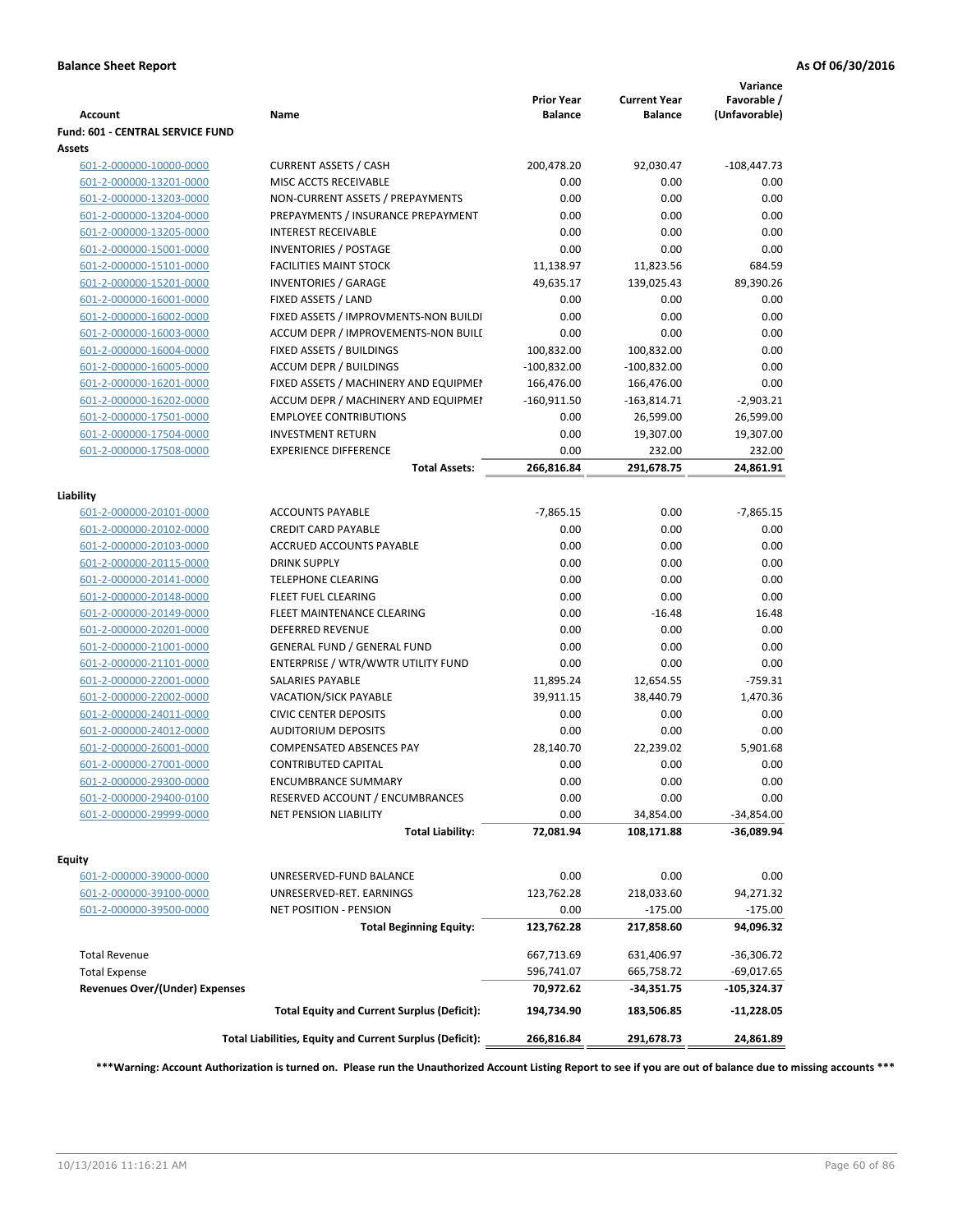|                                       |                                                          |                                     |                                       | Variance                     |
|---------------------------------------|----------------------------------------------------------|-------------------------------------|---------------------------------------|------------------------------|
| <b>Account</b>                        | <b>Name</b>                                              | <b>Prior Year</b><br><b>Balance</b> | <b>Current Year</b><br><b>Balance</b> | Favorable /<br>(Unfavorable) |
| <b>Fund: 602 - INSURANCE FUND</b>     |                                                          |                                     |                                       |                              |
| <b>Assets</b>                         |                                                          |                                     |                                       |                              |
| 602-2-000000-10000-0000               | <b>CURRENT ASSETS / CASH</b>                             | 1,028,743.08                        | 368,559.84                            | $-660, 183.24$               |
| 602-2-000000-13201-0000               | MISC ACCTS RECEIVABLE                                    | 0.00                                | 0.00                                  | 0.00                         |
| 602-2-000000-13204-0000               | PREPAYMENTS / INSURANCE PREPAYMENT                       | 0.00                                | 0.00                                  | 0.00                         |
| 602-2-000000-13205-0000               | <b>INTEREST RECEIVABLE</b>                               | 0.00                                | 0.00                                  | 0.00                         |
|                                       | <b>Total Assets:</b>                                     | 1,028,743.08                        | 368,559.84                            | $-660, 183.24$               |
| Liability                             |                                                          |                                     |                                       |                              |
| 602-2-000000-20101-0000               | <b>ACCOUNTS PAYABLE</b>                                  | $-1,076.49$                         | $-4,185.19$                           | 3,108.70                     |
| 602-2-000000-20102-0000               | <b>CREDIT CARD PAYABLE</b>                               | 0.00                                | 0.00                                  | 0.00                         |
| 602-2-000000-20103-0000               | <b>ACCRUED ACCOUNTS PAYABLE</b>                          | 0.00                                | 0.00                                  | 0.00                         |
| 602-2-000000-20201-0000               | <b>DEFERRED REVENUE</b>                                  | 0.00                                | 0.00                                  | 0.00                         |
| 602-2-000000-29300-0000               | <b>ENCUMBRANCE SUMMARY</b>                               | 0.00                                | 0.00                                  | 0.00                         |
| 602-2-000000-29400-0100               | RESERVED ACCOUNT / ENCUMBRANCES                          | 0.00                                | 0.00                                  | 0.00                         |
|                                       | <b>Total Liability:</b>                                  | $-1,076.49$                         | $-4,185.19$                           | 3,108.70                     |
| <b>Equity</b>                         |                                                          |                                     |                                       |                              |
| 602-2-000000-39000-0000               | UNRESERVED-FUND BALANCE                                  | 0.00                                | 0.00                                  | 0.00                         |
| 602-2-000000-39100-0000               | UNRESERVED-RET. EARNINGS                                 | 1,738,682.76                        | 1,390,194.04                          | $-348,488.72$                |
|                                       | <b>Total Beginning Equity:</b>                           | 1,738,682.76                        | 1,390,194.04                          | $-348,488.72$                |
| <b>Total Revenue</b>                  |                                                          | 3,617,256.03                        | 3,659,445.57                          | 42,189.54                    |
| <b>Total Expense</b>                  |                                                          | 4,326,119.22                        | 4,676,894.58                          | $-350,775.36$                |
| <b>Revenues Over/(Under) Expenses</b> |                                                          | -708,863.19                         | $-1,017,449.01$                       | $-308,585.82$                |
|                                       | <b>Total Equity and Current Surplus (Deficit):</b>       | 1,029,819.57                        | 372,745.03                            | -657,074.54                  |
|                                       | Total Liabilities, Equity and Current Surplus (Deficit): | 1,028,743.08                        | 368,559.84                            | $-660.183.24$                |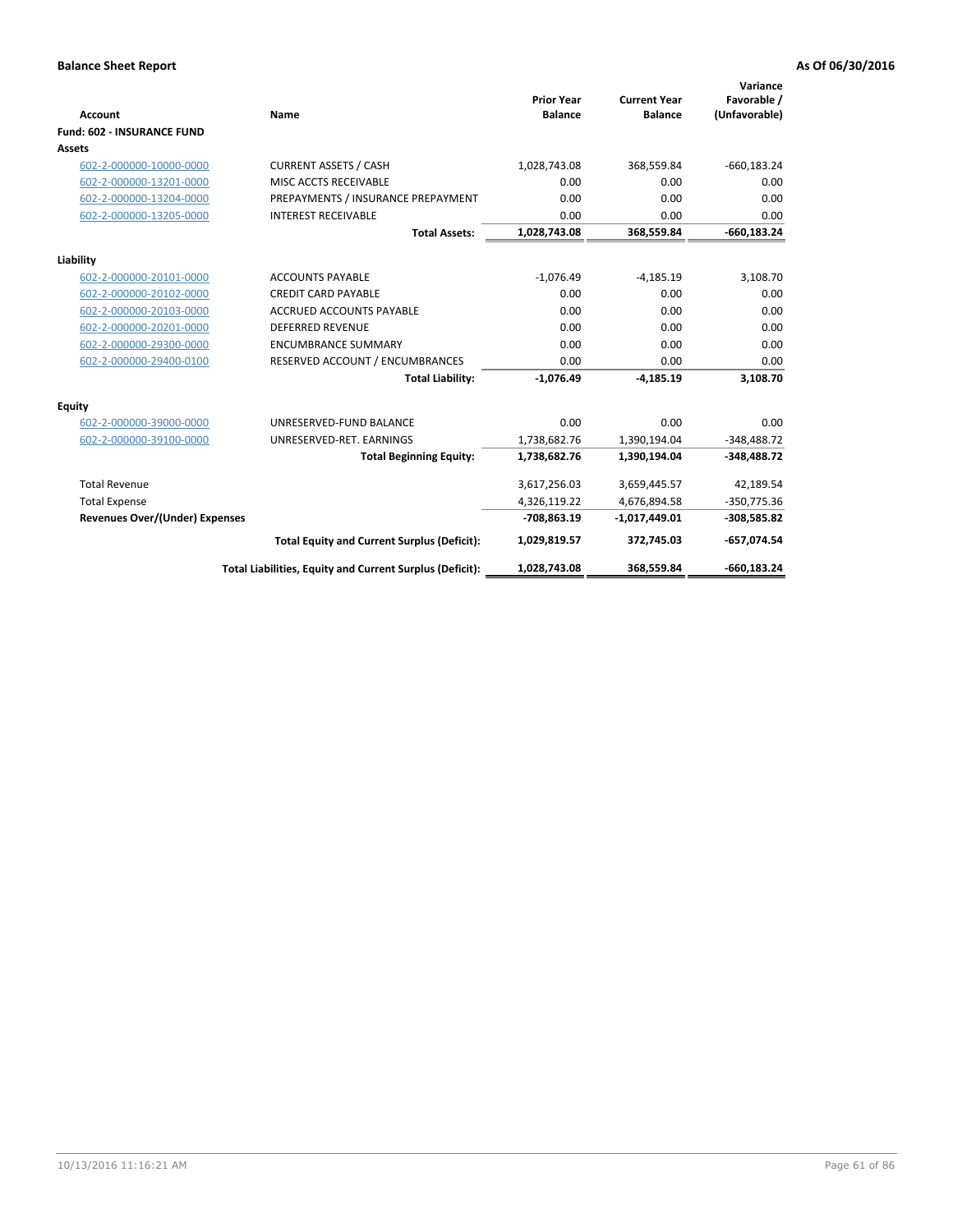|                                       |                                                          | <b>Prior Year</b> | <b>Current Year</b> | Variance<br>Favorable / |
|---------------------------------------|----------------------------------------------------------|-------------------|---------------------|-------------------------|
| <b>Account</b>                        | Name                                                     | <b>Balance</b>    | <b>Balance</b>      | (Unfavorable)           |
| Fund: 604 - MIS FUND                  |                                                          |                   |                     |                         |
| Assets                                |                                                          |                   |                     |                         |
| 604-2-000000-10000-0000               | <b>CURRENT ASSETS / CASH</b>                             | 12,922.42         | 120,900.20          | 107,977.78              |
| 604-2-000000-13201-0000               | MISC ACCTS RECEIVABLE                                    | 0.00              | 0.00                | 0.00                    |
| 604-2-000000-13202-1400               | <b>EMPLOYEE ADVANCES</b>                                 | 0.00              | 0.00                | 0.00                    |
| 604-2-000000-13203-0000               | NON-CURRENT ASSETS / PREPAYMENTS                         | 0.00              | 0.00                | 0.00                    |
| 604-2-000000-13205-0000               | <b>INTEREST RECEIVABLE</b>                               | 0.00              | 0.00                | 0.00                    |
| 604-2-000000-15601-0000               | IT NETWORK PRINTER SUPPLY INVENTORY                      | 0.00              | 0.00                | 0.00                    |
| 604-2-000000-16004-0000               | FIXED ASSETS / BUILDINGS                                 | 0.00              | 0.00                | 0.00                    |
| 604-2-000000-16005-0000               | <b>ACCUM DEPR / BUILDINGS</b>                            | 0.00              | 0.00                | 0.00                    |
| 604-2-000000-16201-0000               | FIXED ASSETS / MACHINERY AND EQUIPMEN                    | 1,459,885.19      | 1,513,323.35        | 53,438.16               |
| 604-2-000000-16202-0000               | ACCUM DEPR / MACHINERY AND EQUIPMEI                      | $-1,010,746.76$   | $-1,160,566.21$     | $-149,819.45$           |
| 604-2-000000-16301-0000               | FIXED ASSETS / C W I P                                   | 30,994.80         | 30,994.80           | 0.00                    |
| 604-2-000000-17501-0000               | <b>EMPLOYEE CONTRIBUTIONS</b>                            | 0.00              | 13,299.00           | 13,299.00               |
| 604-2-000000-17504-0000               | <b>INVESTMENT RETURN</b>                                 | 0.00              | 9,654.00            | 9,654.00                |
| 604-2-000000-17508-0000               | <b>EXPERIENCE DIFFERENCE</b>                             | 0.00              | 116.00              | 116.00                  |
|                                       | <b>Total Assets:</b>                                     | 493,055.65        | 527,721.14          | 34,665.49               |
|                                       |                                                          |                   |                     |                         |
| Liability                             |                                                          |                   |                     |                         |
| 604-2-000000-20101-0000               | <b>ACCOUNTS PAYABLE</b>                                  | $-15,920.93$      | 0.00                | $-15,920.93$            |
| 604-2-000000-20102-0000               | <b>CREDIT CARD PAYABLE</b>                               | 0.00              | 0.00                | 0.00                    |
| 604-2-000000-20103-0000               | ACCRUED ACCOUNTS PAYABLE                                 | 0.00              | 0.00                | 0.00                    |
| 604-2-000000-20141-0000               | <b>TELEPHONE CLEARING</b>                                | 0.00              | 0.00                | 0.00                    |
| 604-2-000000-21035-0000               | DEBT SERVICE / DUE TO DEBT SERVICE                       | 0.00              | 0.00                | 0.00                    |
| 604-2-000000-22001-0000               | SALARIES PAYABLE                                         | 7,365.54          | 8,257.21            | $-891.67$               |
| 604-2-000000-22002-0000               | <b>VACATION/SICK PAYABLE</b>                             | 17,258.05         | 14,533.72           | 2,724.33                |
| 604-2-000000-22208-0000               | INSURANCE / AMERICAN FIDELITY                            | 0.00              | 0.00                | 0.00                    |
| 604-2-000000-23001-0000               | CAPITAL LEASE PAYABLE                                    | 111,930.43        | 56,149.62           | 55,780.81               |
| 604-2-000000-23101-0000               | CAPITAL LEASE PAYABLE                                    | 71,283.48         | 15,133.95           | 56,149.53               |
| 604-2-000000-26001-0000               | COMPENSATED ABSENCES PAY                                 | 0.45              | 10,452.61           | $-10,452.16$            |
| 604-2-000000-27001-0000               | <b>CONTRIBUTED CAPITAL</b>                               | 0.00              | 0.00                | 0.00                    |
| 604-2-000000-29300-0000               | <b>ENCUMBRANCE SUMMARY</b>                               | 0.00              | 0.00                | 0.00                    |
| 604-2-000000-29400-0100               | RESERVED ACCOUNT / ENCUMBRANCES                          | 0.27              | 0.27                | 0.00                    |
| 604-2-000000-29999-0000               | <b>NET PENSION LIABILITY</b>                             | 0.00              | 17,427.00           | $-17,427.00$            |
| 604-2-000000-92194-0101               | <b>BANK ONE / DIGITEC</b>                                | 0.00              | 0.00                | 0.00                    |
|                                       | <b>Total Liability:</b>                                  | 191,917.29        | 121,954.38          | 69,962.91               |
|                                       |                                                          |                   |                     |                         |
| Equity                                |                                                          |                   |                     |                         |
| 604-2-000000-39000-0000               | UNRESERVED-FUND BALANCE                                  | 0.00              | 0.00                | 0.00                    |
| 604-2-000000-39100-0000               | UNRESERVED-RET. EARNINGS                                 | 250,064.38        | 324,409.00          | 74,344.62               |
| 604-2-000000-39500-0000               | NET POSITION - PENSION                                   | 0.00              | $-88.00$            | $-88.00$                |
|                                       | <b>Total Beginning Equity:</b>                           | 250,064.38        | 324,321.00          | 74,256.62               |
| <b>Total Revenue</b>                  |                                                          | 708,263.84        | 683,690.13          | -24,573.71              |
| <b>Total Expense</b>                  |                                                          | 657,189.86        | 602,244.37          | 54,945.49               |
| <b>Revenues Over/(Under) Expenses</b> |                                                          | 51,073.98         | 81,445.76           | 30,371.78               |
|                                       | <b>Total Equity and Current Surplus (Deficit):</b>       | 301,138.36        | 405,766.76          | 104,628.40              |
|                                       | Total Liabilities, Equity and Current Surplus (Deficit): | 493,055.65        | 527,721.14          | 34,665.49               |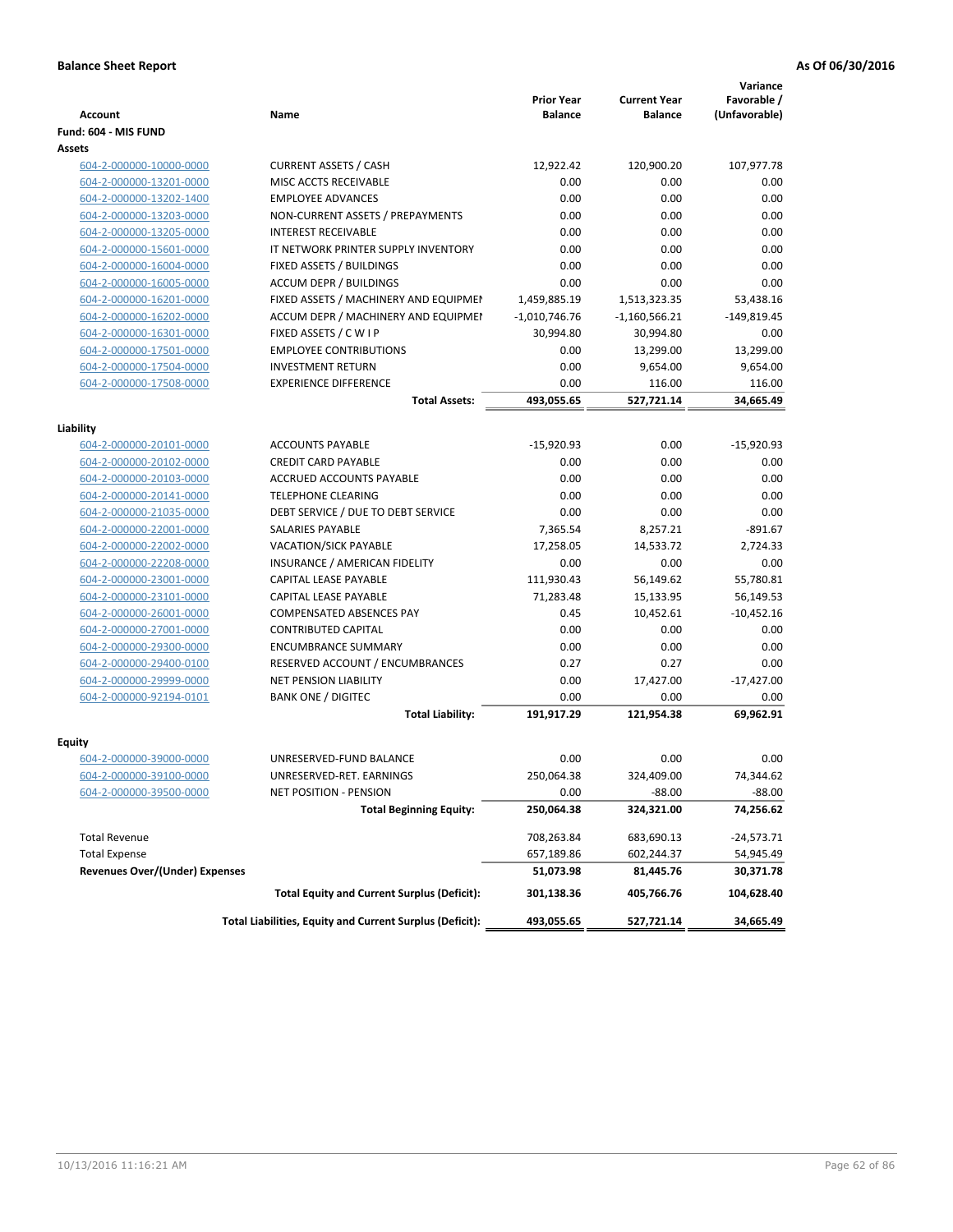| <b>Account</b>                              | Name                                                     | <b>Prior Year</b><br><b>Balance</b> | <b>Current Year</b><br><b>Balance</b> | Variance<br>Favorable /<br>(Unfavorable) |
|---------------------------------------------|----------------------------------------------------------|-------------------------------------|---------------------------------------|------------------------------------------|
| <b>Fund: 660 - VEHICLE REPLACEMENT FUND</b> |                                                          |                                     |                                       |                                          |
| Assets                                      |                                                          |                                     |                                       |                                          |
| 660-2-000000-10000-0000                     | <b>CURRENT ASSETS / CASH</b>                             | 93,511.13                           | 82,024.30                             | $-11,486.83$                             |
| 660-2-000000-11309-0000                     | TAX ANTICIPATION NOTES                                   | 0.00                                | 0.00                                  | 0.00                                     |
| 660-2-000000-11510-0000                     | PUBLIC SAFETY VEHICLE REPLACEMENT                        | 0.00                                | 906.77                                | 906.77                                   |
| 660-2-000000-11520-0000                     | <b>CERTIFICATES OF DEPOSIT</b>                           | 150,000.00                          | 300,000.00                            | 150,000.00                               |
| 660-2-000000-13201-0000                     | MISC ACCTS RECEIVABLE                                    | 0.00                                | 0.00                                  | 0.00                                     |
| 660-2-000000-13205-0000                     | <b>INTEREST RECEIVABLE</b>                               | 0.00                                | 0.00                                  | 0.00                                     |
| 660-2-000000-16201-0000                     | FIXED ASSETS / MACHINERY AND EQUIPMEN                    | 7,688,547.10                        | 8,388,516.27                          | 699,969.17                               |
| 660-2-000000-16202-0000                     | ACCUM DEPR / MACHINERY AND EQUIPMEI                      | $-6,076,688.28$                     | $-6,322,566.99$                       | $-245,878.71$                            |
| 660-2-000000-16301-0000                     | FIXED ASSETS / C W I P                                   | 663,326.00                          | 0.00                                  | $-663,326.00$                            |
| 660-2-000000-39300-0000                     | RESERVED ACCOUNT / ESCROW BALANCE                        | 0.00                                | 0.00                                  | 0.00                                     |
|                                             | <b>Total Assets:</b>                                     | 2,518,695.95                        | 2,448,880.35                          | $-69,815.60$                             |
| Liability                                   |                                                          |                                     |                                       |                                          |
| 660-2-000000-20101-0000                     | <b>ACCOUNTS PAYABLE</b>                                  | 0.00                                | 0.00                                  | 0.00                                     |
| 660-2-000000-20102-0000                     | <b>CREDIT CARD PAYABLE</b>                               | 0.00                                | 0.00                                  | 0.00                                     |
| 660-2-000000-20103-0000                     | <b>ACCRUED ACCOUNTS PAYABLE</b>                          | 0.00                                | 0.00                                  | 0.00                                     |
| 660-2-000000-21001-0000                     | <b>GENERAL FUND / GENERAL FUND</b>                       | 0.00                                | 0.00                                  | 0.00                                     |
| 660-2-000000-23001-0000                     | CAPITAL LEASE PAYABLE                                    | 53,206.08                           | 55,705.00                             | $-2,498.92$                              |
| 660-2-000000-23101-0000                     | <b>CAPITAL LEASE PAYABLE</b>                             | 228,163.85                          | 172,458.92                            | 55,704.93                                |
| 660-2-000000-27001-0000                     | <b>CONTRIBUTED CAPITAL</b>                               | 0.00                                | 0.00                                  | 0.00                                     |
| 660-2-000000-29300-0000                     | <b>ENCUMBRANCE SUMMARY</b>                               | 0.00                                | 0.00                                  | 0.00                                     |
| 660-2-000000-29400-0100                     | RESERVED ACCOUNT / ENCUMBRANCES                          | 0.00                                | 0.00                                  | 0.00                                     |
|                                             | <b>Total Liability:</b>                                  | 281,369.93                          | 228,163.92                            | 53,206.01                                |
| <b>Equity</b>                               |                                                          |                                     |                                       |                                          |
| 660-2-000000-39000-0000                     | UNRESERVED-FUND BALANCE                                  | 0.00                                | 0.00                                  | 0.00                                     |
| 660-2-000000-39100-0000                     | UNRESERVED-RET. EARNINGS                                 | 2,093,987.89                        | 2,068,692.07                          | $-25,295.82$                             |
|                                             | <b>Total Beginning Equity:</b>                           | 2,093,987.89                        | 2,068,692.07                          | $-25,295.82$                             |
| <b>Total Revenue</b>                        |                                                          | 305,529.80                          | 1,020,313.48                          | 714,783.68                               |
| <b>Total Expense</b>                        |                                                          | 162,191.67                          | 868,289.12                            | -706,097.45                              |
| <b>Revenues Over/(Under) Expenses</b>       |                                                          | 143,338.13                          | 152,024.36                            | 8,686.23                                 |
|                                             | <b>Total Equity and Current Surplus (Deficit):</b>       | 2,237,326.02                        | 2,220,716.43                          | $-16,609.59$                             |
|                                             | Total Liabilities, Equity and Current Surplus (Deficit): | 2,518,695.95                        | 2.448.880.35                          | $-69,815.60$                             |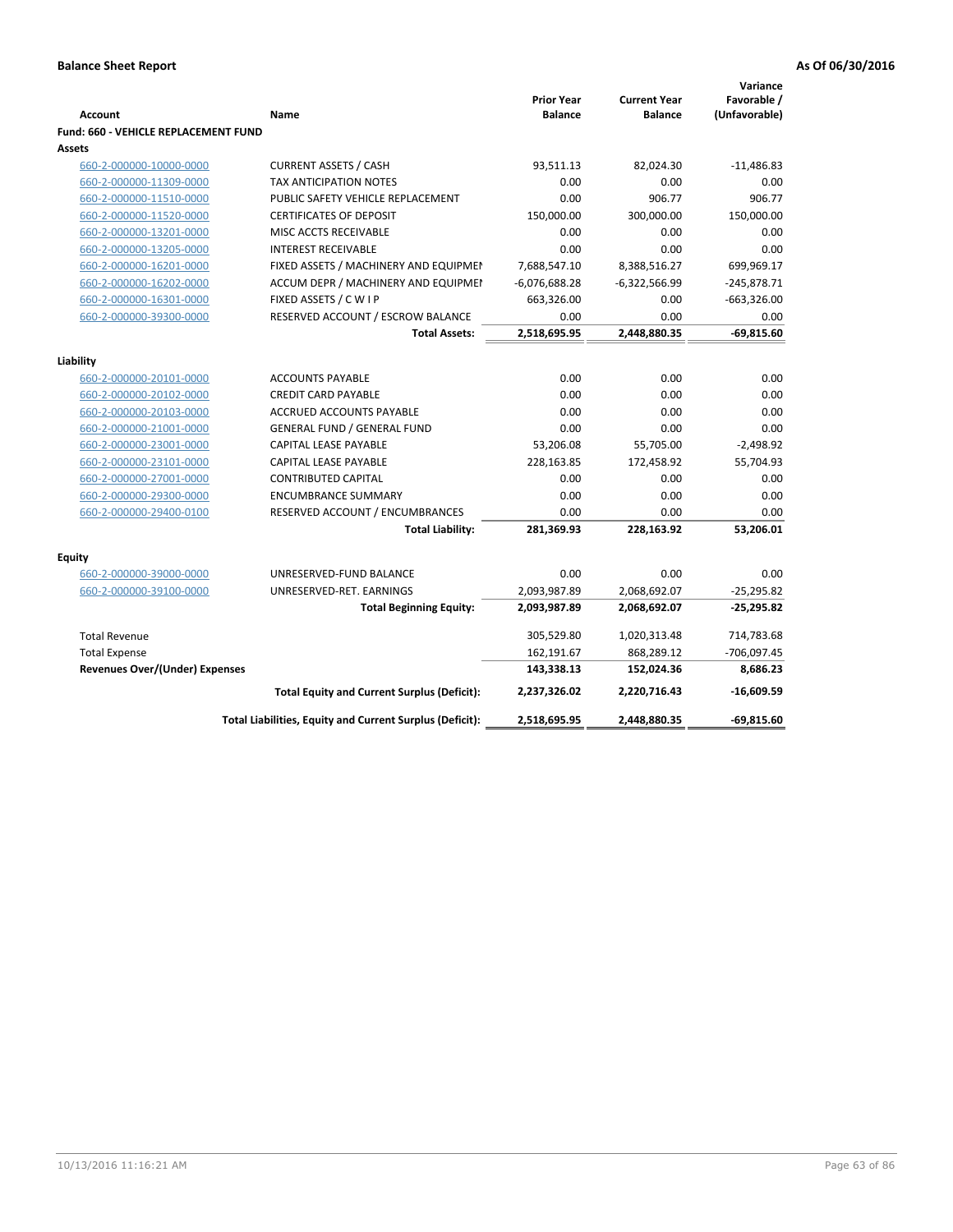| Account                               | Name                                                     | <b>Prior Year</b><br><b>Balance</b> | <b>Current Year</b><br><b>Balance</b> | Variance<br>Favorable /<br>(Unfavorable) |
|---------------------------------------|----------------------------------------------------------|-------------------------------------|---------------------------------------|------------------------------------------|
| Fund: 701 - FIREMEN'S PENSION         |                                                          |                                     |                                       |                                          |
| <b>Assets</b>                         |                                                          |                                     |                                       |                                          |
| 701-1-000000-10000-0000               | <b>CURRENT ASSETS / CASH</b>                             | 0.00                                | 0.00                                  | 0.00                                     |
|                                       | <b>Total Assets:</b>                                     | 0.00                                | 0.00                                  | 0.00                                     |
| Liability                             |                                                          |                                     |                                       |                                          |
| 701-1-000000-20103-0000               | <b>ACCOUNTS PAYABLE</b>                                  | 0.00                                | 0.00                                  | 0.00                                     |
| 701-1-000000-22306-1000               | UNREALIZED GAIN/LOSS                                     | 0.00                                | 543,546.00                            | $-543,546.00$                            |
|                                       | <b>Total Liability:</b>                                  | 0.00                                | 543,546.00                            | $-543,546.00$                            |
| <b>Equity</b>                         |                                                          |                                     |                                       |                                          |
| 701-1-000000-39000-0000               | UNRESERVED-FUND BALANCE                                  | 0.00                                | $-543,546.00$                         | $-543,546.00$                            |
|                                       | <b>Total Beginning Equity:</b>                           | 0.00                                | -543,546.00                           | -543,546.00                              |
| <b>Total Expense</b>                  |                                                          | 0.00                                | 0.00                                  | 0.00                                     |
| <b>Revenues Over/(Under) Expenses</b> |                                                          | 0.00                                | 0.00                                  | 0.00                                     |
|                                       | <b>Total Equity and Current Surplus (Deficit):</b>       | 0.00                                | -543,546.00                           | $-543,546.00$                            |
|                                       | Total Liabilities, Equity and Current Surplus (Deficit): | 0.00                                | 0.00                                  | 0.00                                     |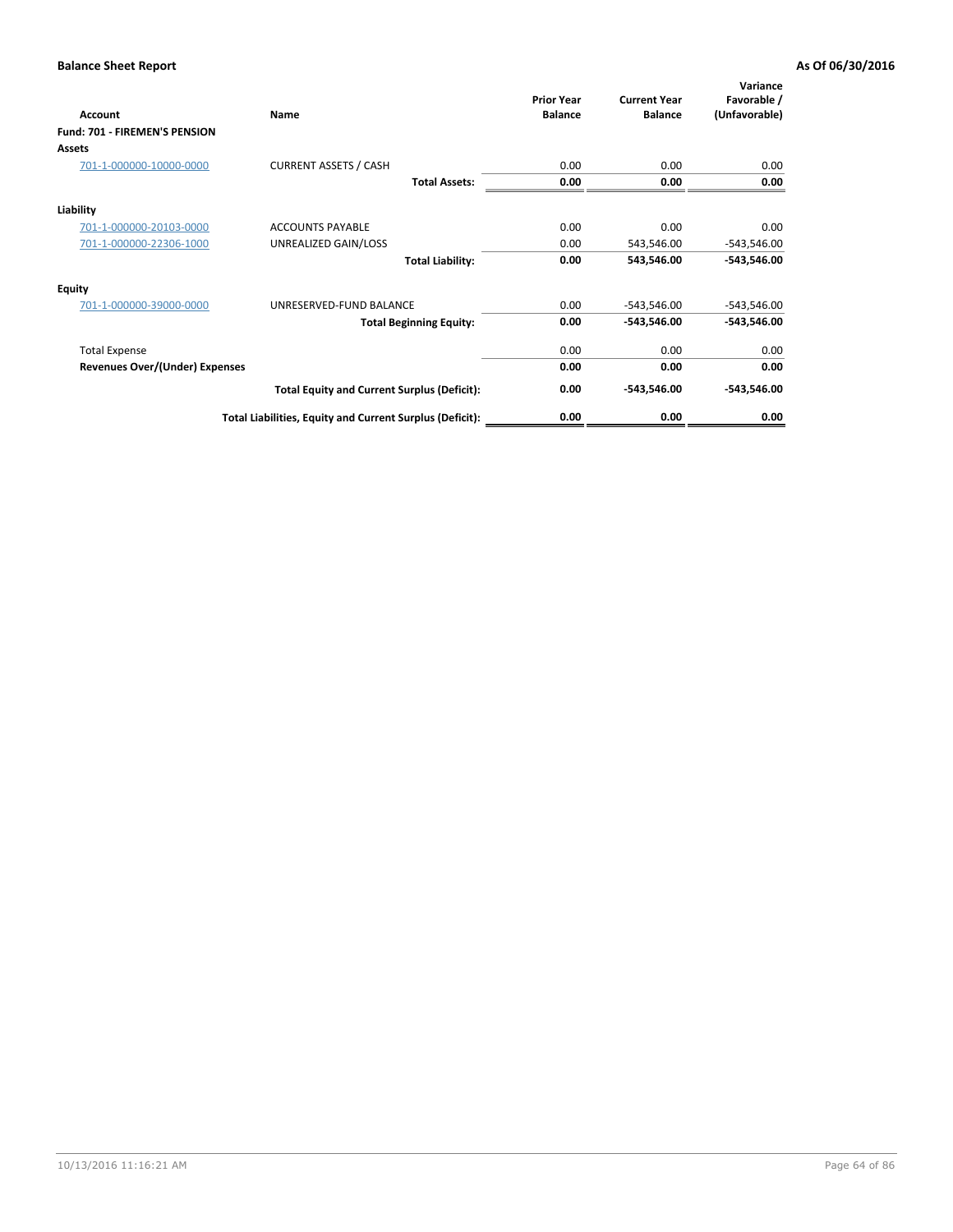|                                       |                                                          |                                     |                                       | Variance                     |
|---------------------------------------|----------------------------------------------------------|-------------------------------------|---------------------------------------|------------------------------|
| <b>Account</b>                        | <b>Name</b>                                              | <b>Prior Year</b><br><b>Balance</b> | <b>Current Year</b><br><b>Balance</b> | Favorable /<br>(Unfavorable) |
| Fund: 800 - SPENCE FUND               |                                                          |                                     |                                       |                              |
| Assets                                |                                                          |                                     |                                       |                              |
| 800-3-000000-10000-0000               | <b>CURRENT ASSETS / CASH</b>                             | 151.05                              | 151.57                                | 0.52                         |
| 800-3-000000-11507-0000               | <b>SPENCE ENDOWMENT</b>                                  | 67,400.06                           | 71,204.18                             | 3,804.12                     |
| 800-3-000000-11520-0000               | <b>CERTIFICATES OF DEPOSIT</b>                           | 495,000.00                          | 494,000.00                            | $-1,000.00$                  |
| 800-3-000000-11605-0000               | <b>SPENCE ENDOWMENT</b>                                  | 0.00                                | 0.00                                  | 0.00                         |
| 800-3-000000-13205-0000               | <b>INTEREST RECEIVABLE</b>                               | 1,337.43                            | 1,337.43                              | 0.00                         |
|                                       | <b>Total Assets:</b>                                     | 563,888.54                          | 566,693.18                            | 2,804.64                     |
| Liability                             |                                                          |                                     |                                       |                              |
| 800-3-000000-20101-0000               | <b>ACCOUNTS PAYABLE</b>                                  | 0.00                                | 0.00                                  | 0.00                         |
| 800-3-000000-20102-0000               | <b>CREDIT CARD PAYABLE</b>                               | 0.00                                | 0.00                                  | 0.00                         |
| 800-3-000000-20103-0000               | <b>ACCRUED ACCOUNTS PAYABLE</b>                          | 0.00                                | 0.00                                  | 0.00                         |
| 800-3-000000-20139-0000               | <b>RETAINAGES PAYABLE</b>                                | 0.00                                | 0.00                                  | 0.00                         |
| 800-3-000000-21001-0000               | <b>GENERAL FUND / GENERAL FUND</b>                       | 0.00                                | 0.00                                  | 0.00                         |
| 800-3-000000-29300-0000               | <b>ENCUMBRANCE SUMMARY</b>                               | 0.00                                | 0.00                                  | 0.00                         |
| 800-3-000000-29400-0000               | RESERVED ACCOUNT / ENCUMBRANCES                          | 0.00                                | 0.00                                  | 0.00                         |
|                                       | <b>Total Liability:</b>                                  | 0.00                                | 0.00                                  | 0.00                         |
| Equity                                |                                                          |                                     |                                       |                              |
| 800-3-000000-39000-0000               | UNRESERVED-FUND BALANCE                                  | 561,367.13                          | 563,757.78                            | 2,390.65                     |
|                                       | <b>Total Beginning Equity:</b>                           | 561,367.13                          | 563,757.78                            | 2,390.65                     |
| <b>Total Revenue</b>                  |                                                          | 3,714.02                            | 3,385.71                              | $-328.31$                    |
| <b>Total Expense</b>                  |                                                          | 1,192.61                            | 450.31                                | 742.30                       |
| <b>Revenues Over/(Under) Expenses</b> |                                                          | 2,521.41                            | 2,935.40                              | 413.99                       |
|                                       | <b>Total Equity and Current Surplus (Deficit):</b>       | 563,888.54                          | 566,693.18                            | 2,804.64                     |
|                                       | Total Liabilities, Equity and Current Surplus (Deficit): | 563,888.54                          | 566,693.18                            | 2,804.64                     |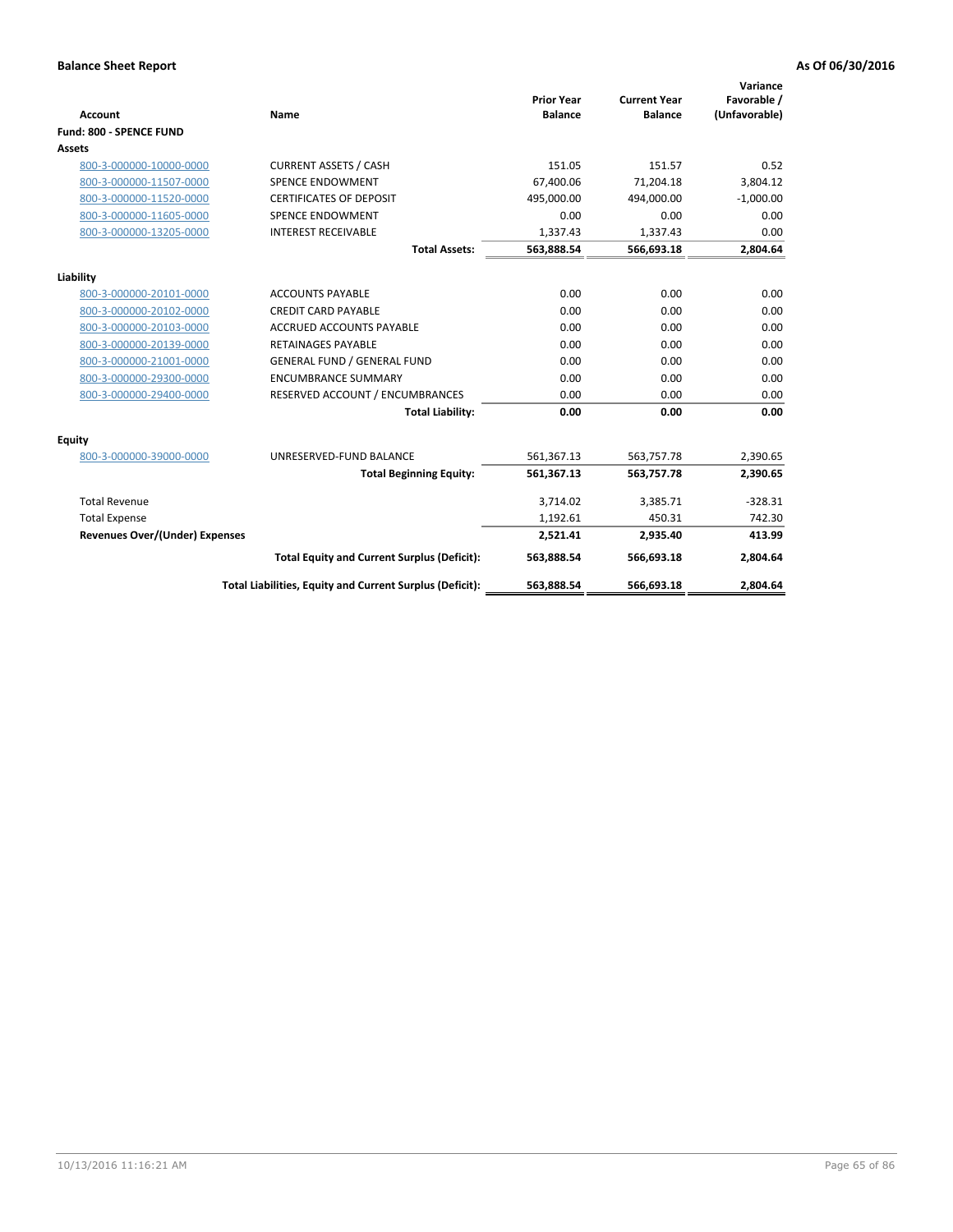| <b>Account</b>                         | Name                                                     | <b>Prior Year</b><br><b>Balance</b> | <b>Current Year</b><br><b>Balance</b> | Variance<br>Favorable /<br>(Unfavorable) |
|----------------------------------------|----------------------------------------------------------|-------------------------------------|---------------------------------------|------------------------------------------|
| <b>Fund: 801 - JONES LIBRARY TRUST</b> |                                                          |                                     |                                       |                                          |
| Assets                                 |                                                          |                                     |                                       |                                          |
| 801-3-000000-10000-0000                | <b>CURRENT ASSETS / CASH</b>                             | 15,358.65                           | 15,389.01                             | 30.36                                    |
| 801-3-000000-13201-0000                | MISC ACCTS RECEIVABLE                                    | 0.00                                | 0.00                                  | 0.00                                     |
| 801-3-000000-13205-0000                | <b>INTEREST RECEIVABLE</b>                               | 0.00                                | 0.00                                  | 0.00                                     |
|                                        | <b>Total Assets:</b>                                     | 15,358.65                           | 15,389.01                             | 30.36                                    |
| Liability                              |                                                          |                                     |                                       |                                          |
| 801-3-000000-20101-0000                | <b>ACCOUNTS PAYABLE</b>                                  | 0.00                                | 0.00                                  | 0.00                                     |
| 801-3-000000-20102-0000                | <b>CREDIT CARD PAYABLE</b>                               | 0.00                                | 0.00                                  | 0.00                                     |
| 801-3-000000-20103-0000                | ACCRUED ACCOUNTS PAYABLE                                 | 0.00                                | 0.00                                  | 0.00                                     |
|                                        | <b>Total Liability:</b>                                  | 0.00                                | 0.00                                  | 0.00                                     |
| Equity                                 |                                                          |                                     |                                       |                                          |
| 801-3-000000-39000-0000                | UNRESERVED-FUND BALANCE                                  | 15,305.65                           | 15,370.31                             | 64.66                                    |
|                                        | <b>Total Beginning Equity:</b>                           | 15,305.65                           | 15,370.31                             | 64.66                                    |
| <b>Total Revenue</b>                   |                                                          | 58.80                               | 35.83                                 | $-22.97$                                 |
| <b>Total Expense</b>                   |                                                          | 5.80                                | 17.13                                 | $-11.33$                                 |
| <b>Revenues Over/(Under) Expenses</b>  |                                                          | 53.00                               | 18.70                                 | $-34.30$                                 |
|                                        | <b>Total Equity and Current Surplus (Deficit):</b>       | 15,358.65                           | 15,389.01                             | 30.36                                    |
|                                        | Total Liabilities, Equity and Current Surplus (Deficit): | 15,358.65                           | 15,389.01                             | 30.36                                    |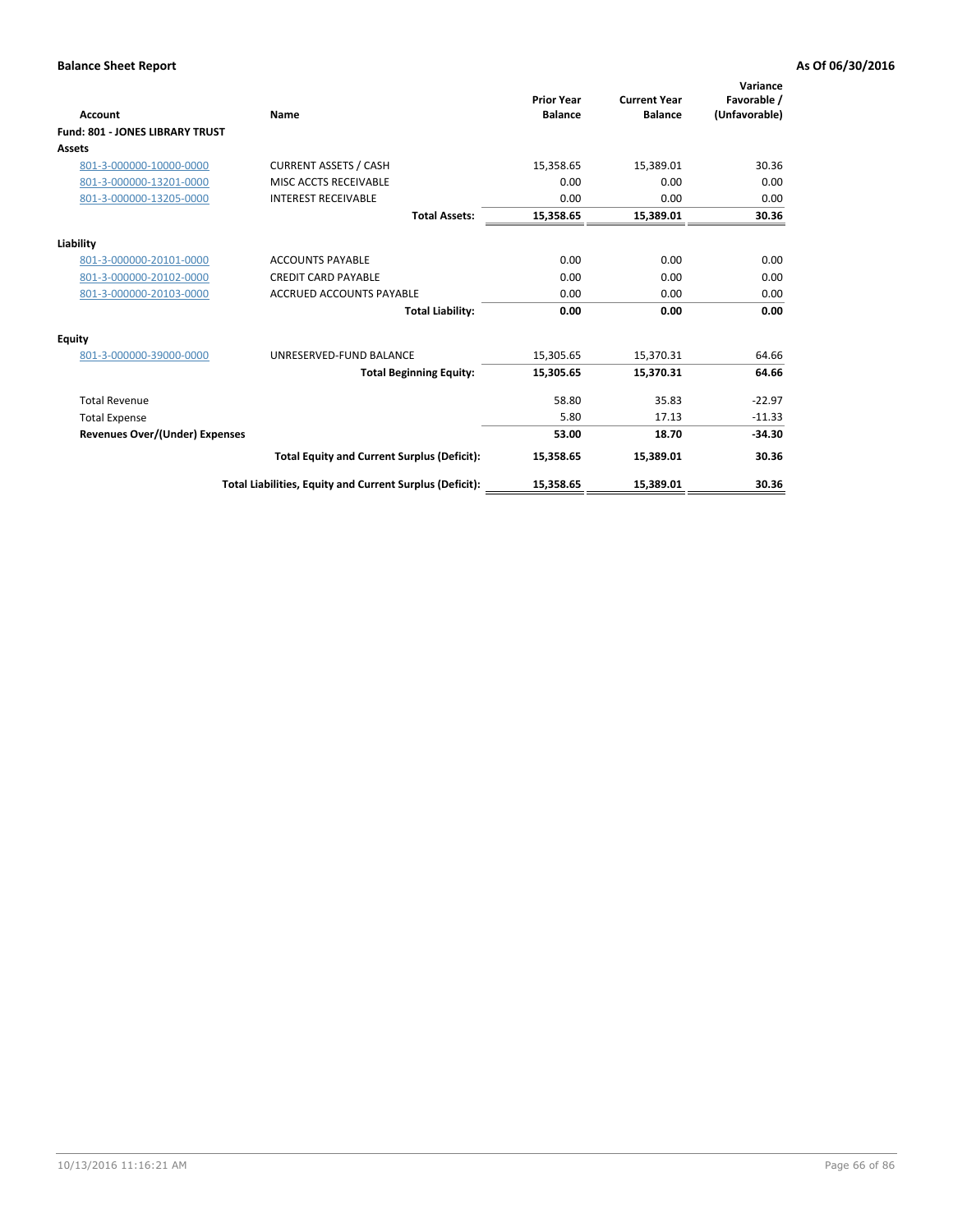| Account                                     | <b>Name</b>                                              | <b>Prior Year</b><br><b>Balance</b> | <b>Current Year</b><br><b>Balance</b> | Variance<br>Favorable /<br>(Unfavorable) |
|---------------------------------------------|----------------------------------------------------------|-------------------------------------|---------------------------------------|------------------------------------------|
| Fund: 803 - GREENVILLE BOARD OF DEVELOPMENT |                                                          |                                     |                                       |                                          |
| Assets                                      |                                                          |                                     |                                       |                                          |
| 803-3-000000-10000-0000                     | <b>CURRENT ASSETS / CASH</b>                             | 0.00                                | 0.00                                  | 0.00                                     |
| 803-3-000000-13201-0000                     | MISC ACCTS RECEIVABLE                                    | 0.00                                | 0.00                                  | 0.00                                     |
| 803-3-000000-13203-0000                     | NON-CURRENT ASSETS / PREPAYMENTS                         | 0.00                                | 0.00                                  | 0.00                                     |
|                                             | <b>Total Assets:</b>                                     | 0.00                                | 0.00                                  | 0.00                                     |
| Liability                                   |                                                          |                                     |                                       |                                          |
| 803-3-000000-20101-0000                     | <b>ACCOUNTS PAYABLE</b>                                  | 0.00                                | 0.00                                  | 0.00                                     |
| 803-3-000000-20102-0000                     | <b>ACCOUNTS PAYABLE</b>                                  | 0.00                                | 0.00                                  | 0.00                                     |
| 803-3-000000-20103-0000                     | <b>ACCRUED ACCOUNTS PAYABLE</b>                          | 0.00                                | 0.00                                  | 0.00                                     |
| 803-3-000000-20139-0000                     | <b>RETAINAGES PAYABLE</b>                                | 0.00                                | 0.00                                  | 0.00                                     |
| 803-3-000000-20141-0000                     | <b>TELEPHONE CLEARING</b>                                | 0.00                                | 0.00                                  | 0.00                                     |
| 803-3-000000-21400-0000                     | <b>ELECTRIC OPERATING FUND</b>                           | 0.00                                | 0.00                                  | 0.00                                     |
| 803-3-000000-22001-0000                     | ACCRUED SALARIES/WAGES                                   | 0.00                                | 0.00                                  | 0.00                                     |
| 803-3-000000-22002-0000                     | <b>ACCRUED SALARIES/WAGES</b>                            | 0.00                                | 0.00                                  | 0.00                                     |
| 803-3-000000-26001-0000                     | <b>COMPENSATED ABSENCES PAY</b>                          | 0.00                                | 0.00                                  | 0.00                                     |
| 803-3-000000-29300-0000                     | <b>ENCUMBRANCE SUMMARY</b>                               | 0.00                                | 0.00                                  | 0.00                                     |
| 803-3-000000-29400-0100                     | RESERVED ACCOUNT / ENCUMBRANCES                          | 103,228.62                          | 103,228.62                            | 0.00                                     |
|                                             | <b>Total Liability:</b>                                  | 103,228.62                          | 103,228.62                            | 0.00                                     |
| <b>Equity</b>                               |                                                          |                                     |                                       |                                          |
| 803-3-000000-39000-0000                     | UNRESERVED-FUND BALANCE                                  | $-100,793.57$                       | $-103,228.62$                         | $-2,435.05$                              |
|                                             | <b>Total Beginning Equity:</b>                           | $-100,793.57$                       | $-103,228.62$                         | $-2,435.05$                              |
| <b>Total Revenue</b>                        |                                                          | 0.00                                | 0.00                                  | 0.00                                     |
| <b>Total Expense</b>                        |                                                          | 2,435.05                            | 0.00                                  | 2,435.05                                 |
| Revenues Over/(Under) Expenses              |                                                          | $-2,435.05$                         | 0.00                                  | 2,435.05                                 |
|                                             | <b>Total Equity and Current Surplus (Deficit):</b>       | $-103,228.62$                       | $-103,228.62$                         | 0.00                                     |
|                                             | Total Liabilities, Equity and Current Surplus (Deficit): | 0.00                                | 0.00                                  | 0.00                                     |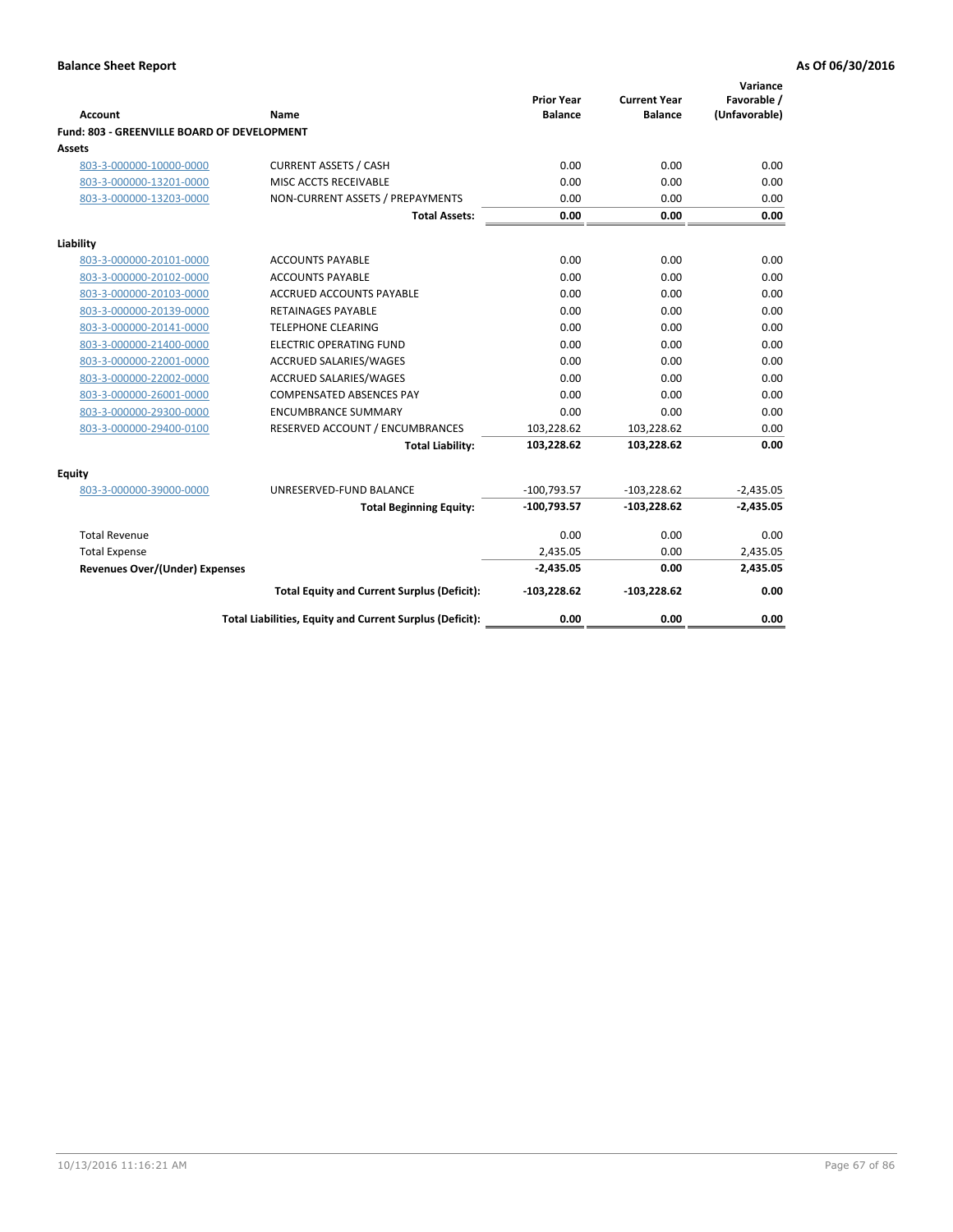| <b>Account</b>                        | Name                                                     | <b>Prior Year</b><br><b>Balance</b> | <b>Current Year</b><br><b>Balance</b> | Variance<br>Favorable /<br>(Unfavorable) |
|---------------------------------------|----------------------------------------------------------|-------------------------------------|---------------------------------------|------------------------------------------|
| <b>Fund: 807 - 4A-EDC</b>             |                                                          |                                     |                                       |                                          |
| <b>Assets</b>                         |                                                          |                                     |                                       |                                          |
| 807-3-000000-10000-0000               | <b>CURRENT ASSETS / CASH</b>                             | 0.00                                | 0.00                                  | 0.00                                     |
| 807-3-000000-13201-0000               | MISC ACCTS RECEIVABLE                                    | 0.00                                | 0.00                                  | 0.00                                     |
| 807-3-000000-16301-0000               | FIXED ASSETS / C W I P                                   | 0.00                                | 0.00                                  | 0.00                                     |
|                                       | <b>Total Assets:</b>                                     | 0.00                                | 0.00                                  | 0.00                                     |
| Liability                             |                                                          |                                     |                                       |                                          |
| 807-3-000000-20101-0000               | <b>ACCOUNTS PAYABLE</b>                                  | 0.00                                | 0.00                                  | 0.00                                     |
| 807-3-000000-20103-0000               | <b>ACCOUNTS PAYABLE</b>                                  | 0.00                                | 0.00                                  | 0.00                                     |
| 807-3-000000-20139-0000               | <b>RETAINAGES PAYABLE</b>                                | 0.00                                | 0.00                                  | 0.00                                     |
| 807-3-000000-26105-0000               | INV NET OF RELATED DEBT                                  | 305,846.00                          | 305,846.00                            | 0.00                                     |
| 807-3-000000-29300-0000               | <b>ENCUMBRANCE SUMMARY</b>                               | 0.00                                | 0.00                                  | 0.00                                     |
| 807-3-000000-29400-0100               | RESERVED ACCOUNT / ENCUMBRANCES                          | 18,078.76                           | 18,078.76                             | 0.00                                     |
| 807-3-495000-20180-0000               | <b>CURRENT DEBT</b>                                      | 0.00                                | 0.00                                  | 0.00                                     |
| 807-3-495000-26002-0000               | CA - LONG-TERM DEBT / AMT TO BE PROVIL                   | 0.00                                | 0.00                                  | 0.00                                     |
|                                       | <b>Total Liability:</b>                                  | 323,924.76                          | 323,924.76                            | 0.00                                     |
| Equity                                |                                                          |                                     |                                       |                                          |
| 807-3-000000-39000-0000               | UNRESERVED-FUND BALANCE                                  | $-318,881.46$                       | $-323,924.76$                         | $-5,043.30$                              |
|                                       | <b>Total Beginning Equity:</b>                           | $-318,881.46$                       | $-323,924.76$                         | $-5,043.30$                              |
| <b>Total Revenue</b>                  |                                                          | 0.00                                | 0.00                                  | 0.00                                     |
| <b>Total Expense</b>                  |                                                          | 5.043.30                            | 0.00                                  | 5,043.30                                 |
| <b>Revenues Over/(Under) Expenses</b> |                                                          | $-5,043.30$                         | 0.00                                  | 5,043.30                                 |
|                                       | <b>Total Equity and Current Surplus (Deficit):</b>       | $-323,924.76$                       | $-323,924.76$                         | 0.00                                     |
|                                       | Total Liabilities, Equity and Current Surplus (Deficit): | 0.00                                | 0.00                                  | 0.00                                     |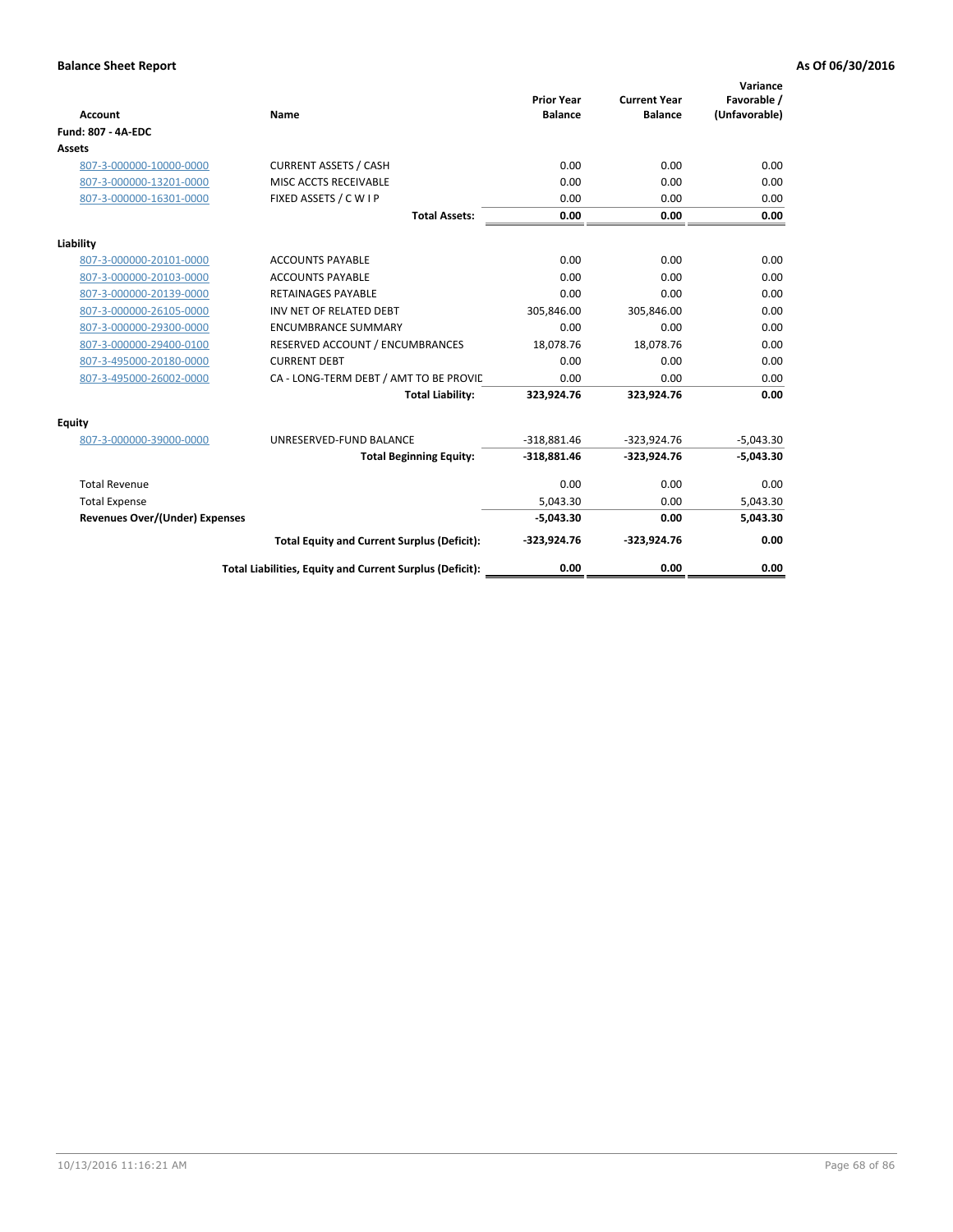| <b>Account</b>                        | <b>Name</b>                                              | <b>Prior Year</b><br><b>Balance</b> | <b>Current Year</b><br><b>Balance</b> | Variance<br>Favorable /<br>(Unfavorable) |
|---------------------------------------|----------------------------------------------------------|-------------------------------------|---------------------------------------|------------------------------------------|
| Fund: 809 - GREENVILLE IDC (L-3)      |                                                          |                                     |                                       |                                          |
| Assets                                |                                                          |                                     |                                       |                                          |
| 809-3-000000-10000-0000               | <b>CURRENT ASSETS / CASH</b>                             | 0.00                                | 0.00                                  | 0.00                                     |
| 809-3-000000-13201-0000               | MISC ACCTS RECEIVABLE                                    | 0.00                                | 0.00                                  | 0.00                                     |
|                                       | <b>Total Assets:</b>                                     | 0.00                                | 0.00                                  | 0.00                                     |
| Liability                             |                                                          |                                     |                                       |                                          |
| 809-3-000000-20101-0000               | <b>ACCOUNTS PAYABLE</b>                                  | 0.00                                | 0.00                                  | 0.00                                     |
| 809-3-000000-20103-0000               | <b>ACCRUED ACCOUNTS PAYABLE</b>                          | 93,330.34                           | 0.00                                  | 93,330.34                                |
| 809-3-000000-21001-0000               | <b>GENERAL FUND / GENERAL FUND</b>                       | 0.00                                | 0.00                                  | 0.00                                     |
|                                       | <b>Total Liability:</b>                                  | 93,330.34                           | 0.00                                  | 93,330.34                                |
| Equity                                |                                                          |                                     |                                       |                                          |
| 809-3-000000-39000-0000               | UNRESERVED-FUND BALANCE                                  | 0.00                                | 0.00                                  | 0.00                                     |
| 809-3-000000-39100-0000               | UNRESERVED-RET. EARNINGS                                 | 0.00                                | 0.00                                  | 0.00                                     |
| 809-3-000000-39150-0000               | RESERVED-RET. EARNINGS                                   | 0.00                                | 0.00                                  | 0.00                                     |
|                                       | <b>Total Beginning Equity:</b>                           | 0.00                                | 0.00                                  | 0.00                                     |
| <b>Total Revenue</b>                  |                                                          | 7,134,092.21                        | 2,501,081.97                          | $-4,633,010.24$                          |
| <b>Total Expense</b>                  |                                                          | 7,227,422.55                        | 2,501,081.97                          | 4,726,340.58                             |
| <b>Revenues Over/(Under) Expenses</b> |                                                          | -93.330.34                          | 0.00                                  | 93,330.34                                |
|                                       | <b>Total Equity and Current Surplus (Deficit):</b>       | $-93,330.34$                        | 0.00                                  | 93,330.34                                |
|                                       | Total Liabilities, Equity and Current Surplus (Deficit): | 0.00                                | 0.00                                  | 0.00                                     |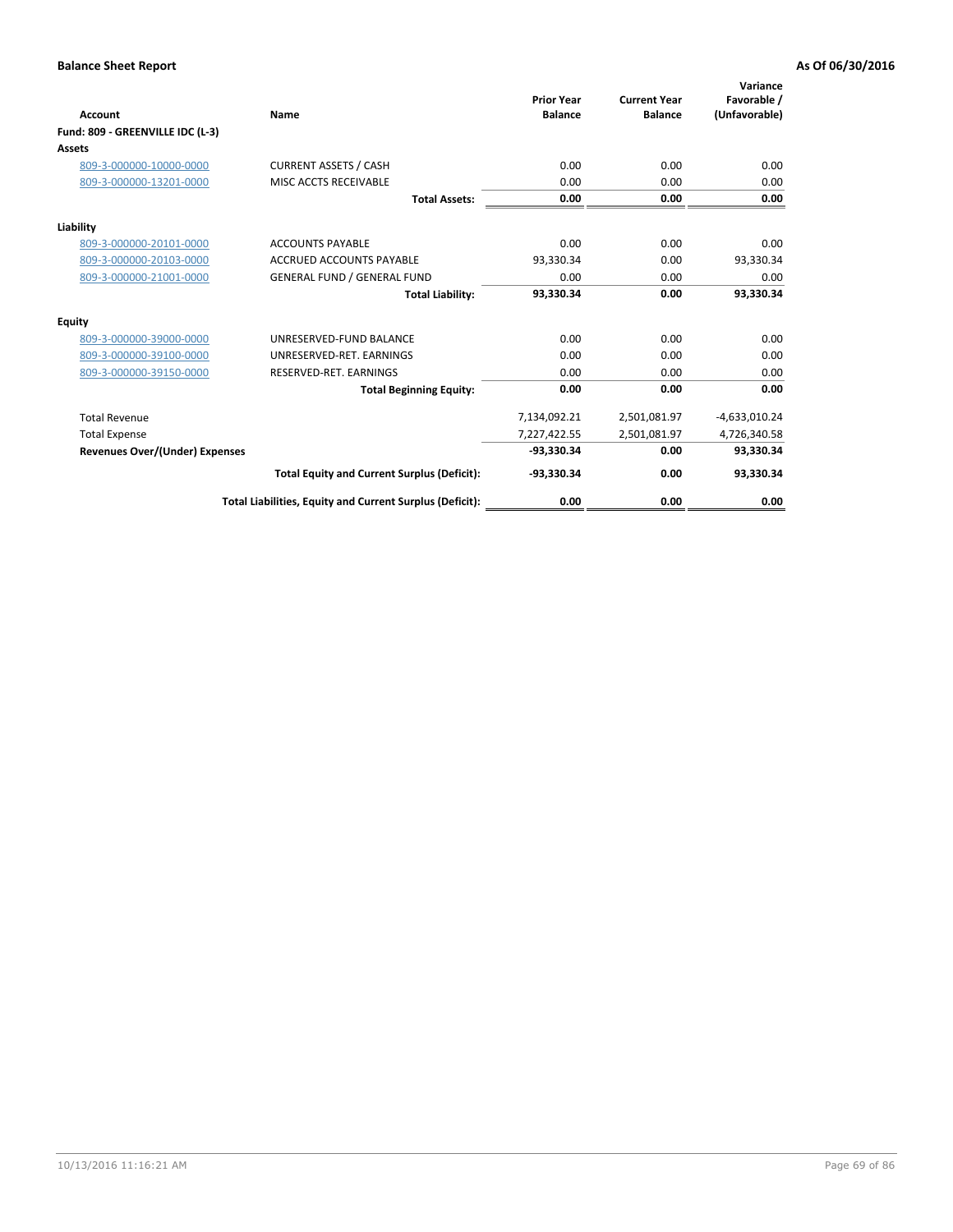|                                         |                                                          | <b>Prior Year</b> | <b>Current Year</b> | Variance<br>Favorable / |
|-----------------------------------------|----------------------------------------------------------|-------------------|---------------------|-------------------------|
| <b>Account</b>                          | Name                                                     | <b>Balance</b>    | <b>Balance</b>      | (Unfavorable)           |
| Fund: 810 - SEIZURE FUNDS - STATE RULES |                                                          |                   |                     |                         |
| <b>Assets</b>                           |                                                          |                   |                     |                         |
| 810-3-000000-10000-0000                 | <b>CURRENT ASSETS / CASH</b>                             | 320,191.86        | 320,806.72          | 614.86                  |
| 810-3-000000-13201-0000                 | MISC ACCTS RECEIVABLE                                    | 0.00              | 0.00                | 0.00                    |
| 810-3-000000-13202-1400                 | <b>EMPLOYEE ADVANCES</b>                                 | 0.00              | 0.00                | 0.00                    |
| 810-3-000000-13205-0000                 | <b>INTEREST RECEIVABLE</b>                               | 0.00              | 0.00                | 0.00                    |
| 810-3-000000-16201-0000                 | <b>MACHINERY AND EQUIPMENT</b>                           | 0.00              | 0.00                | 0.00                    |
| 810-3-000000-16202-0000                 | ACCUMULATED DEPRECATION                                  | 0.00              | 0.00                | 0.00                    |
|                                         | <b>Total Assets:</b>                                     | 320,191.86        | 320,806.72          | 614.86                  |
|                                         |                                                          |                   |                     |                         |
| Liability                               |                                                          |                   |                     |                         |
| 810-3-000000-20101-0000                 | <b>ACCOUNTS PAYABLE</b>                                  | 0.00              | 0.00                | 0.00                    |
| 810-3-000000-20102-0000                 | <b>CREDIT CARD PAYABLE</b>                               | 0.00              | 0.00                | 0.00                    |
| 810-3-000000-20103-0000                 | <b>ACCRUED ACCOUNTS PAYABLE</b>                          | 0.00              | 0.00                | 0.00                    |
| 810-3-000000-29300-0000                 | <b>ENCUMBRANCE SUMMARY</b>                               | 0.00              | 0.00                | 0.00                    |
| 810-3-000000-29400-0100                 | RESERVED ACCOUNT / ENCUMBRANCES                          | 0.00              | 0.00                | 0.00                    |
| 810-3-000000-92520-0600                 | RESERVED ACCOUNT/HB65 SIEZURES                           | 0.00              | 0.00                | 0.00                    |
|                                         | <b>Total Liability:</b>                                  | 0.00              | 0.00                | 0.00                    |
| <b>Equity</b>                           |                                                          |                   |                     |                         |
| 810-3-000000-39000-0000                 | UNRESERVED-FUND BALANCE                                  | 105,477.90        | 320,424.68          | 214,946.78              |
|                                         | <b>Total Beginning Equity:</b>                           | 105,477.90        | 320,424.68          | 214,946.78              |
| <b>Total Revenue</b>                    |                                                          | 214,758.08        | 747.29              | $-214,010.79$           |
| <b>Total Expense</b>                    |                                                          | 44.12             | 365.25              | $-321.13$               |
| Revenues Over/(Under) Expenses          |                                                          | 214,713.96        | 382.04              | $-214,331.92$           |
|                                         | <b>Total Equity and Current Surplus (Deficit):</b>       | 320,191.86        | 320,806.72          | 614.86                  |
|                                         | Total Liabilities, Equity and Current Surplus (Deficit): | 320,191.86        | 320,806.72          | 614.86                  |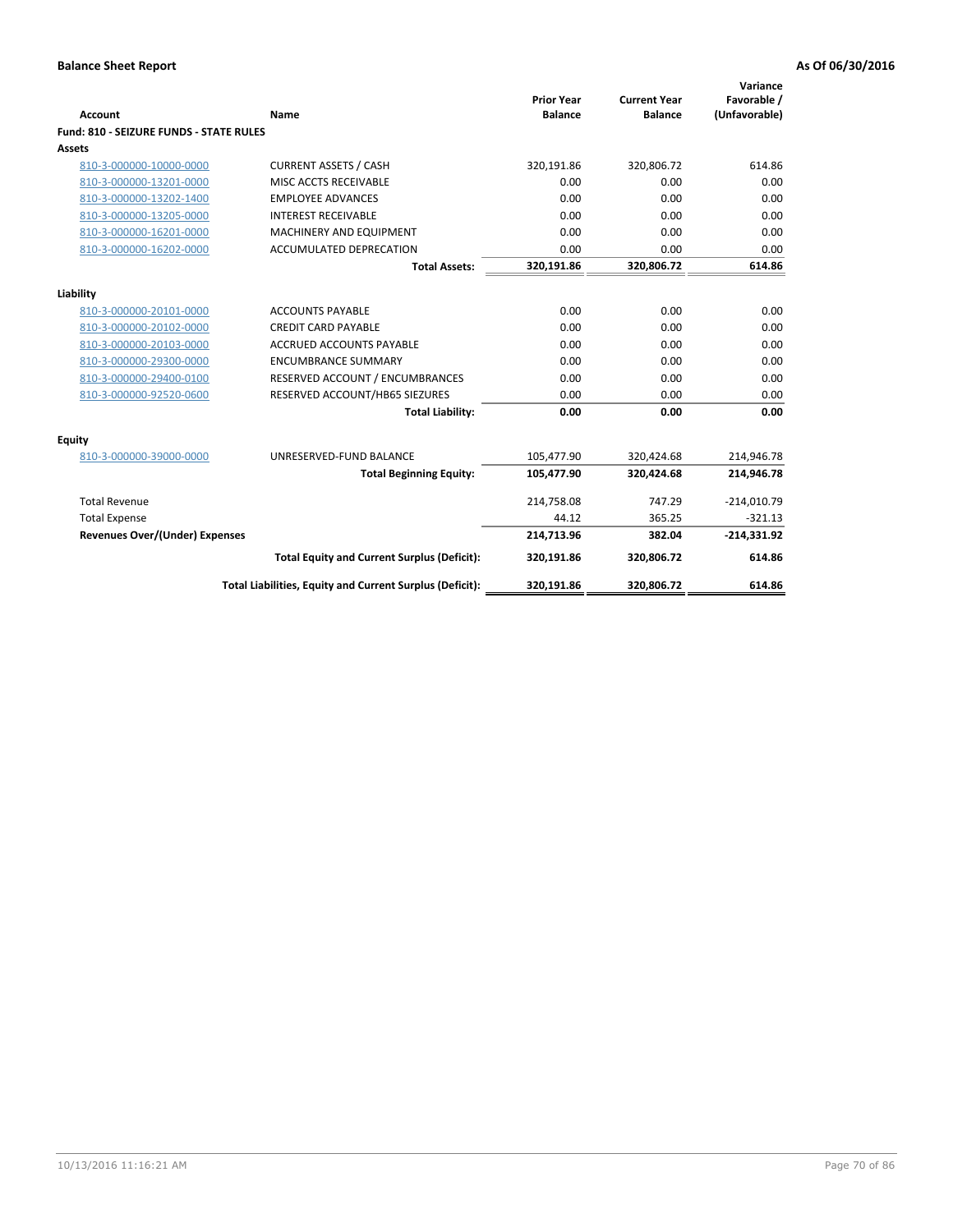| <b>Account</b>                        | <b>Name</b>                                              | <b>Prior Year</b><br><b>Balance</b> | <b>Current Year</b><br><b>Balance</b> | Variance<br>Favorable /<br>(Unfavorable) |
|---------------------------------------|----------------------------------------------------------|-------------------------------------|---------------------------------------|------------------------------------------|
| Fund: 811 - SEIZURE FUNDS - FED RULES |                                                          |                                     |                                       |                                          |
| <b>Assets</b>                         |                                                          |                                     |                                       |                                          |
| 811-3-000000-10000-0000               | <b>CURRENT ASSETS / CASH</b>                             | 110,570.39                          | 139,077.09                            | 28,506.70                                |
| 811-3-000000-13201-0000               | MISC ACCTS RECEIVABLE                                    | 0.00                                | 0.00                                  | 0.00                                     |
| 811-3-000000-13205-0000               | <b>INTEREST RECEIVABLE</b>                               | 0.00                                | 0.00                                  | 0.00                                     |
| 811-3-000000-16201-0000               | <b>MACHINERY AND EQUIPMENT</b>                           | 0.00                                | 0.00                                  | 0.00                                     |
| 811-3-000000-16202-0000               | <b>ACCUMULATED DEPRECATION</b>                           | 0.00                                | 0.00                                  | 0.00                                     |
|                                       | <b>Total Assets:</b>                                     | 110,570.39                          | 139,077.09                            | 28,506.70                                |
| Liability                             |                                                          |                                     |                                       |                                          |
| 811-3-000000-20101-0000               | <b>ACCOUNTS PAYABLE</b>                                  | 0.00                                | 0.00                                  | 0.00                                     |
| 811-3-000000-20102-0000               | <b>CREDIT CARD PAYABLE</b>                               | 0.00                                | 0.00                                  | 0.00                                     |
| 811-3-000000-20103-0000               | <b>ACCRUED ACCOUNTS PAYABLE</b>                          | 0.00                                | 0.00                                  | 0.00                                     |
| 811-3-000000-29300-0000               | <b>ENCUMBRANCE SUMMARY</b>                               | 0.00                                | 0.00                                  | 0.00                                     |
| 811-3-000000-29400-0100               | RESERVED ACCOUNT / ENCUMBRANCES                          | 0.00                                | 0.00                                  | 0.00                                     |
| 811-3-000000-92521-0700               | RESERVED ACCOUNT/FED SIEZURES                            | 0.00                                | 0.00                                  | 0.00                                     |
|                                       | <b>Total Liability:</b>                                  | 0.00                                | 0.00                                  | 0.00                                     |
| <b>Equity</b>                         |                                                          |                                     |                                       |                                          |
| 811-3-000000-39000-0000               | UNRESERVED-FUND BALANCE                                  | 147,963.57                          | 111,383.41                            | $-36,580.16$                             |
|                                       | <b>Total Beginning Equity:</b>                           | 147,963.57                          | 111,383.41                            | $-36,580.16$                             |
| <b>Total Revenue</b>                  |                                                          | 532.02                              | 29,380.53                             | 28,848.51                                |
| <b>Total Expense</b>                  |                                                          | 37,925.20                           | 1,686.85                              | 36,238.35                                |
| <b>Revenues Over/(Under) Expenses</b> |                                                          | $-37,393.18$                        | 27,693.68                             | 65,086.86                                |
|                                       | <b>Total Equity and Current Surplus (Deficit):</b>       | 110,570.39                          | 139,077.09                            | 28,506.70                                |
|                                       | Total Liabilities, Equity and Current Surplus (Deficit): | 110,570.39                          | 139.077.09                            | 28,506.70                                |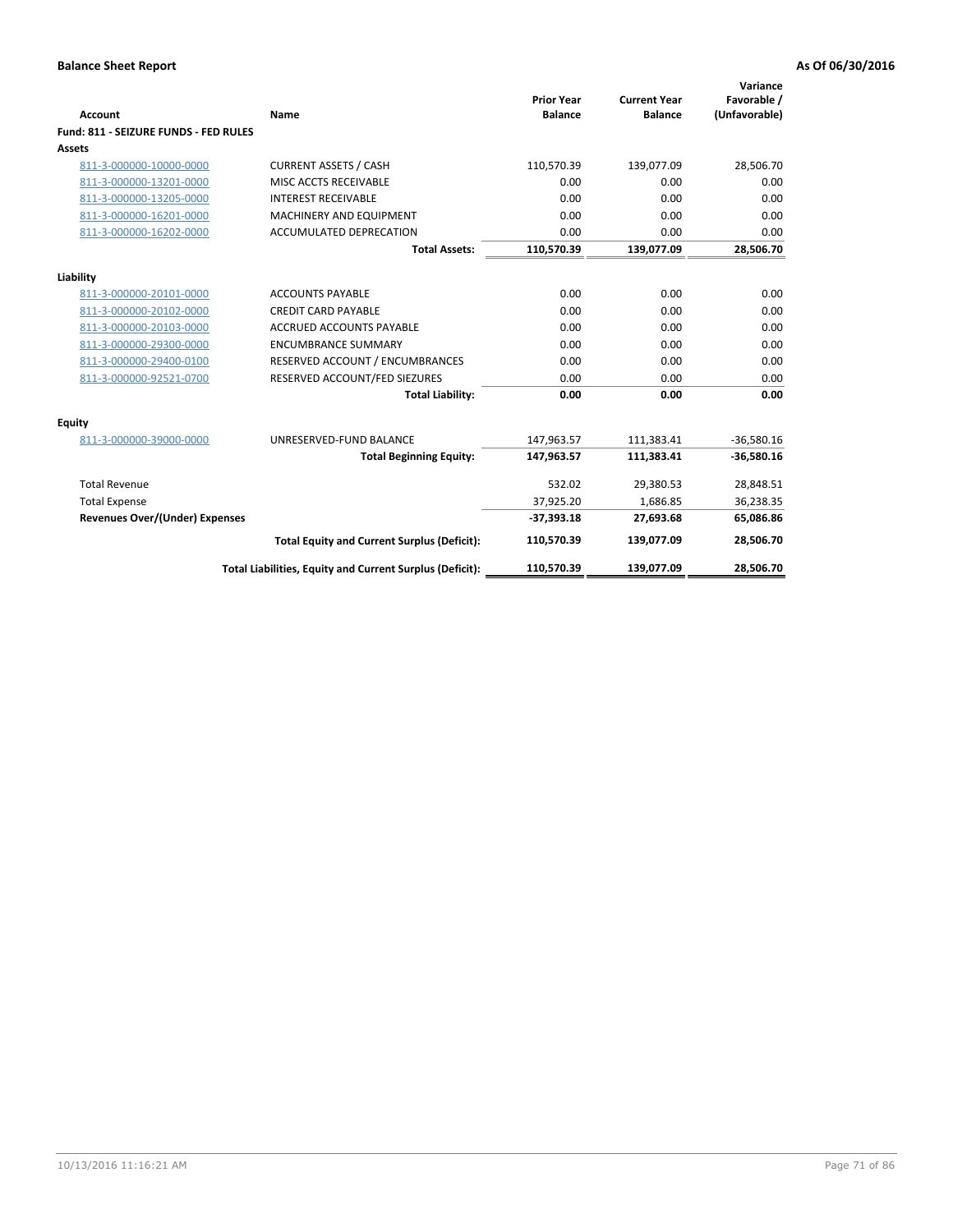| <b>Account</b>                                          | Name                                                     | <b>Prior Year</b><br><b>Balance</b> | <b>Current Year</b><br><b>Balance</b> | Variance<br>Favorable /<br>(Unfavorable) |
|---------------------------------------------------------|----------------------------------------------------------|-------------------------------------|---------------------------------------|------------------------------------------|
| Fund: 820 - TIRZ FUND (Tax Increment Reinvestment Zone) |                                                          |                                     |                                       |                                          |
| <b>Assets</b>                                           |                                                          |                                     |                                       |                                          |
| 820-3-000000-10000-0000                                 | <b>CURRENT ASSETS / CASH</b>                             | 589,784.33                          | 931,072.84                            | 341,288.51                               |
| 820-3-000000-13101-0000                                 | <b>TAX RECEIVABLE-CURRENT</b>                            | 9,246.59                            | 334.15                                | $-8,912.44$                              |
| 820-3-000000-13102-0000                                 | <b>TAXES REC-DELINQUENT</b>                              | 2,151.32                            | 11,635.05                             | 9,483.73                                 |
| 820-3-000000-13103-0000                                 | ALLOW FOR UNCOLLECT TAXES                                | $-1,106.94$                         | $-1,232.23$                           | $-125.29$                                |
| 820-3-000000-13201-0000                                 | MISC ACCTS RECEIVABLE                                    | 0.00                                | 0.00                                  | 0.00                                     |
| 820-3-000000-13205-0000                                 | <b>INTEREST RECEIVABLE</b>                               | 0.00                                | 0.00                                  | 0.00                                     |
| 820-3-000000-13221-0000                                 | MISC A/R - PROPERTY TAXES                                | 138.05                              | 31.03                                 | $-107.02$                                |
|                                                         | <b>Total Assets:</b>                                     | 600,213.35                          | 941,840.84                            | 341,627.49                               |
| Liability                                               |                                                          |                                     |                                       |                                          |
| 820-3-000000-20101-0000                                 | <b>ACCOUNTS PAYABLE</b>                                  | 0.00                                | 0.00                                  | 0.00                                     |
| 820-3-000000-20103-0000                                 | <b>ACCRUED ACCOUNTS PAYABLE</b>                          | 0.00                                | 0.00                                  | 0.00                                     |
| 820-3-000000-20203-0000                                 | <b>DEFERRED TAX REVENUE</b>                              | 11,714.81                           | 12,160.81                             | $-446.00$                                |
| 820-3-000000-29300-0000                                 | <b>ENCUMBRANCE SUMMARY</b>                               | 0.00                                | 0.00                                  | 0.00                                     |
| 820-3-000000-29400-0100                                 | RESERVED ACCOUNT / ENCUMBRANCES                          | 0.00                                | 0.00                                  | 0.00                                     |
|                                                         | <b>Total Liability:</b>                                  | 11,714.81                           | 12,160.81                             | $-446.00$                                |
| <b>Equity</b>                                           |                                                          |                                     |                                       |                                          |
| 820-3-000000-39000-0000                                 | UNRESERVED-FUND BALANCE                                  | 270,040.22                          | 575,485.23                            | 305,445.01                               |
| 820-3-000000-39100-0000                                 | UNRESERVED-RET. EARNINGS                                 | 0.00                                | 0.00                                  | 0.00                                     |
|                                                         | <b>Total Beginning Equity:</b>                           | 270,040.22                          | 575,485.23                            | 305,445.01                               |
| <b>Total Revenue</b>                                    |                                                          | 318,604.57                          | 356,857.43                            | 38,252.86                                |
| <b>Total Expense</b>                                    |                                                          | 146.25                              | 2,662.63                              | $-2,516.38$                              |
| <b>Revenues Over/(Under) Expenses</b>                   |                                                          | 318,458.32                          | 354,194.80                            | 35,736.48                                |
|                                                         | <b>Total Equity and Current Surplus (Deficit):</b>       | 588,498.54                          | 929,680.03                            | 341,181.49                               |
|                                                         | Total Liabilities, Equity and Current Surplus (Deficit): | 600,213.35                          | 941,840.84                            | 341,627.49                               |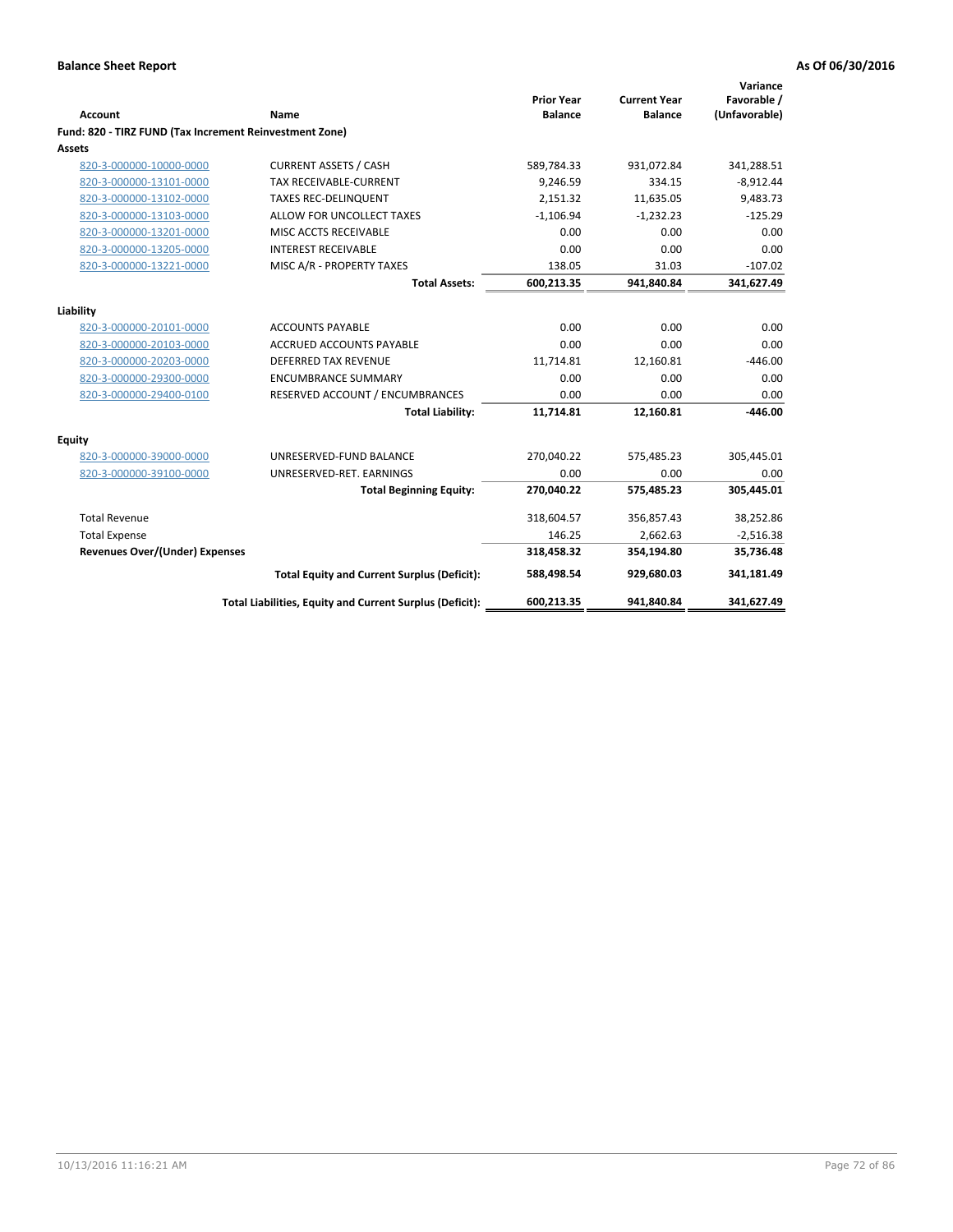| <b>Account</b>                           | Name                                                     | <b>Prior Year</b><br><b>Balance</b> | <b>Current Year</b><br><b>Balance</b> | Variance<br>Favorable /<br>(Unfavorable) |
|------------------------------------------|----------------------------------------------------------|-------------------------------------|---------------------------------------|------------------------------------------|
| Fund: 890 - GRNVL IDC (L-3) FIXED ASSETS |                                                          |                                     |                                       |                                          |
| Assets                                   |                                                          |                                     |                                       |                                          |
| 890-3-000000-10000-0000                  | <b>CURRENT ASSETS / CASH</b>                             | 0.00                                | 0.00                                  | 0.00                                     |
| 890-3-000000-16004-0000                  | FIXED ASSETS / BUILDINGS                                 | 0.00                                | 0.00                                  | 0.00                                     |
| 890-3-000000-16005-0000                  | <b>ACCUMULATED DEPRECIATION</b>                          | 0.00                                | 0.00                                  | 0.00                                     |
| 890-3-000000-16301-0000                  | FIXED ASSETS / C W I P                                   | 3,376,338.58                        | $-5,430,983.85$                       | $-8,807,322.43$                          |
|                                          | <b>Total Assets:</b>                                     | 3,376,338.58                        | $-5,430,983.85$                       | $-8,807,322.43$                          |
|                                          |                                                          |                                     |                                       |                                          |
| Liability<br>890-3-000000-20101-0000     | <b>ACCOUNTS PAYABLE</b>                                  | 0.00                                | 0.00                                  | 0.00                                     |
| 890-3-000000-27001-0000                  | <b>CONTRIBUTED CAPITAL</b>                               | 0.00                                | 0.00                                  | 0.00                                     |
| 890-3-000000-27101-0000                  | INVESTMENT IN GFA / GENERAL FUND                         | 0.00                                | 0.00                                  | 0.00                                     |
| 890-3-000000-27102-0000                  | <b>SPECIAL REVENUE FUNDS</b>                             | 0.00                                | 0.00                                  | 0.00                                     |
| 890-3-000000-27103-0000                  | <b>GENERAL CIP FUND</b>                                  | 6,622,217.36                        | 8,822,863.78                          | $-2,200,646.42$                          |
| 890-3-000000-27104-0000                  | <b>PROPRIETARY FUNDS</b>                                 | $-3,245,878.78$                     | $-14,253,847.63$                      | 11,007,968.85                            |
| 890-3-000000-27201-0000                  | CAFR USE / MUNICIPAL BUILDINGS                           | 0.00                                | 0.00                                  | 0.00                                     |
| 890-3-000000-27202-0000                  | CAFR USE / OTHER GENERAL GOVERNMEN                       | 0.00                                | 0.00                                  | 0.00                                     |
| 890-3-000000-27205-0000                  | CAFR USE / PUBLIC WORKS                                  | 0.00                                | 0.00                                  | 0.00                                     |
| 890-3-000000-27210-0000                  | CAFR USE / INVESTMENT IN GFA                             | 0.00                                | 0.00                                  | 0.00                                     |
| 890-3-000000-27301-0000                  | DONATIONS/GRANTS                                         | 0.00                                | 0.00                                  | 0.00                                     |
|                                          | <b>Total Liability:</b>                                  | 3,376,338.58                        | -5,430,983.85                         | 8,807,322.43                             |
| <b>Equity</b>                            |                                                          |                                     |                                       |                                          |
| 890-3-000000-39000-0000                  | UNRESERVED-FUND BALANCE                                  | 0.00                                | 0.00                                  | 0.00                                     |
|                                          | <b>Total Beginning Equity:</b>                           | 0.00                                | 0.00                                  | 0.00                                     |
| <b>Total Expense</b>                     |                                                          | 0.00                                | 0.00                                  | 0.00                                     |
| Revenues Over/(Under) Expenses           |                                                          | 0.00                                | 0.00                                  | 0.00                                     |
|                                          | <b>Total Equity and Current Surplus (Deficit):</b>       | 0.00                                | 0.00                                  | 0.00                                     |
|                                          | Total Liabilities, Equity and Current Surplus (Deficit): | 3,376,338.58                        | -5,430,983.85                         | -8,807,322.43                            |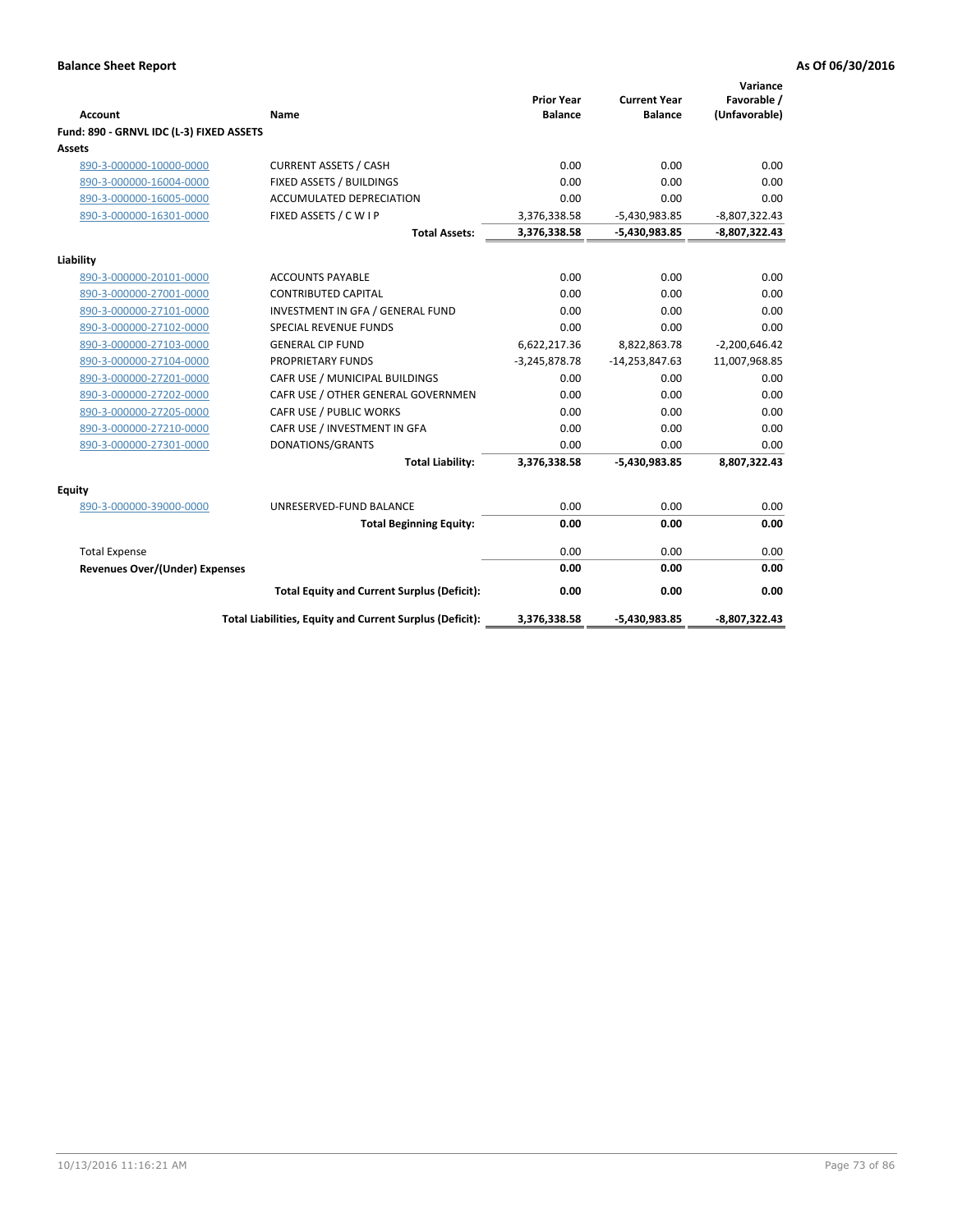| <b>Account</b>                                     | Name                                                                  | <b>Prior Year</b><br><b>Balance</b> | <b>Current Year</b><br><b>Balance</b> | Variance<br>Favorable /<br>(Unfavorable) |
|----------------------------------------------------|-----------------------------------------------------------------------|-------------------------------------|---------------------------------------|------------------------------------------|
| Fund: 899 - POOLED CASH                            |                                                                       |                                     |                                       |                                          |
| Assets                                             |                                                                       |                                     |                                       |                                          |
| 899-8-000000-10000-0000                            | <b>CURRENT ASSETS / CASH</b>                                          | 0.00                                | 0.00                                  | 0.00                                     |
| 899-8-000000-10101-0000                            | CHASE OUTBOUND OPERATING                                              | $-608,965.54$                       | $-657,807.90$                         | -48,842.36                               |
| 899-8-000000-10102-0000                            | CHASE INBOUND OPERATING                                               | 12,839,964.46                       | 17,592,437.81                         | 4,752,473.35                             |
| 899-8-000000-10103-0000                            | OPERATING ACCOUNT / CLAIMS ACCOUNT                                    | 0.00                                | 0.00                                  | 0.00                                     |
| 899-8-000000-10105-0000                            | CHASE BANK / SAVINGS - 3003113077                                     | 1,537,670.16                        | 1,538,485.75                          | 815.59                                   |
| 899-8-000000-10106-0000                            | CHASE BANK / SAVINGS - 2911913371                                     | 1,612,121.93<br>0.00                | 1,612,977.02<br>0.00                  | 855.09                                   |
| 899-8-000000-10107-0000<br>899-8-000000-10401-0000 | CHASE TASC FLEX SPENDING<br><b>CURRENT ASSETS / INTERNAL CLEARING</b> | 11.46                               | 0.00                                  | 0.00<br>$-11.46$                         |
| 899-8-000000-10402-0000                            | <b>CREDIT CARD CLEARING</b>                                           | 0.00                                | 0.00                                  | 0.00                                     |
| 899-8-000000-10403-0000                            | <b>NET BILL PAYMENTS</b>                                              | 0.00                                | 0.00                                  | 0.00                                     |
| 899-8-000000-11101-0000                            | TX CLASS / OPERATING                                                  | 0.00                                | 0.00                                  | 0.00                                     |
| 899-8-000000-11201-0000                            | LOGIC INVESTMENTS / OPERATING                                         | 1,001,868.53                        | 1,005,220.68                          | 3,352.15                                 |
| 899-8-000000-11401-0000                            | <b>TEXSTAR ACCT - OPERATING</b>                                       | 0.00                                | 0.00                                  | 0.00                                     |
| 899-8-000000-11601-0000                            | <b>TEXPOOL ACCT - OPERATING</b>                                       | 1,001,833.85                        | 1,003,964.21                          | 2,130.36                                 |
| 899-8-000000-12001-0000                            | AMERICAN NATIONAL OPERATING                                           | 0.00                                | 0.00                                  | 0.00                                     |
| 899-8-000000-12002-0000                            | PFM ACCT OPERATING                                                    | 18,377,794.58                       | 18,337,834.10                         | $-39,960.48$                             |
| 899-8-000000-12003-0000                            | <b>TREASURIES - CITY ONLY</b>                                         | 0.00                                | 0.00                                  | 0.00                                     |
| 899-8-000000-12301-0000                            | BOND PROCEEDS / PURCHASED INTEREST                                    | 0.00                                | 0.00                                  | 0.00                                     |
| 899-8-000000-13205-0000                            | <b>INTEREST RECEIVABLE</b>                                            | 31,152.46                           | $-36,553.98$                          | $-67,706.44$                             |
| 899-8-000000-14100-0000                            | DUE FROM FUND 100                                                     | $-18,715.19$                        | 13,637.66                             | 32,352.85                                |
| 899-8-000000-14101-0000                            | DUE FROM FUND 101                                                     | 0.00                                | 0.00                                  | 0.00                                     |
| 899-8-000000-14102-0000                            | DUE FROM FUND 102                                                     | 0.00                                | 0.00                                  | 0.00                                     |
| 899-8-000000-14103-0000                            | DUE FROM FUND 103                                                     | 0.00                                | 0.00                                  | 0.00                                     |
| 899-8-000000-14110-0000                            | DUE FROM FUND 110                                                     | 0.00                                | 0.00                                  | 0.00                                     |
| 899-8-000000-14111-0000                            | DUE FROM FUND 111                                                     | $-1,500.00$                         | 1,569.56                              | 3,069.56                                 |
| 899-8-000000-14112-0000                            | DUE FROM FUND 112                                                     | 0.00                                | 0.00                                  | 0.00                                     |
| 899-8-000000-14113-0000                            | DUE FROM FUND 113                                                     | 0.00                                | 6,599.98                              | 6,599.98                                 |
| 899-8-000000-14114-0000                            | DUE FROM FUND 114                                                     | $-741.75$                           | 0.00                                  | 741.75                                   |
| 899-8-000000-14115-0000                            | DUE FROM FUND 115                                                     | 0.00                                | 0.00                                  | 0.00                                     |
| 899-8-000000-14116-0000                            | DUE FROM FUND 116                                                     | 0.00                                | 0.00                                  | 0.00                                     |
| 899-8-000000-14117-0000                            | DUE FROM FUND 117                                                     | 0.00                                | 0.00                                  | 0.00                                     |
| 899-8-000000-14118-0000                            | DUE FROM FUND 118                                                     | 0.00                                | 0.00                                  | 0.00                                     |
| 899-8-000000-14119-0000                            | DUE FROM FUND 119                                                     | 0.00                                | 0.00                                  | 0.00                                     |
| 899-8-000000-14120-0000                            | DUE FROM FUND 120                                                     | 0.00                                | 0.00                                  | 0.00                                     |
| 899-8-000000-14121-0000                            | DUE FROM FUND 121                                                     | 0.00                                | 0.00                                  | 0.00                                     |
| 899-8-000000-14122-0000                            | DUE FROM FUND 122                                                     | 0.00                                | 0.00                                  | 0.00                                     |
| 899-8-000000-14123-0000                            | DUE FROM FUND 123                                                     | 0.00                                | 0.00                                  | 0.00                                     |
| 899-8-000000-14124-0000                            | DUE FROM FUND 124                                                     | 0.00                                | 0.00                                  | 0.00                                     |
| 899-8-000000-14125-0000                            | DUE FROM FUND 125                                                     | 0.00                                | 0.00                                  | 0.00                                     |
| 899-8-000000-14126-0000                            | DUE FROM FUND 126                                                     | 0.00                                | 0.00                                  | 0.00                                     |
| 899-8-000000-14140-0000                            | DUE FROM FUND 140                                                     | 0.00                                | 0.00                                  | 0.00                                     |
| 899-8-000000-14160-0000                            | DUE FROM FUND 160                                                     | 0.00                                | 0.00                                  | 0.00                                     |
| 899-8-000000-14161-0000                            | DUE FROM FUND 161                                                     | 0.00                                | 0.00                                  | 0.00                                     |
| 899-8-000000-14162-0000                            | DUE FROM FUND 162                                                     | 0.00                                | 0.00                                  | 0.00                                     |
| 899-8-000000-14163-0000                            | DUE FROM FUND 163                                                     | 0.00                                | 0.00                                  | 0.00                                     |
| 899-8-000000-14164-0000                            | DUE FROM FUND 164                                                     | 0.00                                | 0.00                                  | 0.00                                     |
| 899-8-000000-14165-0000                            | DUE FROM FUND 165                                                     | $-5,683.47$                         | 0.00                                  | 5,683.47                                 |
| 899-8-000000-14170-0000                            | DUE FROM FUND 170                                                     | 0.00                                | 0.00                                  | 0.00                                     |
| 899-8-000000-14171-0000                            | DUE FROM FUND 171                                                     | 0.00                                | 0.00                                  | 0.00                                     |
| 899-8-000000-14172-0000                            | DUE FROM FUND 172                                                     | 0.00                                | 0.00                                  | 0.00                                     |
| 899-8-000000-14173-0000                            | DUE FROM FUND 173                                                     | 0.00                                | 0.00                                  | 0.00                                     |
| 899-8-000000-14174-0000                            | DUE FROM FUND 174                                                     | 0.00                                | 0.00                                  | 0.00                                     |
| 899-8-000000-14175-0000                            | DUE FROM FUND 175                                                     | 0.00                                | 0.00                                  | 0.00                                     |
| 899-8-000000-14176-0000                            | DUE FROM FUND 176                                                     | 0.00                                | 0.00                                  | 0.00                                     |
| 899-8-000000-14177-0000                            | DUE FROM FUND 177                                                     | 0.00                                | 0.00                                  | 0.00                                     |
| 899-8-000000-14190-0000                            | DUE FROM FUND 190                                                     | 0.00                                | 0.00                                  | 0.00                                     |
| 899-8-000000-14192-0000                            | DUE FROM FUND 192                                                     | $-411.08$                           | 0.00                                  | 411.08                                   |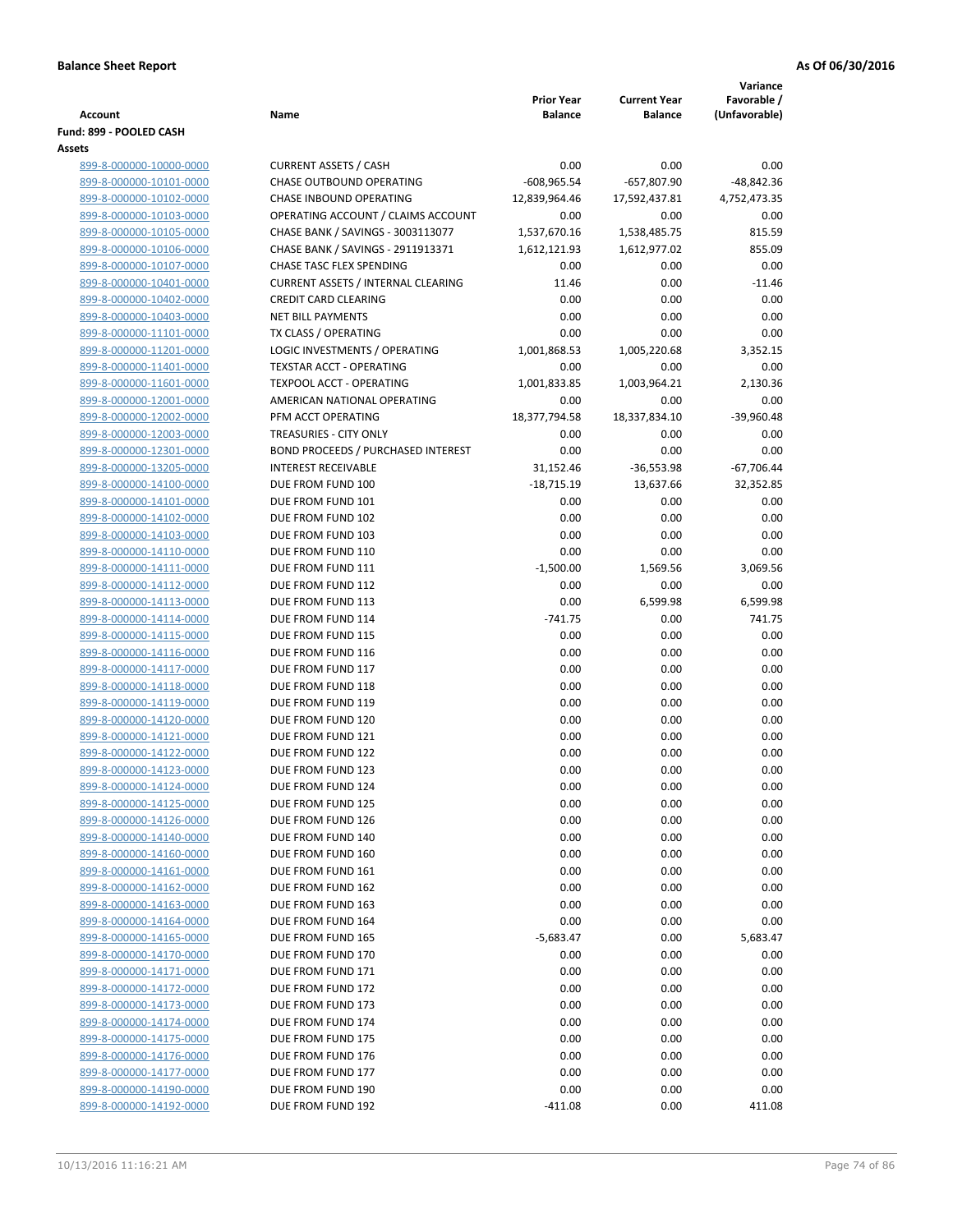|                         |                                       |                   |                     | Variance        |
|-------------------------|---------------------------------------|-------------------|---------------------|-----------------|
|                         |                                       | <b>Prior Year</b> | <b>Current Year</b> | Favorable /     |
| Account                 | Name                                  | <b>Balance</b>    | <b>Balance</b>      | (Unfavorable)   |
| 899-8-000000-14200-0000 | DUE FROM FUND 200                     | $-85,097.90$      | 0.00                | 85,097.90       |
| 899-8-000000-14210-0000 | DUE FROM FUND 210                     | 0.00              | 0.00                | 0.00            |
| 899-8-000000-14211-0000 | DUE FROM FUND 211                     | 0.00              | 0.00                | 0.00            |
| 899-8-000000-14212-0000 | DUE FROM FUND 212                     | 0.00              | 0.00                | 0.00            |
| 899-8-000000-14216-0000 | DUE FROM FUND 216                     | 0.00              | 0.00                | 0.00            |
| 899-8-000000-14217-0000 | DUE FROM FUND 217                     | 0.00              | 0.00                | 0.00            |
| 899-8-000000-14300-0000 | DUE FROM FUND 300                     | 0.00              | 0.00                | 0.00            |
| 899-8-000000-14320-0000 | DUE FROM FUND 320                     | 0.00              | 0.00                | 0.00            |
| 899-8-000000-14360-0000 | DUE FROM FUND 360                     | 0.00              | $-17.57$            | $-17.57$        |
| 899-8-000000-14361-0000 | DUE FROM FUND 361                     | 0.00              | 0.00                | 0.00            |
| 899-8-000000-14400-0000 | DUE FROM FUND 400                     | 0.00              | $-751.44$           | $-751.44$       |
| 899-8-000000-14500-0000 | DUE FROM FUND 500                     | 0.00              | $-21,209.24$        | $-21,209.24$    |
| 899-8-000000-14561-0000 | DUE FROM FUND 561                     | 0.00              | 0.00                | 0.00            |
| 899-8-000000-14601-0000 | DUE FROM FUND 601                     | $-7,865.15$       | 0.00                | 7,865.15        |
| 899-8-000000-14602-0000 | DUE FROM FUND 602                     | $-1,076.49$       | $-4,185.19$         | $-3,108.70$     |
| 899-8-000000-14604-0000 | DUE FROM FUND 604                     | $-15,920.93$      | 0.00                | 15,920.93       |
| 899-8-000000-14660-0000 | DUE FROM FUND 660                     | 0.00              | 0.00                | 0.00            |
| 899-8-000000-14800-0000 | DUE FROM FUND 800                     | 0.00              | 0.00                | 0.00            |
| 899-8-000000-14801-0000 | DUE FROM FUND 801                     | 0.00              | 0.00                | 0.00            |
| 899-8-000000-14802-0000 | DUE FROM FUND 802                     | 0.00              | 0.00                | 0.00            |
| 899-8-000000-14803-0000 | DUE FROM FUND 803                     | 0.00              | 0.00                | 0.00            |
| 899-8-000000-14807-0000 | DUE FROM FUND 807                     | 0.00              | 0.00                | 0.00            |
| 899-8-000000-14809-0000 | DUE FROM FUND 809                     | 0.00              | 0.00                | 0.00            |
| 899-8-000000-14810-0000 | DUE FROM FUND 810                     | 0.00              | 0.00                | 0.00            |
| 899-8-000000-14811-0000 | DUE FROM FUND 811                     | 0.00              | 0.00                | 0.00            |
| 899-8-000000-14820-0000 | DUE FROM TIRZ FUND                    | 0.00              | 0.00                | 0.00            |
| 899-8-000000-14890-0000 | DUE FROM GRNVL IDC (L-3) FIXED ASSETS | 0.00              | 0.00                | 0.00            |
| 899-8-000000-14910-0000 | DUE FROM FUND 910                     | $-1,703.29$       | $-68,616.03$        | $-66,912.74$    |
| 899-8-000000-14911-0000 | DUE FROM FUND 911                     | 0.00              | 0.00                | 0.00            |
| 899-8-000000-14912-0000 | DUE FROM FUND 912                     | 0.00              | 0.00                | 0.00            |
| 899-8-000000-14913-0000 | DUE FROM FUND 913                     | 0.00              | 0.00                | 0.00            |
| 899-8-000000-14916-0000 | DUE FROM FUND 916                     | 0.00              | 0.00                | 0.00            |
| 899-8-000000-14950-0000 | DUE FROM FUND 950                     | 0.00              | $-30,301.16$        | $-30,301.16$    |
| 899-8-000000-91011-1001 | <b>BANK OF AMERICA</b>                | 0.00              | 0.00                | 0.00            |
|                         | <b>Total Assets:</b>                  | 35,654,736.64     | 40,293,284.26       | 4,638,547.62    |
|                         |                                       |                   |                     |                 |
| Liability               |                                       |                   |                     |                 |
| 899-8-000000-20101-0000 | <b>ACCOUNTS PAYABLE</b>               | $-138,715.25$     | $-103,273.43$       | $-35,441.82$    |
| 899-8-000000-20102-0000 | <b>CREDIT CARD PAYABLE</b>            | 0.00              | 0.00                | 0.00            |
| 899-8-000000-21040-0000 | DUE TO OTHER FUNDS                    | 35,793,451.89     | 40,396,557.74       | $-4,603,105.85$ |
|                         | <b>Total Liability:</b>               | 35,654,736.64     | 40,293,284.31       | -4,638,547.67   |
|                         |                                       |                   |                     |                 |
| <b>Equity</b>           |                                       |                   |                     |                 |
| 899-8-000000-14362-0000 | DUE FROM FUND 362                     | 0.00              | 0.00                | 0.00            |
| 899-8-000000-39200-0101 | EQUITY IN POOLED CASH                 | 0.00              | 0.00                | 0.00            |
| 899-8-000000-39200-0110 | EQUITY IN POOLED CASH                 | 0.00              | 0.00                | 0.00            |
| 899-8-000000-39200-0111 | EQUITY IN POOLED CASH                 | 0.00              | 0.00                | 0.00            |
| 899-8-000000-39200-0112 | EQUITY IN POOLED CASH                 | 0.00              | 0.00                | 0.00            |
| 899-8-000000-39200-0190 | EQUITY IN POOLED CASH                 | 0.00              | 0.00                | 0.00            |
| 899-8-000000-39200-0201 | EQUITY IN POOLED CASH                 | 0.00              | 0.00                | 0.00            |
| 899-8-000000-39200-0202 | EQUITY IN POOLED CASH                 | 0.00              | 0.00                | 0.00            |
| 899-8-000000-39200-0203 | EQUITY IN POOLED CASH                 | 0.00              | 0.00                | 0.00            |
| 899-8-000000-39200-0204 | EQUITY IN POOLED CASH                 | 0.00              | 0.00                | 0.00            |
| 899-8-000000-39200-0205 | EQUITY IN POOLED CASH                 | 0.00              | 0.00                | 0.00            |
| 899-8-000000-39200-0206 | EQUITY IN POOLED CASH                 | 0.00              | 0.00                | 0.00            |
| 899-8-000000-39200-0207 | EQUITY IN POOLED CASH                 | 0.00              | 0.00                | 0.00            |
| 899-8-000000-39200-0208 | EQUITY IN POOLED CASH                 | 0.00              | 0.00                | 0.00            |
| 899-8-000000-39200-0209 | EQUITY IN POOLED CASH                 | 0.00              | 0.00                | 0.00            |
| 899-8-000000-39200-0210 | EQUITY IN POOLED CASH                 | 0.00              | 0.00                | 0.00            |
| 899-8-000000-39200-0211 | EQUITY IN POOLED CASH                 | 0.00              | 0.00                | 0.00            |
|                         |                                       |                   |                     |                 |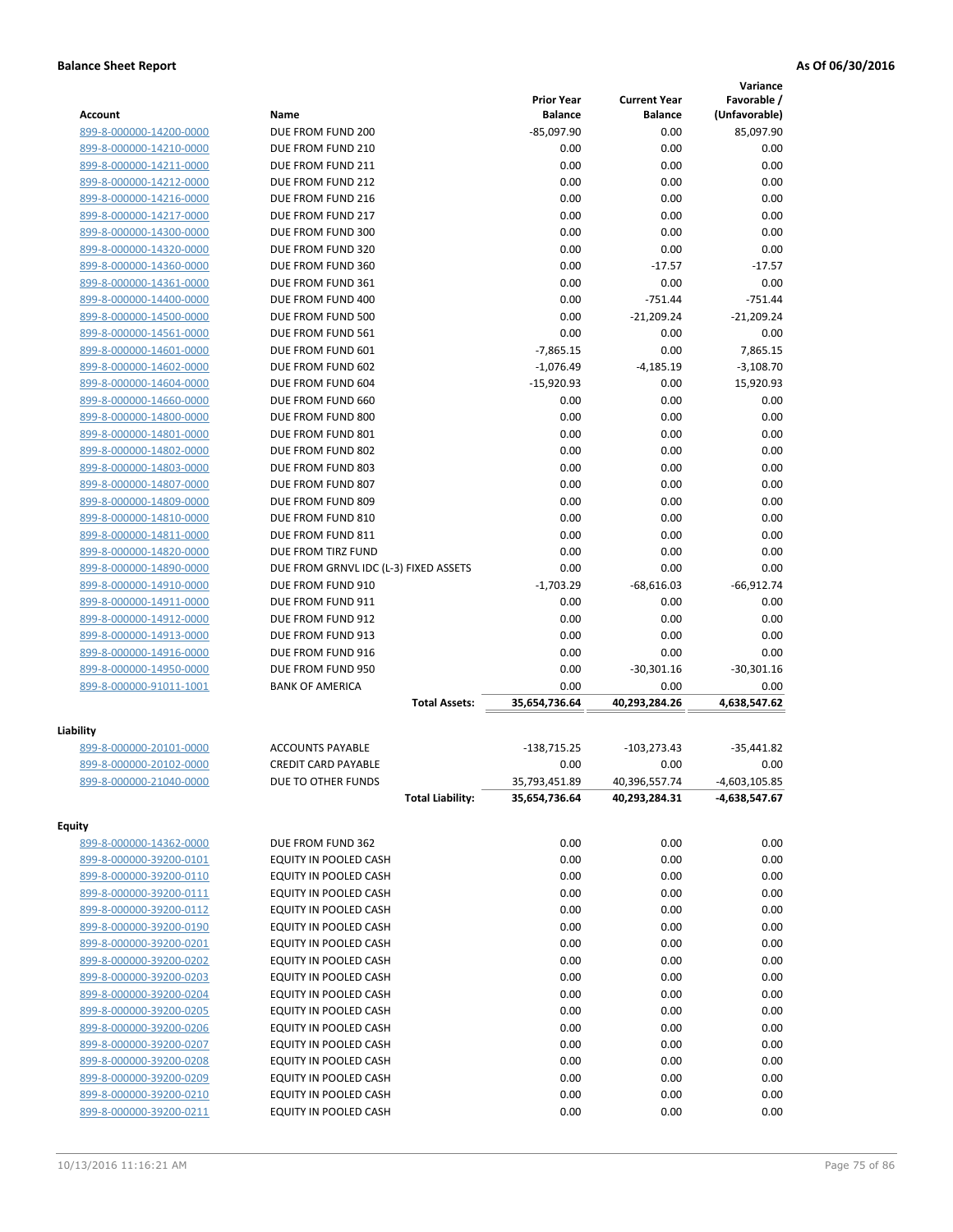**Variance**

|                         |                              | <b>Prior Year</b> | <b>Current Year</b> | Favorable /   |
|-------------------------|------------------------------|-------------------|---------------------|---------------|
| Account                 | Name                         | <b>Balance</b>    | <b>Balance</b>      | (Unfavorable) |
| 899-8-000000-39200-0212 | EQUITY IN POOLED CASH        | 0.00              | 0.00                | 0.00          |
| 899-8-000000-39200-0213 | EQUITY IN POOLED CASH        | 0.00              | 0.00                | 0.00          |
| 899-8-000000-39200-0214 | EQUITY IN POOLED CASH        | 0.00              | 0.00                | 0.00          |
| 899-8-000000-39200-0215 | <b>EQUITY IN POOLED CASH</b> | 0.00              | 0.00                | 0.00          |
| 899-8-000000-39200-0216 | EQUITY IN POOLED CASH        | 0.00              | 0.00                | 0.00          |
| 899-8-000000-39200-0217 | EQUITY IN POOLED CASH        | 0.00              | 0.00                | 0.00          |
| 899-8-000000-39200-0218 | EQUITY IN POOLED CASH        | 0.00              | 0.00                | 0.00          |
| 899-8-000000-39200-0219 | <b>EQUITY IN POOLED CASH</b> | 0.00              | 0.00                | 0.00          |
| 899-8-000000-39200-0220 | EQUITY IN POOLED CASH        | 0.00              | 0.00                | 0.00          |
| 899-8-000000-39200-0221 | EQUITY IN POOLED CASH        | 0.00              | 0.00                | 0.00          |
| 899-8-000000-39200-0222 | EQUITY IN POOLED CASH        | 0.00              | 0.00                | 0.00          |
| 899-8-000000-39200-0223 | EQUITY IN POOLED CASH        | 0.00              | 0.00                | 0.00          |
| 899-8-000000-39200-0224 | EQUITY IN POOLED CASH        | 0.00              | 0.00                | 0.00          |
| 899-8-000000-39200-0225 | EQUITY IN POOLED CASH        | 0.00              | 0.00                | 0.00          |
| 899-8-000000-39200-0226 | EQUITY IN POOLED CASH        | 0.00              | 0.00                | 0.00          |
| 899-8-000000-39200-0227 | EQUITY IN POOLED CASH        | 0.00              | 0.00                | 0.00          |
| 899-8-000000-39200-0228 | EQUITY IN POOLED CASH        | 0.00              | 0.00                | 0.00          |
| 899-8-000000-39200-0229 | EQUITY IN POOLED CASH        | 0.00              | 0.00                | 0.00          |
| 899-8-000000-39200-0231 | EQUITY IN POOLED CASH        | 0.00              | 0.00                | 0.00          |
| 899-8-000000-39200-0232 | EQUITY IN POOLED CASH        | 0.00              | 0.00                | 0.00          |
| 899-8-000000-39200-0233 | <b>EQUITY IN POOLED CASH</b> | 0.00              | 0.00                | 0.00          |
| 899-8-000000-39200-0234 | EQUITY IN POOLED CASH        | 0.00              | 0.00                | 0.00          |
| 899-8-000000-39200-0235 | EQUITY IN POOLED CASH        | 0.00              | 0.00                | 0.00          |
| 899-8-000000-39200-0236 | <b>EQUITY IN POOLED CASH</b> | 0.00              | 0.00                | 0.00          |
| 899-8-000000-39200-0241 | EQUITY IN POOLED CASH        | 0.00              | 0.00                | 0.00          |
| 899-8-000000-39200-0247 | EQUITY IN POOLED CASH        | 0.00              | 0.00                | 0.00          |
| 899-8-000000-39200-0250 | EQUITY IN POOLED CASH        | 0.00              | 0.00                | 0.00          |
| 899-8-000000-39200-0251 | EQUITY IN POOLED CASH        | 0.00              | 0.00                | 0.00          |
| 899-8-000000-39200-0252 | EQUITY IN POOLED CASH        | 0.00              | 0.00                | 0.00          |
| 899-8-000000-39200-0253 | EQUITY IN POOLED CASH        | 0.00              | 0.00                | 0.00          |
| 899-8-000000-39200-0254 | EQUITY IN POOLED CASH        | 0.00              | 0.00                | 0.00          |
| 899-8-000000-39200-0301 | EQUITY IN POOLED CASH        | 0.00              | 0.00                | 0.00          |
| 899-8-000000-39200-0302 | EQUITY IN POOLED CASH        | 0.00              | 0.00                | 0.00          |
| 899-8-000000-39200-0401 | EQUITY IN POOLED CASH        | 0.00              | 0.00                | 0.00          |
| 899-8-000000-39200-0402 | EQUITY IN POOLED CASH        | 0.00              | 0.00                | 0.00          |
| 899-8-000000-39200-0403 | EQUITY IN POOLED CASH        | 0.00              | 0.00                | 0.00          |
| 899-8-000000-39200-0405 | EQUITY IN POOLED CASH        | 0.00              | 0.00                | 0.00          |
| 899-8-000000-39200-0406 | EQUITY IN POOLED CASH        | 0.00              | 0.00                | 0.00          |
| 899-8-000000-39200-0410 | EQUITY IN POOLED CASH        | 0.00              | 0.00                | 0.00          |
| 899-8-000000-39200-0411 | EQUITY IN POOLED CASH        | 0.00              | 0.00                | 0.00          |
| 899-8-000000-39200-0501 | EQUITY IN POOLED CASH        | 0.00              | 0.00                | 0.00          |
| 899-8-000000-39200-0502 | EQUITY IN POOLED CASH        | 0.00              | 0.00                | 0.00          |
| 899-8-000000-39200-0503 | EQUITY IN POOLED CASH        | 0.00              | 0.00                | 0.00          |
| 899-8-000000-39200-0504 | <b>EQUITY IN POOLED CASH</b> | 0.00              | 0.00                | 0.00          |
| 899-8-000000-39200-0505 | EQUITY IN POOLED CASH        | 0.00              | 0.00                | 0.00          |
| 899-8-000000-39200-0506 | EQUITY IN POOLED CASH        | 0.00              | 0.00                | 0.00          |
| 899-8-000000-39200-0507 | EQUITY IN POOLED CASH        | 0.00              | 0.00                | 0.00          |
| 899-8-000000-39200-0511 | EQUITY IN POOLED CASH        | 0.00              | 0.00                | 0.00          |
| 899-8-000000-39200-0513 | EQUITY IN POOLED CASH        | 0.00              | 0.00                | 0.00          |
| 899-8-000000-39200-0521 | EQUITY IN POOLED CASH        | 0.00              | 0.00                | 0.00          |
| 899-8-000000-39200-0522 | EQUITY IN POOLED CASH        | 0.00              | 0.00                | 0.00          |
| 899-8-000000-39200-0523 | EQUITY IN POOLED CASH        | 0.00              | 0.00                | 0.00          |
| 899-8-000000-39200-0601 | EQUITY IN POOLED CASH        | 0.00              | 0.00                | 0.00          |
| 899-8-000000-39200-0602 | EQUITY IN POOLED CASH        | 0.00              | 0.00                | 0.00          |
| 899-8-000000-39200-0603 | EQUITY IN POOLED CASH        | 0.00              | 0.00                | 0.00          |
| 899-8-000000-39200-0604 | EQUITY IN POOLED CASH        | 0.00              | 0.00                | 0.00          |
| 899-8-000000-39200-0702 | EQUITY IN POOLED CASH        | 0.00              | 0.00                | 0.00          |
| 899-8-000000-39200-0703 | EQUITY IN POOLED CASH        | 0.00              | 0.00                | 0.00          |
| 899-8-000000-39200-0704 | EQUITY IN POOLED CASH        | 0.00              | 0.00                | 0.00          |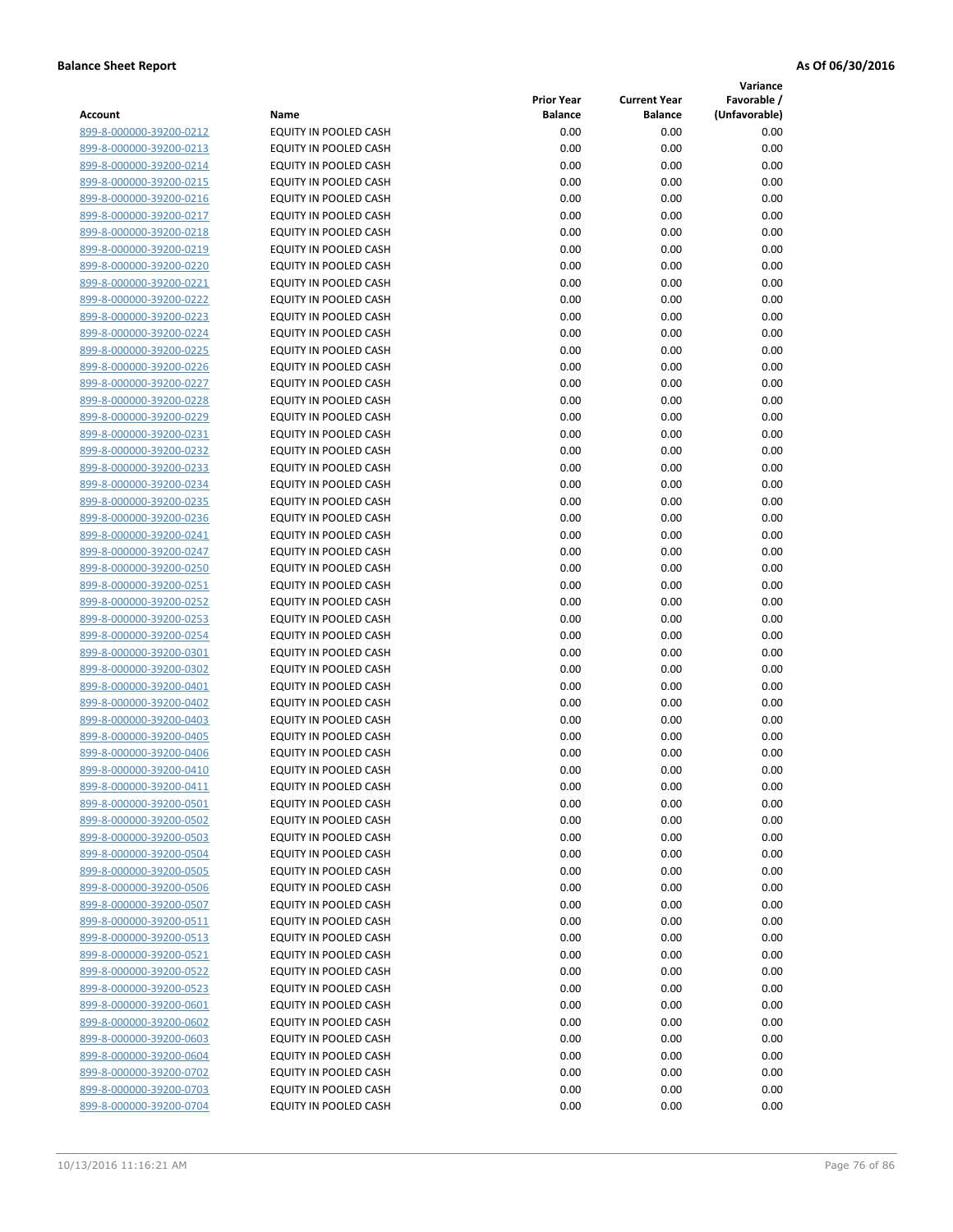|                                       |                                                          |                   |                     | Variance      |
|---------------------------------------|----------------------------------------------------------|-------------------|---------------------|---------------|
|                                       |                                                          | <b>Prior Year</b> | <b>Current Year</b> | Favorable /   |
| Account                               | Name                                                     | <b>Balance</b>    | <b>Balance</b>      | (Unfavorable) |
| 899-8-000000-39200-0705               | EQUITY IN POOLED CASH                                    | 0.00              | 0.00                | 0.00          |
| 899-8-000000-39200-0706               | <b>EQUITY IN POOLED CASH</b>                             | 0.00              | 0.00                | 0.00          |
| 899-8-000000-39200-0707               | EQUITY IN POOLED CASH                                    | 0.00              | 0.00                | 0.00          |
| 899-8-000000-39200-0708               | <b>EQUITY IN POOLED CASH</b>                             | 0.00              | 0.00                | 0.00          |
| 899-8-000000-39200-0710               | <b>EQUITY IN POOLED CASH</b>                             | 0.00              | 0.00                | 0.00          |
| 899-8-000000-39200-0721               | <b>EQUITY IN POOLED CASH</b>                             | 0.00              | 0.00                | 0.00          |
| 899-8-000000-39200-0722               | EQUITY IN POOLED CASH                                    | 0.00              | 0.00                | 0.00          |
| 899-8-000000-39200-0723               | EQUITY IN POOLED CASH                                    | 0.00              | 0.00                | 0.00          |
| 899-8-000000-39200-0731               | <b>EQUITY IN POOLED CASH</b>                             | 0.00              | 0.00                | 0.00          |
| 899-8-000000-39200-0825               | <b>EQUITY IN POOLED CASH</b>                             | 0.00              | 0.00                | 0.00          |
| 899-8-000000-39200-0901               | <b>EQUITY IN POOLED CASH</b>                             | 0.00              | 0.00                | 0.00          |
| 899-8-000000-39200-0902               | EQUITY IN POOLED CASH                                    | 0.00              | 0.00                | 0.00          |
| 899-8-000000-39200-0903               | <b>EQUITY IN POOLED CASH</b>                             | 0.00              | 0.00                | 0.00          |
| 899-8-000000-39200-0904               | EQUITY IN POOLED CASH                                    | 0.00              | 0.00                | 0.00          |
| 899-8-000000-39200-0905               | <b>EQUITY IN POOLED CASH</b>                             | 0.00              | 0.00                | 0.00          |
| 899-8-000000-39200-0909               | <b>EQUITY IN POOLED CASH</b>                             | 0.00              | 0.00                | 0.00          |
| 899-8-000000-39200-0910               | <b>EQUITY IN POOLED CASH</b>                             | 0.00              | 0.00                | 0.00          |
| 899-8-000000-39200-0960               | <b>EQUITY IN POOLED CASH</b>                             | 0.00              | 0.00                | 0.00          |
| 899-8-000000-39200-9999               | EQUITY IN POOLED CASH                                    | 0.00              | 0.00                | 0.00          |
|                                       | <b>Total Beginning Equity:</b>                           | 0.00              | 0.00                | 0.00          |
| <b>Total Revenue</b>                  |                                                          | 0.00              | $-0.05$             | $-0.05$       |
| <b>Revenues Over/(Under) Expenses</b> |                                                          | 0.00              | $-0.05$             | $-0.05$       |
|                                       | <b>Total Equity and Current Surplus (Deficit):</b>       | 0.00              | $-0.05$             | $-0.05$       |
|                                       | Total Liabilities, Equity and Current Surplus (Deficit): | 35,654,736.64     | 40.293.284.26       | 4.638.547.62  |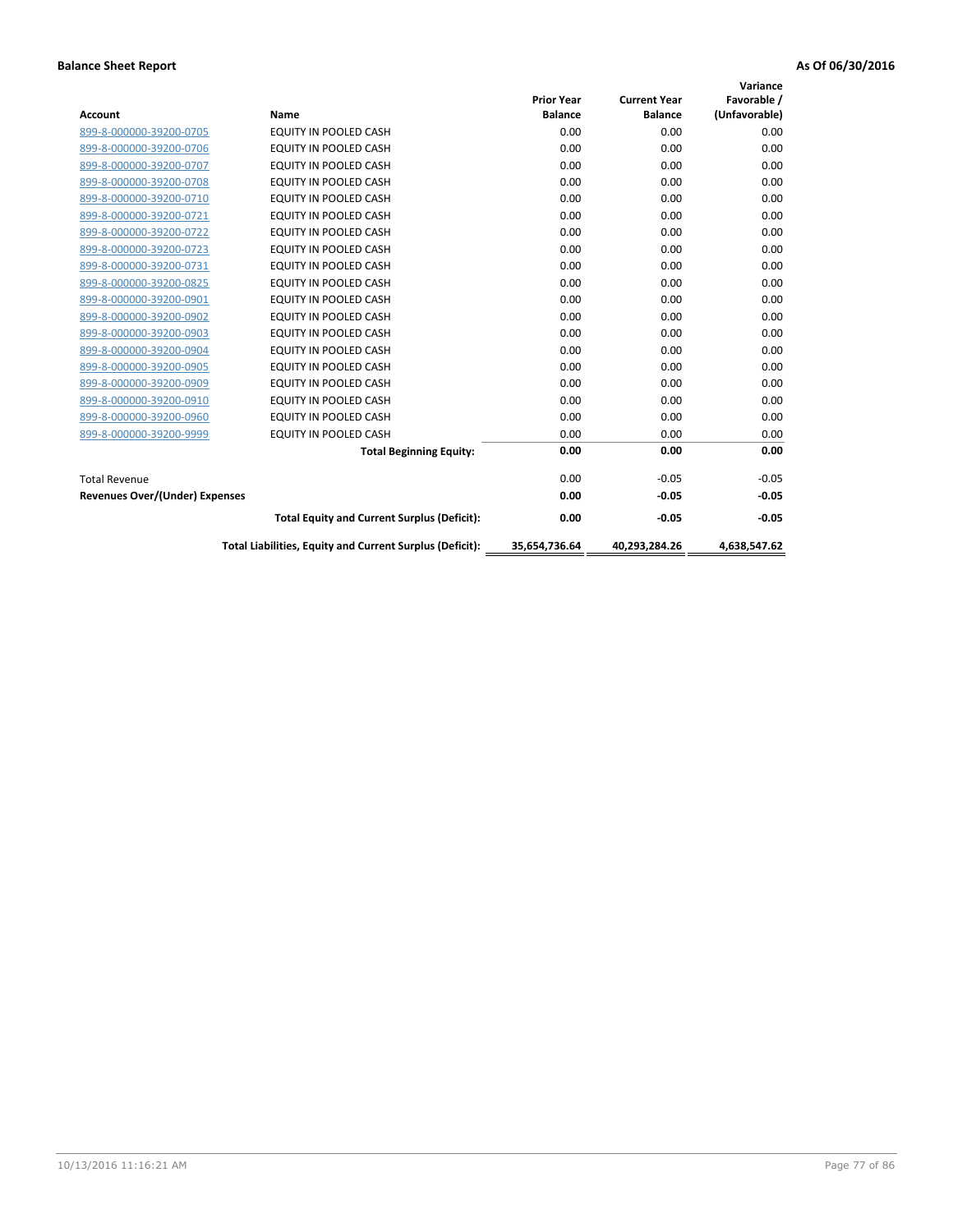|                                                    |                                                                    |                                     |                                       | Variance                     |
|----------------------------------------------------|--------------------------------------------------------------------|-------------------------------------|---------------------------------------|------------------------------|
| <b>Account</b>                                     | Name                                                               | <b>Prior Year</b><br><b>Balance</b> | <b>Current Year</b><br><b>Balance</b> | Favorable /<br>(Unfavorable) |
| <b>Fund: 910 - ELECTRIC OPERATING FUND</b>         |                                                                    |                                     |                                       |                              |
| Assets                                             |                                                                    |                                     |                                       |                              |
| 910-9-000000-10000-1300                            | CASH                                                               | 9,962,168.72                        | 11,984,975.31                         | 2,022,806.59                 |
| 910-9-000000-10209-1300                            | <b>ADMIN PETTY CASH</b>                                            | 658.89                              | 658.89                                | 0.00                         |
| 910-9-000000-10308-1300                            | <b>GEUS SERVICE CENTER CHANGE</b>                                  | 849.90                              | 849.90                                | 0.00                         |
| 910-9-000000-10309-1300                            | <b>GEUS DOWNTOWN CHANGE</b>                                        | 1,650.00                            | 1,650.00                              | 0.00                         |
| 910-9-000000-12190-1810                            | DEFERRED ISSUANCE COSTS 2001                                       | 0.00                                | 0.00                                  | 0.00                         |
| 910-9-000000-12191-1810                            | DEFERRED ISSUANCE COST 2008 ENGINE PR                              | 0.00                                | 0.00                                  | 0.00                         |
| 910-9-000000-12192-1810                            | DEFERRED ISSUANCE COSTS 2010 BOA ENGI                              | 0.00                                | 0.00                                  | 0.00                         |
| 910-9-000000-12193-1810                            | DEFERRED ISSUANCE COSTS 2010 SCRUBBEF                              | 0.00                                | 0.00                                  | 0.00                         |
| 910-9-000000-12194-1810                            | DEFERRED ISSUANCE COSTS 2010 TMPA DEI                              | 0.00                                | 0.00                                  | 0.00                         |
| 910-9-000000-12201-1810                            | <b>BOND DISCOUNT</b>                                               | 148,397.15                          | 136,516.38                            | $-11,880.77$                 |
| 910-9-000000-13000-1420                            | <b>CUSTOMER ACCOUNTS RECEIVABLE</b>                                | 1,682,579.48                        | 850,707.01                            | $-831,872.47$                |
| 910-9-000000-13001-1420                            | NON CURRENT CUSTOMER ACCTS RECEIVAE                                | 306,867.86                          | 416,405.84                            | 109,537.98                   |
| 910-9-000000-13002-1440                            | ALLOWANCE FOR UNCOLLECTABLE                                        | $-276,120.78$                       | -394,609.78                           | $-118,489.00$                |
| 910-9-000000-13003-1422                            | UNBILLED YEAR-END ACCRUAL                                          | 3,625,487.42                        | 5,109,446.76                          | 1,483,959.34                 |
| 910-9-000000-13009-1423                            | FUEL ADJUSTMENT - UNDER/OVER<br><b>AMP RECEIVABLE</b>              | 918,934.25                          | $-592,479.14$                         | $-1,511,413.39$              |
| 910-9-000000-13011-1420<br>910-9-000000-13066-1421 | AMPY CUSTOMER ACCOUNTS RECEIVABLE                                  | 13,417.54<br>0.00                   | 41,786.75<br>0.00                     | 28,369.21<br>0.00            |
| 910-9-000000-13067-1421                            | AMPY ARREARS ACCOUNTS RECEIVABLE                                   | 284.93                              | $-3,525.40$                           |                              |
| 910-9-000000-13068-1421                            | AMPY Customers Left With Balance A/R                               | 31,554.55                           | 39,489.44                             | $-3,810.33$<br>7,934.89      |
| 910-9-000000-13201-1430                            | MISCELLANEOUS ACCOUNTS RECEIVABLE                                  | 0.00                                | 0.00                                  | 0.00                         |
| 910-9-000000-13205-1710                            | <b>INTEREST RECEIVABLE</b>                                         | 0.00                                | 0.00                                  | 0.00                         |
| 910-9-000000-13290-1650                            | PREPAYMENTS                                                        | 0.00                                | 0.00                                  | 0.00                         |
| 910-9-000000-13291-1651                            | TMPA SCRUBBER PREPAYMENT                                           | 8,022,983.58                        | 7,705,241.58                          | $-317,742.00$                |
| 910-9-000000-13293-1653                            | TMPA FIXED COSTS PREPAYMENT                                        | 28,081,875.95                       | 29,875,068.14                         | 1,793,192.19                 |
| 910-9-000000-13294-1654                            | TMPA DEMAND COSTS ESCROW                                           | 0.00                                | 0.00                                  | 0.00                         |
| 910-9-000000-13297-1657                            | <b>ERCOT CRR PREPAYMENTS</b>                                       | 81,122.62                           | 108,928.91                            | 27,806.29                    |
| 910-9-000000-13299-1655                            | <b>ERCOT COLLATERAL</b>                                            | 1,550.00                            | 111,550.00                            | 110,000.00                   |
| 910-9-000000-14001-1461                            | DUE FROM COG - GENERAL FUND                                        | 0.00                                | 0.00                                  | 0.00                         |
| 910-9-000000-14402-1469                            | DUE FROM DEBT SERVICE FUND                                         | 4,443,984.42                        | 4,625,445.97                          | 181,461.55                   |
| 910-9-000000-14501-1467                            | DUE FROM GBOD                                                      | 0.00                                | 0.00                                  | 0.00                         |
| 910-9-000000-14916-1469                            | DUE FROM FUND 916                                                  | 0.00                                | 0.00                                  | 0.00                         |
| 910-9-000000-14999-1910                            | DUE FROM 906                                                       | 0.00                                | 0.00                                  | 0.00                         |
| 910-9-000000-15900-1540                            | <b>INVENTORY</b>                                                   | 2,568,967.14                        | 2,257,821.48                          | $-311,145.66$                |
| 910-9-000000-15901-1541                            | <b>GEUS UNLEADED GASOLINE</b>                                      | $-1,734.40$                         | 40.60                                 | 1,775.00                     |
| 910-9-000000-15902-1542                            | <b>GEUS DIESEL GASOLINE</b>                                        | 1,286.24                            | 2,780.87                              | 1,494.63                     |
| 910-9-000000-15903-1543                            | <b>INVENTORIES / SUBSTATION</b>                                    | 7,771.80                            | 7,771.80                              | 0.00                         |
| 910-9-000000-15909-1510                            | STEAM PLANT FUEL OIL INVENTORY                                     | 583,130.21                          | 582,166.40                            | $-963.81$                    |
| 910-9-000000-16301-1070                            | <b>CWIP</b>                                                        | 0.00                                | 368,786.52                            | 368,786.52                   |
| 910-9-000000-17501-9260                            | <b>EMPLOYEE CONTRIBUTIONS</b>                                      | 0.00                                | 465,482.00                            | 465,482.00                   |
| 910-9-000000-17504-9260                            | <b>INVESTMENT RETURN</b>                                           | 0.00                                | 337,872.00                            | 337,872.00                   |
| 910-9-000000-17508-9260                            | <b>EXPERIENCE DIFFERENCE</b>                                       | 0.00                                | 4,057.00                              | 4,057.00                     |
| 910-9-000000-19000-3100                            | STEAM - LAND                                                       | 117,340.90                          | 117,340.90                            | 0.00                         |
| 910-9-000000-19001-3110                            | <b>STEAM PLANT - STRUCTURES</b>                                    | 1,056,896.04                        | 1,056,896.04                          | 0.00                         |
| 910-9-000000-19002-3120                            | STEAM PLANT - BOILER PLANT EQUIPMENT                               | 4,483,733.44                        | 4,815,449.65                          | 331,716.21                   |
| 910-9-000000-19003-3130                            | STEAM PLANT - ENGINES                                              | 0.00                                | 0.00                                  | 0.00                         |
| 910-9-000000-19004-3140<br>910-9-000000-19005-3150 | STEAM PLANT - GENERATORS<br>STEAM PLANT - ACCESSORY ELECTRIC EQUIF | 16,936,710.31<br>1,027,042.39       | 9,067,106.70<br>667,175.88            | -7,869,603.61<br>-359,866.51 |
| 910-9-000000-19006-3160                            | STEAM PLANT - MISC POWER PLANT EQUIPI                              | 692,818.75                          | 12,912.88                             | -679,905.87                  |
| 910-9-000000-19100-3400                            | <b>ENGINE PLANT - LAND</b>                                         | 43,850.00                           | 43,850.00                             | 0.00                         |
| 910-9-000000-19101-3410                            | <b>ENGINE PLANT - STRUCTURES</b>                                   | 4,655,874.20                        | 4,655,874.20                          | 0.00                         |
| 910-9-000000-19101-3411                            | <b>ENGINE PLANT - STRUCTURES</b>                                   | 0.00                                | 0.00                                  | 0.00                         |
| 910-9-000000-19104-3440                            | ENGINE PLANT - ENGINE PLANT GENERATOF                              | 28,654,263.02                       | 28,654,263.02                         | 0.00                         |
| 910-9-000000-19105-3450                            | ENGINE PLANT - ACCESSORY ELECTRIC EQUI                             | 182,210.98                          | 182,210.98                            | 0.00                         |
| 910-9-000000-19106-3460                            | ENGINE PLANT - MISCELLANEOUS POWER P                               | 10,452.64                           | 10,452.64                             | 0.00                         |
| 910-9-000000-19204-3442                            | <b>ENGINE PLANT - RENEWABLE GENERATORS</b>                         | 245,000.01                          | 245,000.01                            | 0.00                         |
| 910-9-000000-19301-3500                            | TRANSMISSION - LAND                                                | 53,501.21                           | 53,501.21                             | 0.00                         |
| 910-9-000000-19302-3530                            | TRANSMISSION - SUBSTATIONS                                         | 7,831,687.72                        | 5,552,341.27                          | -2,279,346.45                |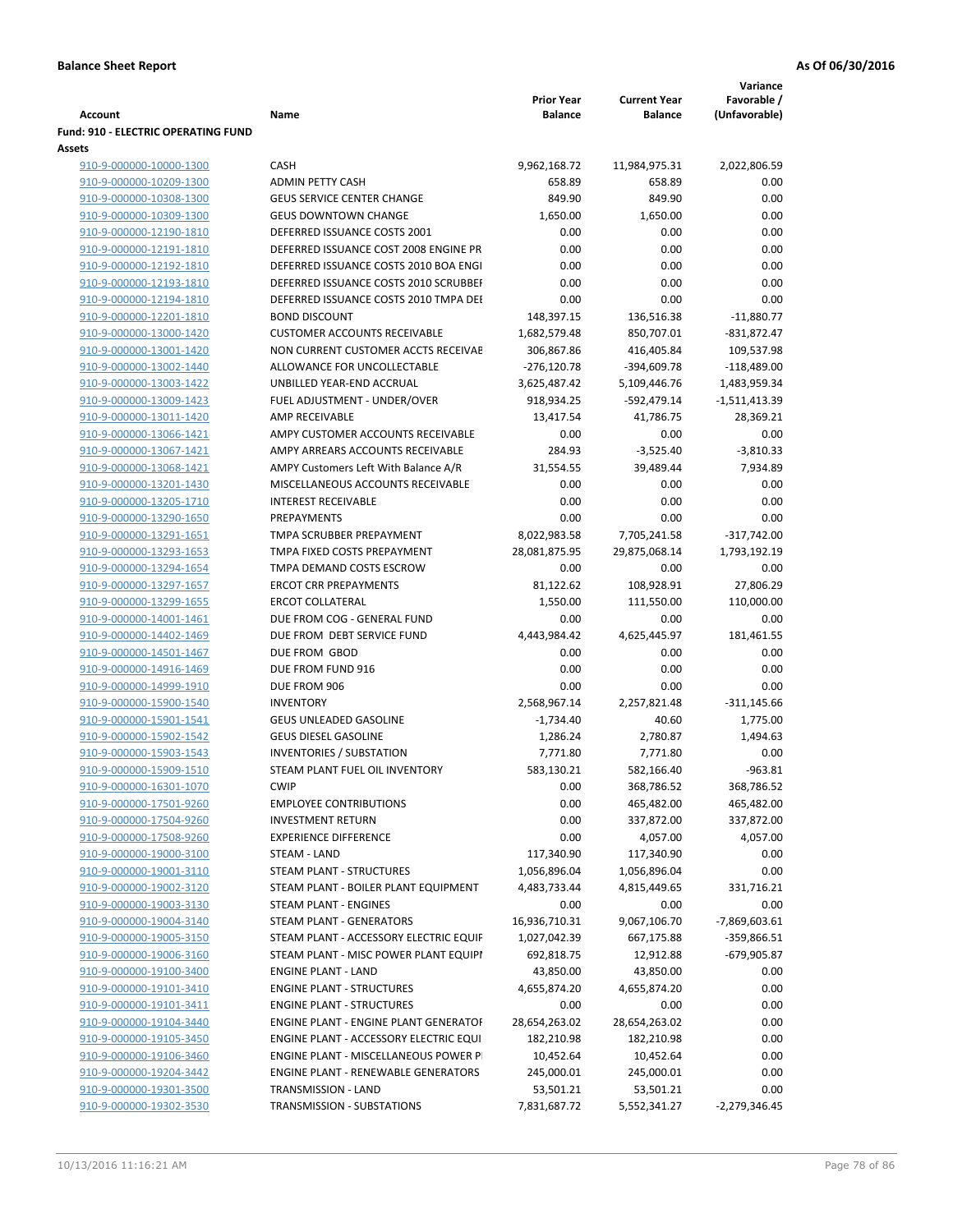|                                                    |                                                               |                                     |                                       | Variance                     |
|----------------------------------------------------|---------------------------------------------------------------|-------------------------------------|---------------------------------------|------------------------------|
| <b>Account</b>                                     | Name                                                          | <b>Prior Year</b><br><b>Balance</b> | <b>Current Year</b><br><b>Balance</b> | Favorable /<br>(Unfavorable) |
| 910-9-000000-19303-3572                            | <b>TRANSMISSION - TMPA LINES</b>                              | 1,156,631.80                        | 1,156,631.80                          | 0.00                         |
| 910-9-000000-19304-3571                            | <b>TRANSMISSION - GEUS LINES</b>                              | 3,738,862.73                        | 3,722,472.15                          | $-16,390.58$                 |
| 910-9-000000-19401-3600                            | <b>DISTRIBUTION - LAND</b>                                    | 218,418.15                          | 218,418.15                            | 0.00                         |
| 910-9-000000-19402-3620                            | <b>DISTRIBUTION - SUBSTATIONS</b>                             | 7,368,630.14                        | 5,985,037.00                          | $-1,383,593.14$              |
| 910-9-000000-19403-3640                            | <b>DISTRIBUTION - POLES</b>                                   | 4,380,982.61                        | 4,381,552.51                          | 569.90                       |
| 910-9-000000-19404-3650                            | DISTRIBUTION - OH CONDUCTOR & DEVICES                         | 3,454,657.19                        | 3,518,976.80                          | 64,319.61                    |
| 910-9-000000-19405-3660                            | DISTRIBUTION - UNDERGROUND CONDUIT                            | 1,425,999.07                        | 1,454,708.84                          | 28,709.77                    |
| 910-9-000000-19406-3670                            | DISTRIBUTION - UG CONDUCTOR & DEVICES                         | 2,869,847.13                        | 2,833,506.40                          | $-36,340.73$                 |
| 910-9-000000-19407-3680                            | <b>DISTRIBUTION - TRANSFORMERS</b>                            | 4,252,699.30                        | 4,279,270.60                          | 26,571.30                    |
| 910-9-000000-19408-3690                            | DISTRIBUTION - SERVICE CONNECTIONS                            | 636,988.82                          | 647,016.84                            | 10,028.02                    |
| 910-9-000000-19409-3700                            | <b>DISTRIBUTION - METERS</b>                                  | 1,721,546.29                        | 1,864,415.78                          | 142,869.49                   |
| 910-9-000000-19410-3710                            | <b>DISTRIBUTION - VAPOR LIGHTS</b>                            | 85,651.21                           | 83,944.20                             | $-1,707.01$                  |
| 910-9-000000-19411-3750                            | DISTRIBUTION - STREET LIGHTS & SIGNALS                        | 89,896.48                           | 89,881.93                             | $-14.55$                     |
| 910-9-000000-19501-3890                            | <b>GENERAL - LAND</b>                                         | 110,503.10                          | 110,503.10                            | 0.00                         |
| 910-9-000000-19502-3900                            | <b>GENERAL - STRUCTURES</b>                                   | 5,881,580.20                        | 5,881,580.20                          | 0.00                         |
| 910-9-000000-19503-3910                            | <b>GENERAL - FURNITURE &amp; OFFICE EQUIPMEN</b>              | 520,295.62                          | 555,753.77                            | 35,458.15                    |
| 910-9-000000-19504-3941                            | <b>GENERAL - METER READING ASSETS</b>                         | 38,482.00                           | 38,482.00                             | 0.00                         |
| 910-9-000000-19505-3911                            | <b>GENERAL - CUSTOMER SERVICE EQUIPMENT</b>                   | 11,750.00                           | 11,750.00                             | 0.00                         |
| 910-9-000000-19506-3914                            | <b>GENERAL - BILLING EQUIPMENT</b>                            | 0.00                                | 0.00                                  | 0.00                         |
| 910-9-000000-19507-3915                            | <b>GENERAL - CASHIERING EQUIPMENT</b>                         | 7,033.54                            | 7,033.54                              | 0.00                         |
| 910-9-000000-19508-3920                            | <b>GENERAL - TRANSPORTATION EQUIPMENT</b>                     | 2,326,360.72                        | 2,500,400.72                          | 174,040.00                   |
| 910-9-000000-19509-3930                            | <b>GENERAL - WAREHOUSE EQUIPMENT</b>                          | 63,375.94                           | 69,324.02                             | 5,948.08                     |
| 910-9-000000-19510-3940                            | <b>GENERAL - TOOLS</b>                                        | 13,918.37                           | 13,918.37                             | 0.00                         |
| 910-9-000000-19511-3950                            | <b>GENERAL - LABORATORY EQUIPMENT</b>                         | 336,291.99                          | 336,291.99                            | 0.00                         |
| 910-9-000000-19512-3960                            | <b>GENERAL - POWER OPERATED EQUIPMENT</b>                     | 338,718.53                          | 338,718.53                            | 0.00                         |
| 910-9-000000-19513-3970                            | <b>GENERAL - COMMUNICATIONS EQUIPMENT</b>                     | 47,808.65                           | 47,808.65                             | 0.00                         |
| 910-9-000000-19514-3980                            | <b>GENERAL - MISCELLANEOUS EQUIPMENT</b>                      | 0.00                                | 0.00                                  | 0.00                         |
| 910-9-000000-19999-1080                            | ACCUMULATED DEPRECIATION                                      | -49,024,932.08                      | -38,561,238.83                        | 10,463,693.25                |
|                                                    |                                                               |                                     |                                       |                              |
|                                                    | <b>Total Assets:</b>                                          | 118,271,046.58                      | 120,765,419.67                        | 2,494,373.09                 |
|                                                    |                                                               |                                     |                                       |                              |
| Liability                                          |                                                               |                                     |                                       |                              |
| 910-9-000000-20101-2320                            | <b>ACCOUNTS PAYABLE</b>                                       | $-1,703.29$                         | $-68,616.03$                          | 66,912.74                    |
| 910-9-000000-20102-2321                            | <b>CREDIT CARD PAYABLE</b>                                    | 0.00                                | $-7,272.36$                           | 7,272.36                     |
| 910-9-000000-20103-2322                            | <b>ACCRUED ACCOUNTS PAYABLE</b>                               | 0.00                                | 0.00                                  | 0.00                         |
| 910-9-000000-20139-2323                            | <b>RETAINAGES PAYABLE</b>                                     | 0.00                                | 0.00                                  | 0.00                         |
| 910-9-000000-20141-0000                            | <b>TELEPHONE CLEARING</b>                                     | 0.00                                | 0.00                                  | 0.00                         |
| 910-9-000000-20142-0000                            | <b>ESCROW</b>                                                 | 0.00                                | 0.00                                  | 0.00                         |
| 910-9-000000-20815-2410                            | SALES TAX PAYABLE - IN THE CITY                               | 68,697.33                           | 135,517.18                            | $-66,819.85$                 |
| 910-9-000000-20816-2411                            | SALES TAX PAYABLE - OUT OF CITY                               | 2,162.31                            | 5,264.72                              | $-3,102.41$                  |
| 910-9-000000-21001-2341                            | DUE TO COG - GEN FUND                                         | 0.00                                | 0.00                                  | 0.00                         |
| 910-9-000000-21406-2329                            | <b>DUE TO 906</b>                                             | 0.00                                | 0.00                                  | 0.00                         |
| 910-9-000000-21507-2347                            | DUE TO GBOD                                                   | 0.00                                | 0.00                                  | 0.00                         |
| 910-9-000000-22001-2327                            | SALARIES PAYABLE                                              | 211,438.74                          | 233,865.12                            | $-22,426.38$                 |
| 910-9-000000-22002-2328                            | PTO PAYABLE                                                   | 296,393.57                          | 421,442.27                            | $-125,048.70$                |
| 910-9-000000-23011-2211                            | <b>REVENUE BONDS</b>                                          | 435,000.00                          | 455,000.00                            | $-20,000.00$                 |
| 910-9-000000-24000-2350                            | <b>CUSTOMER DEPOSITS</b>                                      | 1,741,516.10                        | 2,016,796.12                          | -275,280.02                  |
| 910-9-000000-24014-2359                            | <b>CUSTOMER DEPOSITS / AMPY EQUIPMENT</b>                     | 93,458.29                           | 108,043.03                            | $-14,584.74$                 |
| 910-9-000000-24015-2350                            | AMP RESERVE                                                   | 13,417.54                           | 41,786.75                             | $-28,369.21$                 |
| 910-9-000000-25069-2530                            | PREPAID ELECTRICITY - AMPY                                    | 206,854.07                          | 174,664.78                            | 32,189.29                    |
| 910-9-000000-26001-2283                            | <b>OBLIGATION FOR COMPENSATED ABSENCES</b>                    | 440,273.03                          | 362,637.83                            | 77,635.20                    |
| 910-9-000000-26102-2210                            | REVENUE BONDS PAYABLE                                         | 35,975,000.00                       | 38,763,000.00                         | $-2,788,000.00$              |
| 910-9-000000-26107-2250                            | PREMIUM ON 2010 ISSUE                                         | 233,164.14                          | 218,231.30                            | 14,932.84                    |
| 910-9-000000-26108-2250                            | <b>SCRUBBER DEBT - 2010</b>                                   | 10,395,000.00                       | 10,395,000.00                         | 0.00                         |
| 910-9-000000-26109-2250                            | PREMIUM ON SCRUBBER                                           | 198,221.85                          | 185,526.87                            | 12,694.98                    |
| 910-9-000000-26110-2250                            | TMPA DEBT - 2010                                              | 20,640,000.00                       | 20,640,000.00                         | 0.00                         |
| 910-9-000000-26111-2250                            | PREMIUM ON TMPA DEBT                                          | 393,138.15                          | 367,959.88                            | 25,178.27                    |
| 910-9-000000-29300-0000<br>910-9-000000-29400-0100 | <b>ENCUMBRANCE SUMMARY</b><br>RESERVED ACCOUNT / ENCUMBRANCES | 0.00<br>0.00                        | 0.00<br>0.00                          | 0.00<br>0.00                 |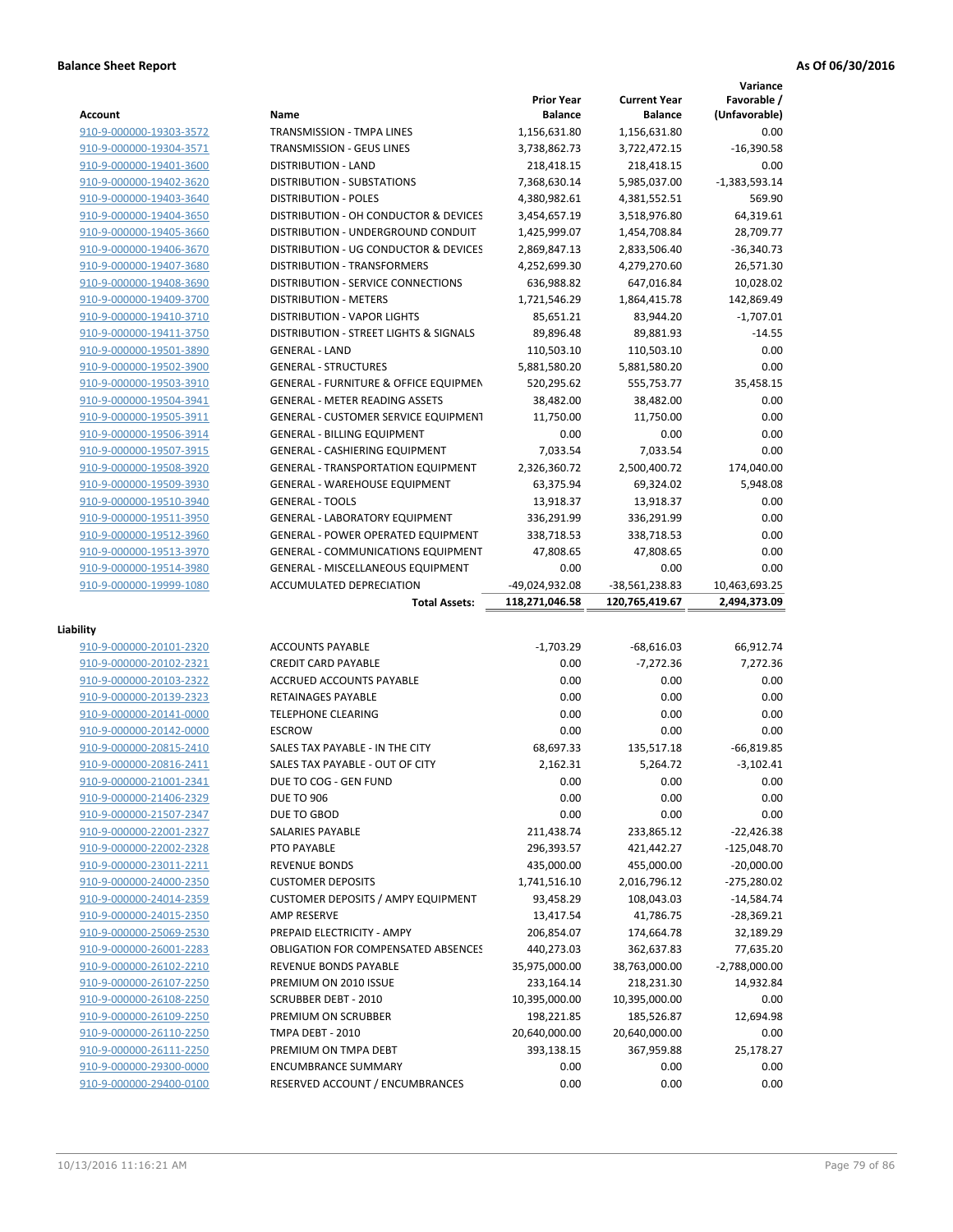| Account                               | Name                                                     | <b>Prior Year</b><br><b>Balance</b> | <b>Current Year</b><br><b>Balance</b> | Variance<br>Favorable /<br>(Unfavorable) |
|---------------------------------------|----------------------------------------------------------|-------------------------------------|---------------------------------------|------------------------------------------|
| 910-9-000000-29999-9260               | <b>NET PENSION LIABILITY</b>                             | 0.00                                | 609.947.00                            | $-609,947.00$                            |
|                                       | <b>Total Liability:</b>                                  | 71,342,031.83                       | 75,058,794.46                         | $-3,716,762.63$                          |
| <b>Equity</b>                         |                                                          |                                     |                                       |                                          |
| 910-9-000000-39100-2160               | UNRESERVED RETAINED EARNINGS                             | 44,331,048.75                       | 47,623,065.55                         | 3,292,016.80                             |
| 910-9-000000-39500-9260               | <b>NET POSITION - PENSION</b>                            | 0.00                                | $-3,070.00$                           | $-3,070.00$                              |
|                                       | <b>Total Beginning Equity:</b>                           | 44,331,048.75                       | 47,619,995.55                         | 3,288,946.80                             |
| <b>Total Revenue</b>                  |                                                          | 37,680,374.90                       | 34,541,340.45                         | $-3,139,034.45$                          |
| <b>Total Expense</b>                  |                                                          | 35,082,408.90                       | 36,454,710.79                         | $-1,372,301.89$                          |
| <b>Revenues Over/(Under) Expenses</b> |                                                          | 2.597.966.00                        | -1,913,370.34                         | $-4,511,336.34$                          |
|                                       | <b>Total Equity and Current Surplus (Deficit):</b>       | 46,929,014.75                       | 45,706,625.21                         | $-1,222,389.54$                          |
|                                       | Total Liabilities, Equity and Current Surplus (Deficit): | 118,271,046.58                      | 120,765,419.67                        | 2,494,373.09                             |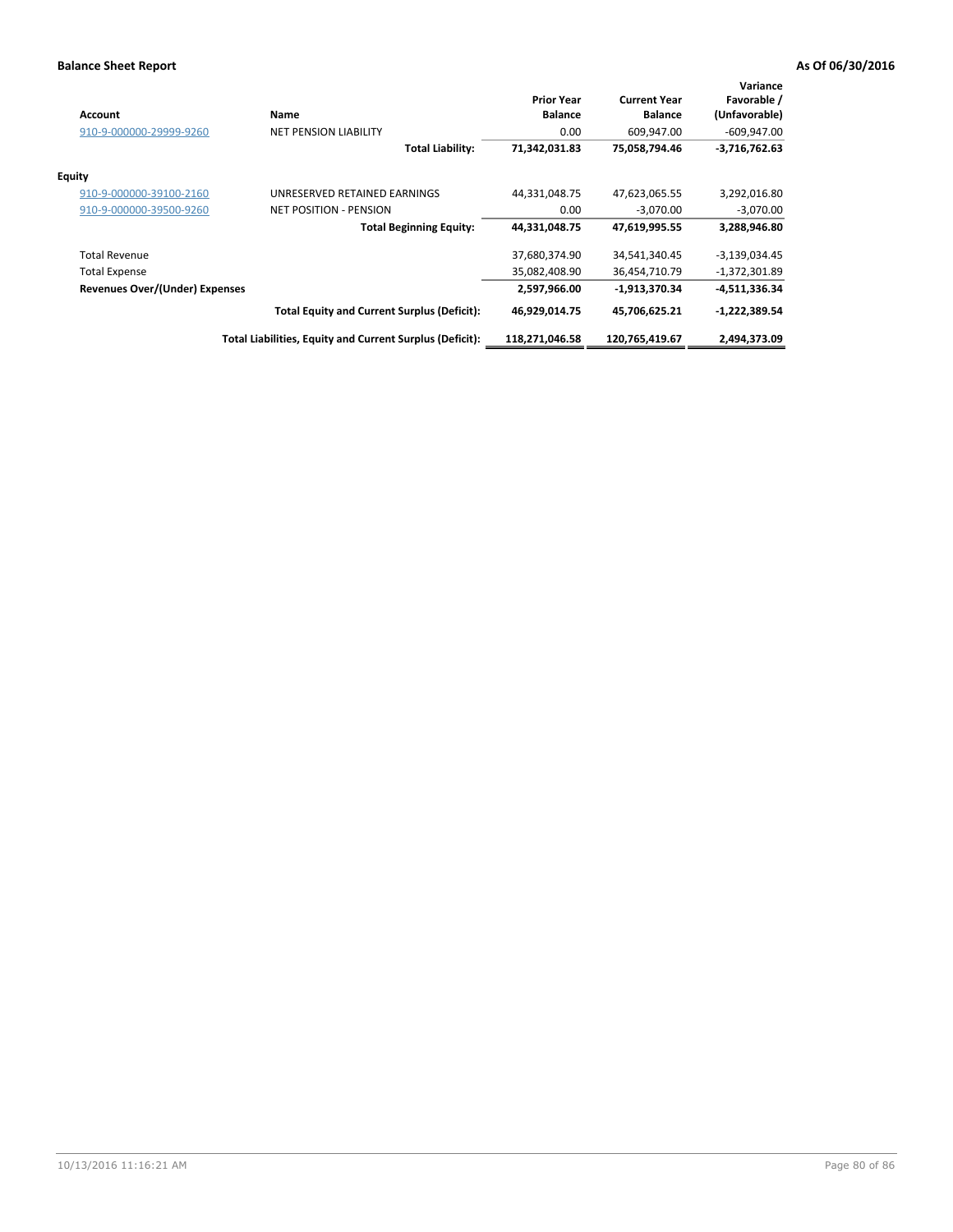| <b>Account</b>                             | Name                                                     | <b>Prior Year</b><br><b>Balance</b> | <b>Current Year</b><br><b>Balance</b> | Variance<br>Favorable /<br>(Unfavorable) |
|--------------------------------------------|----------------------------------------------------------|-------------------------------------|---------------------------------------|------------------------------------------|
| <b>Fund: 911 - ELECTRIC DEBT REDUCTION</b> |                                                          |                                     |                                       |                                          |
| Assets                                     |                                                          |                                     |                                       |                                          |
| 911-9-000000-10000-1300                    | CASH                                                     | 220,340.91                          | 3,020,931.33                          | 2,800,590.42                             |
| 911-9-000000-12002-0000                    | <b>GOVERNMENT OBLIGATIONS / AGENCIES</b>                 | 0.00                                | 0.00                                  | 0.00                                     |
| 911-9-000000-13201-1430                    | MISCELLANEOUS ACCOUNTS RECEIVABLE                        | 0.00                                | 0.00                                  | 0.00                                     |
| 911-9-000000-13205-1710                    | <b>INTEREST RECEIVABLE</b>                               | 0.00                                | 0.00                                  | 0.00                                     |
|                                            | <b>Total Assets:</b>                                     | 220,340.91                          | 3,020,931.33                          | 2,800,590.42                             |
| Liability                                  |                                                          |                                     |                                       |                                          |
| 911-9-000000-20101-0000                    | <b>ACCOUNTS PAYABLE</b>                                  | 0.00                                | 0.00                                  | 0.00                                     |
| 911-9-000000-20103-0100                    | <b>ACCRUED ACCOUNTS PAYABLE</b>                          | 0.00                                | 0.00                                  | 0.00                                     |
| 911-9-000000-Z2430-0000                    | RESERVED ACCOUNT / ENCUMBRANCE SUM                       | 0.00                                | 0.00                                  | 0.00                                     |
| 911-9-000000-Z2520-0100                    | RESERVED ACCOUNT / ENCUMBRANCES                          | 0.00                                | 0.00                                  | 0.00                                     |
|                                            | <b>Total Liability:</b>                                  | 0.00                                | 0.00                                  | 0.00                                     |
| <b>Equity</b>                              |                                                          |                                     |                                       |                                          |
| 911-9-000000-39100-2160                    | UNRESERVED RETAINED EARNINGS                             | 219,580.61                          | 220,508.21                            | 927.60                                   |
|                                            | <b>Total Beginning Equity:</b>                           | 219,580.61                          | 220.508.21                            | 927.60                                   |
| <b>Total Revenue</b>                       |                                                          | 760.30                              | 2,800,423.12                          | 2,799,662.82                             |
| <b>Total Expense</b>                       |                                                          | 0.00                                | 0.00                                  | 0.00                                     |
| <b>Revenues Over/(Under) Expenses</b>      |                                                          | 760.30                              | 2,800,423.12                          | 2,799,662.82                             |
|                                            | <b>Total Equity and Current Surplus (Deficit):</b>       | 220,340.91                          | 3,020,931.33                          | 2,800,590.42                             |
|                                            | Total Liabilities, Equity and Current Surplus (Deficit): | 220,340.91                          | 3,020,931.33                          | 2,800,590.42                             |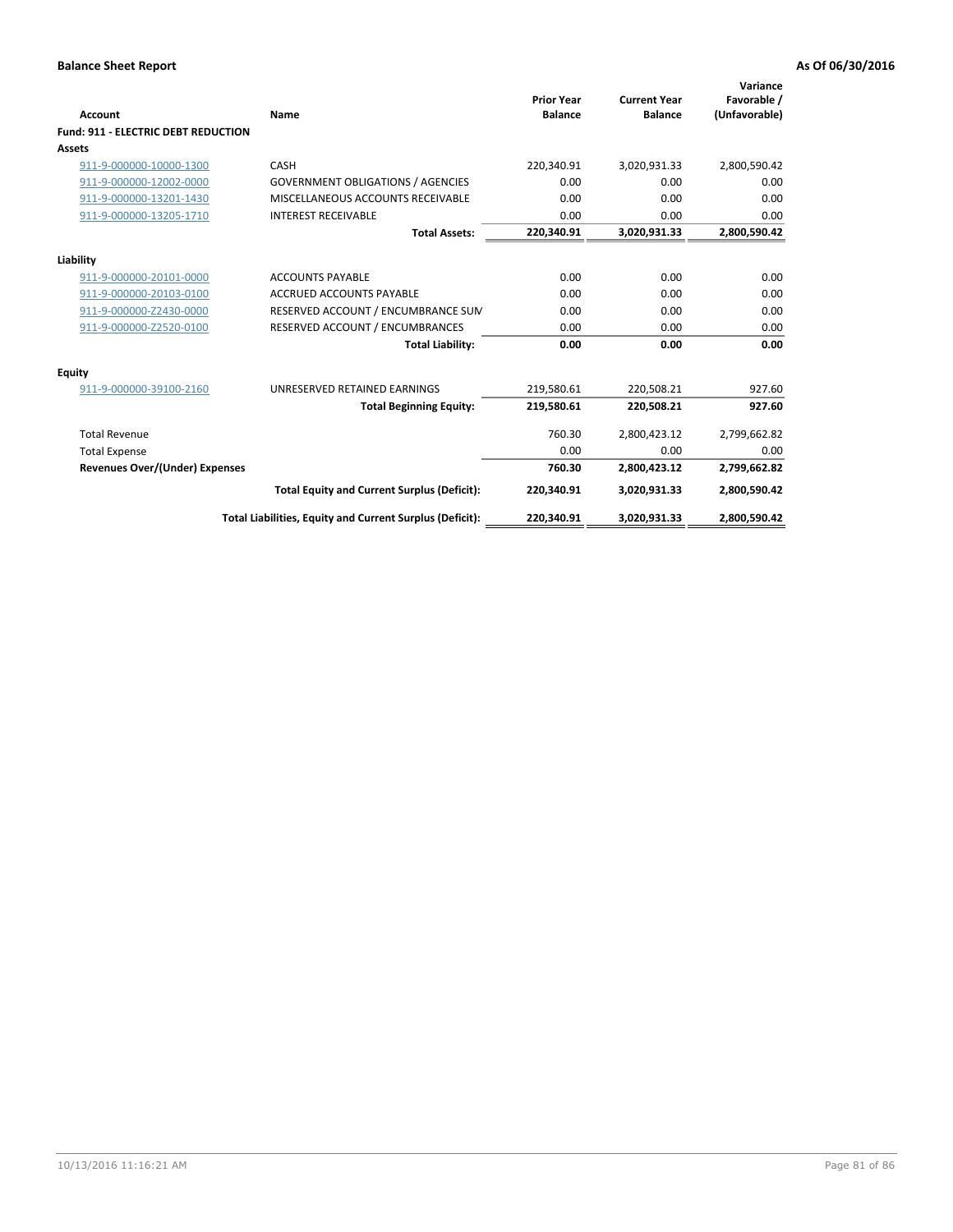| Account                               | Name                                                     | <b>Prior Year</b><br><b>Balance</b> | <b>Current Year</b><br><b>Balance</b> | Variance<br>Favorable /<br>(Unfavorable) |
|---------------------------------------|----------------------------------------------------------|-------------------------------------|---------------------------------------|------------------------------------------|
| Fund: 912 - ELECTRIC DEBT SERVICE     |                                                          |                                     |                                       |                                          |
| <b>Assets</b>                         |                                                          |                                     |                                       |                                          |
| 912-9-000000-10000-1300               | CASH                                                     | 2,722,888.17                        | 2,757,519.58                          | 34,631.41                                |
| 912-9-000000-11504-1301               | RESERVE FUND - 2008 BOND ISSUE                           | 1,128,659.57                        | 1,130,363.11                          | 1,703.54                                 |
| 912-9-000000-11506-1301               | RESERVE FUND - 2010 BOND ISSUE                           | 3,301,907.62                        | 3,306,860.14                          | 4,952.52                                 |
| 912-9-000000-11515-1301               | RESERVE FUND - 2015 BOND ISSUE                           | 0.00                                | 136,482.25                            | 136,482.25                               |
| 912-9-000000-11516-1301               | RESERVE FUND - 2015 TAXABLE BONDS                        | 0.00                                | 44,397.17                             | 44,397.17                                |
| 912-9-000000-13205-1710               | <b>INTEREST RECEIVABLE</b>                               | 4,160.26                            | 0.00                                  | $-4,160.26$                              |
|                                       | <b>Total Assets:</b>                                     | 7,157,615.62                        | 7,375,622.25                          | 218,006.63                               |
| Liability                             |                                                          |                                     |                                       |                                          |
| 912-9-000000-20101-2320               | <b>ACCOUNTS PAYABLE</b>                                  | 0.00                                | 0.00                                  | 0.00                                     |
| 912-9-000000-20107-2370               | <b>ACCRUED INTEREST PAYABLE</b>                          | 414,063.98                          | 422,955.70                            | $-8,891.72$                              |
| 912-9-000000-21400-2999               | DUE TO GEUS 910 - ELECTRIC OPERATING                     | 4.443.984.42                        | 4,625,445.97                          | $-181,461.55$                            |
| 912-9-000000-Z2430-0000               | <b>ENCUMBRANCE SUMMARY</b>                               | 0.00                                | 0.00                                  | 0.00                                     |
| 912-9-000000-Z2520-0100               | RESERVED ACCOUNT / ENCUMBRANCES                          | 0.00                                | 0.00                                  | 0.00                                     |
|                                       | <b>Total Liability:</b>                                  | 4,858,048.40                        | 5,048,401.67                          | $-190,353.27$                            |
| Equity                                |                                                          |                                     |                                       |                                          |
| 912-9-000000-39100-2150               | SEMI RESERVED RETAINED EARNINGS                          | 1,595,533.48                        | 1,582,715.98                          | $-12,817.50$                             |
|                                       | <b>Total Beginning Equity:</b>                           | 1,595,533.48                        | 1,582,715.98                          | $-12,817.50$                             |
| <b>Total Revenue</b>                  |                                                          | 2,803,500.00                        | 2,880,000.00                          | 76,500.00                                |
| <b>Total Expense</b>                  |                                                          | 2,099,466.26                        | 2,135,495.40                          | $-36,029.14$                             |
| <b>Revenues Over/(Under) Expenses</b> |                                                          | 704,033.74                          | 744,504.60                            | 40,470.86                                |
|                                       | <b>Total Equity and Current Surplus (Deficit):</b>       | 2,299,567.22                        | 2,327,220.58                          | 27,653.36                                |
|                                       | Total Liabilities, Equity and Current Surplus (Deficit): | 7,157,615.62                        | 7,375,622.25                          | 218,006.63                               |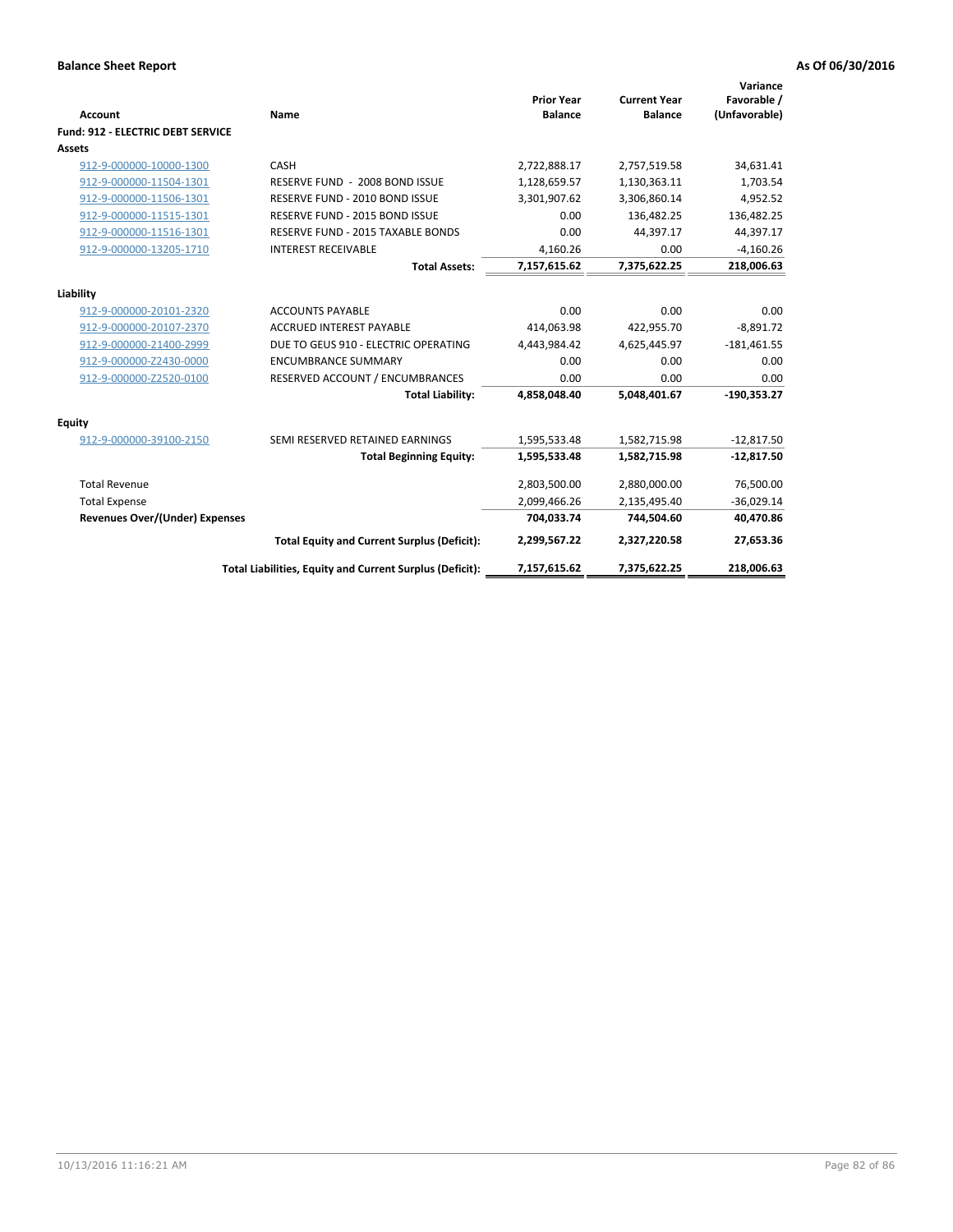| <b>Account</b>                                | Name                                                     | <b>Prior Year</b><br><b>Balance</b> | <b>Current Year</b><br><b>Balance</b> | Variance<br>Favorable /<br>(Unfavorable) |
|-----------------------------------------------|----------------------------------------------------------|-------------------------------------|---------------------------------------|------------------------------------------|
| <b>Fund: 913 - ELECTRIC CONSTRUCTION FUND</b> |                                                          |                                     |                                       |                                          |
| Assets                                        |                                                          |                                     |                                       |                                          |
| 913-9-000000-10000-1300                       | CASH                                                     | 100,606.39                          | 100,805.65                            | 199.26                                   |
| 913-9-000000-13201-1430                       | MISCELLANEOUS ACCOUNTS RECEIVABLE                        | 0.00                                | 0.00                                  | 0.00                                     |
| 913-9-000000-13205-1710                       | <b>INTEREST RECEIVABLE</b>                               | 0.00                                | 0.00                                  | 0.00                                     |
|                                               | <b>Total Assets:</b>                                     | 100,606.39                          | 100,805.65                            | 199.26                                   |
| Liability                                     |                                                          |                                     |                                       |                                          |
| 913-9-000000-20101-2320                       | <b>ACCOUNTS PAYABLE</b>                                  | 0.00                                | 0.00                                  | 0.00                                     |
| 913-9-000000-20102-2321                       | <b>CREDIT CARD PAYABLE</b>                               | 0.00                                | 0.00                                  | 0.00                                     |
| 913-9-000000-20103-0000                       | <b>ACCRUED ACCOUNTS PAYABLE</b>                          | 0.00                                | 0.00                                  | 0.00                                     |
| 913-9-000000-29300-0000                       | <b>ENCUMBRANCE SUMMARY</b>                               | 0.00                                | 0.00                                  | 0.00                                     |
| 913-9-000000-29400-0100                       | RESERVED ACCOUNT / ENCUMBRANCES                          | 0.00                                | 0.00                                  | 0.00                                     |
|                                               | <b>Total Liability:</b>                                  | 0.00                                | 0.00                                  | 0.00                                     |
| <b>Equity</b>                                 |                                                          |                                     |                                       |                                          |
| 913-9-000000-39100-2160                       | SEMI RESERVED RETAINED EARNINGS                          | 100,259.27                          | 100,682.87                            | 423.60                                   |
|                                               | <b>Total Beginning Equity:</b>                           | 100,259.27                          | 100,682.87                            | 423.60                                   |
| <b>Total Revenue</b>                          |                                                          | 347.12                              | 122.78                                | $-224.34$                                |
| <b>Total Expense</b>                          |                                                          | 0.00                                | 0.00                                  | 0.00                                     |
| <b>Revenues Over/(Under) Expenses</b>         |                                                          | 347.12                              | 122.78                                | $-224.34$                                |
|                                               | <b>Total Equity and Current Surplus (Deficit):</b>       | 100,606.39                          | 100,805.65                            | 199.26                                   |
|                                               | Total Liabilities, Equity and Current Surplus (Deficit): | 100,606.39                          | 100,805.65                            | 199.26                                   |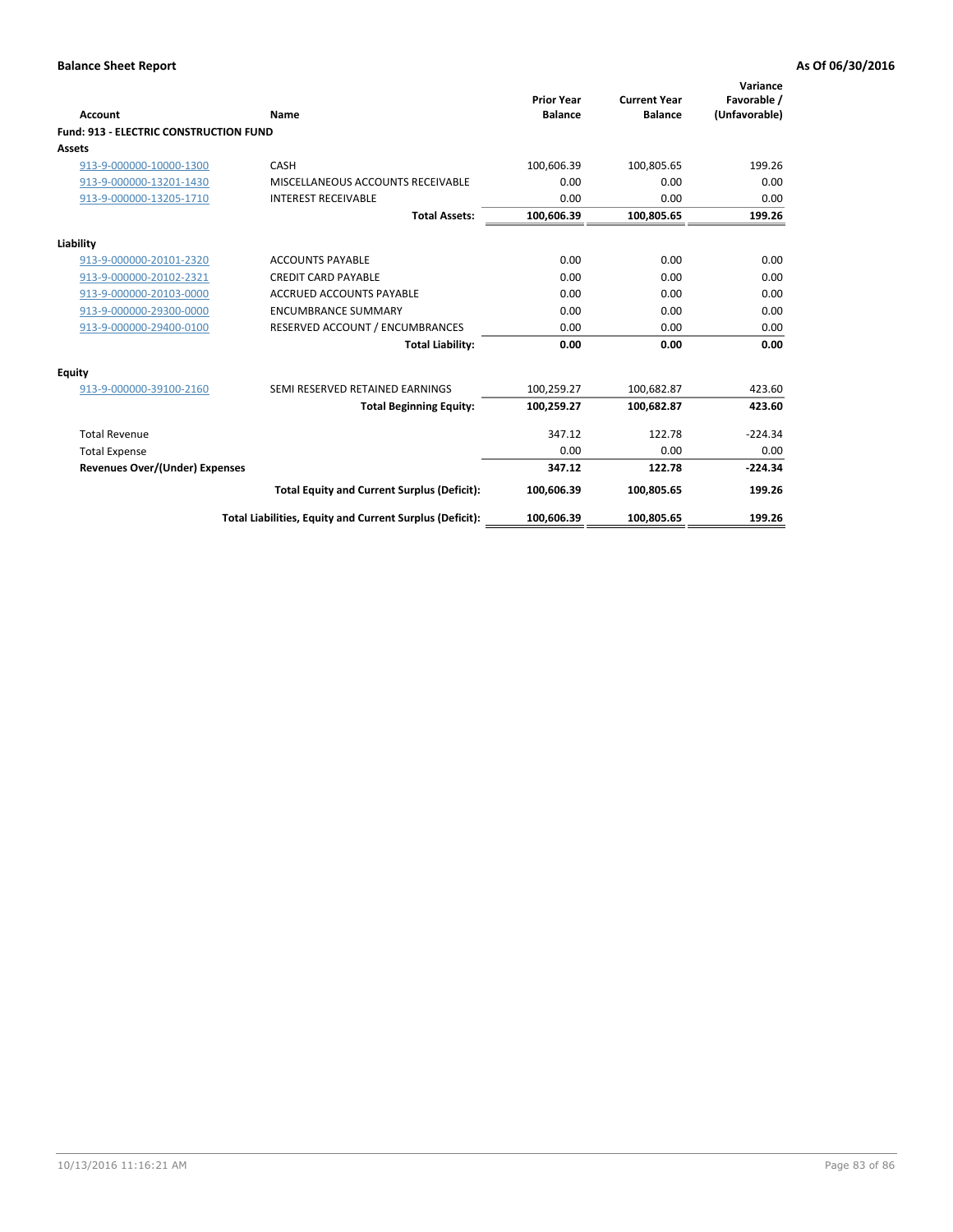|                                       |                                                          | <b>Prior Year</b> | <b>Current Year</b> | Variance<br>Favorable / |
|---------------------------------------|----------------------------------------------------------|-------------------|---------------------|-------------------------|
| <b>Account</b>                        | Name                                                     | <b>Balance</b>    | <b>Balance</b>      | (Unfavorable)           |
| Fund: 916 - 08 ENGINE BOND PROCEEDS   |                                                          |                   |                     |                         |
| Assets                                |                                                          |                   |                     |                         |
| 916-9-000000-10000-1300               | CASH                                                     | 0.00              | 0.00                | 0.00                    |
| 916-9-000000-12189-0000               | 08 ENGINE BOND PROCEEDS                                  | 0.00              | 0.00                | 0.00                    |
| 916-9-000000-13201-1430               | MISCELLANOEUS ACCOUNTS RECEIVABLE                        | 0.00              | 0.00                | 0.00                    |
| 916-9-000000-13205-1710               | <b>INTEREST RECEIVABLE</b>                               | 0.00              | 0.00                | 0.00                    |
| 916-9-000000-Z1030-1202               | 2008 GEUS REVENUE BOND - TEXAS TERM                      | 0.00              | 0.00                | 0.00                    |
| 916-9-000000-Z1030-1401               | 2008 GEUS REVENUE BOND - PFM                             | 0.00              | 0.00                | 0.00                    |
| 916-9-000000-Z1030-1402               | 2009 GEUS REVENUE BOND - PFM                             | 0.00              | 0.00                | 0.00                    |
| 916-9-000000-Z1030-3123               | 2009 GEUS REVENUE BOND - TEXAS TERM                      | 0.00              | 0.00                | 0.00                    |
|                                       | <b>Total Assets:</b>                                     | 0.00              | 0.00                | 0.00                    |
| Liability                             |                                                          |                   |                     |                         |
| 916-9-000000-20101-2320               | <b>ACCOUNTS PAYABLE</b>                                  | 0.00              | 0.00                | 0.00                    |
| 916-9-000000-20139-2323               | <b>RETAINAGES PAYABLE</b>                                | 0.00              | 0.00                | 0.00                    |
| 916-9-000000-21401-2330               | DUE TO ELECTRIC OPERATING                                | 0.00              | 0.00                | 0.00                    |
| 916-9-000000-29300-0000               | <b>ENCUMBRANCE SUMMARY</b>                               | 0.00              | 0.00                | 0.00                    |
| 916-9-000000-29400-0100               | RESERVED ACCOUNT / ENCUMBRANCES                          | 0.00              | 0.00                | 0.00                    |
|                                       | <b>Total Liability:</b>                                  | 0.00              | 0.00                | 0.00                    |
| Equity                                |                                                          |                   |                     |                         |
| 916-9-000000-39100-2150               | <b>RESERVED RETAINED EARNINGS</b>                        | 0.00              | 0.00                | 0.00                    |
|                                       | <b>Total Beginning Equity:</b>                           | 0.00              | 0.00                | 0.00                    |
| <b>Total Revenue</b>                  |                                                          | 0.00              | 0.00                | 0.00                    |
| <b>Total Expense</b>                  |                                                          | 0.00              | 0.00                | 0.00                    |
| <b>Revenues Over/(Under) Expenses</b> |                                                          | 0.00              | 0.00                | 0.00                    |
|                                       | <b>Total Equity and Current Surplus (Deficit):</b>       | 0.00              | 0.00                | 0.00                    |
|                                       | Total Liabilities, Equity and Current Surplus (Deficit): | 0.00              | 0.00                | 0.00                    |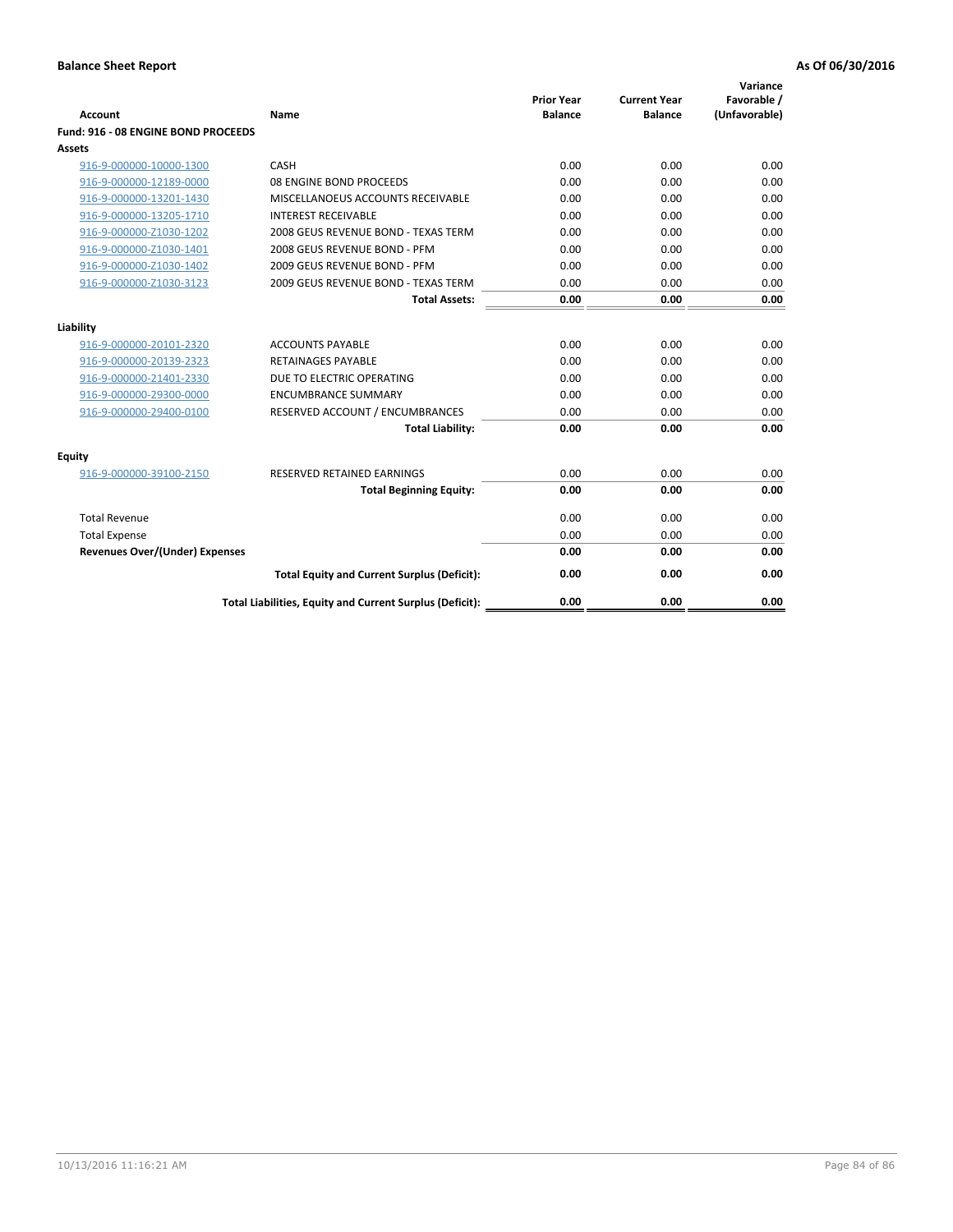| <b>Account</b>                 | Name                                                     | <b>Prior Year</b><br><b>Balance</b> | <b>Current Year</b><br><b>Balance</b> | Variance<br>Favorable /<br>(Unfavorable) |
|--------------------------------|----------------------------------------------------------|-------------------------------------|---------------------------------------|------------------------------------------|
| Fund: 950 - CABLE / INTERNET   |                                                          |                                     |                                       |                                          |
| Assets                         |                                                          |                                     |                                       |                                          |
| 950-9-000000-10000-1300        | CASH                                                     | 967,795.76                          | 891,062.70                            | -76,733.06                               |
| 950-9-000000-13000-1420        | <b>CUSTOMER ACCOUNTS RECEIVABLE</b>                      | 245,366.35                          | 202,938.18                            | $-42,428.17$                             |
| 950-9-000000-13001-1420        | NON CURRENT CUSTOMER ACCTS RECEIVAE                      | 147,404.09                          | 194,656.91                            | 47,252.82                                |
| 950-9-000000-13002-1440        | ALLOWANCE FOR UNCOLLECTABLE                              | $-77,469.51$                        | $-140,386.51$                         | $-62,917.00$                             |
| 950-9-000000-13003-1421        | UNBILLED YEAR-END ACCRUAL                                | 376,843.69                          | 534,908.95                            | 158,065.26                               |
| 950-9-000000-13201-1430        | MISCELLANEOUS ACCOUNTS RECEIVABLE                        | 0.00                                | 0.00                                  | 0.00                                     |
| 950-9-000000-13205-1710        | <b>INTEREST RECEIVABLE</b>                               | 0.00                                | 0.00                                  | 0.00                                     |
| 950-9-000000-15801-1540        | <b>INVENTORY</b>                                         | 213,924.90                          | 192,906.97                            | $-21,017.93$                             |
| 950-9-000000-16301-1070        | <b>CWIP</b>                                              | 0.00                                | 0.00                                  | 0.00                                     |
| 950-9-000000-17501-9260        | <b>EMPLOYEE CONTRIBUTIONS</b>                            | 0.00                                | 66,497.00                             | 66,497.00                                |
| 950-9-000000-17504-9260        | <b>INVESTMENT RETURN</b>                                 | 0.00                                | 48,268.00                             | 48,268.00                                |
| 950-9-000000-17508-9260        | <b>EXPERIENCE DIFFERENCE</b>                             | 0.00                                | 580.00                                | 580.00                                   |
| 950-9-000000-18001-5110        | HEADEND, TRUNK & DISTRIBUTION SYSTEM                     | 9,430,358.39                        | 9,516,483.16                          | 86,124.77                                |
| 950-9-000000-18002-5111        | <b>HEADEND EQUIPMENT</b>                                 | 1,183,617.70                        | 1,242,335.79                          | 58,718.09                                |
| 950-9-000000-18003-5120        | <b>DROPS</b>                                             | 3,972,552.02                        | 3,921,968.10                          | -50,583.92                               |
| 950-9-000000-18101-5130        | <b>CUSTOMER PREMISES EQUIPMENT</b>                       | 1,156,040.96                        | 1,196,536.42                          | 40,495.46                                |
| 950-9-000000-18102-5140        | PRODUCTION EQUIPMENT                                     | 60,397.97                           | 60,397.97                             | 0.00                                     |
| 950-9-000000-18201-5210        | CENTRAL INTERNET EQUIPMENT                               | 422,769.46                          | 422,769.46                            | 0.00                                     |
| 950-9-000000-18202-5220        | <b>CUSTOMER INTERFACE EQUIPMENT</b>                      | 194,545.27                          | 215,944.34                            | 21,399.07                                |
| 950-9-000000-18301-5000        | <b>FIBER OPTICS</b>                                      | 744,208.60                          | 744,208.60                            | 0.00                                     |
| 950-9-000000-18501-5901        | <b>STRUCTURES &amp; IMPROVEMENTS</b>                     | 518,153.40                          | 608,729.19                            | 90,575.79                                |
| 950-9-000000-18502-5910        | <b>FURNITURE &amp; OFFICE EQUIPMENT</b>                  | 137,419.19                          | 137,419.19                            | 0.00                                     |
| 950-9-000000-18503-5920        | <b>TRANSPORTATION EQUIPMENT</b>                          | 326,624.46                          | 372,622.50                            | 45,998.04                                |
| 950-9-000000-18504-5950        | LABORATORY EQUIPMENT                                     | 163,348.67                          | 163,348.67                            | 0.00                                     |
| 950-9-000000-18505-5960        | POWER OPERATED EQUIPMENT                                 | 5,500.00                            | 5,500.00                              | 0.00                                     |
| 950-9-000000-18506-5980        | MISCELLANEOUS EQUIPMENT                                  | 0.00                                | 0.00                                  | 0.00                                     |
| 950-9-000000-18999-1080        | ACCUMULATED DEPRECIATION                                 | -9,447,479.88                       | $-10,329,328.35$                      | $-881,848.47$                            |
|                                | <b>Total Assets:</b>                                     | 10,741,921.49                       | 10,270,367.24                         | $-471,554.25$                            |
| Liability                      |                                                          |                                     |                                       |                                          |
| 950-9-000000-20101-2320        | <b>ACCOUNTS PAYABLE</b>                                  | 0.00                                | $-30,301.16$                          | 30,301.16                                |
| 950-9-000000-20102-2321        | <b>CREDIT CARD PAYABLE</b>                               | 0.00                                | 7,272.36                              | $-7,272.36$                              |
| 950-9-000000-20103-2322        | ACCRUED ACCOUNTS PAYABLE                                 | 0.00                                | 0.00                                  | 0.00                                     |
| 950-9-000000-20815-2410        | SALES TAX PAYABLE - IN THE CITY                          | 30,024.28                           | 59,801.43                             | $-29,777.15$                             |
| 950-9-000000-20816-2411        | SALES TAX PAYABLE - OUT OF CITY                          | 0.00                                | 0.00                                  | 0.00                                     |
| 950-9-000000-21001-1101        | DUE TO COG - GEN FUND                                    | 0.00                                | 0.00                                  | 0.00                                     |
| 950-9-000000-21507-2347        | DUE TO GBOD                                              | 0.00                                | 0.00                                  | 0.00                                     |
| 950-9-000000-22001-2327        | SALARIES PAYABLE                                         | 31,168.27                           | 34,330.47                             | $-3,162.20$                              |
| 950-9-000000-22002-2328        | PTO PAYABLE                                              | 38,452.14                           | 52,687.91                             | $-14,235.77$                             |
| 950-9-000000-24000-2350        | <b>CUSTOMER DEPOSITS</b>                                 | 11,592.27                           | 13,812.27                             | $-2,220.00$                              |
| 950-9-000000-26001-2283        | <b>OBLIGATION FOR COMPENSATED ABSENCES</b>               | 23,892.26                           | 10,900.97                             | 12,991.29                                |
| 950-9-000000-29300-0000        | <b>ENCUMBRANCE SUMMARY</b>                               | 0.00                                | 0.00                                  | 0.00                                     |
| 950-9-000000-29400-0100        | RESERVED ACCOUNT / ENCUMBRANCES                          | 0.00                                | 0.00                                  | 0.00                                     |
| 950-9-000000-29999-9260        | <b>NET PENSION LIABILITY</b>                             | 0.00                                | 87,135.00                             | $-87,135.00$                             |
|                                | <b>Total Liability:</b>                                  | 135,129.22                          | 235,639.25                            | $-100,510.03$                            |
|                                |                                                          |                                     |                                       |                                          |
| Equity                         |                                                          |                                     |                                       |                                          |
| 950-9-000000-39100-2160        | UNRESERVED RETAINED EARNINGS                             | 10,069,635.77                       | 9,661,921.93                          | -407,713.84                              |
| 950-9-000000-39500-9260        | NET POSITION - PENSION                                   | 0.00                                | $-438.00$                             | -438.00                                  |
|                                | <b>Total Beginning Equity:</b>                           | 10,069,635.77                       | 9,661,483.93                          | -408,151.84                              |
| <b>Total Revenue</b>           |                                                          | 4,646,253.31                        | 4,781,487.15                          | 135,233.84                               |
| <b>Total Expense</b>           |                                                          | 4,109,096.81                        | 4,408,243.09                          | -299,146.28                              |
| Revenues Over/(Under) Expenses |                                                          | 537,156.50                          | 373,244.06                            | -163,912.44                              |
|                                | <b>Total Equity and Current Surplus (Deficit):</b>       | 10,606,792.27                       | 10,034,727.99                         | -572,064.28                              |
|                                | Total Liabilities, Equity and Current Surplus (Deficit): | 10,741,921.49                       | 10,270,367.24                         | -471,554.25                              |
|                                |                                                          |                                     |                                       |                                          |